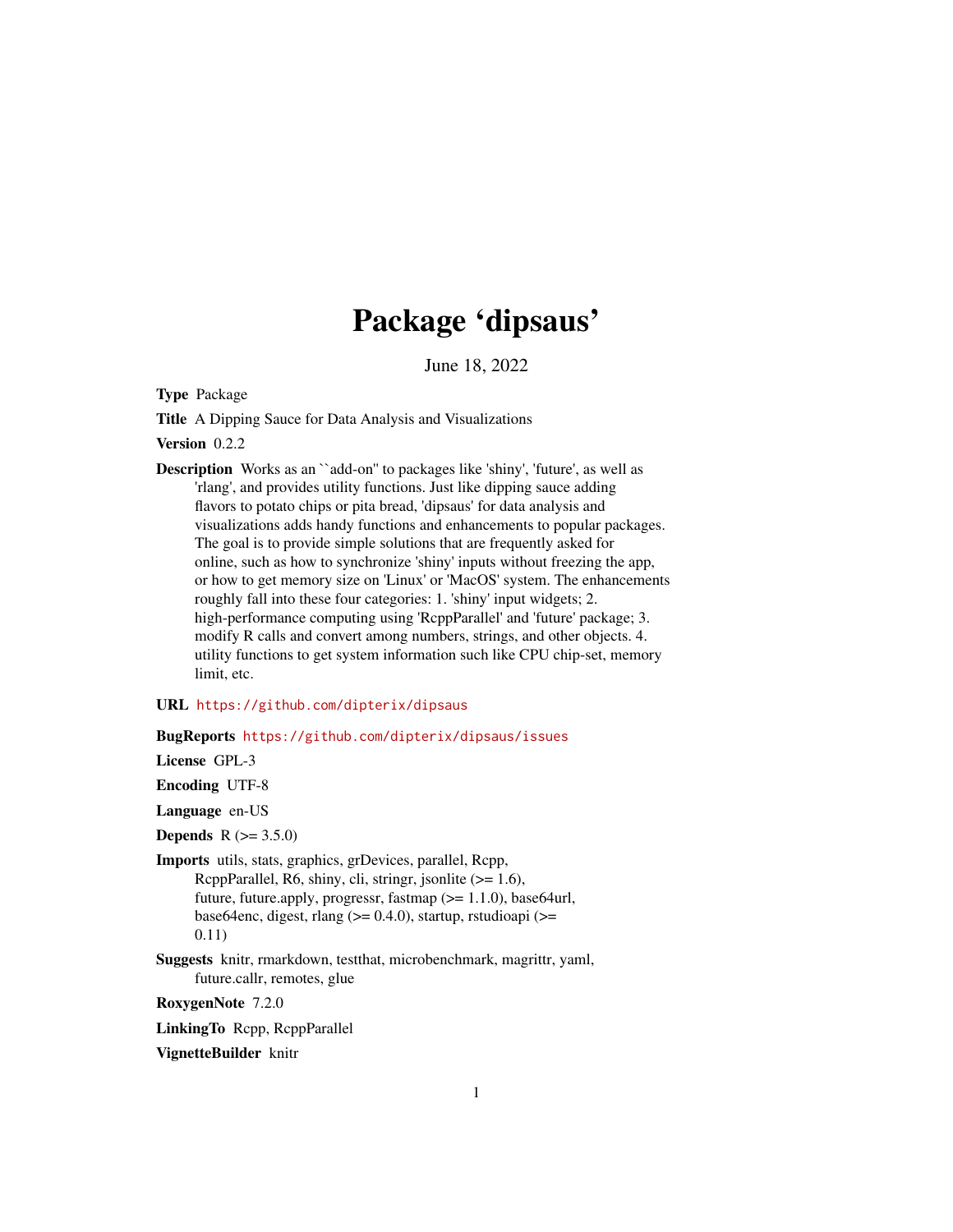NeedsCompilation yes

Author Zhengjia Wang [aut, cre], John Magnotti [ctb] (Contributed to `rutabaga.R`), Xiang Zhang [ctb] (Contributed to `rutabaga.R`)

Maintainer Zhengjia Wang <dipterix.wang@gmail.com>

Repository CRAN

Date/Publication 2022-06-18 07:10:10 UTC

# R topics documented:

|                                                                                                               | $\overline{4}$ |
|---------------------------------------------------------------------------------------------------------------|----------------|
|                                                                                                               | $\overline{4}$ |
|                                                                                                               | 6              |
|                                                                                                               | 8              |
|                                                                                                               | 9              |
|                                                                                                               | 10             |
|                                                                                                               | 11             |
|                                                                                                               | 11             |
|                                                                                                               | 12             |
|                                                                                                               | 13             |
|                                                                                                               | 15             |
|                                                                                                               | 16             |
|                                                                                                               | 17             |
|                                                                                                               | 17             |
|                                                                                                               | 18             |
|                                                                                                               | 20             |
|                                                                                                               | 21             |
|                                                                                                               | 22             |
|                                                                                                               | 23             |
|                                                                                                               | 24             |
|                                                                                                               | 25             |
| compound Input $2 \ldots \ldots \ldots \ldots \ldots \ldots \ldots \ldots \ldots \ldots \ldots \ldots \ldots$ | 26             |
| $decorate_function \dots \dots \dots \dots \dots \dots \dots \dots \dots \dots \dots \dots \dots \dots \dots$ | 28             |
|                                                                                                               | -30            |
|                                                                                                               | 31             |
|                                                                                                               | 32             |
|                                                                                                               | 33             |
|                                                                                                               | -33            |
| $eval\_dirty \ldots \ldots \ldots \ldots \ldots \ldots \ldots \ldots \ldots \ldots \ldots \ldots \ldots$      | - 34           |
|                                                                                                               | 35             |
|                                                                                                               | 36             |
|                                                                                                               | 38             |
|                                                                                                               | 39             |
|                                                                                                               | 40             |
|                                                                                                               | 41             |
|                                                                                                               | 43             |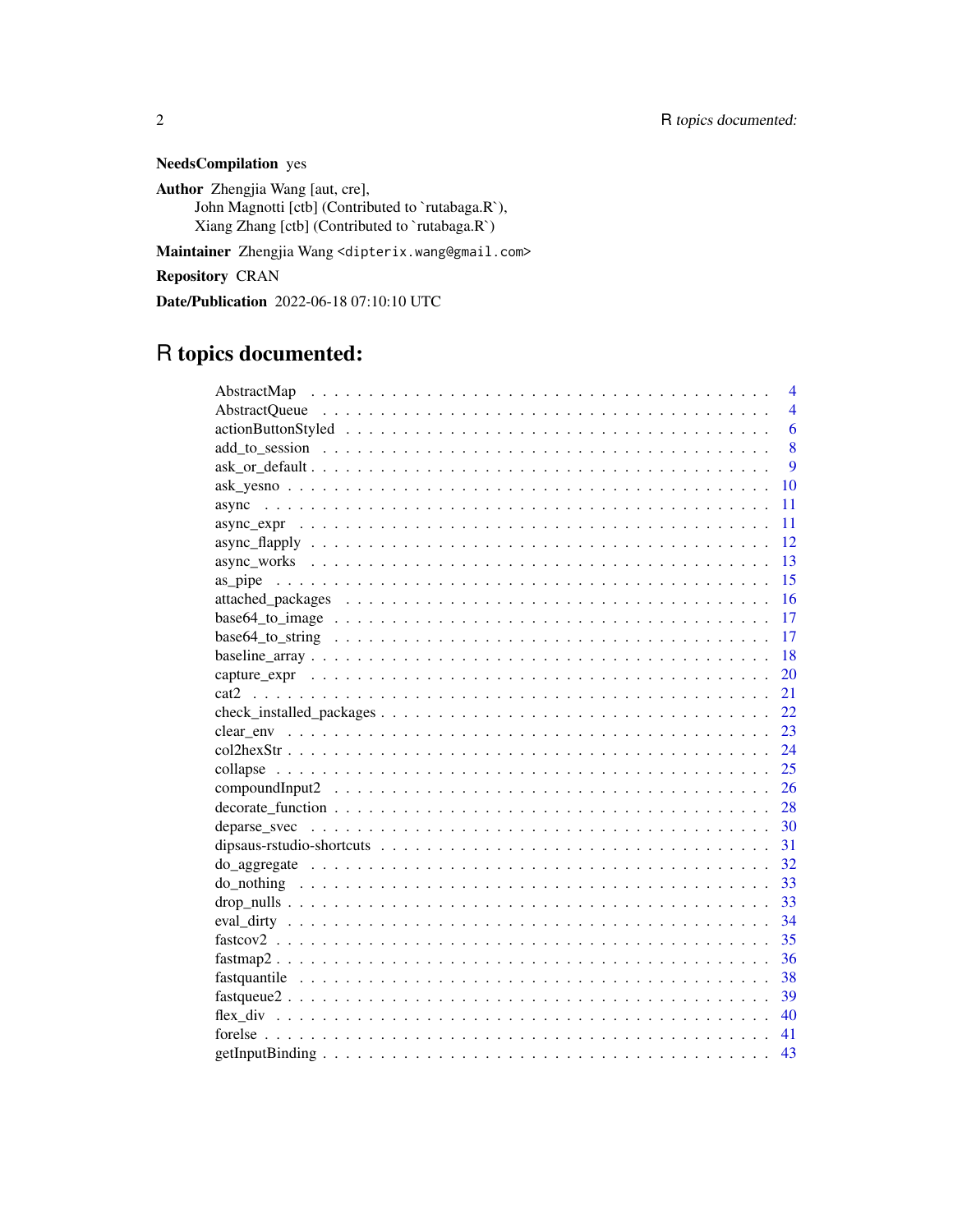|                                                                                                                       | 44 |
|-----------------------------------------------------------------------------------------------------------------------|----|
|                                                                                                                       | 44 |
|                                                                                                                       | 46 |
|                                                                                                                       | 48 |
|                                                                                                                       | 48 |
|                                                                                                                       | 49 |
|                                                                                                                       | 49 |
|                                                                                                                       | 51 |
|                                                                                                                       | 52 |
|                                                                                                                       | 53 |
|                                                                                                                       | 54 |
|                                                                                                                       | 55 |
|                                                                                                                       | 56 |
| $list_to_fastmap2 \ldots \ldots \ldots \ldots \ldots \ldots \ldots \ldots \ldots \ldots \ldots \ldots \ldots$         | 58 |
| $list_to_f$ astqueue $2 \ldots \ldots \ldots \ldots \ldots \ldots \ldots \ldots \ldots \ldots \ldots \ldots$          | 58 |
|                                                                                                                       | 59 |
|                                                                                                                       | 60 |
|                                                                                                                       | 62 |
|                                                                                                                       | 64 |
|                                                                                                                       | 65 |
|                                                                                                                       | 66 |
|                                                                                                                       | 67 |
| $new_function2 \dots \dots \dots \dots \dots \dots \dots \dots \dots \dots \dots \dots \dots \dots \dots \dots \dots$ | 67 |
|                                                                                                                       | 69 |
|                                                                                                                       | 70 |
|                                                                                                                       | 71 |
|                                                                                                                       | 72 |
|                                                                                                                       | 73 |
|                                                                                                                       | 74 |
|                                                                                                                       | 75 |
|                                                                                                                       | 77 |
|                                                                                                                       | 78 |
|                                                                                                                       | 78 |
|                                                                                                                       | 78 |
|                                                                                                                       | 79 |
|                                                                                                                       | 81 |
|                                                                                                                       | 81 |
|                                                                                                                       |    |
|                                                                                                                       | 81 |
| $rs$ viewer $\ldots$ .<br>$\ddot{\phantom{a}}$                                                                        | 82 |
| screenshot                                                                                                            | 83 |
|                                                                                                                       | 84 |
|                                                                                                                       | 84 |
| sexp_type2                                                                                                            | 86 |
| shared finalizer                                                                                                      | 87 |
|                                                                                                                       | 90 |
|                                                                                                                       | 91 |
|                                                                                                                       | 93 |
| ste mean                                                                                                              | 93 |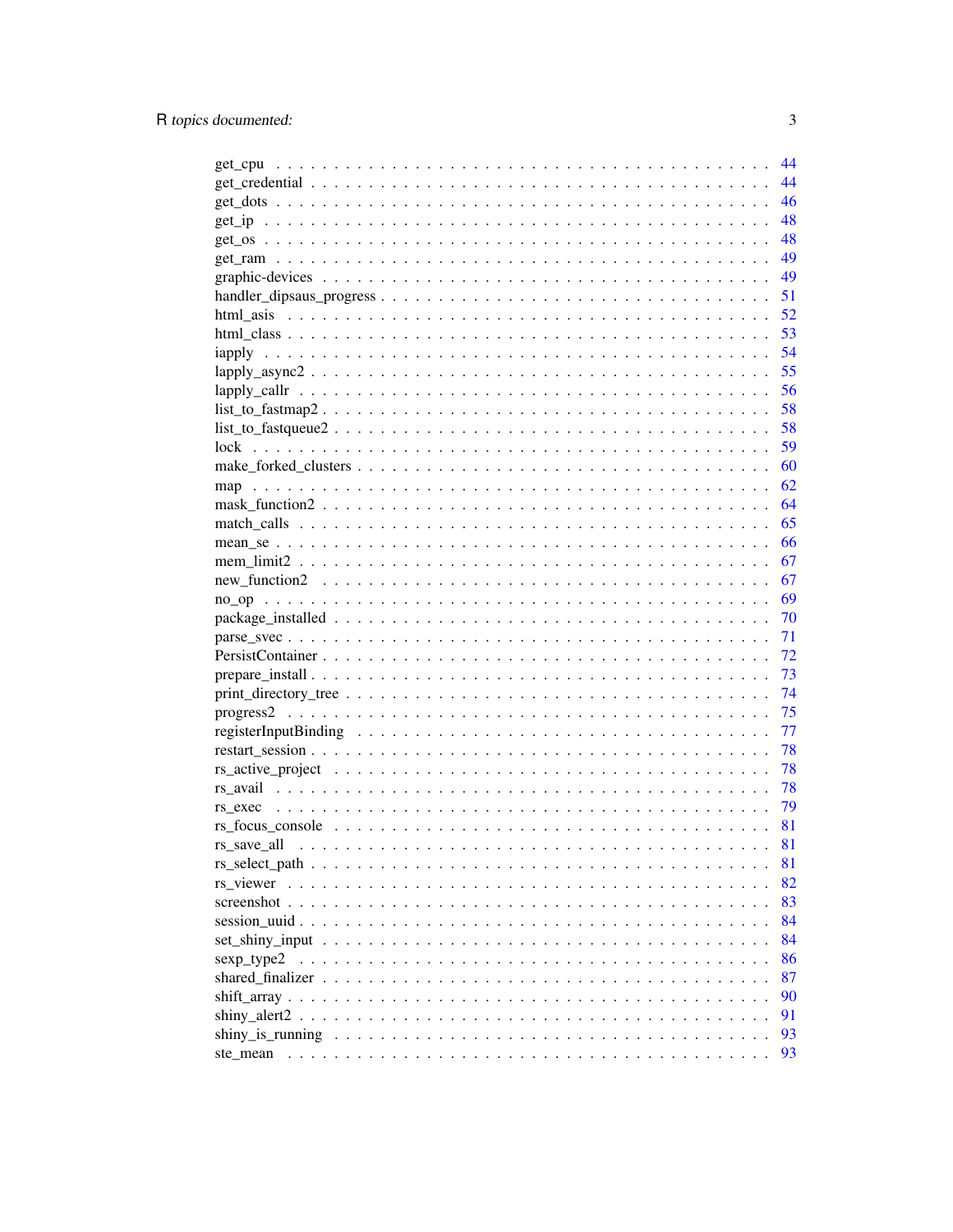### <span id="page-3-0"></span>4 AbstractQueue

#### **Index** the contract of the contract of the contract of the contract of the contract of the contract of the contract of the contract of the contract of the contract of the contract of the contract of the contract of the co

AbstractMap *Abstract Map to store key-value pairs*

### Description

Abstract Map to store key-value pairs

AbstractQueue *Defines abstract queue class*

#### Description

This class is inspired by <https://cran.r-project.org/package=txtq>. The difference is AbstractQueue introduce an abstract class that can be extended and can queue not only text messages, but also arbitrary R objects, including expressions and environments. All the queue types in this package inherit this class.

#### Abstract Public Methods

Methods start with @... are not thread-safe. Most of them are not used directly by users. However, you might want to override them if you inherit this abstract class. Methods marked as "(override)" are not implemented, meaning you are supposed to implement the details. Methods marked as "(optional)" usually have default alternatives.

 $initialize(...)$  (override) The constructor. Usually three things to do during the process: 1. set get\_locker free\_locker if you don't want to use the default lockers. 2. set lock file (if using default lockers). 3. call self\$connect(...)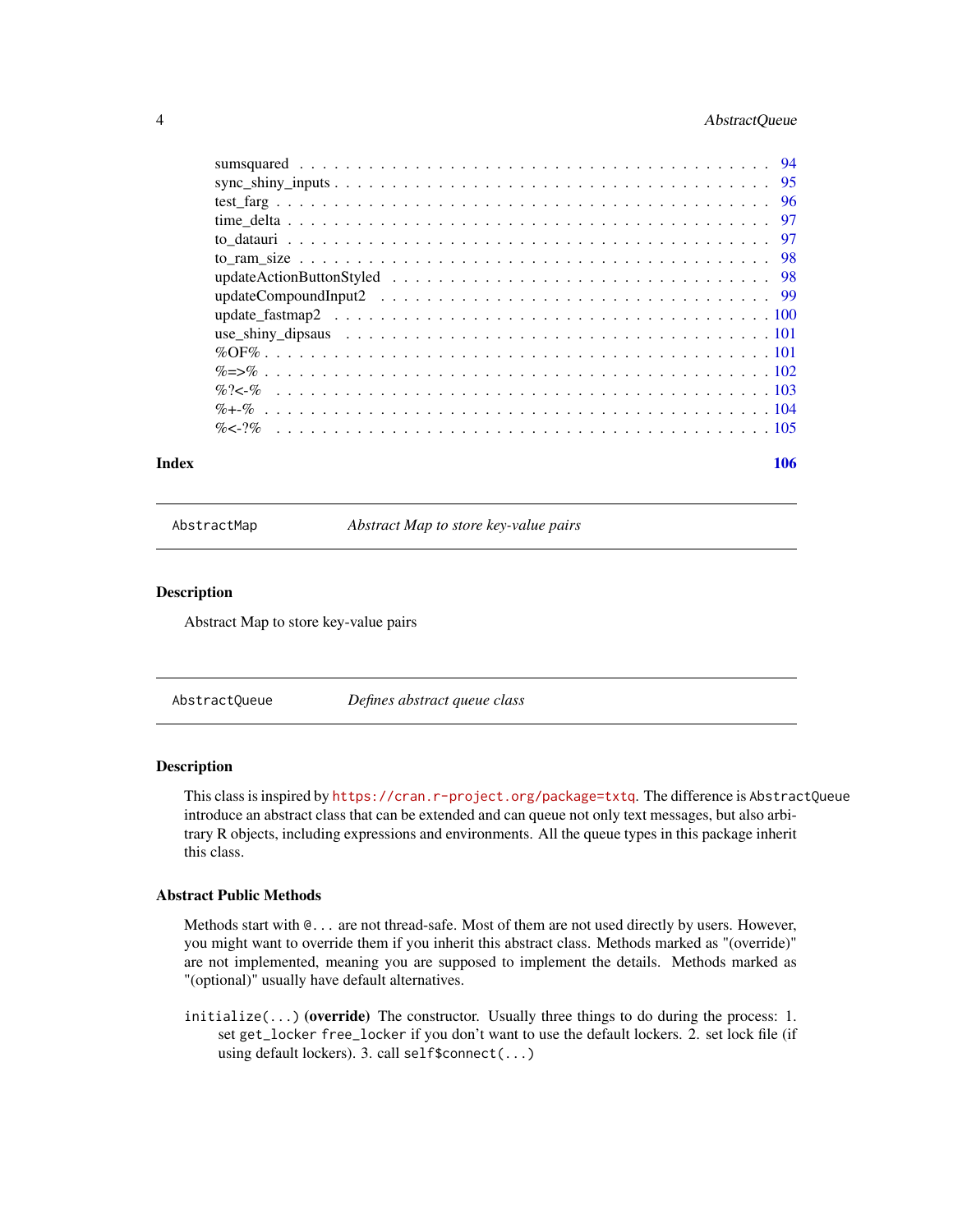- get\_locker(), free\_locker() (optional) Default is NULL for each methods, and queue uses an internal private\$default\_get\_locker and private\$default\_free\_locker. These two methods are for customized locker, please implement these two methods as functions during self\$initialization get\_locker obtains and lock access (exclusive), and free\_locker frees the locker. Once implemented, private\$exclusive will take care the rest. Type: function; parameters: none; return: none
- $@get\_head()$ ,  $@set\_head(v)$  (override) Get head so that we know where we are in the queue self\$@get\_head() should return a integer indicating where we are at the queue self\$@set\_head(v) stores that integer. Parameter v is always non-negative, this is guaranteed. Users are not supposed to call these methods directly, use self\$head and self\$head<- instead. However, if you inherit this class, you are supposed to override the methods.
- @get\_total(), @set\_total(v) (override) Similar to @get\_head and @set\_head, defines the total items ever stored in the queue. total-head equals current items in the queue.
- @inc\_total(n=1) (optional) Increase total, usually this doesn't need to be override, unless you are using files to store total and want to decrease number of file connections
- eappend\_header(msg, ...) (override) msg will be vector of strings, separated by "|", containing encoded headers: 'time', 'key', 'hash', and 'message'. to decode what's inside, you can use self\$print\_items(stringr::str\_split\_fixed(msg, '\|', 4)). Make sure to return a number, indicating number of items stored. Unless handled elsewhere, usually return(length(msg)).
- @store\_value(value, key) (override) Defines how to store value. 'key' is unique identifier generated from time, queue ID, and value. Usually I use it as file name or key ID in database. value is an arbitrary R object to store. you need to store value somewhere and return a string that will be passed as 'hash' in self\$restore\_value.
- restore\_value(hash, key, preserve = FALSE) (override) Method to restore value from given combination of 'hash' and 'key'. 'hash' is the string returned by @store\_value, and 'key' is the same as key in @store\_value. preserve is a indicator of whether to preserve the value for future use. If set to FALSE, then you are supposed to free up the resource related to the value. (such as free memory or disk space)
- @log(n = -1, all = FALSE) (override) get n items from what you saved to during @append\_header. n less equal than 0 means listing all possible items. If all=TRUE, return all items (number of rows should equals to self\$total), including popped items. If all=FALSE, only return items in the queue (number of rows is self\$count). The returned value should be a  $n \times 4$  matrix. Usually I use stringr::str\_split\_fixed(..., '\|', 4). Please see all other types implemented for example.
- $\Theta$ reset(...) (override) Reset queue, remove all items and reset head, total to be 0.
- @clean() (override) Clean the queue, remove all the popped items.
- @validate() (override) Validate the queue. Stop if the queue is broken.
- @connect(con, ...) (override) Set up connection. Usually should be called at the end of self\$initialization to connect to a database, a folder, or an existing queue you should do checks whether the connection is new or it's an existing queue.
- $connect(con, ...)$  (optional) Thread-safe version. sometimes you need to override this function instead of @connect, because private\$exclusive requires lockfile to exist and to be locked. If you don't have lockers ready, or need to set lockers during the connection, override this one.
- destroy() (optional) Destroy a queue, free up space and call delayedAssign('.lockfile', {stop(...)}, assign.env=private) to raise error if a destroyed queue is called again later.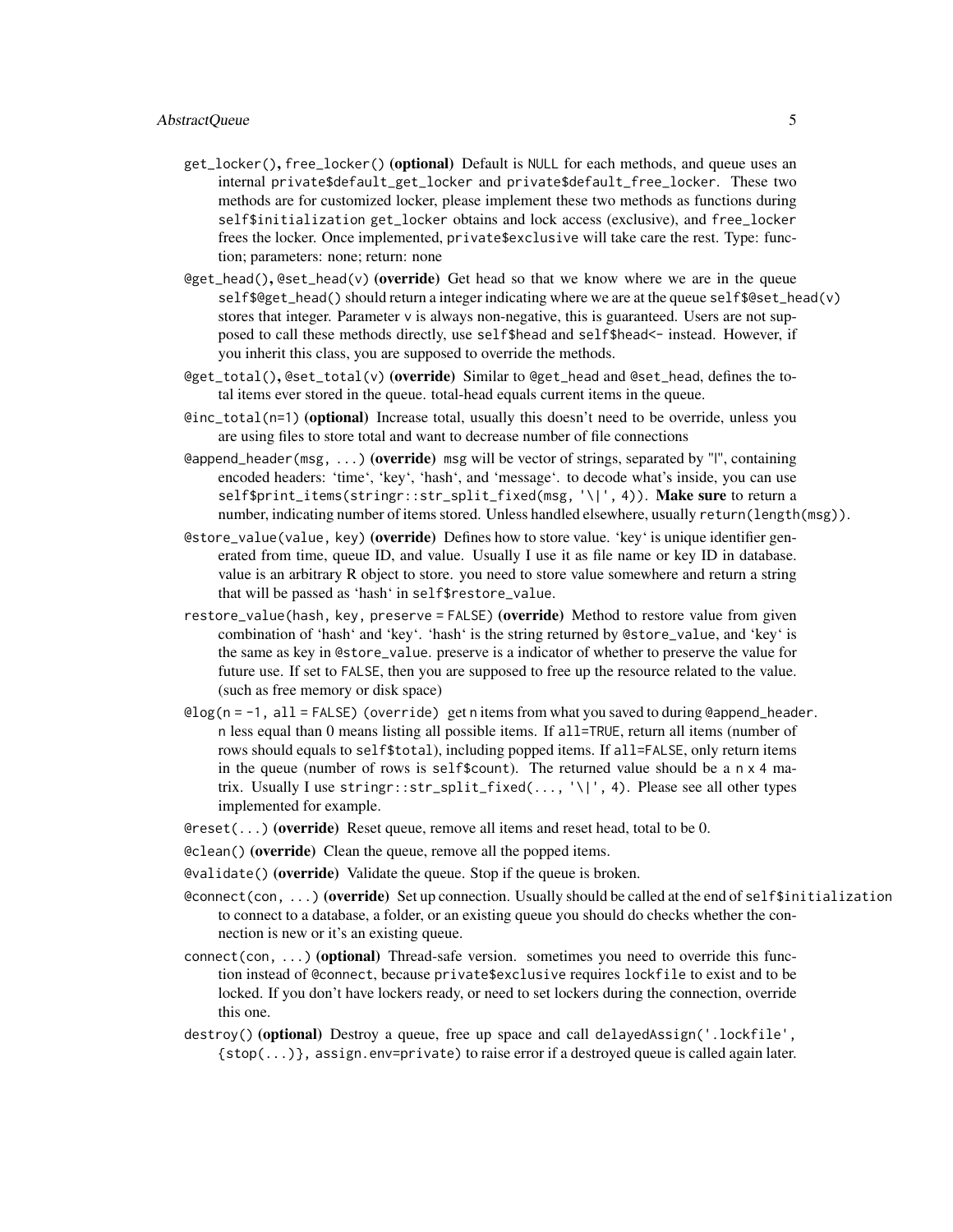### <span id="page-5-0"></span>Public Methods

Usually don't need to override unless you know what you are doing.

- push(value, message='',...) Function to push an arbitrary R object to queue. message is a string giving notes to the pushed item. Usually message is stored with header, separated from values. The goal is to describe the value. ... is passed to @append\_header
- pop(n = 1, preserve = FALSE) Pop n items from the queue. preserve indicates whether not to free up the resources, though not always guaranteed.
- print\_item(item), print\_items(items) To decode matrix returned by log(), returning named list or data frame with four heads: 'time', 'key', 'hash', and 'message'.
- list(n=-1) List items in the queue, decoded. If n is less equal than 0, then list all results. The result is equivalent to self\$print\_items(self\$log(n))
- log(n=-1,all=FALSE) List items in the queue, encoded. This is used with self\$print\_items. When all=TRUE, result will list the records ever pushed to the queue since the last time queue is cleaned. When all=FALSE, results will be items in the queue. n is the number of items.

#### Public Active Bindings

id Read-only property. Returns unique ID of current queue.

lockfile The lock file.

head Integer, total number of items popped, i.e. inactive items.

total Total number of items ever pushed to the queue since last cleaned, integer.

count Integer, read-only, equals to total - head, number of active items in the queue

### Private Methods or properties

.id Don't use directly. Used to store queue ID.

.lockfile Location of lock file.

lock Preserve the file lock.

exclusive(expr,...) Function to make sure the methods are thread-safe

default\_get\_locker() Default method to lock a queue

default\_free\_locker Default method to free a queue

actionButtonStyled *Action Button but with customized styles*

### **Description**

Action Button but with customized styles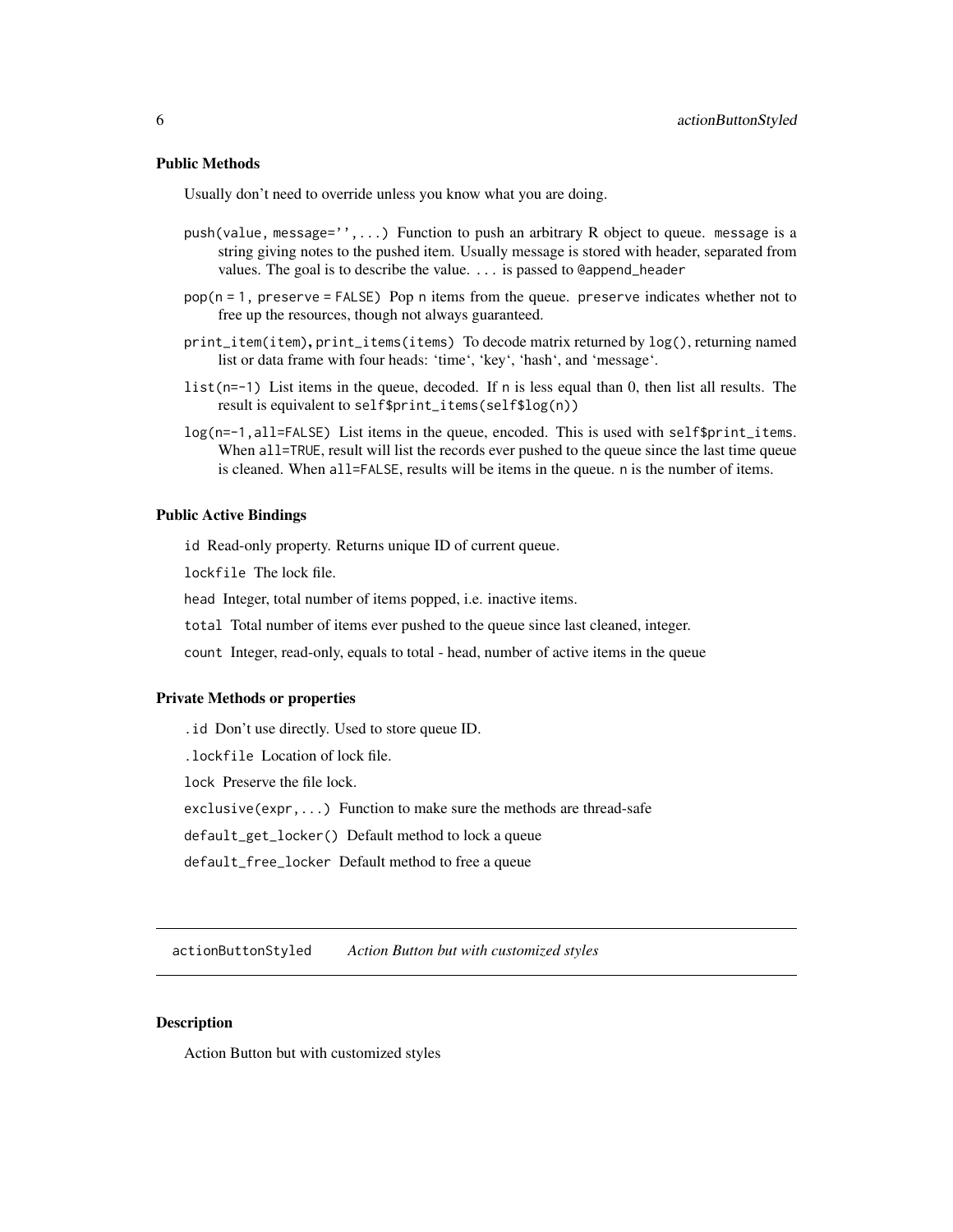# actionButtonStyled 7

# Usage

```
actionButtonStyled(
  inputId,
  label,
  icon = NULL,
 width = NULL,
  type = "primary",
 btn_type = "button",
  class = ",
  ...
)
```
### Arguments

|          | inputId, label, icon, width,                                                                 |
|----------|----------------------------------------------------------------------------------------------|
|          | passed to shiny::actionButton                                                                |
| type     | button type, choices are 'default', 'primary', 'info', 'success', 'warning', and<br>'danger' |
| btn_type | HTML tag type, either "button" or "a"                                                        |
| class    | additional classes to be added to the button                                                 |
|          |                                                                                              |

### Value

'HTML' tags

### See Also

[updateActionButtonStyled](#page-97-1) for how to update the button.

```
# demo('example-actionButtonStyled', package='dipsaus')
library(shiny)
library(dipsaus)
ui <- fluidPage(
  actionButtonStyled('btn', label = 'Click me', type = 'default'),
  actionButtonStyled('btn2', label = 'Click me2', type = 'primary')
\lambdaserver <- function(input, output, session) {
  btn_types = c('default', 'primary', 'info', 'success', 'warning', 'danger')
  observeEvent(input$btn, {
    btype = btn_types[((input$btn-1) %% (length(btn_types)-1)) + 1]
    updateActionButtonStyled(session, 'btn2', type = btype)
  })
  observeEvent(input$btn2, {
```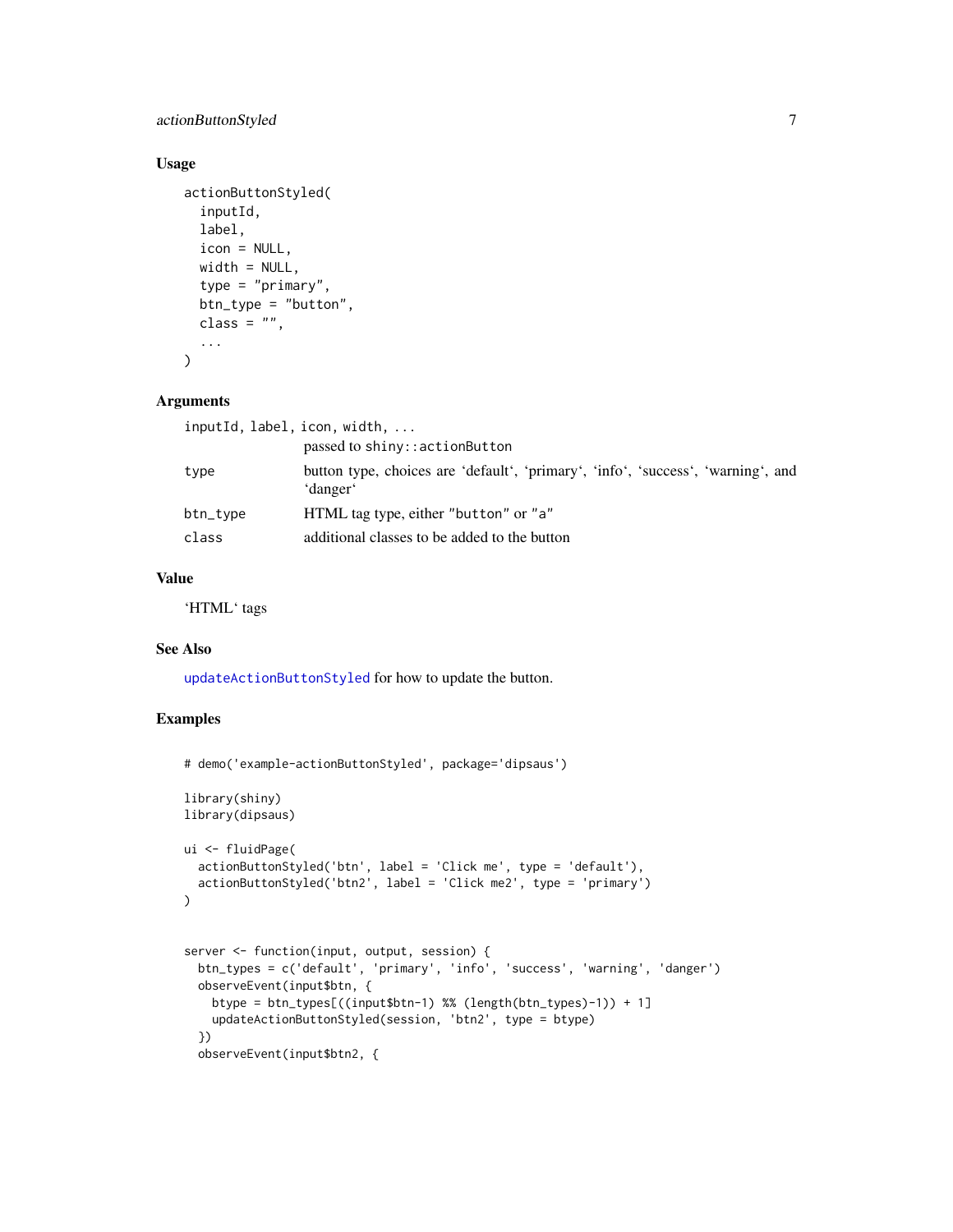```
updateActionButtonStyled(session, 'btn',
                             disabled = c(FALSE,TRUE)[(input$btn2 %% 2) + 1])
 })
}
if( interactive() ){
  shinyApp(ui, server, options = list(launch.browser=TRUE))
}
```
add\_to\_session *Store/Get key-value pairs in 'shiny' session*

# Description

If key is missing, it'll be created, otherwise ignored or overwritten.

### Usage

```
add_to_session(
  session,
 key = "rave_id",val = paste(sample(c(letters, LETTERS, 0:9), 20), collapse = ""),
 override = FALSE
)
```
# Arguments

| session  | 'Shiny' session                               |
|----------|-----------------------------------------------|
| key      | character, key to store                       |
| val      | value to store                                |
| override | if key exists, whether to overwrite its value |

# Value

If session is shiny session, returns current value stored in session, otherwise returns NULL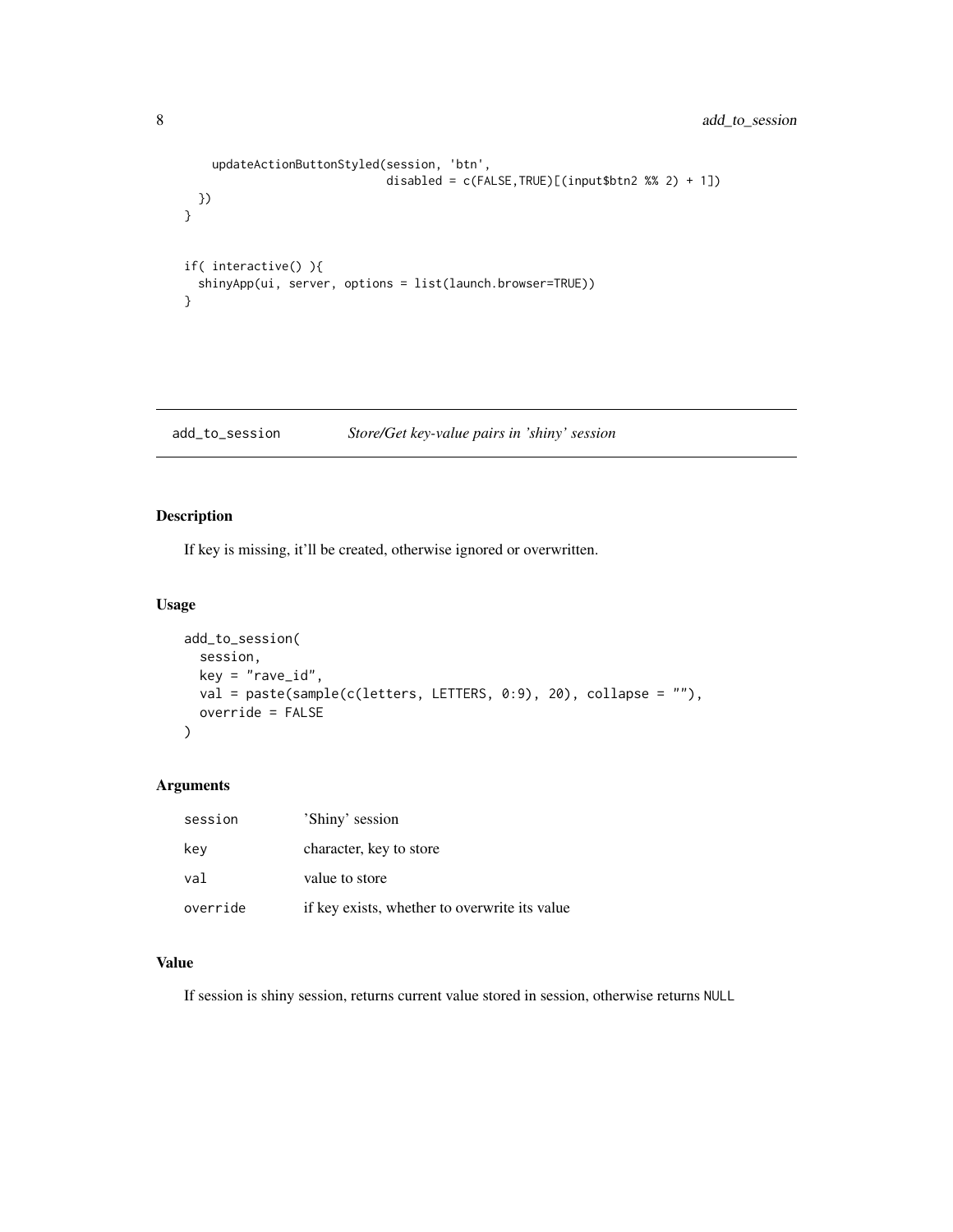<span id="page-8-1"></span><span id="page-8-0"></span>

Ask a question and read from the terminal in interactive scenario

### Usage

```
ask_or_default(..., default = "", end = "", level = "INFO")
```
### Arguments

| $\ldots$ , end, level passed to cat2 |                                                |
|--------------------------------------|------------------------------------------------|
| default                              | default value to return in case of blank input |

### Details

The prompt string will ask a question, providing defaults. Users need to enter the answer. If the answer is blank (no space), then returns the default, otherwise returns the user input.

This can only be used in an [interactive](#page-0-0) session.

### Value

A character from the user's input, or the default value. See details.

### See Also

[cat2](#page-20-1), [readline](#page-0-0), [ask\\_yesno](#page-9-1)

```
if(interactive()){
ask_or_default('What is the best programming language?',
              default = 'PHP')
}
```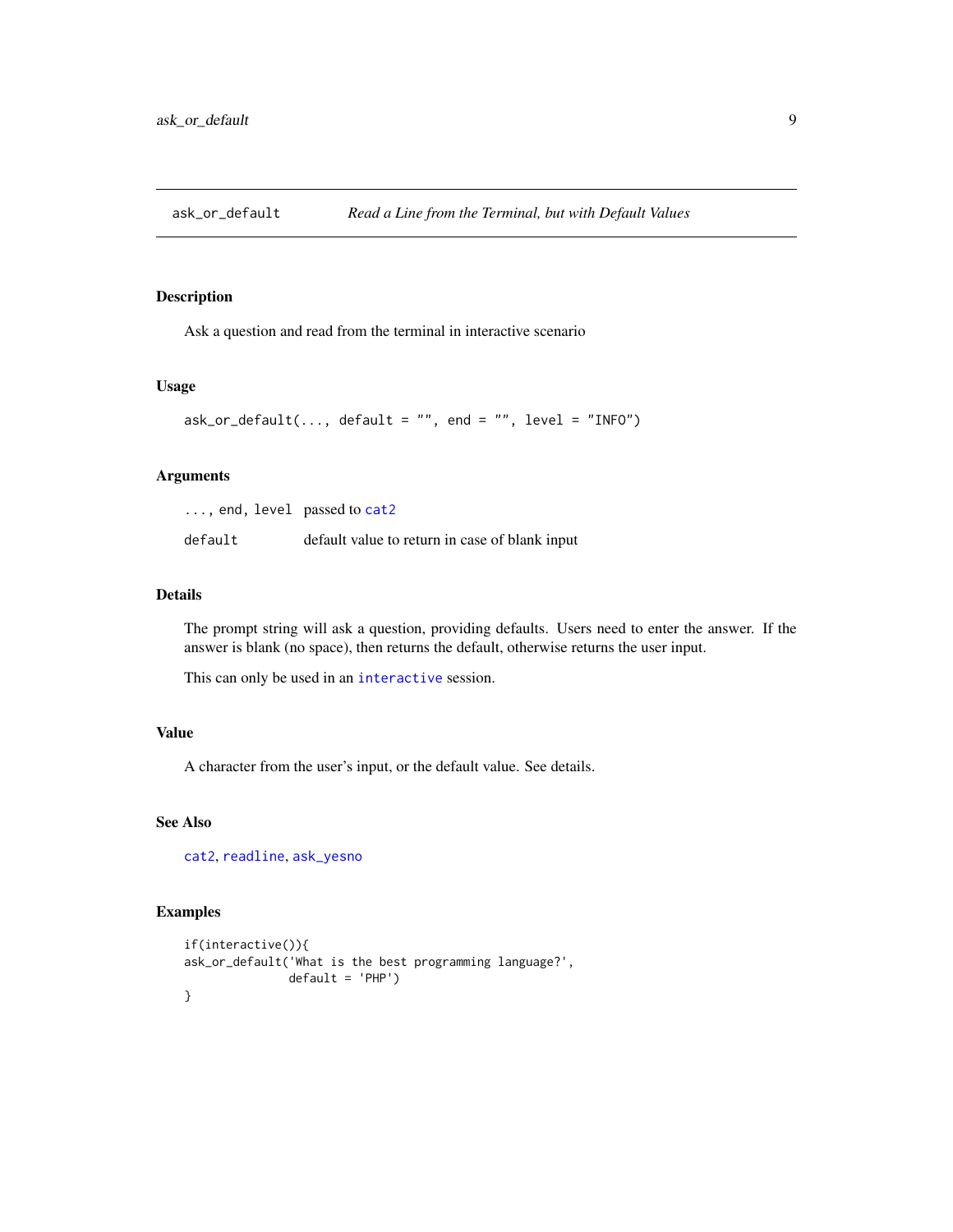<span id="page-9-1"></span><span id="page-9-0"></span>

Ask a question and read from the terminal in interactive scenario

#### Usage

```
ask_yesno(
  ...,
  end = "",level = "INFO",
  error_if_canceled = TRUE,
 use\_rs = TRUE,ok = "Yes",cancel = "No",rs_title = "Yes or No:"
\mathcal{L}
```
### Arguments

| $\ldots$ , end, level passed to cat2 |                                                  |  |
|--------------------------------------|--------------------------------------------------|--|
| error_if_canceled                    |                                                  |  |
|                                      | raise error if canceled                          |  |
| $use\_rs$                            | whether to use rstudioapi if possible            |  |
| ok                                   | button label for yes                             |  |
| cancel                               | button label for no                              |  |
| rs_title                             | message title if 'RStudio' question box pops up. |  |

#### Details

The prompt string will ask for an yes or no question. Users need to enter "y", "yes" for yes, "n", "no" or no, and "c" for cancel (case-insensitive).

This can only be used in an [interactive](#page-0-0) session.

### Value

logical or NULL or raise an error. If "yes" is entered, returns TRUE; if "no" is entered, returns FALSE; if "c" is entered, error\_if\_canceled=TRUE will result in an error, otherwise return NULL

### See Also

[cat2](#page-20-1), [readline](#page-0-0), [ask\\_or\\_default](#page-8-1)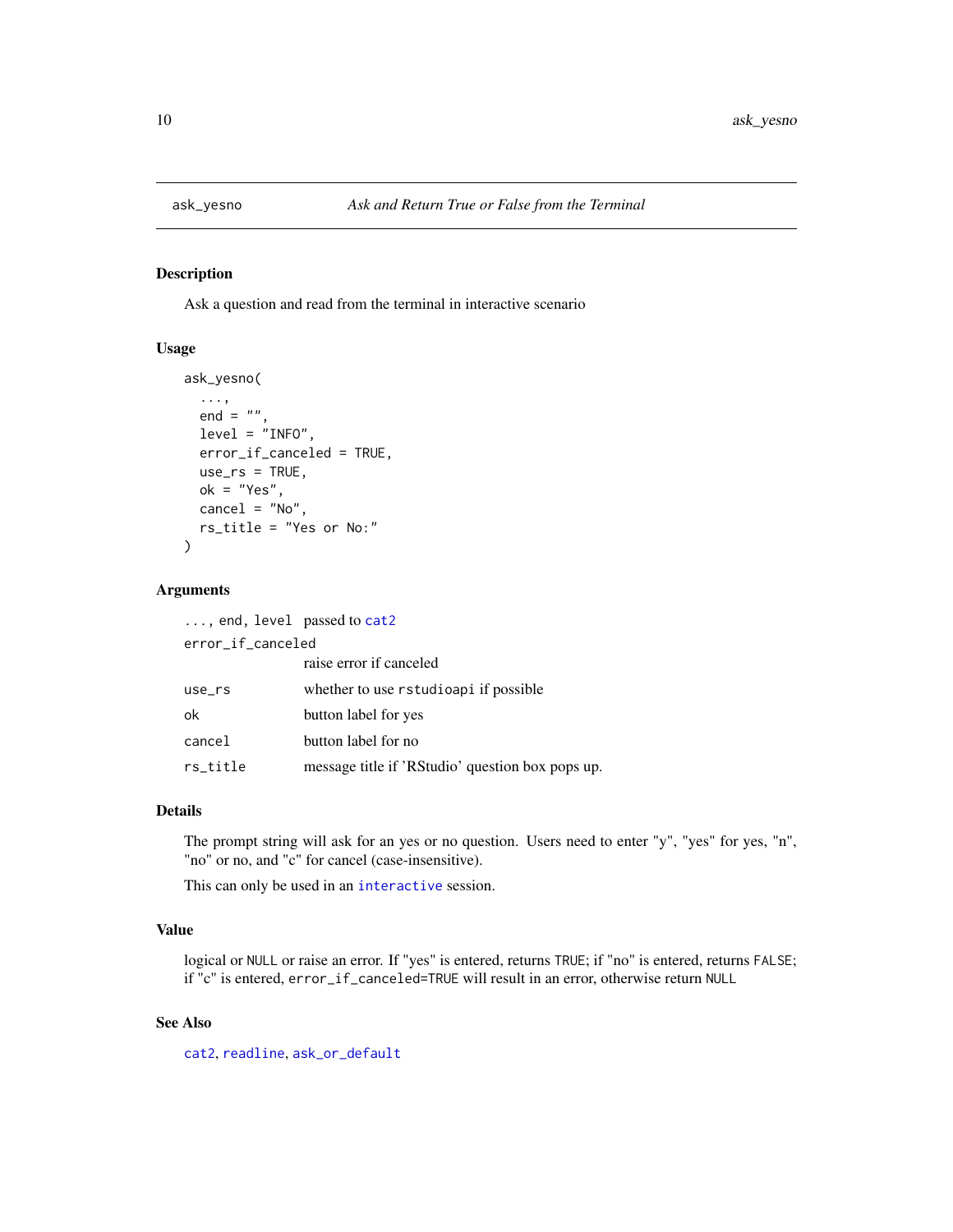#### <span id="page-10-0"></span>async<sup>11</sup>

### Examples

```
if(interactive()){
ask_yesno('Do you know how hard it is to submit an R package and ',
          'pass the CRAN checks?')
ask_yesno('Can I pass the CRAN check this time?')
}
```
async *Evaluate expression in* async\_expr

# Description

Evaluate expression in async\_expr

# Usage

async(expr)

# Arguments

expr R expression

#### See Also

[async\\_expr](#page-10-1)

<span id="page-10-1"></span>async\_expr *Apply R expressions in a parallel way*

# Description

Apply R expressions in a parallel way

### Usage

```
async_expr(
  .X,
  .expr,
  varrow = "x".envir = parent.frame(),
  .pre_run = NULL,
  .ncore = future::availableCores(),
  ...
\mathcal{L}
```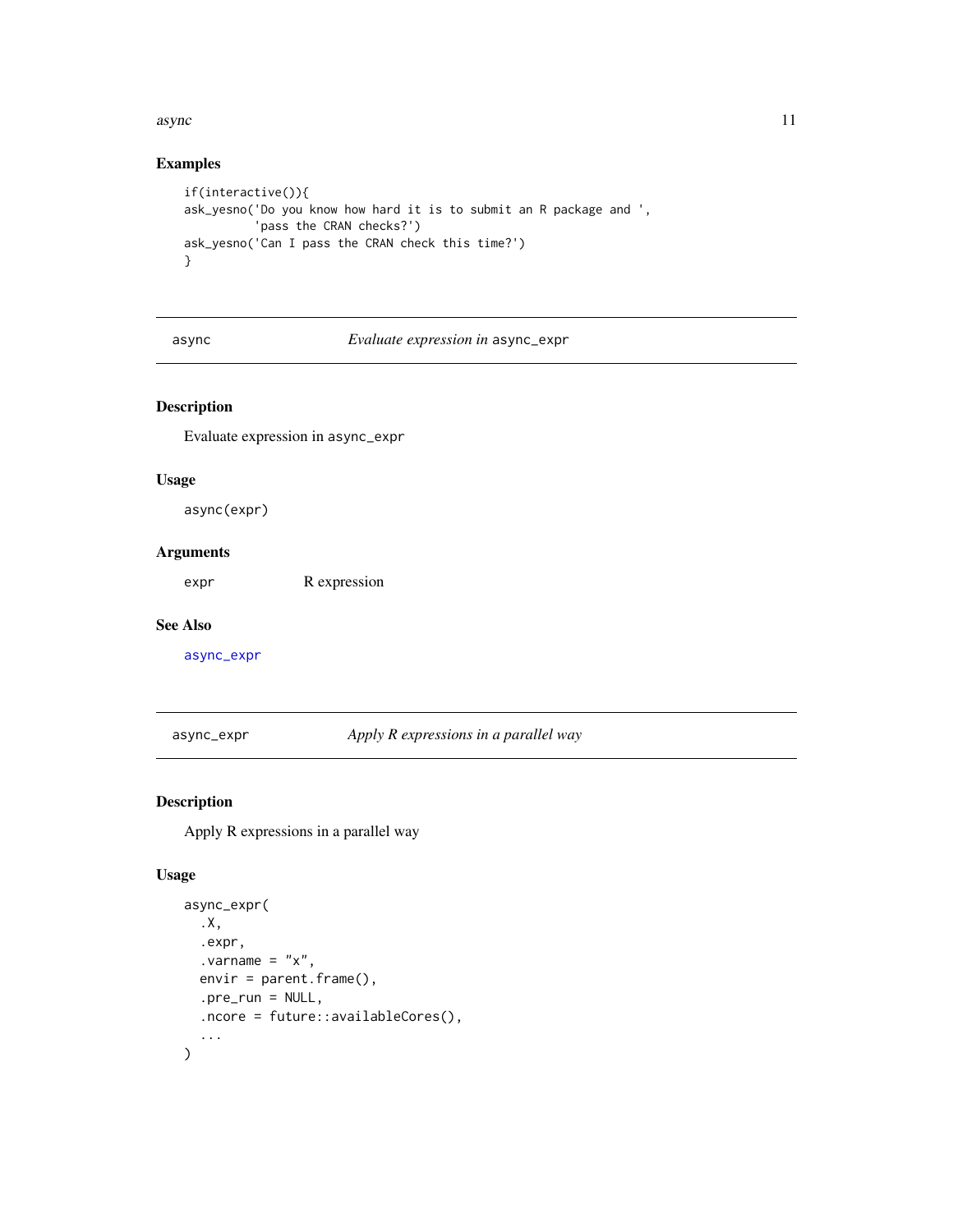### <span id="page-11-0"></span>**Arguments**

| . Х      | a vector or a list to apply evaluation on     |
|----------|-----------------------------------------------|
| .expr    | R expression, unquoted                        |
| .varname | variable name representing element of each. X |
| envir    | environment to evaluate expressions           |
| .pre_run | expressions to be evaluated before looping.   |
| .ncore   | number of CPU cores                           |
|          | passed to future:: future                     |

### Details

async\_expr uses lapply and future::future internally. Within each loop, an item in ".X" will be assigned to variable "x" (defined by ". varname") and enter the evaluation. During the evaluation, function async is provided. Expressions within async will be evaluated in another session, otherwise will be evaluated in current session. Below is the workflow:

- Run .pre\_run
- For i in seq\_along(.X):
	- 1. Assign x with .X[[i]], variable name x is defined by .varname
	- 2. Evaluate expr in current session.
		- \* a. If async is not called, return evaluated expr
		- \* b. If async(aync\_expr) is called, evaluate aync\_expr in another session, and return the evaluation results if aync\_expr

# Value

a list whose length equals to .X. The value of each item returned depends on whether async is called. See details for workflow.

async\_flapply *Wrapper for* future.apply::future\_lapply

### **Description**

```
Wrapper for future.apply::future_lapply
```
#### Usage

```
async_flapply(X, FUN, ...)
```
#### **Arguments**

X, FUN, ... passing to future.apply::future\_lapply

# See Also

[future\\_lapply](#page-0-0)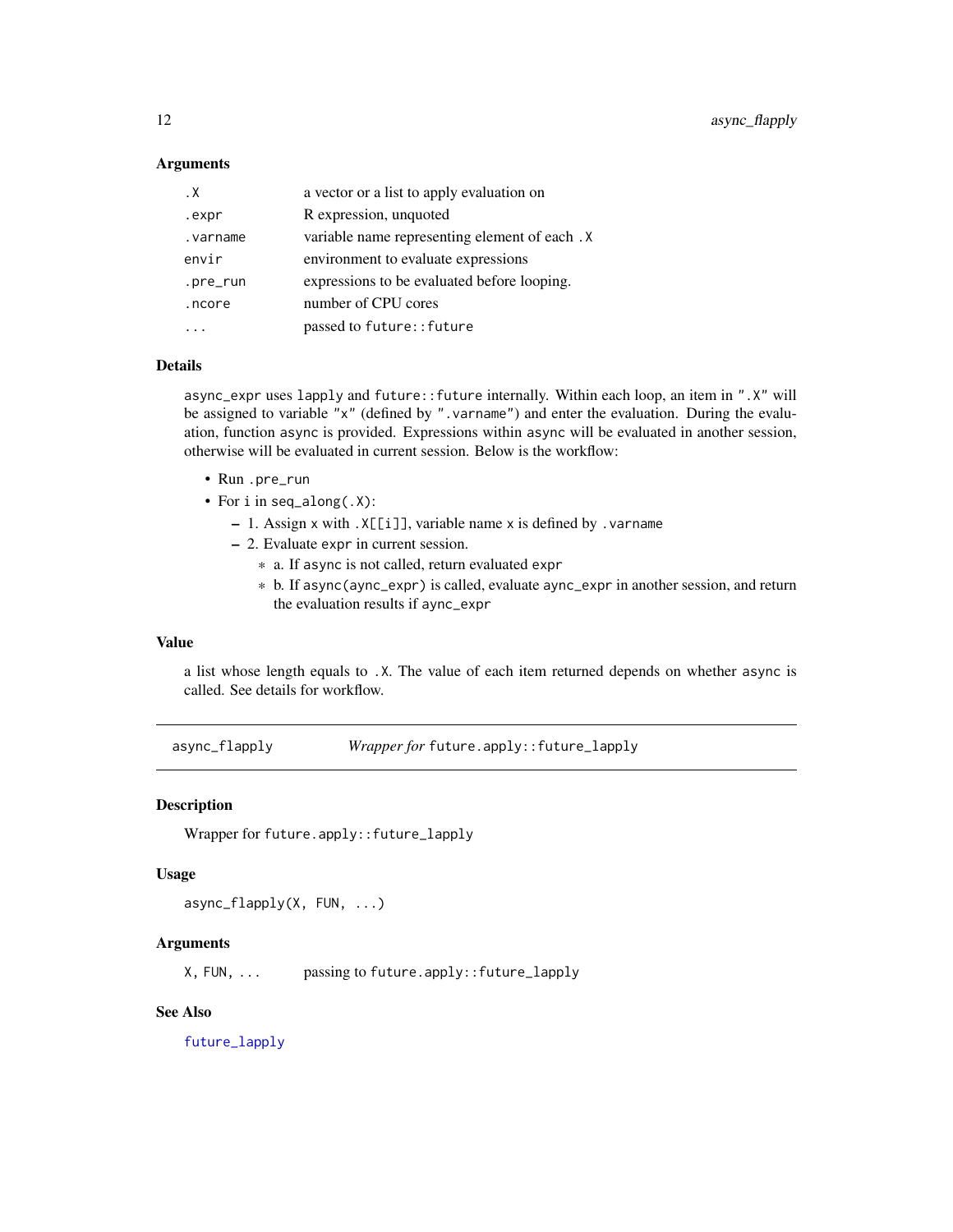<span id="page-12-0"></span>

This function has been deprecated. Please use [lapply\\_callr](#page-55-1) instead.

# Usage

```
async_works(
 X,
 FUN,
  ...,
  .globals = NULL,
  .name = "Untitled",
  rs = FALSE,value = TRUE,.chunk_size = Inf,
  .nworkers = future::availableCores(),
  .simplify = FALSE,
  .quiet = FALSE,
  .log
\mathcal{L}
```
# Arguments

| Χ           | vector or list to be applied                                                                                                                                                        |
|-------------|-------------------------------------------------------------------------------------------------------------------------------------------------------------------------------------|
| FUN         | function with the first argument to be each element of X                                                                                                                            |
| $\cdots$    | further arguments to be passed to FUN                                                                                                                                               |
| .globals    | global variables to be evaluated in FUN                                                                                                                                             |
| .name       | job names, used if backed by rstudioapi jobs                                                                                                                                        |
| .rs         | whether to use rstudioapi jobs                                                                                                                                                      |
| .wait       | whether to wait for the results                                                                                                                                                     |
| .chunk_size | used only when .wait=FALSE, chunk size for each workers at a time. Only<br>useful for printing progress messages, but might slow down the process when<br>. chunk_size is too small |
| .nworkers   | number of workers at a time                                                                                                                                                         |
| .simplify   | whether to simplify the results, i.e. merge list of results to vectors or arrays                                                                                                    |
| .quiet      | whether to suppress the printing messages                                                                                                                                           |
| .log        | internally used                                                                                                                                                                     |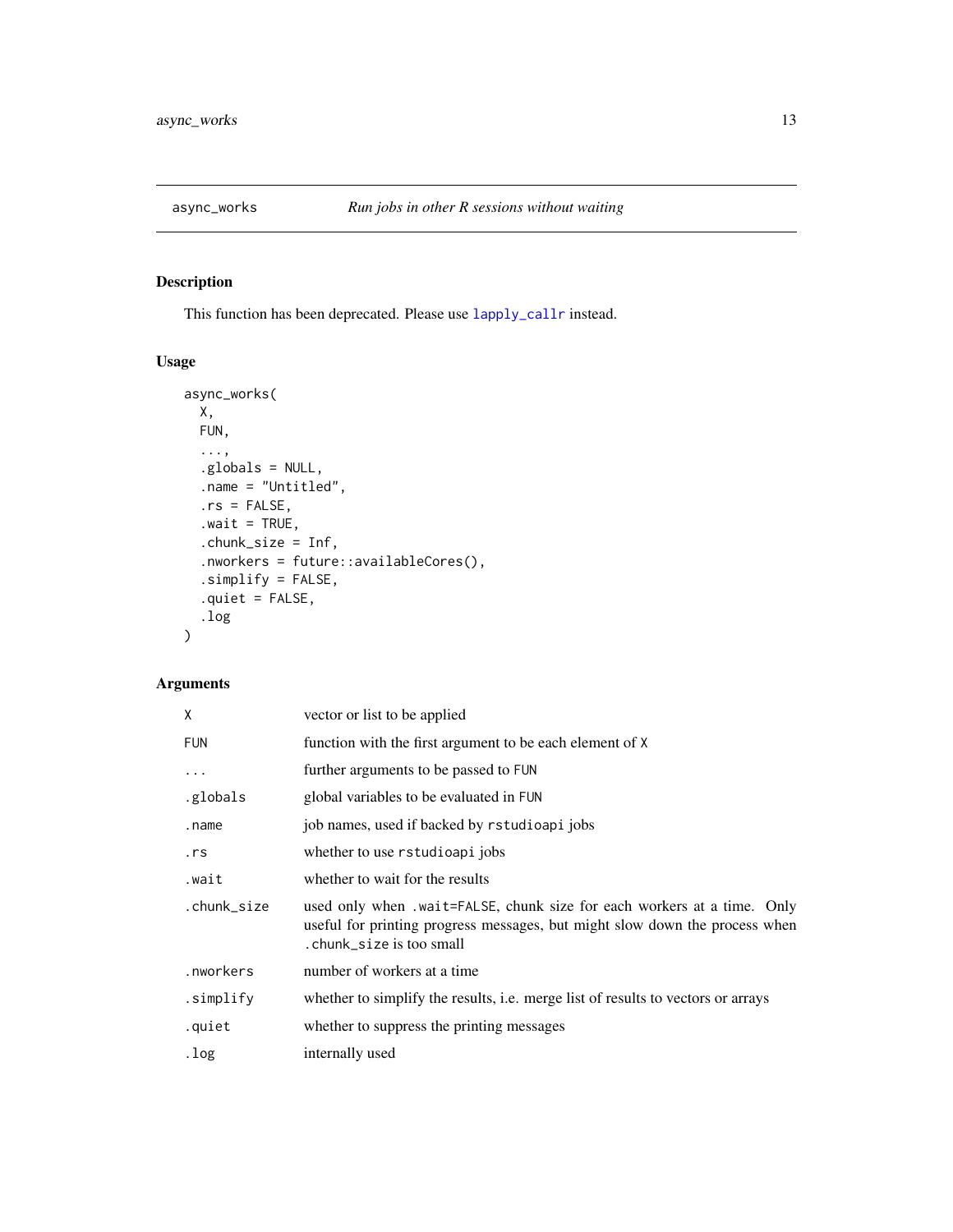### Details

Unlike future package, where the global variables can be automatically detected, async\_works require users to specify global variables explicitly via .globals

async\_works is almost surely slower than future.apply packages. However, it provides a functionality that future.apply can hardly achieve: being non-block. When setting .wait=FALSE, the process will run in the background, and one may run as many of these tasks as they want. This is especially useful when large data generating process occurs ( such as read in from a file, process, generate summarizing reports).

### Value

If .wait=TRUE, returns the applied results of FUN on each of X. The result types depend on . simplify (compare the difference between [lapply](#page-0-0) and [sapply](#page-0-0)). If .wait=FALSE, then returns a function that can check the result. The function takes timeout argument that blocks the session at most timeout seconds waiting for the results. See examples.

### Examples

```
## Not run:
# requires a sub-process to run the code
# Basic usage
a \leq -1async_works(1:10, function(ii){
 ii + a # sub-process don't know a, hence must pass a as globals
}, .globals = list(a = a))
# non-blocking case
system.time({
  check <- async_works(1:10, function(ii){
    # simulating process, run run run
    Sys.sleep(ii)
    Sys.getpid()
  }, .wait = FALSE)
})
# check the results
res < -</math> check(timeout = 0.1)attr(res, 'resolved') # whether it's resolved
# block the session waiting for the results
res <- check(timeout = Inf)
attr(res, 'resolved')
```
## End(Not run)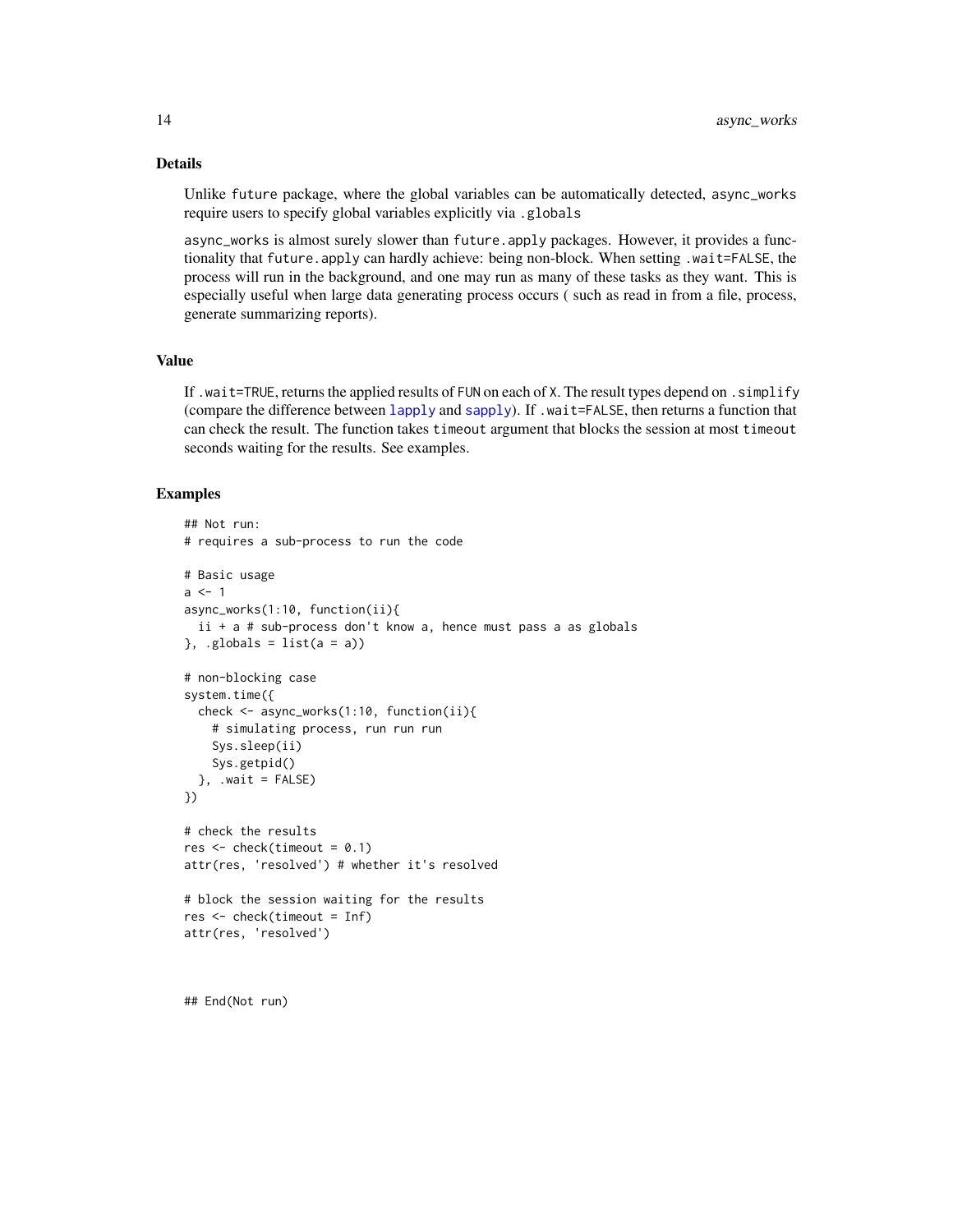<span id="page-14-0"></span>

Convert functions to pipe-friendly functions

# Usage

```
as_pipe(
 x,
  ...,
  call,
 arg_name,
  .name = arg_name,
  .env = parent.frame(),
  .quoted = FALSE
)
```
### Arguments

| $\mathsf{x}$ | R object as input                                                                                                  |
|--------------|--------------------------------------------------------------------------------------------------------------------|
| $\ddotsc$    | default arguments explicitly display in the returned function                                                      |
| call         | a function call, or the function itself                                                                            |
| arg_name     | argument name to be varied. This argument will be the first argument in the new<br>function so it's pipe-friendly. |
| .name        | new argument name; default is the same as arg_name                                                                 |
| .env         | executing environment                                                                                              |
| .quoted      | whether call has been quoted                                                                                       |

# Value

If x is missing, returns a function that takes one argument, otherwise run the function with given x

```
# modify a function call
vary_title \leq as_pipe(call = plot(1:10, 1:10),
                     pch = 16,
                      arg_name = 'main',
                      .name = 'title')
vary_title
# vary_title is pipe-friendly with `pch` default 16
vary_title(title = 'My Title')
```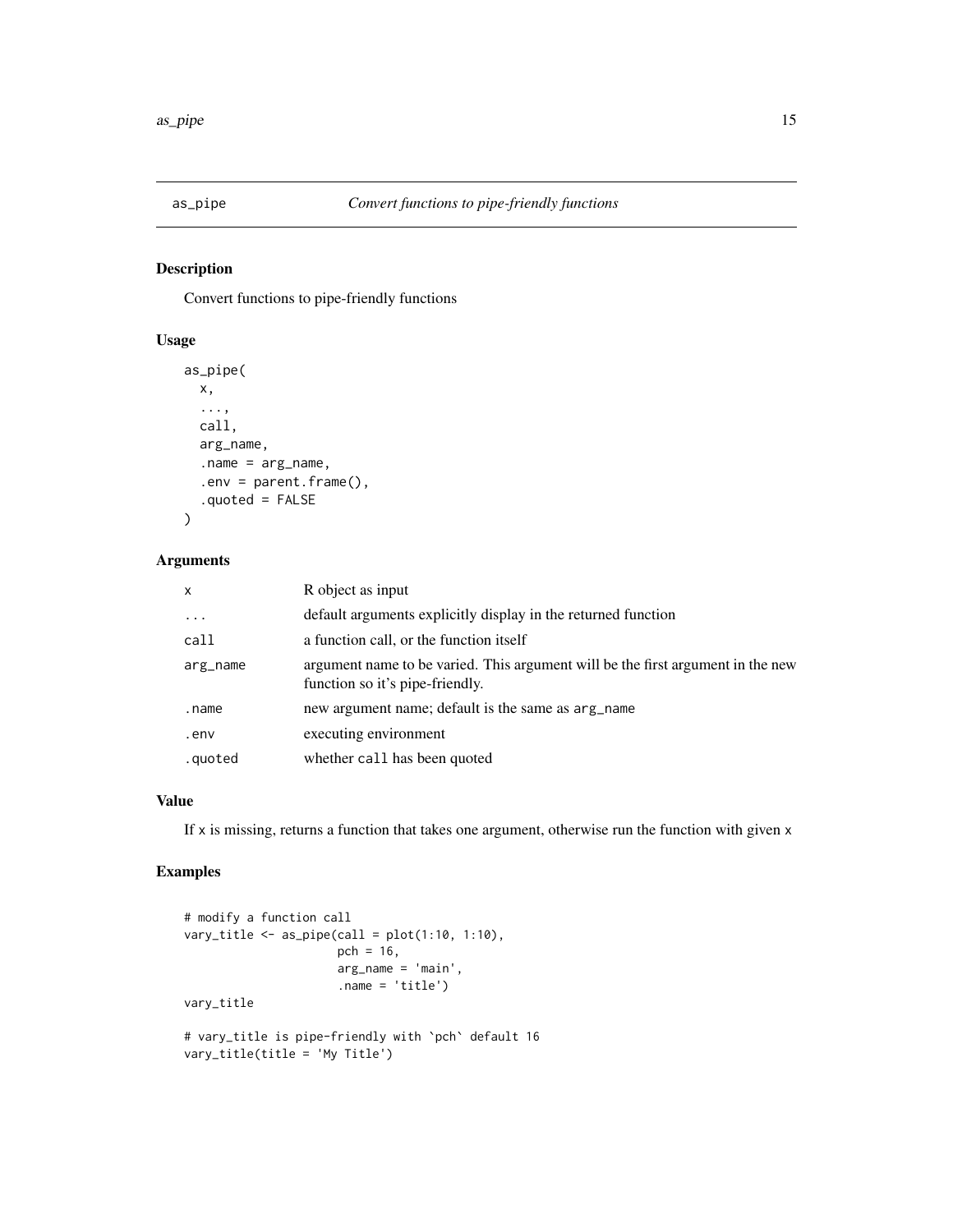```
# `pch` is explicit
vary_title(title = 'My Title', pch = 1)
# other variables are implicit
vary_title(title = 'My Title', type = 'l')
# modify a function
f \leftarrow function(b = 1, x) { b + x }f_pipable \leq as_pipe(call = f, arg_name = 'x')
f_pipable
f_pipable(2)
# Advanced use
# Set option dipsaus.debug.as_pipe=TRUE to debug
options("dipsaus.debug.as_pipe" = TRUE)
# Both `.(z)` and `z` work
image2 <- as_pipe(call = image(
  x = seq(0, 1, length.out = nrow(z)),y = 1:ncol(z),
  z = matrix(1:16, 4),xlab = "Time", ylab = "Freq",
  main = "Debug"
), arg_name = 'z')
# main can be overwritten
image2(matrix(1:50, 5), main = "Production")
# reset debug option
options("dipsaus.debug.as_pipe" = FALSE)
```
attached\_packages *Get attached package names in current session (Internally used)*

### Description

Get attached package names in current session (Internally used)

### Usage

attached\_packages(include\_base = FALSE)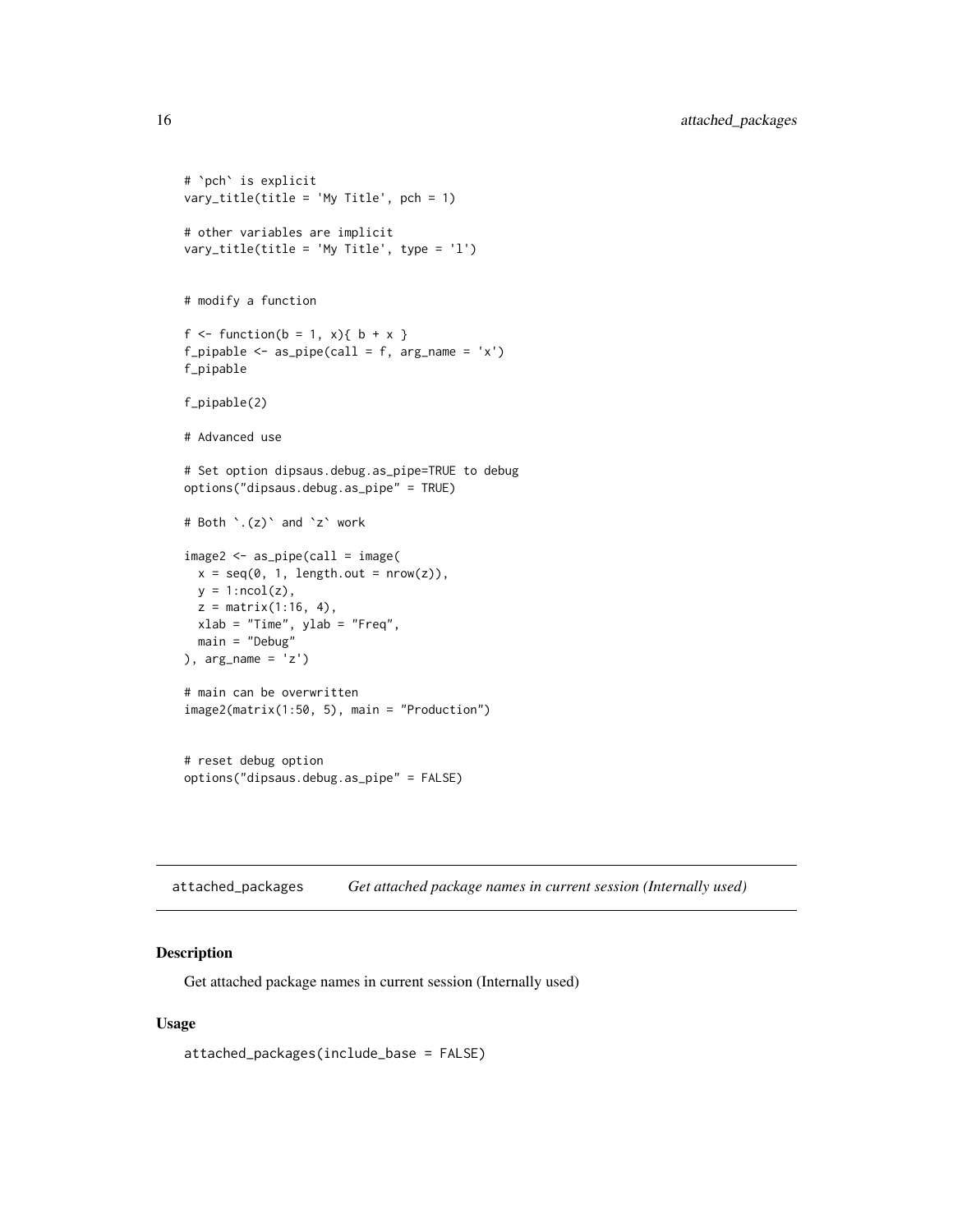### <span id="page-16-0"></span>Arguments

include\_base whether to include base packages

### Value

characters, package names that are attached in current session

base64\_to\_image *Save "Base64" Data to Images*

# Description

Save "Base64" Data to Images

### Usage

base64\_to\_image(data, path)

### Arguments

| data | characters, encoded "Base64" data for images |
|------|----------------------------------------------|
| path | file path to save to                         |

### Value

Absolute path of the saved file

base64\_to\_string *Convert "Base64" Data to String*

# Description

Decode "Base64" data to its generating characters

### Usage

```
base64_to_string(what)
```
# Arguments

what characters, encoded "Base64" data

### Value

String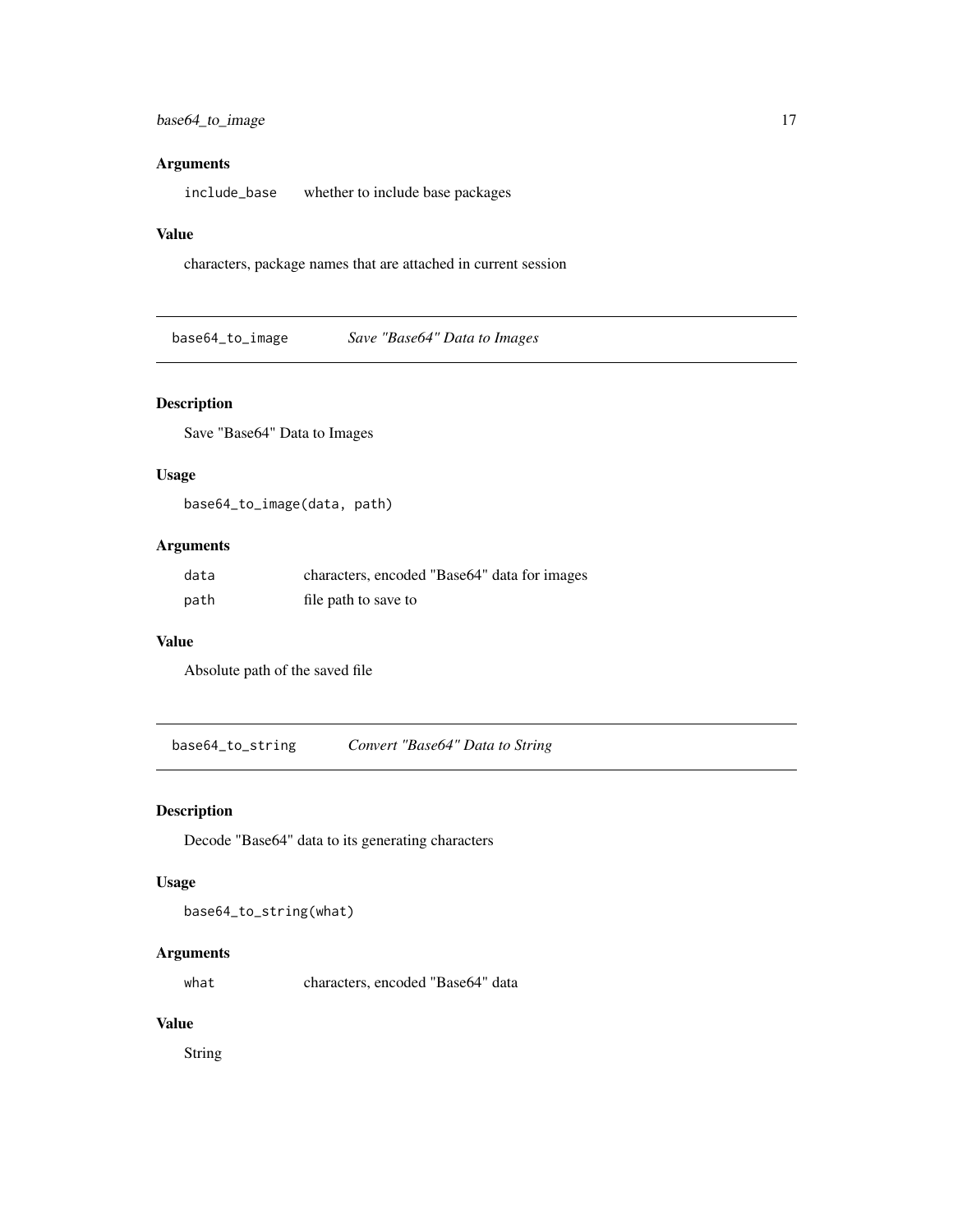# Examples

```
input <- "The quick brown fox jumps over the lazy dog"
# Base64 encode
what <- base64enc::base64encode(what = charToRaw(input))
# Base64 decode
base64_to_string(what)
```
baseline\_array *Calculate Contrasts of Arrays in Different Methods*

# Description

Provides five methods to baseline an array and calculate contrast.

# Usage

```
baseline_array(
  x,
  along_dim,
 baseline_indexpoints,
 unit\_dims = seq\_along(dim(x))[-along\_dim],method = c("percentage", "sqrt_percentage", "decibel", "zscore", "sqrt_zscore")
)
```
### Arguments

| $\mathsf{x}$         | array (tensor) to calculate contrast                                                                                                     |  |
|----------------------|------------------------------------------------------------------------------------------------------------------------------------------|--|
| along_dim            | integer range from 1 to the maximum dimension of x. baseline along this di-<br>mension, this is usually the time dimension.              |  |
| baseline_indexpoints |                                                                                                                                          |  |
|                      | integer vector, which index points are counted into baseline window? Each<br>index ranges from 1 to $dim(x)[[along_dim]]$ . See Details. |  |
| unit_dims            | integer vector, baseline unit: see Details.                                                                                              |  |
| method               | character, baseline method options are: "percentage", "sqrt_percentage",<br>"decibel", "zscore", and "sqrt_zscore"                       |  |

### Details

Consider a scenario where we want to baseline a bunch of signals recorded from different locations. For each location, we record n sessions. For each session, the signal is further decomposed into frequency-time domain. In this case, we have the input x in the following form:

sessionxfrequencyxtimexlocation

<span id="page-17-0"></span>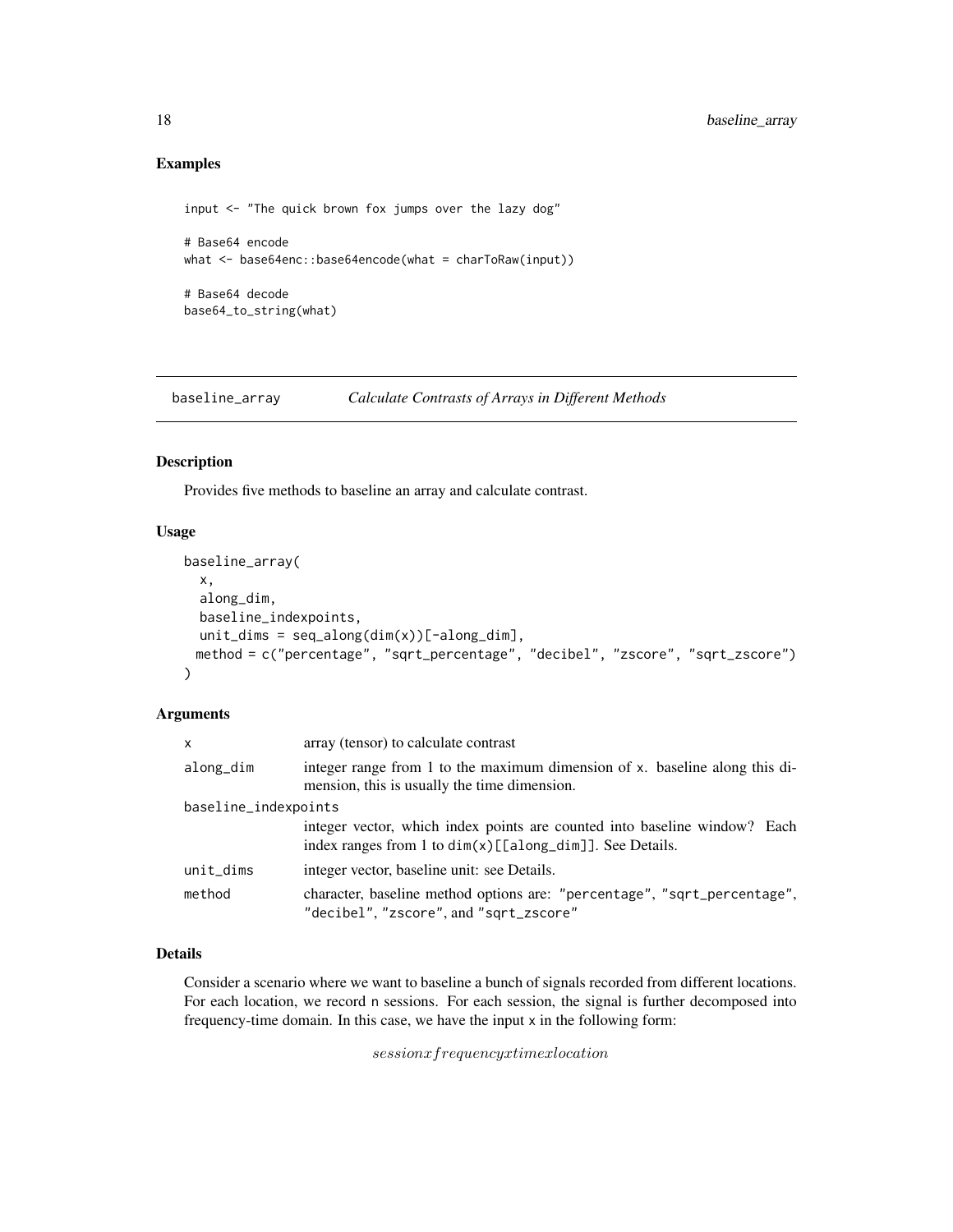Now we want to calibrate signals for each session, frequency and location using the first 100 time points as baseline points, then the code will be

$$
baseline_{a}rray(x,along_{d}im=3,1:100, unit_{d}ims=c(1,2,4))
$$

along\_dim=3 is dimension of time, in this case, it's the third dimension of x. baseline\_indexpoints=1:100, meaning the first 100 time points are used to calculate baseline. unit\_dims defines the unit signal. Its value  $c(1,2,4)$  means the unit signal is per session (first dimension), per frequency (second) and per location (fourth).

In some other cases, we might want to calculate baseline across frequencies then the unit signal is frequencyxtime, i.e. signals that share the same session and location also share the same baseline. In this case, we assign unit\_dims=c(1,4).

There are five baseline methods. They fit for different types of data. Denote z is an unit signal,  $z_0$ is its baseline slice. Then these baseline methods are:

"percentage"

$$
\frac{z-\bar{z_0}}{\bar{z_0}}\times 100\%
$$

"sqrt\_percentage"

$$
\frac{\sqrt{z}-\sqrt{z_0}}{\sqrt{z_0}}\times 100\%
$$

"decibel"

$$
10 \times (\log_{10}(z) - \log_{10}(z_0))
$$

"zscore"

$$
\frac{z-\bar{z_0}}{sd(z_0)}
$$

"sqrt\_zscore"

$$
\frac{\sqrt{z}-\sqrt{z_0}}{sd(\sqrt{z_0})}
$$

# Value

Contrast array with the same dimension as x.

```
library(dipsaus)
set.seed(1)
# Generate sample data
dims = c(10, 20, 30, 2)x = array(rnorm(prod(dims))^2, dims)
```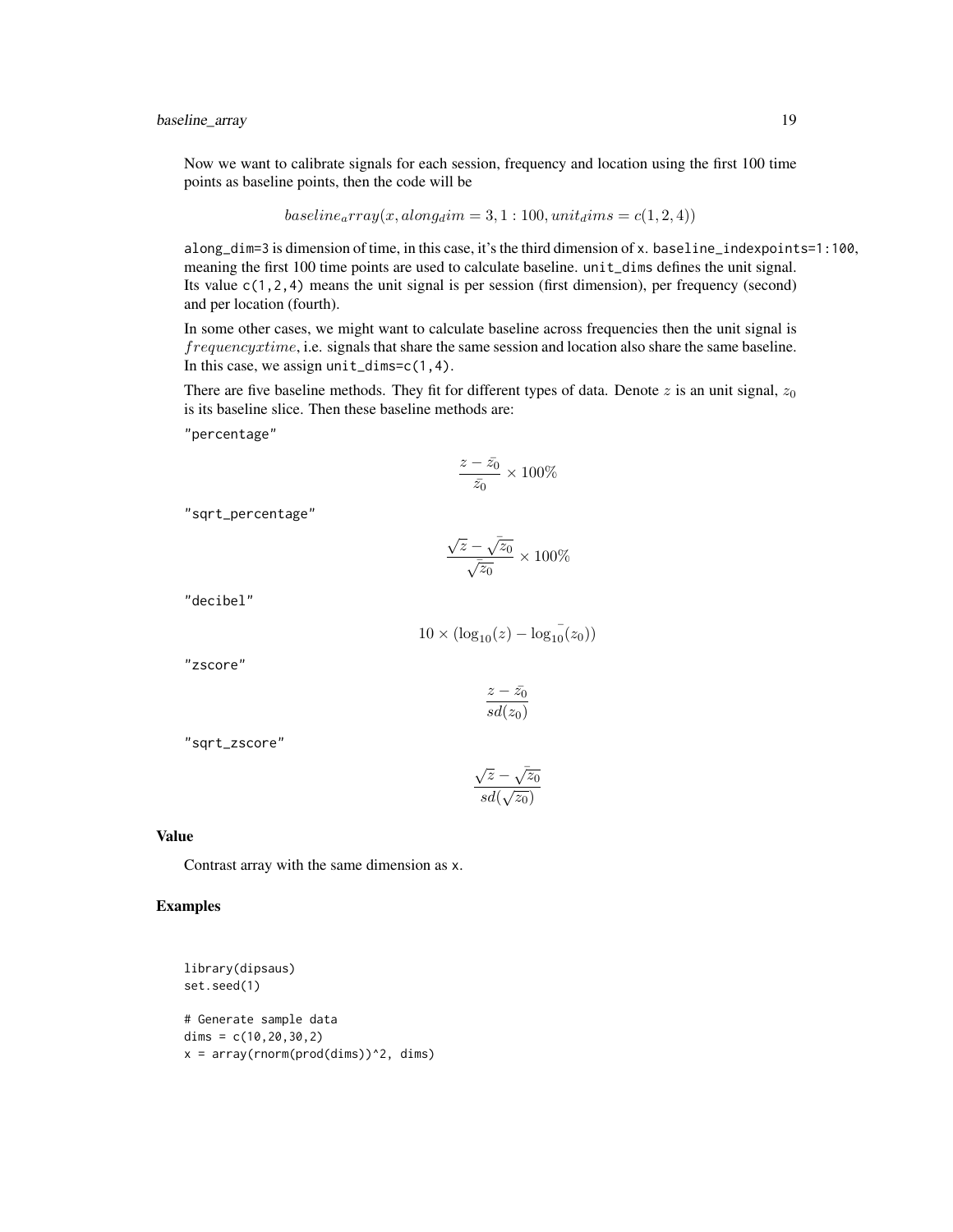```
# Set baseline window to be arbitrary 10 timepoints
baseline_window = sample(30, 10)
# ----- baseline percentage change ------
# Using base functions
re1 <- aperm(apply(x, c(1,2,4), function(y){
 m <- mean(y[baseline_window])
  (y/m - 1) * 100}), c(2,3,1,4))
# Using dipsaus
re2 \leq baseline_{array}(x, 3, baseline\_window, c(1,2,4),method = 'percentage')
# Check different, should be very tiny (double precisions)
range(re2 - re1)
# Check speed for large dataset
if(interactive()){
 dims = c(200, 20, 300, 2)x = array(rnorm(pred(dims))^2, dims)# Set baseline window to be arbitrary 10 timepoints
 baseline_window = seq_len(100)
 f1 \leftarrow function(){
   aperm(apply(x, c(1,2,4), function(y){
     m <- mean(y[baseline_window])
      (y/m - 1) * 100}), c(2,3,1,4))
 }
 f2 \leftarrow function(){
   # equivalent as bl = x[,,baseline_window, ]
   #
   baseline_array(x, along_dim = 3,
                   baseline_indexpoints = baseline_window,
                   unit_dims = c(1,2,4), method = 'sqrt_percentage')
 }
 microbenchmark::microbenchmark(f1(), f2(), times = 3L)
}
```
capture\_expr *Captures Evaluation Output of Expressions as One Single String*

### Description

Evaluate expression and captures output as characters, then concatenate as one single string.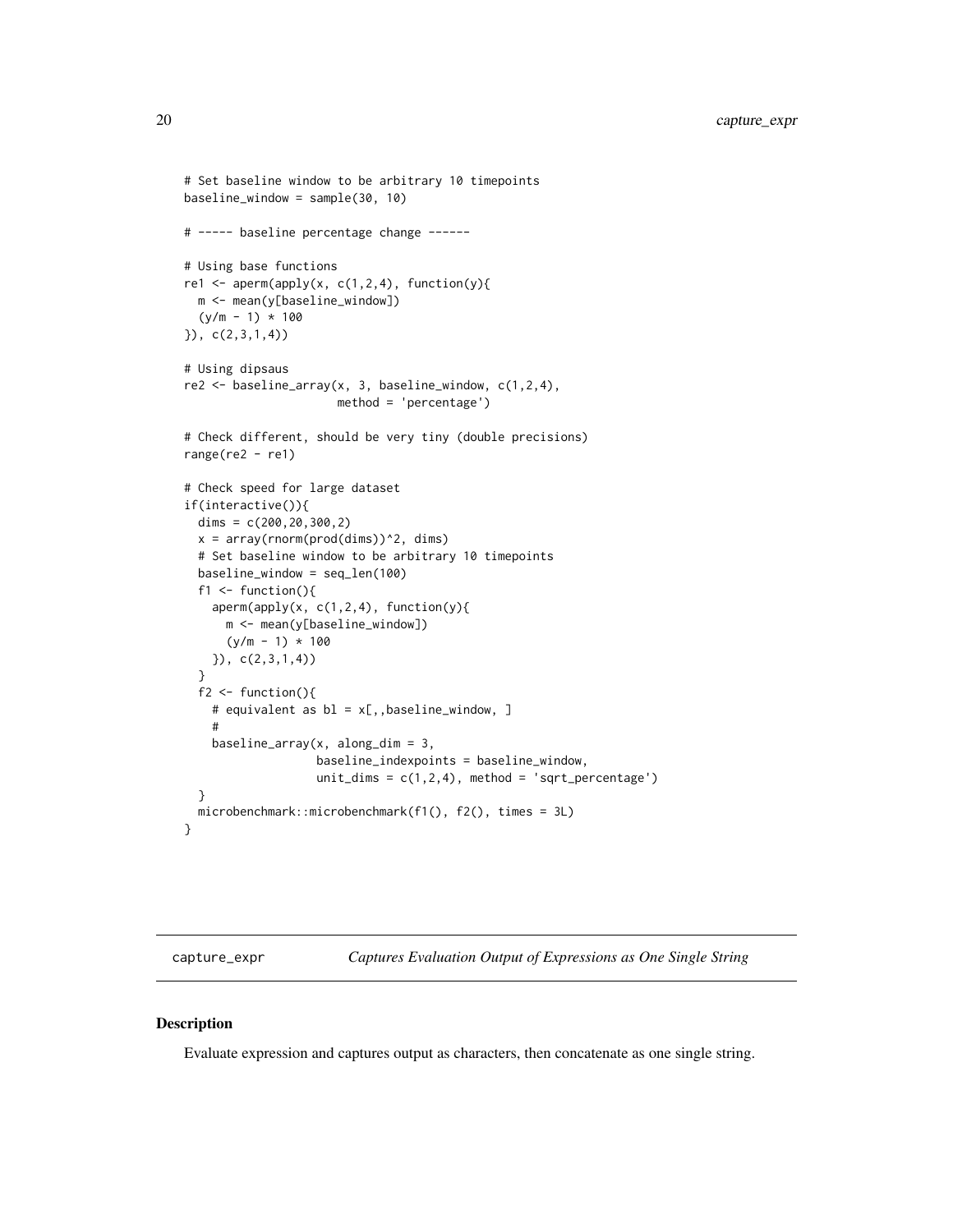<span id="page-20-0"></span> $\text{cat2}$  21

# Usage

capture\_expr(expr, collapse = "\n", type = c("output", "message"), ...)

# Arguments

| expr     | R expression                     |
|----------|----------------------------------|
| collapse | character to concatenate outputs |
| type,    | passed to capture, output        |

# Value

Character of length 1: output captured by [capture.output](#page-0-0)

# Examples

```
x \leftarrow \text{data-frame}(a=1:10)x_str <- capture_expr({
  print(x)
})
x_str
cat(x_str)
```
# <span id="page-20-1"></span>cat2 *Color Output*

# Description

Color Output

# Usage

```
cat2(
  ...,
  level = "DEBUG",
  print_level = FALSE,
  file = ",
  sep = " "fill = FALSE,
  labels = NULL,
  append = FALSE,end = "\n\n\sqrt{n}",
  pal = list(DEBUG = "grey60", INFO = "#1d9f34", WANING = "#ec942c", ERROR =
```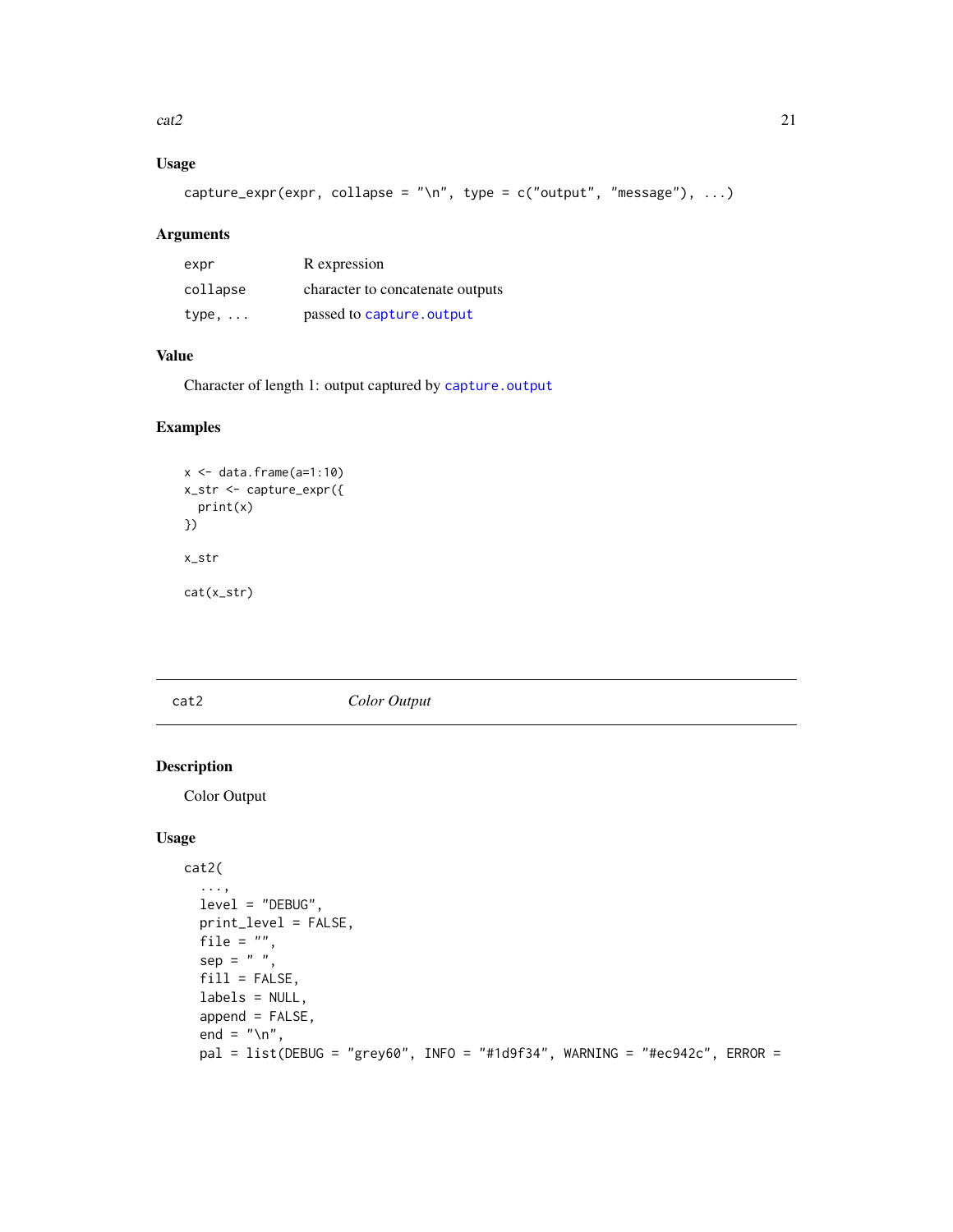```
"#f02c2c", FATAL = "#763053", DEFAULT = "grey60"),
 use_cli = TRUE,bullet = "auto")
```
### Arguments

| to be printed                                                    |
|------------------------------------------------------------------|
| 'DEBUG', 'INFO', 'WARNING', 'ERROR', or 'FATAL' (total 5 levels) |
| if true, prepend levels before messages                          |
| file, sep, fill, labels, append                                  |
| pass to base:: cat                                               |
| character to append to the string                                |
| a named list defining colors see details                         |
| logical, whether to use package 'cli'                            |
| character, if use 'cli', which symbol to show, see symbol        |
|                                                                  |

# Details

There are five levels of colors by default: 'DEBUG', 'INFO', 'WARNING', 'ERROR', or FATAL. Default colors are: 'DEBUG' (grey60), 'INFO' (#1d9f34), 'WARNING' (#ec942c), 'ERROR' (#f02c2c), 'FATAL' (#763053) and 'DEFAULT' (#000000, black). If level is not in preset five levels, the color will be "default"-black color.

# Value

none.

check\_installed\_packages

*Check If Packages Are Installed, Returns Missing Packages*

# Description

Check If Packages Are Installed, Returns Missing Packages

# Usage

```
check_installed_packages(
 pkgs,
 libs = base::.libPaths(),
 auto_install = FALSE,
  ...
)
```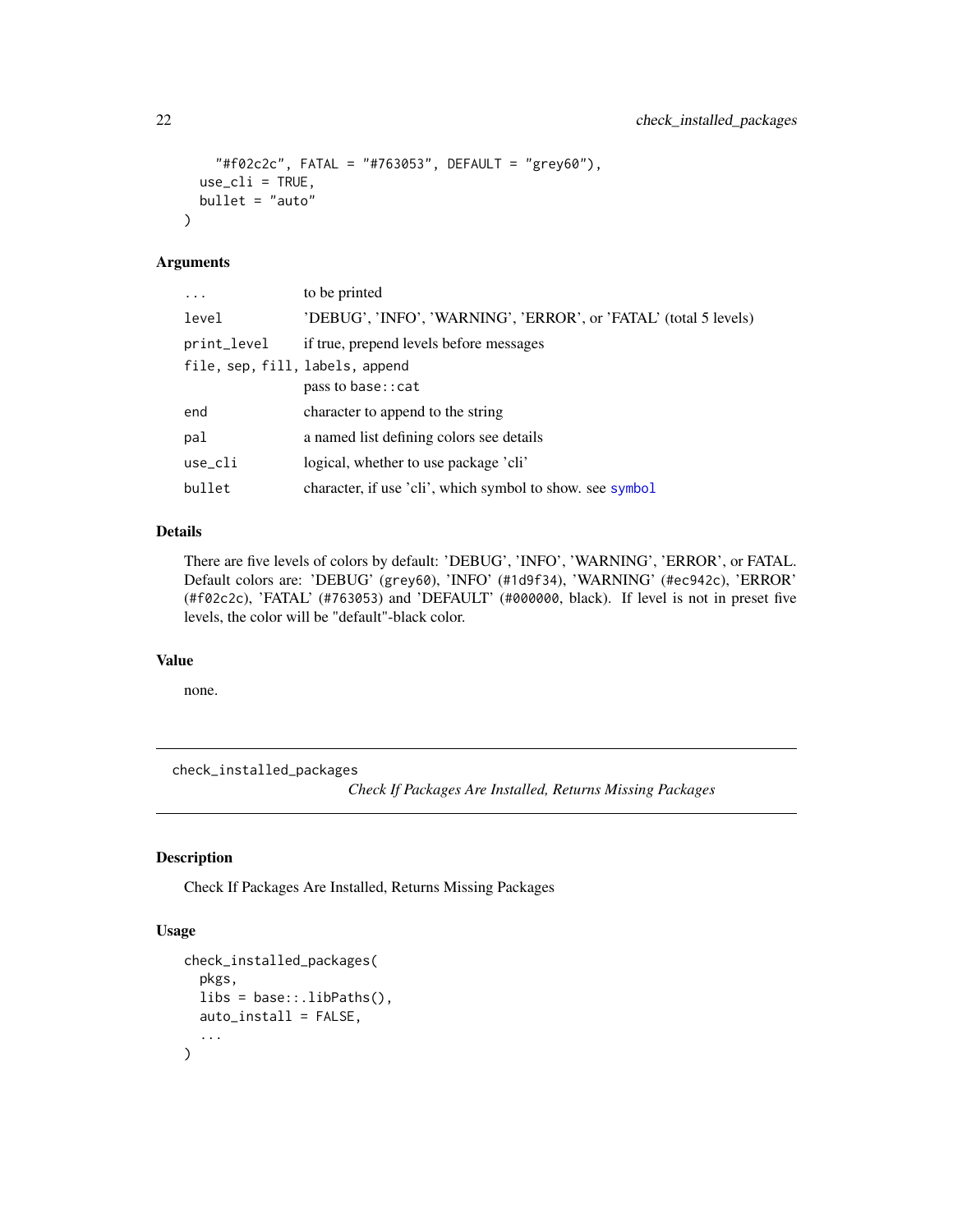#### <span id="page-22-0"></span>clear\_env 23

# Arguments

| pkgs         | vector of packages to install             |
|--------------|-------------------------------------------|
| libs         | paths of libraries                        |
| auto_install | automatically install packages if missing |
|              | other parameters for install.packages     |

# Value

package names that are not installed

clear\_env *Function to clear all elements within environment*

# Description

Function to clear all elements within environment

# Usage

clear\_env(env, ...)

# Arguments

| env      | environment to clean, can be an R environment, or a fastmap2 instance |
|----------|-----------------------------------------------------------------------|
| $\cdots$ | ignored                                                               |

# Examples

```
env = newenv()env$a = 1print(as.list(env))
```
clear\_env(env) print(as.list(env))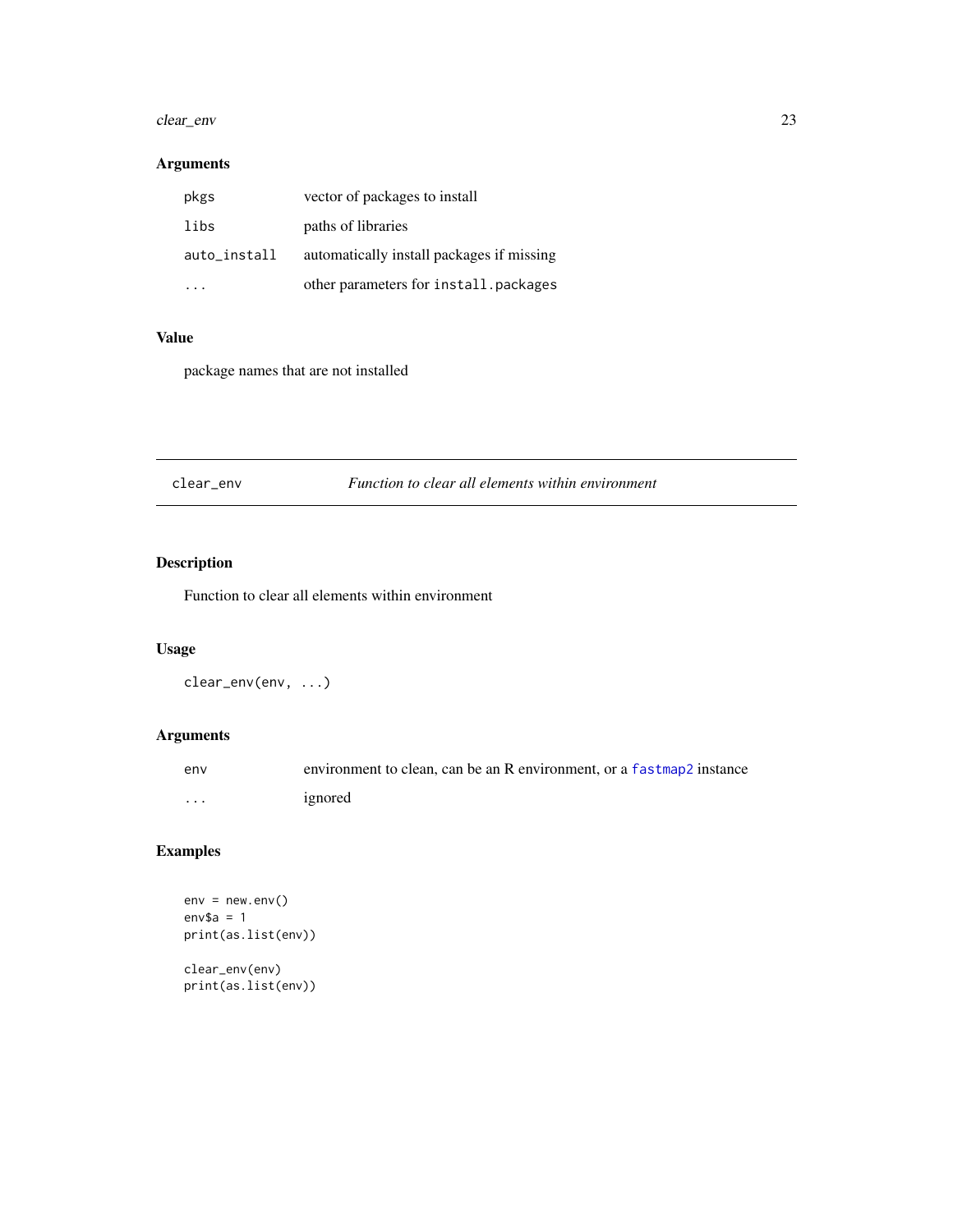<span id="page-23-0"></span>

Convert color to Hex string

### Usage

 $col2hexStr(col, alpha = NULL, prefix = "#", ...)$ 

### Arguments

| col    | character or integer indicating color              |
|--------|----------------------------------------------------|
| alpha  | NULL or numeric, transparency. See grDevices:: rgb |
| prefix | character, default is "#"                          |
|        | passing to adjust color                            |

### Details

col2hexStr converts colors such as 1, 2, 3, "red", "blue", ... into hex strings that can be easily recognized by 'HTML', 'CSS' and 'JavaScript'. Internally this function uses [adjustcolor](#page-0-0) with two differences:

- 1. the returned hex string does not contain alpha value if alpha is NULL;
- 2. the leading prefix "#" can be customized

### Value

characters containing the hex value of each color. See details

### See Also

[adjustcolor](#page-0-0)

```
col2hexStr(1, prefix = '0x') # "0x000000"<br>col2hexStr('blue') # "#0000FF"
col2hexStr('blue')
# Change default palette, see "grDevices::colors()"
grDevices::palette(c('orange3', 'skyblue1'))
col2hexStr(1) # Instead of #000000, #CD8500
```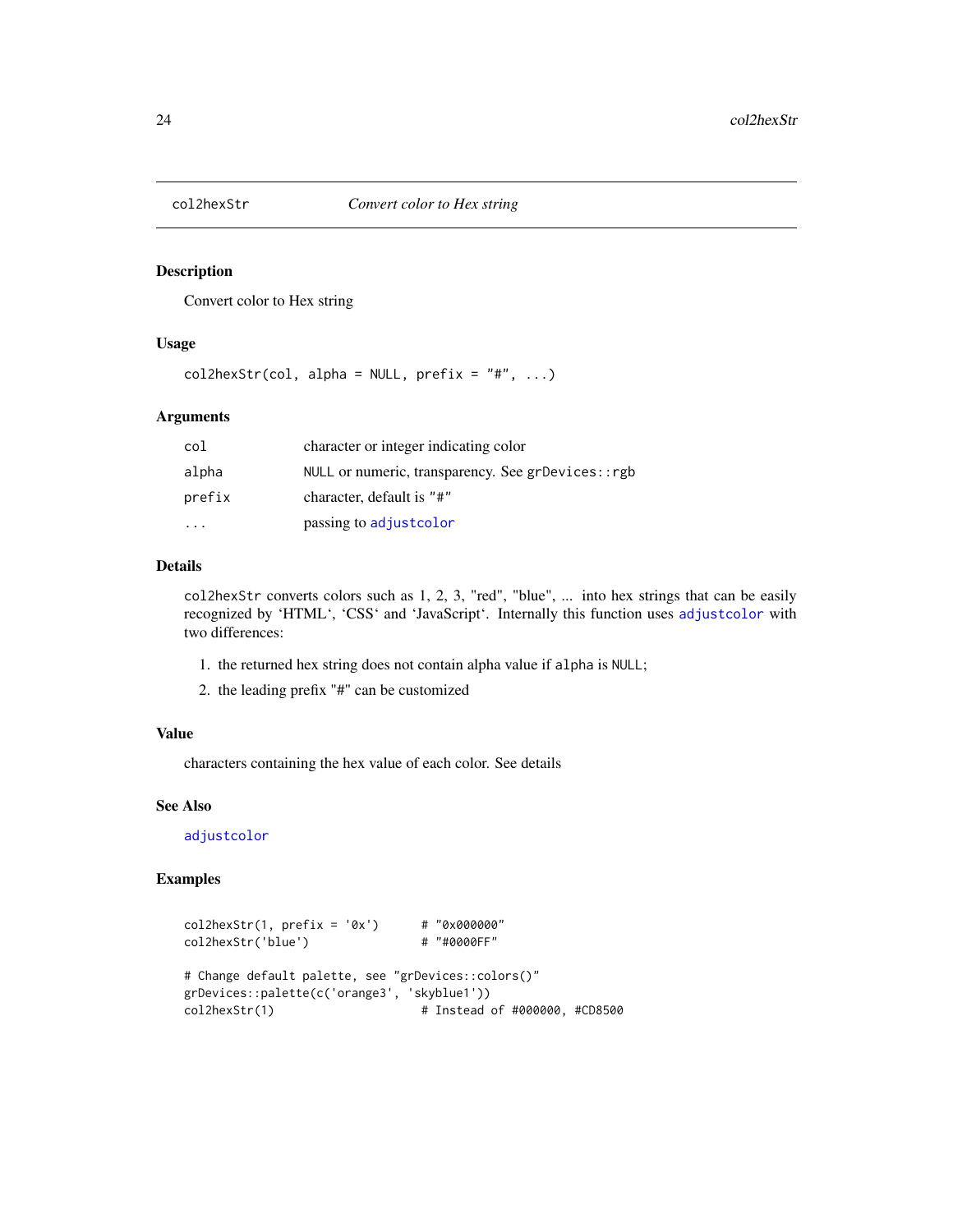<span id="page-24-0"></span>

Collapse Sensors And Calculate Summations/Mean

### Usage

```
collapse(x, keep, average = FALSE)
```
### Arguments

| $\times$ | A numeric multi-mode tensor (array), without NA |
|----------|-------------------------------------------------|
| keep     | Which dimension to keep                         |
| average  | collapse to sum or mean                         |

#### Value

a collapsed array with values to be mean or summation along collapsing dimensions

```
# Example 1
x = matrix(1:16, 4)# Keep the first dimension and calculate sums along the rest
collapse(x, keep = 1)
rowsums(x) # Should yield the same result
# Example 2
x = array(1:120, dim = c(2,3,4,5))result = \text{collapse}(x, \text{keep} = c(3,2))compare = apply(x, c(3,2), sum)sum(abs(result - compare)) # The same, yield 0 or very small number (1e-10)
# Example 3 (performance)
RcppParallel::setThreadOptions(numThreads = -1) # auto multicores
# Small data, no big difference, even slower
x = array(rnorm(240), dim = c(4, 5, 6, 2))microbenchmark::microbenchmark(
  result = collapse(x, keep = c(3,2)),compare = apply(x, c(3,2), sum),
  times = 1L, check = function(v){
    max(abs(range(do.call('-', v)))) < 1e-10
  }
\mathcal{L}# large data big difference
```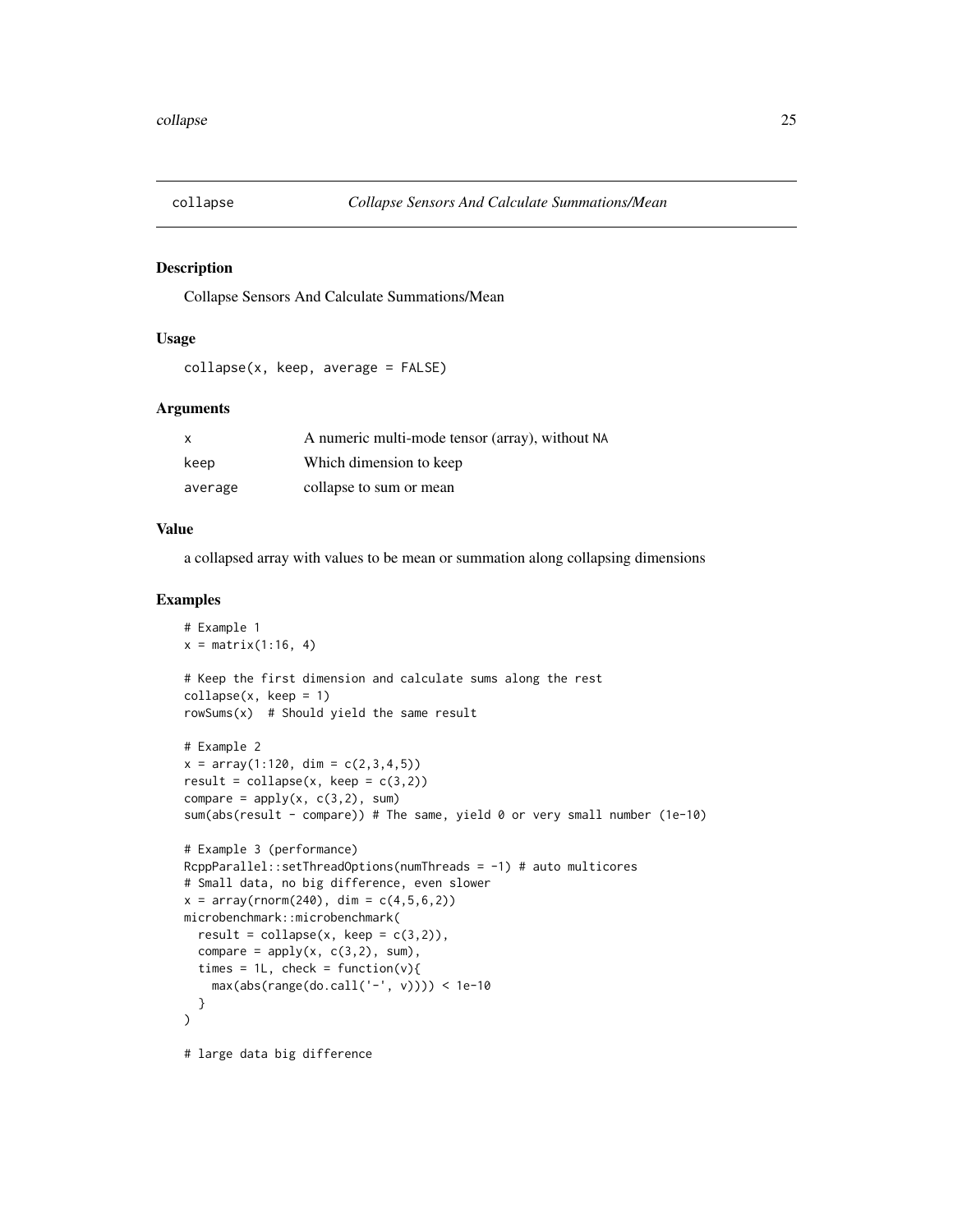```
x = array(rnorm(prod(300, 200, 105)), c(300, 200, 105, 1))microbenchmark::microbenchmark(
  result = collapse(x, keep = c(3,2)),compare = apply(x, c(3,2), sum),
  times = 1L, check = function(v){
    max(abs(range(do.call('-', v)))) < 1e-10
  })
```
compoundInput2 *Compound input that combines and extends shiny inputs*

# Description

Compound input that combines and extends shiny inputs

### Usage

```
compoundInput2(
  inputId,
  label = "Group",components = shiny::tagList(),
  initial_ncomp = 1,
 min\_ncomp = 0,
 max\_ncomp = 10,
 value = NULL,
 label_color = NA,
 max_height = NULL,
  ...
)
```
# Arguments

| inputId       | character, shiny input ID                                                                                                                                 |
|---------------|-----------------------------------------------------------------------------------------------------------------------------------------------------------|
| label         | character, will show on each groups                                                                                                                       |
| components    | 'HTML' tags that defines and combines HTML components within groups                                                                                       |
| initial_ncomp | numeric initial number of groups to show, non-negative                                                                                                    |
| min_ncomp     | minimum number of groups, default is 0, non-negative                                                                                                      |
| max_ncomp     | maximum number of groups, default is 10, greater or equal than min_ncomp                                                                                  |
| value         | list of lists, initial values of each inputs, see examples.                                                                                               |
| label_color   | integer or characters, length of 1 or max_ncomp, assigning colors to each group<br>labels; default is NA, and try to get color from foreground par ("fg") |
| max_height    | maximum height of the widget                                                                                                                              |
| .             | will be ignored                                                                                                                                           |

<span id="page-25-0"></span>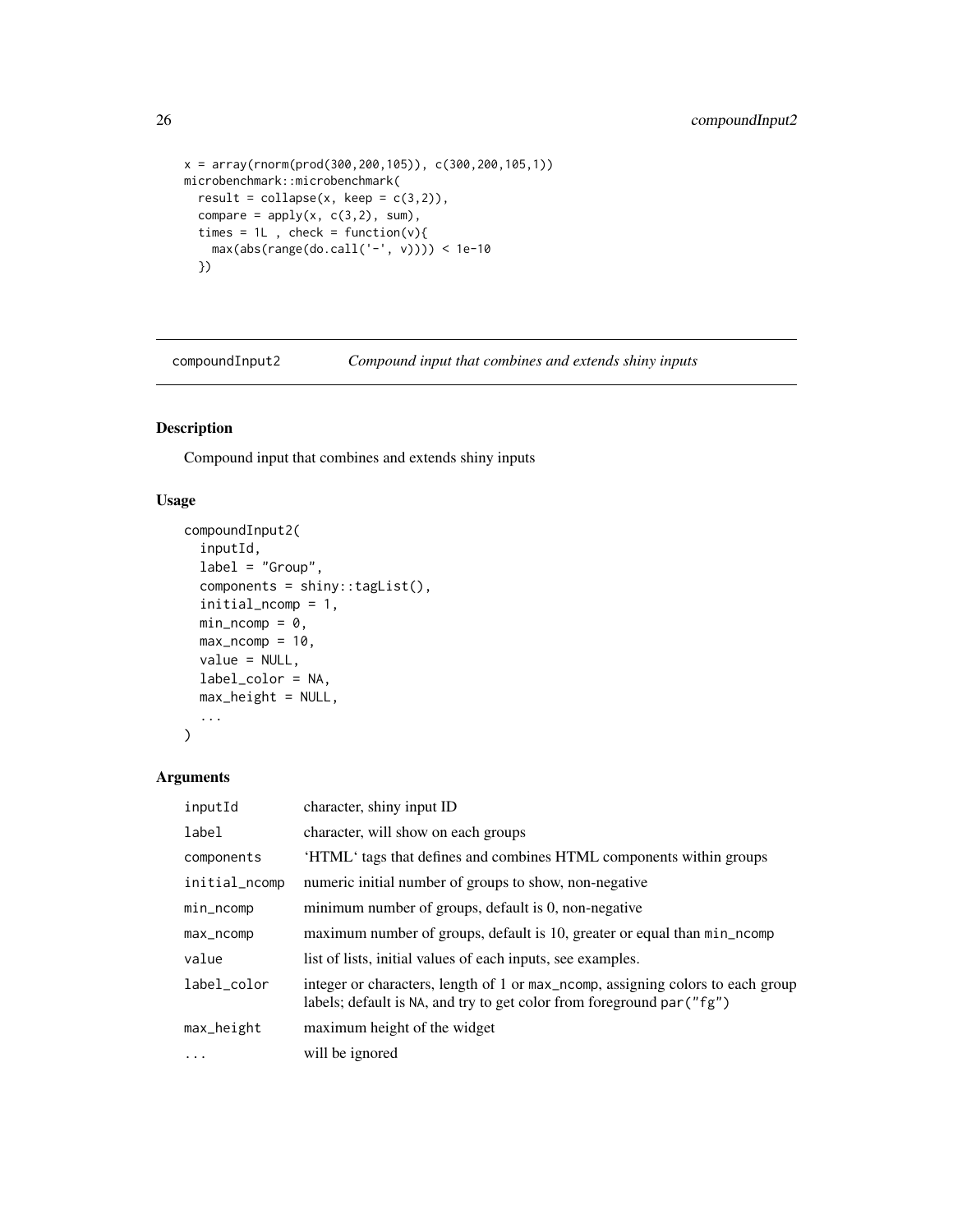### compoundInput2 27

### Value

'HTML' tags

# See Also

[updateCompoundInput2](#page-98-1) for how to update inputs

```
library(shiny); library(dipsaus)
compoundInput2(
  'input_id', 'Group',
   div(
    textInput('text', 'Text Label'),
    sliderInput('sli', 'Slider Selector', value = 0, min = 1, max = 1)
  ),
  label\_color = 1:10,value = list(
   list(text = '1'), # Set text first group to be "1"
    list(), \# no settings for second group
    list(sli = 0.2) # sli = 0.2 for the third group
  ))
# Source - system.file('demo/example-compountInput2.R', package='dipsaus')
# demo('example-compountInput2', package='dipsaus')
library(shiny)
library(dipsaus)
ui <- fluidPage(
  fluidRow(
    column(
      width = 4,
      compoundInput2(
        'compound', 'Group Label', label_color = c(NA,1:9),
       components = div(textInput('txt', 'Text'),
         selectInput('sel', 'Select', choices = 1:10, multiple = TRUE),
         sliderInput('sli', 'Slider', max=1, min=0, val=0.5)
        ),
        value = list(
         list(txt = '1'), # Set text first group to be "1"
         '', \qquad \qquad # no settings for second group
         list(sli = 0.2) # sli = 0.2 for the third group
       )
      ),
      hr(),
      actionButton('action', 'Update compound input')
   )
 )
\lambda
```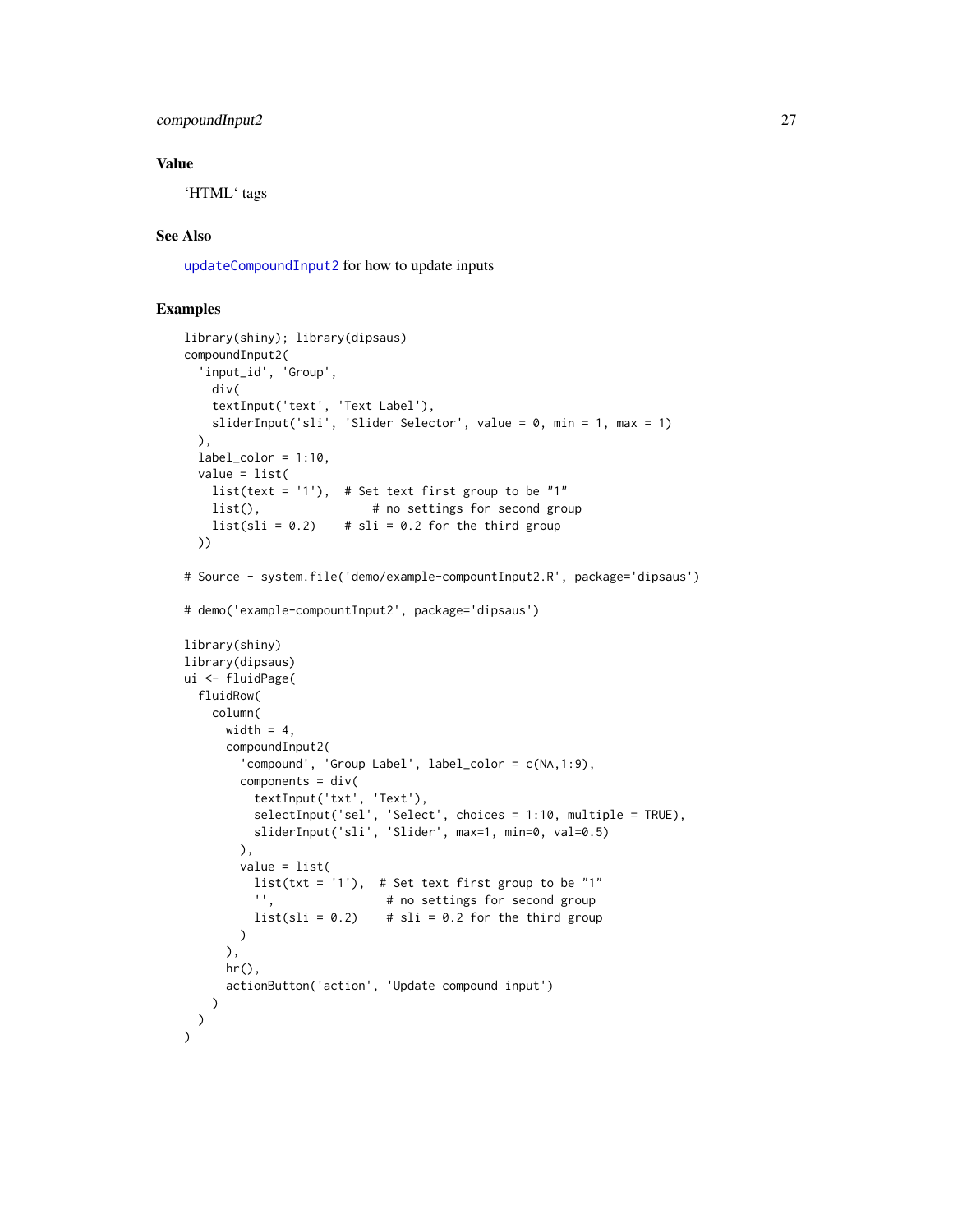```
server <- function(input, output, session) {
  observe({
   print(input$compound)
  })
  observe({
   # Getting specific input at group 1
   print(input$compound_txt_1)
  })
  observeEvent(input$action, {
   updateCompoundInput2(
      session, 'compound',
      # Update values for each components
      value = lapply(1:5, function(ii))list(
          txt = sample(LETTERS, 1),
         sel = sample(1:10, 3),sli = runif(1))
      }), ncomp = NULL, txt = list(label = as.character(Sys.time())))
  })
}
if( interactive() ){
  shinyApp(ui, server, options = list(launch.browser = TRUE))
}
```
decorate\_function *Python-style decorator*

# Description

Python-style decorator

### Usage

```
decorate_function(orig, decor, ...)
```
lhs %D% rhs

# Arguments

| orig, lhs               | any function                                              |
|-------------------------|-----------------------------------------------------------|
| decor, rhs              | decorator function that takes or ig as its first argument |
| $\cdot$ $\cdot$ $\cdot$ | passed to decor                                           |

<span id="page-27-0"></span>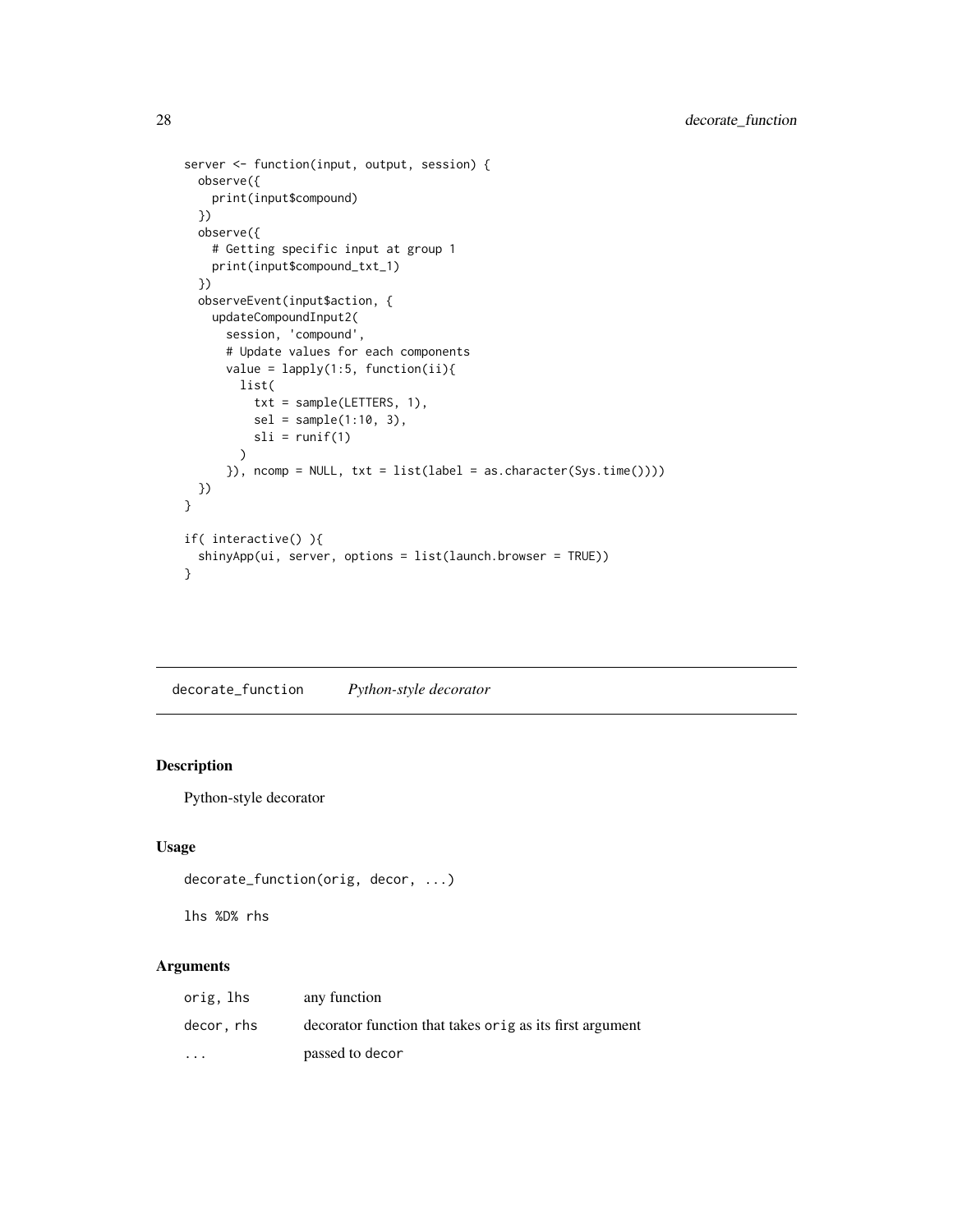# decorate\_function 29

```
# Example 1: basic usage
# Decorator that prints summary of results and return results itself
verbose_summary <- function(...){
  summary_args <- list(...)
  function(f){
    function(...){
      results \leq f(\ldots)print(do.call(
        summary,
        c(list(results), summary_args)
      ))
      results
    }
  }
}
# runs as.list, but through verbose_summary
as_list2 <- decorate_function(as.list, verbose_summary)
# run test
res \leq as_list2(1:3) # will verbose summary
identical(res, as.list(1:3))
# Example 2
x < -1:20y \leftarrow x + \text{norm}(20)# decorator, add a line with slope 1 with given intercept
abline_{xy} \leftarrow function(b)function(f){
    function(...){
      f(\ldots)intercept <- get_dots('intercept', 0, ...)
      abline(a = intercept, b = b)}
  }
}
# orig, plot whatever x vs jittered+intercept
plot_xy <- function(x, intercept = rnnorm(1)){
  plot(x, jitter(x, amount = 3) + intercept)}
# new function that decorate plot_xy with abline_xy, and
# returns the intercept
```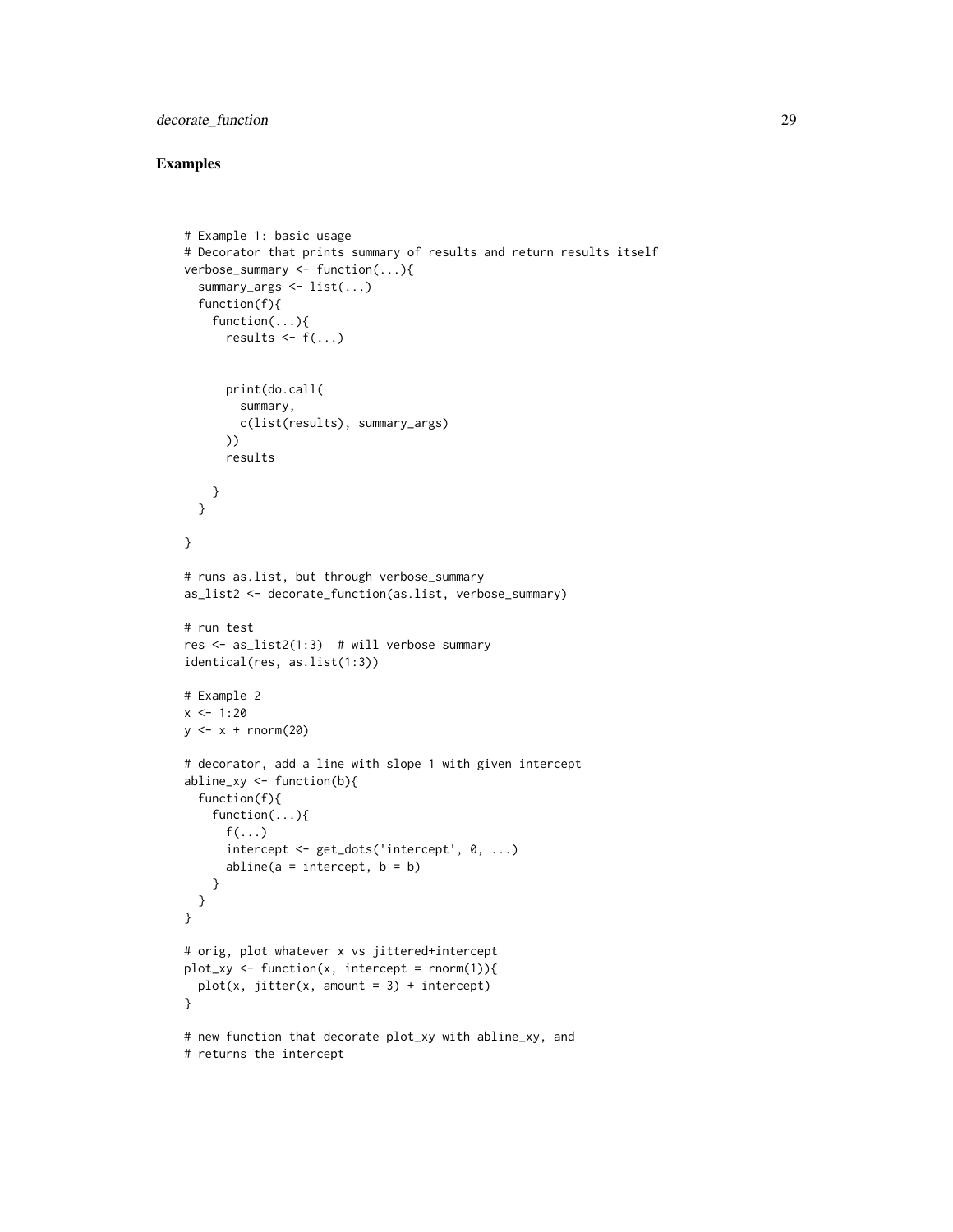```
plot_xy2 <- decorate_function(plot_xy, abline_xy, b = 1)
# alternatively, you might also want to try
plot_xy2 <- plot_xy %D% abline_xy(b = 1)
plot_{xy2}(x = 1:20)
```
deparse\_svec *Convert Integer Vectors To String*

# Description

Convert Integer Vectors To String

# Usage

```
deparse_svec(
 nums,
 connect = "-",
 concatenate = TRUE,
 collapse = ","max\_lag = 1\lambda
```
# Arguments

| nums        | integer vector                                    |
|-------------|---------------------------------------------------|
| connect     | character used to connect consecutive numbers     |
| concatenate | connect strings if there are multiples            |
| collapse    | if concatenate, character used to connect strings |
| $max\_lag$  | defines "consecutive", $min = 1$                  |

# Value

strings representing the input vector. For example, c(1, 2, 3) returns "1-3".

# See Also

[parse\\_svec](#page-70-1)

### Examples

deparse\_svec(c(1:10, 15:18))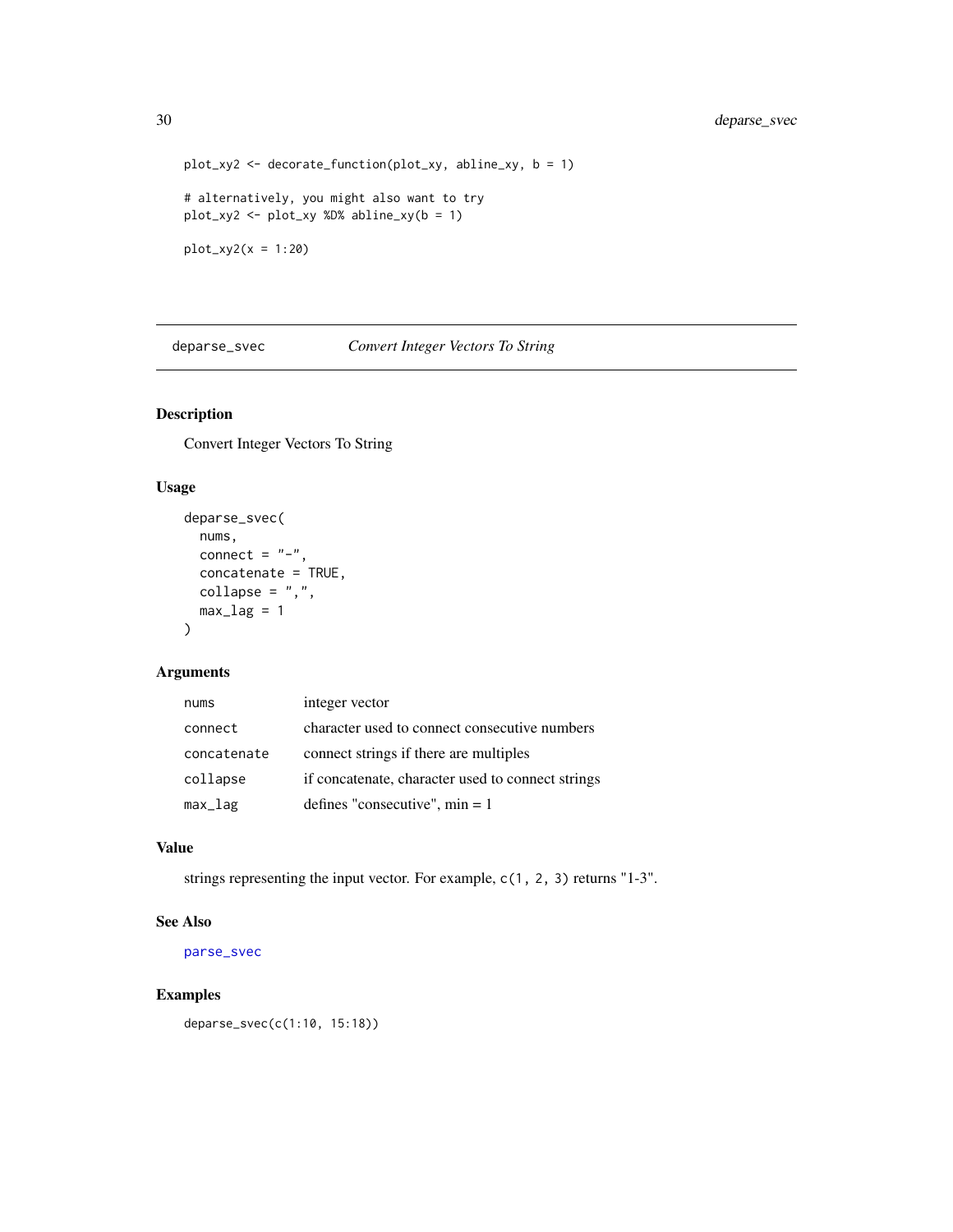<span id="page-30-0"></span>dipsaus-rstudio-shortcuts

*Register customized R code to 'RStudio' shortcuts*

### Description

'RStudio' keyboard shortcuts is handy, however, it is non-trivial to set shortcuts that run customized code. The proposing functions allow 10 customized R expressions to be registered. The first five (1 to 5) are interactive shortcuts, the rest five (6 to 10) are non-interactive.

### Usage

```
rs_add_insertion_shortcut(which, txt, force = FALSE)
```
rs\_add\_shortcut(which, expr, force = FALSE, quoted = FALSE)

rs\_remove\_shortcut(which)

rs\_show\_shortcut(which)

### Arguments

| which  | integer from 1 to 10, which keyboard shortcut to edit                  |
|--------|------------------------------------------------------------------------|
| txt    | an insertion/replacement shortcut to add                               |
| force  | whether to remove existing shortcut if the hot-key has been registered |
| expr   | expression to run if shortcut is pressed                               |
| quoted | whether expr is quoted, default is false                               |

### Details

There are two steps to register an 'RStudio' keyboard shortcut.

1. Please enable the shortcuts by opening 'Tools' > 'Modify Keyboard Shortcuts' in 'RStudio' menu bar; search and locate add-in items starting with 'Dipsaus'; register hot-keys of your choices, and then save. It is recommended that these keys are 'Alt' + 1 to 'Alt' + 0. On Apple, 'Alt' is equivalent to 'option' key.

2. run rs\_add\_insertion\_shortcut or rs\_add\_shortcut to customize the behaviors of each shortcuts; see Examples.

### Examples

## Not run:

# Need to run in RStudio # Please read the Section 'Details' carefully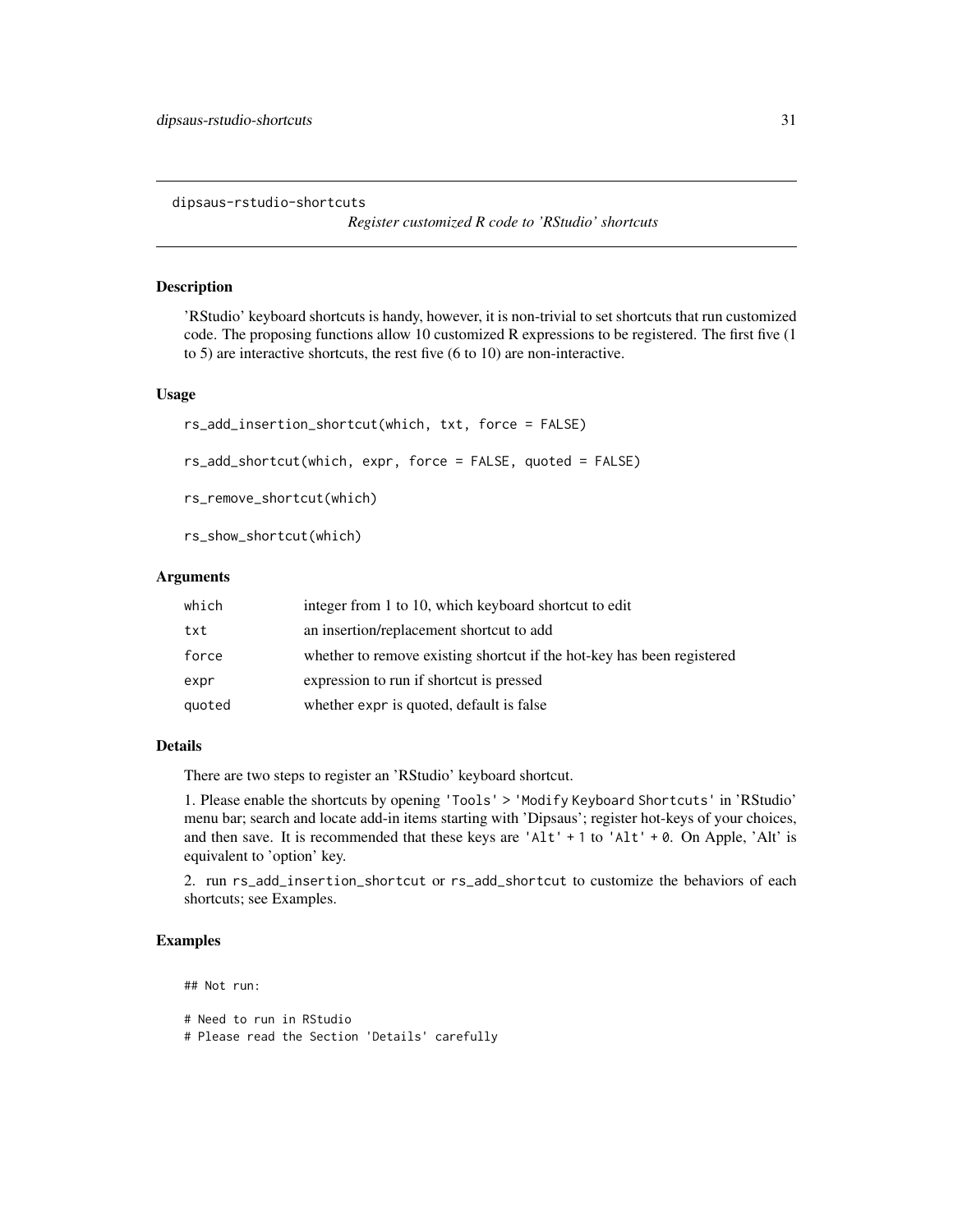```
# --------------------------------------------
# I assume the shortcuts are Alt+1,2,...,9,0,
# corresponding to shortcuts 1 - 10
# Adds an insertion to Alt+9
rs_add_insertion_shortcut(9, " %?<-% ", force = TRUE)
# restart RStudio and try `Alt+9`
# Adds an expression to Alt+1
rs_add_shortcut(1, {
 expr <- sprintf("system.time({\n%s\n})\n",
                 rstudioapi::selectionGet()$value)
 cat(expr)
 eval(parse(text = expr))
}, force = TRUE)
# Select any valid R code and press Alt+1
```
## End(Not run)

do\_aggregate *Make aggregate pipe-friendly*

# Description

A pipe-friendly wrapper of [aggregate](#page-0-0) when using formula as input.

### Usage

```
do_aggregate(x, ...)
```
### Arguments

|          | an R object                          |
|----------|--------------------------------------|
| $\cdots$ | other parameters passed to aggregate |

# Value

Results from [aggregate](#page-0-0)

### See Also

[aggregate](#page-0-0)

<span id="page-31-0"></span>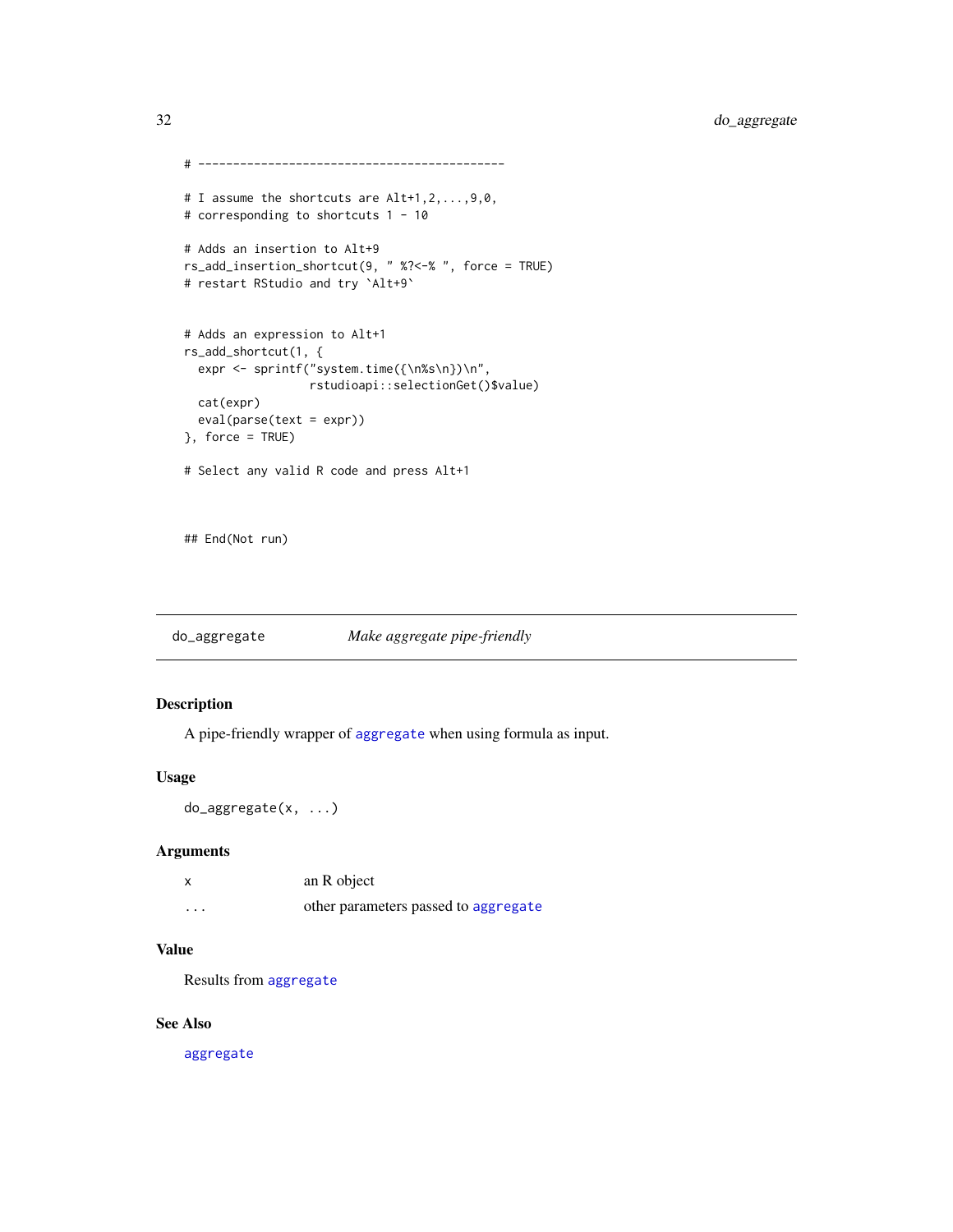# <span id="page-32-0"></span>do\_nothing 33

# Examples

```
library(magrittr)
data(ToothGrowth)
ToothGrowth %>%
  do_aggregate(len ~ ., mean)
```
do\_nothing *A dummy function that literally does nothing*

# Description

A dummy function that literally does nothing

### Usage

do\_nothing(...)

### Arguments

... ignored

#### Value

Nothing

drop\_nulls *Drop* NULL *values from list or vectors*

# Description

Drop NULL values from list or vectors

# Usage

```
drop_nulls(x, .invalids = list("is.null"))
```
# Arguments

|            | list to check                                                |
|------------|--------------------------------------------------------------|
| .invalids. | a list of functions, or function name. Default is 'is.null'. |

### Value

list or vector containing no invalid values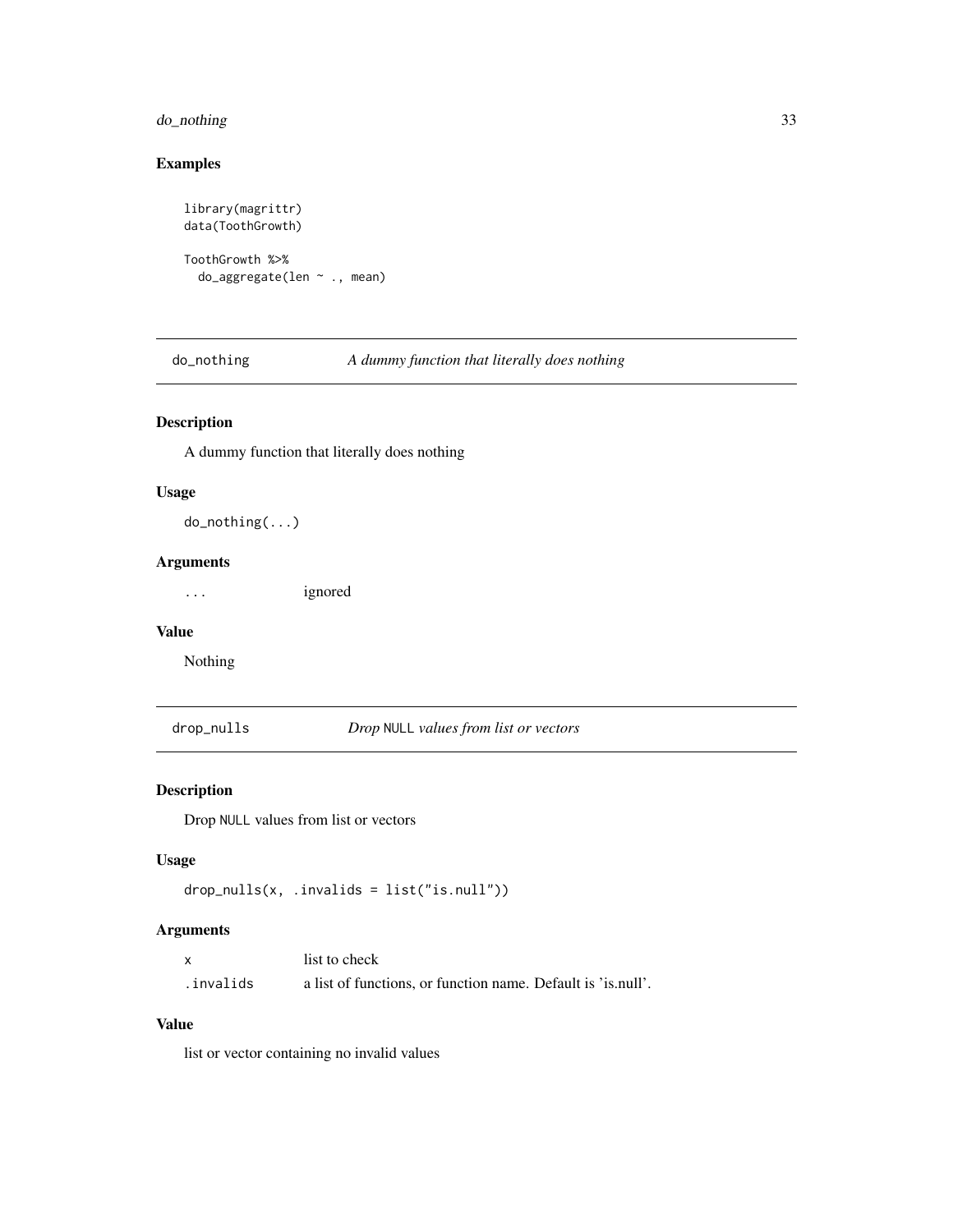### Examples

```
x \leftarrow list(NULL, NULL, 1, 2)
drop_nulls(x) # length of 2
```
eval\_dirty *Evaluate expressions*

# Description

Evaluate expressions

### Usage

```
eval_dirty(expr, env = parent.frame(), data = NULL, quoted = TRUE)
```
### Arguments

| expr   | R expression or 'rlang' quo                                                                                                                               |
|--------|-----------------------------------------------------------------------------------------------------------------------------------------------------------|
| env    | environment to evaluate                                                                                                                                   |
| data   | dataframe or list                                                                                                                                         |
| quoted | Is the expression quoted? By default, this is TRUE. This is useful when you don't<br>want to use an expression that is stored in a variable; see examples |

### Details

eval\_dirty uses base::eval() function to evaluate expressions. Compare to rlang::eval\_tidy, which won't affect original environment, eval\_dirty causes changes to the environment. Therefore if expr contains assignment, environment will be changed in this case.

#### Value

the executed results of expr evaluated with side effects.

```
env = newenv(); env$a = 1
rlang::eval_tidy(quote({a <- 111}), env = env)
print(env$a) # Will be 1. This is because eval_tidy has no side effect
eval_dirty(quote({a <- 111}), env)
print(env$a) # 111, a is changed
# Unquoted case
eval_dirty({a <- 222}, env, quoted = FALSE)
print(env$a)
```
<span id="page-33-0"></span>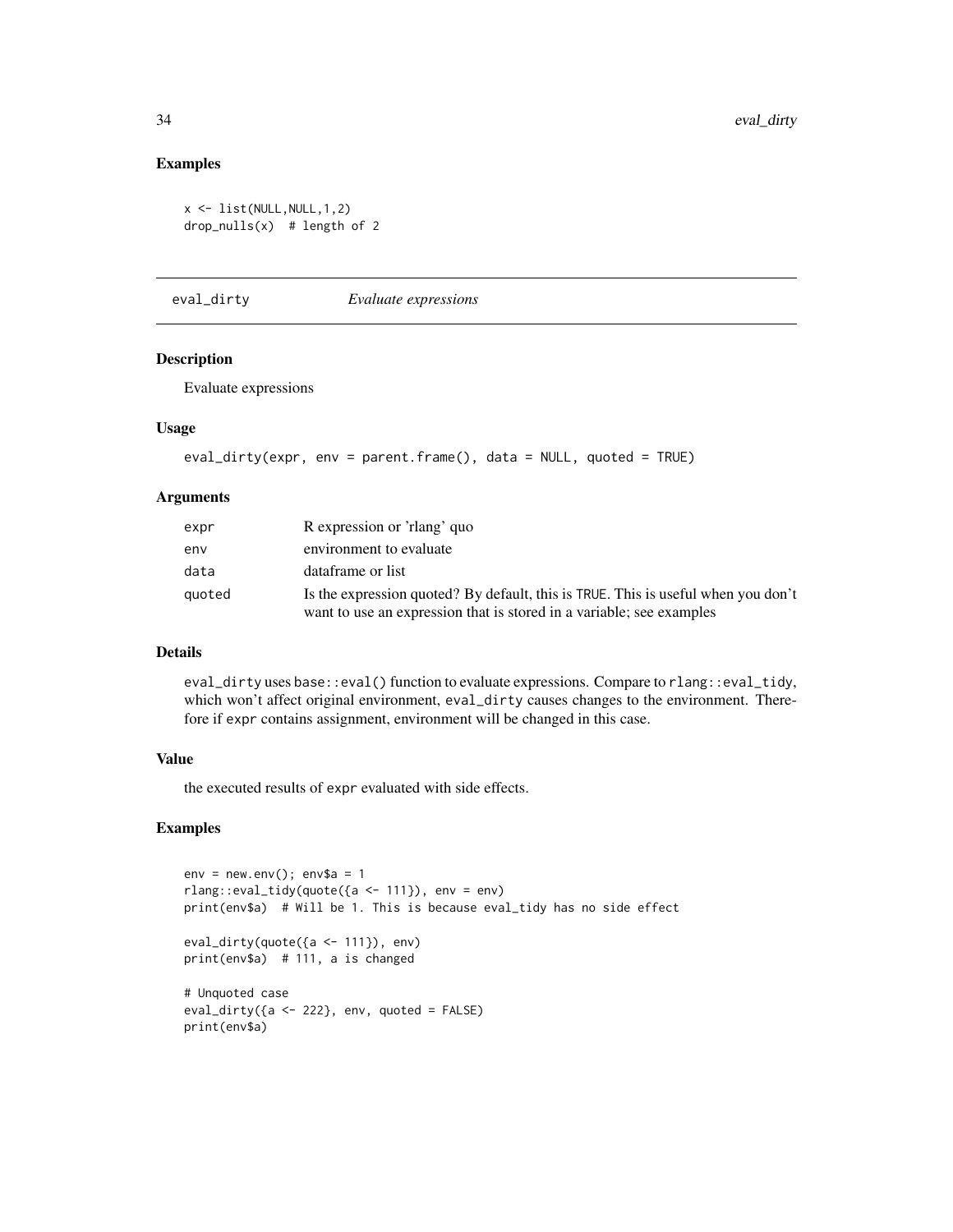<span id="page-34-0"></span>

Speed up covariance calculation for large matrices. The default behavior is similar [cov](#page-0-0). Please remove any NA prior to calculation.

### Usage

 $fastcov2(x, y = NULL, col1, col2, df)$ 

### Arguments

| $\mathsf{x}$ | a numeric vector, matrix or data frame; a matrix is highly recommended to max-<br>imize the performance                   |
|--------------|---------------------------------------------------------------------------------------------------------------------------|
| $\mathbf{y}$ | NULL (default) or a vector, matrix or data frame with compatible dimensions to<br>x; the default is equivalent to $y = x$ |
| col1         | integers indicating the subset (columns) of x to calculate the covariance; default<br>is all the columns                  |
| col2         | integers indicating the subset (columns) of $\gamma$ to calculate the covariance; default<br>is all the columns           |
| df           | a scalar indicating the degrees of freedom; default is $nrow(x) - 1$                                                      |

#### Value

A covariance matrix of x and y. Note that there is no NA handling. Any missing values will lead to NA in the resulting covariance matrices.

```
# Get numbers of threads to 2
RcppParallel::setThreadOptions(numThreads = 2)
x \le - matrix(rnorm(400), nrow = 100)
# Call `cov(x)` to compare
fastcov2(x)
# Calculate covariance of subsets
fastcov2(x, col1 = 1, col2 = 1:2)# Speed comparison
x <- matrix(rnorm(100000), nrow = 1000)
microbenchmark::microbenchmark(
  fastcov2 = \{fastcov2(x, col1 = 1:50, col2 = 51:100)
```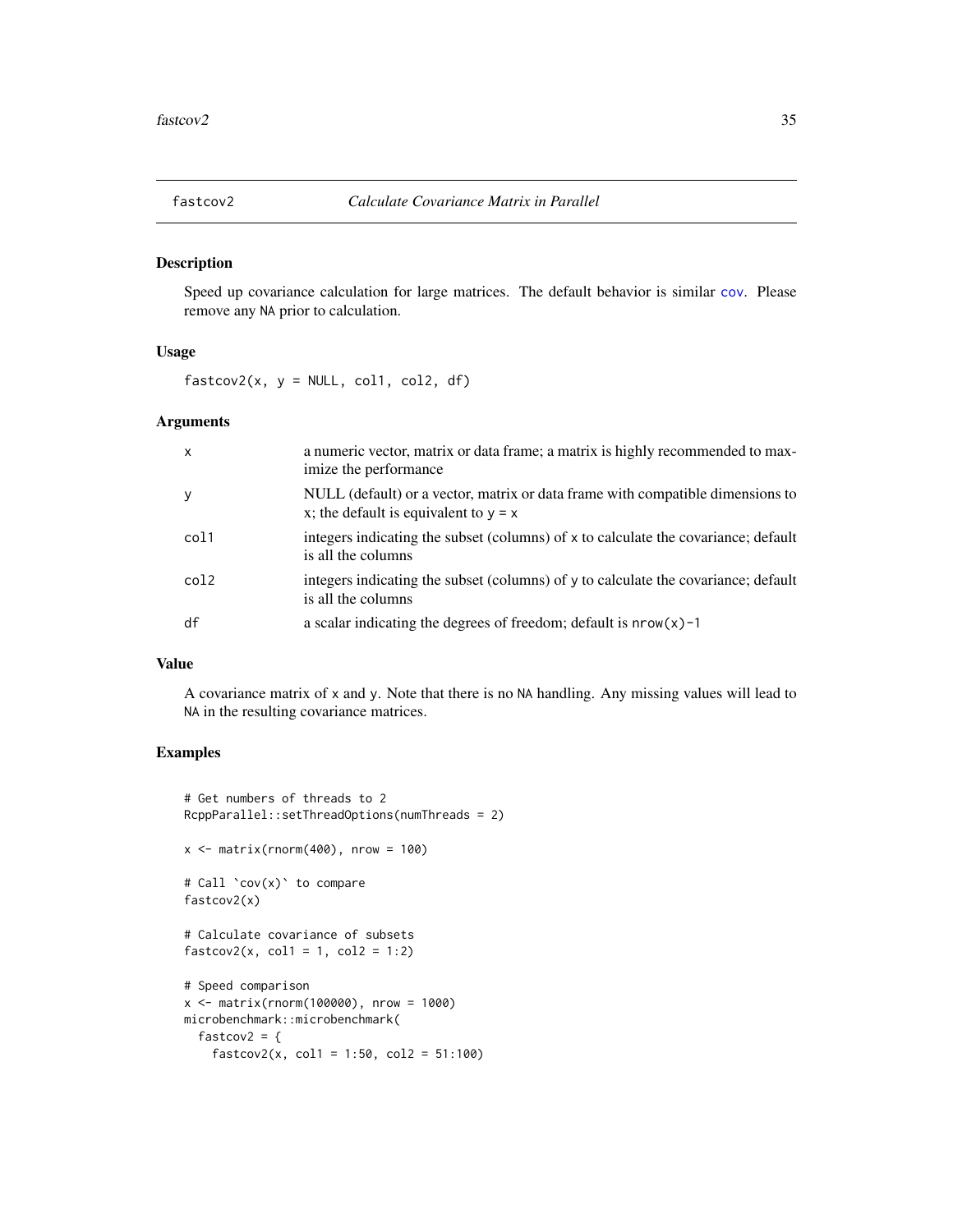```
},
  cov = \{cov(x[,1:50], x[,51:100])
  },
  unit = 'ms', times = 10\mathcal{L}
```
<span id="page-35-1"></span>fastmap2 *A Wrapper for* fastmap::fastmap

#### Description

[fastmap](#page-0-0) provides a key-value store where the keys are strings and the values are any R objects. It differs from normal environment that [fastmap](#page-0-0) avoids memory leak. fastmap2 is a wrapper for fastmap, which provides several generic functions such that it has similar behaviors to lists or environments

# Usage

```
fastmap2(missing_default = NULL)
## S3 method for class 'fastmap2'
x[[name]]
## S3 method for class 'fastmap2'
x$name
## S3 replacement method for class 'fastmap2'
x[[name]] <- value
## S3 replacement method for class 'fastmap2'
x$name <- value
## S3 method for class 'fastmap2'
x[i, j = NULL, ...]## S3 replacement method for class 'fastmap2'
x[i, j = NULL, ...] <- value
## S3 method for class 'fastmap2'
names(x)
## S3 method for class 'fastmap2'
print(x, \ldots)## S3 method for class 'fastmap2'
```
<span id="page-35-0"></span>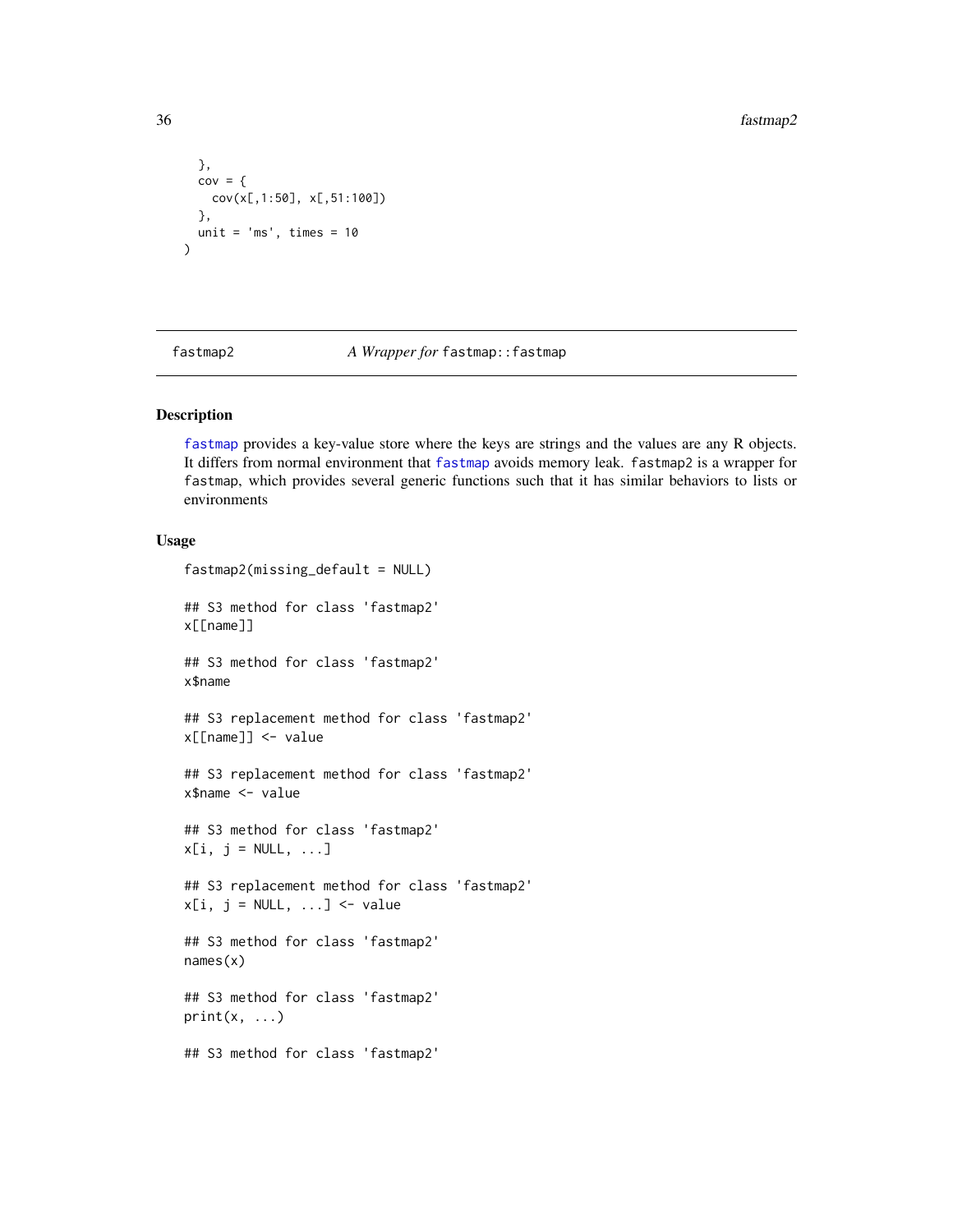#### fastmap2 37

```
length(x)
## S3 method for class 'fastmap2'
as.list(x, recursive = FALSE, sorted = FALSE, ...)
```
## Arguments

missing\_default

|           | passed to fastmap:: fastmap             |
|-----------|-----------------------------------------|
| X         | a 'fastmap2' object                     |
| name      | name, or key of the value               |
| value     | any R object                            |
| i, j      | vector of names                         |
|           | passed to other methods                 |
| recursive | whether to recursively apply as . list  |
| sorted    | whether to sort names; default is false |

## Value

A list of 'fastmap2' instance

```
## --------------------------- Basic Usage --------------------------
map <- fastmap2()
map$a = 1
map$b = 2
print(map)
map[c('a', 'b')]
# Alternative way
map['a', 'b']
map[c('c', 'd')] <- 3:4
# or
map['e', 'f'] <- 5:6
# The order is not guaranteed, unless sort=TRUE
as.list(map)
as.list(map, sort=TRUE)
names(map)
length(map)
## ----------------------- NULL value handles -----------------------
map$b <- NULL
names(map) # 'b' still exists!
as.list(map) # 'b' is NULL, but still there
```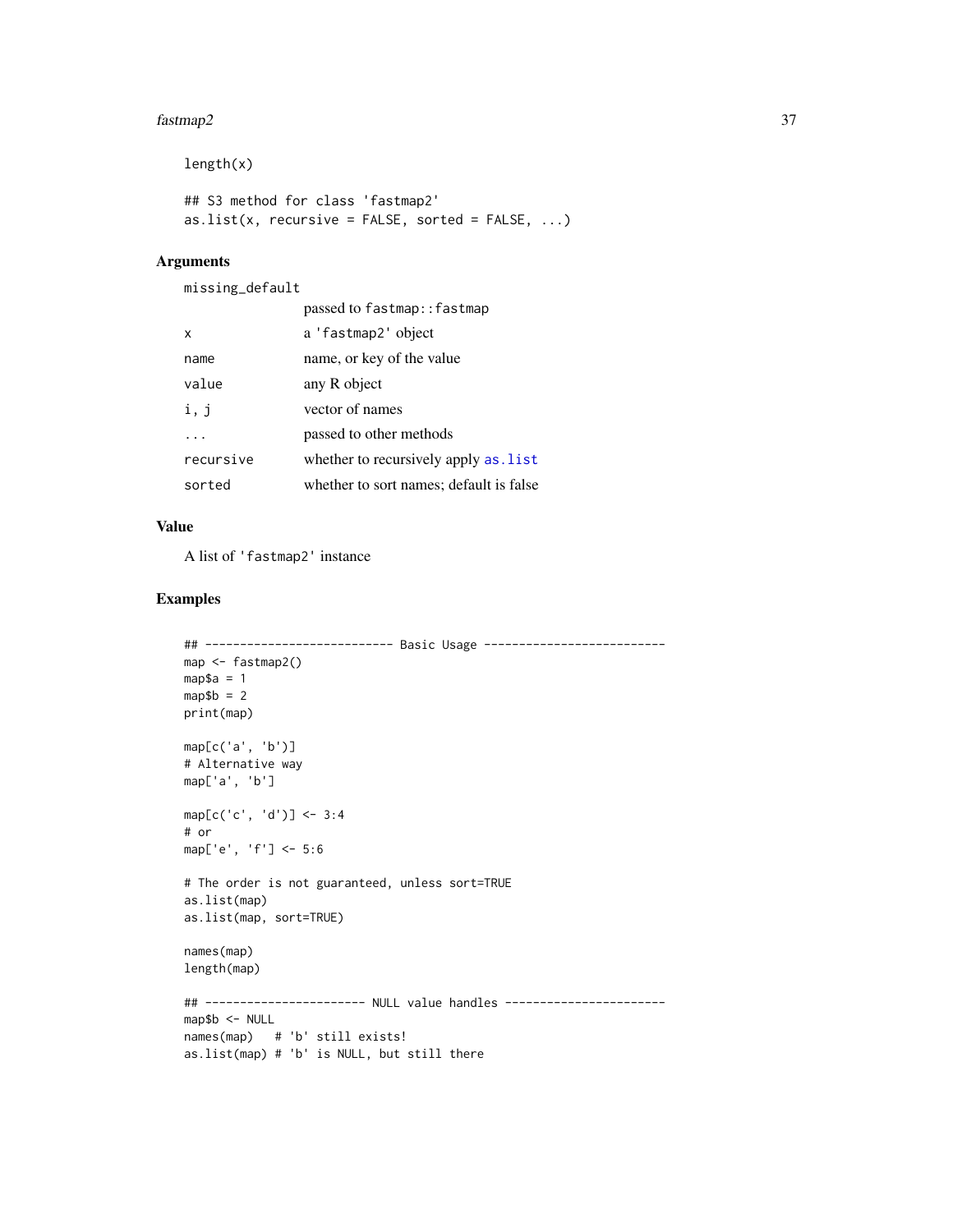# 38 fastquantile

```
# to remove 'b', you have to use `@remove` method
map$`@remove`('b')
## ---------------- Native fastmap::fastmap methods -----------------
# whether map has 'a'
map$`@has`('a')
# Remove a name from list
map$`@remove`('a')
# remove all from list
map$`@reset`()
print(map)
```
fastquantile *Calculate single quantile for numerical values*

## Description

Slightly faster than [quantile](#page-0-0) with na.rm=TRUE. The internal implementation uses the 'C++' function std::nth\_element, which is significantly faster than base R implementation when the length of input x is less than 1e7.

## Usage

fastquantile(x, q)

#### Arguments

| X | numerical vector (integers or double) |
|---|---------------------------------------|
| a | number from $0$ to $1$                |

## Value

Identical to quantile(x, q, na.rm=TRUE)

```
# create input x with NAs
x <- rnorm(10000)
x[sample(10000, 10)] <- NA
# compute median
res <- fastquantile(x, 0.5)
res
```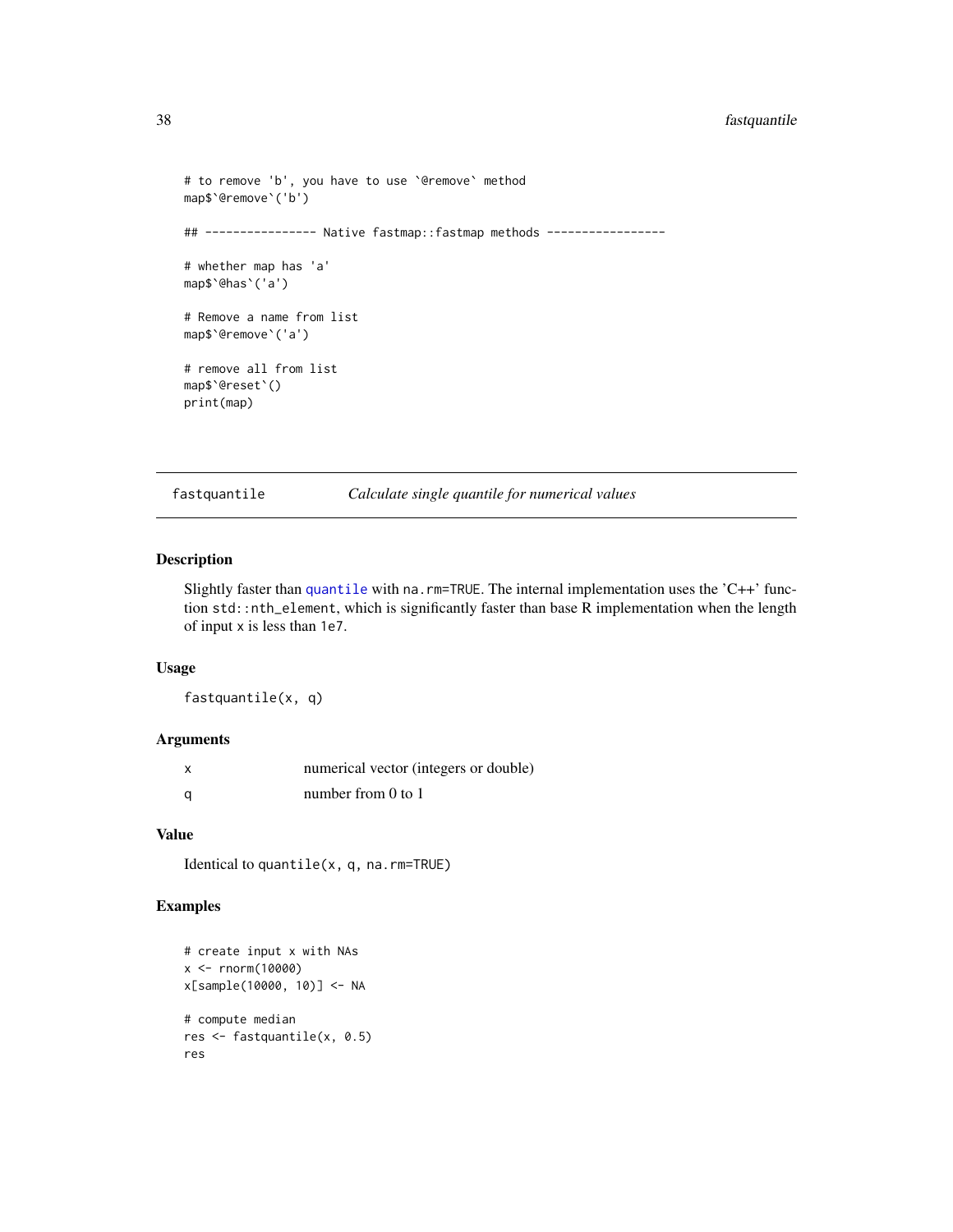# fastqueue2 39

```
# base method
res == quantile(x, 0.5, na.rm = TRUE)res == median(x, na.rm = TRUE)# Comparison
microbenchmark::microbenchmark(
  {
    fastquantile(x, 0.5)
  },{
    quantile(x, 0.5, na.rm = TRUE)
  },{
    median(x, na.rm = TRUE)
  }
\mathcal{L}
```
#### fastqueue2 *A Wrapper for* fastmap::fastqueue

#### Description

A Wrapper for fastmap::fastqueue

#### Usage

```
fastqueue2(init = 20L, missing_default = NULL)
## S3 method for class 'fastqueue2'
x[[i]]
## S3 method for class 'fastqueue2'
x[i, j = NULL, ...]## S3 method for class 'fastqueue2'
print(x, \ldots)## S3 method for class 'fastqueue2'
length(x)
## S3 method for class 'fastqueue2'
as.list(x, \ldots)
```
## Arguments

init, missing\_default passed to fastmap::fastqueue x a 'fastqueue2' object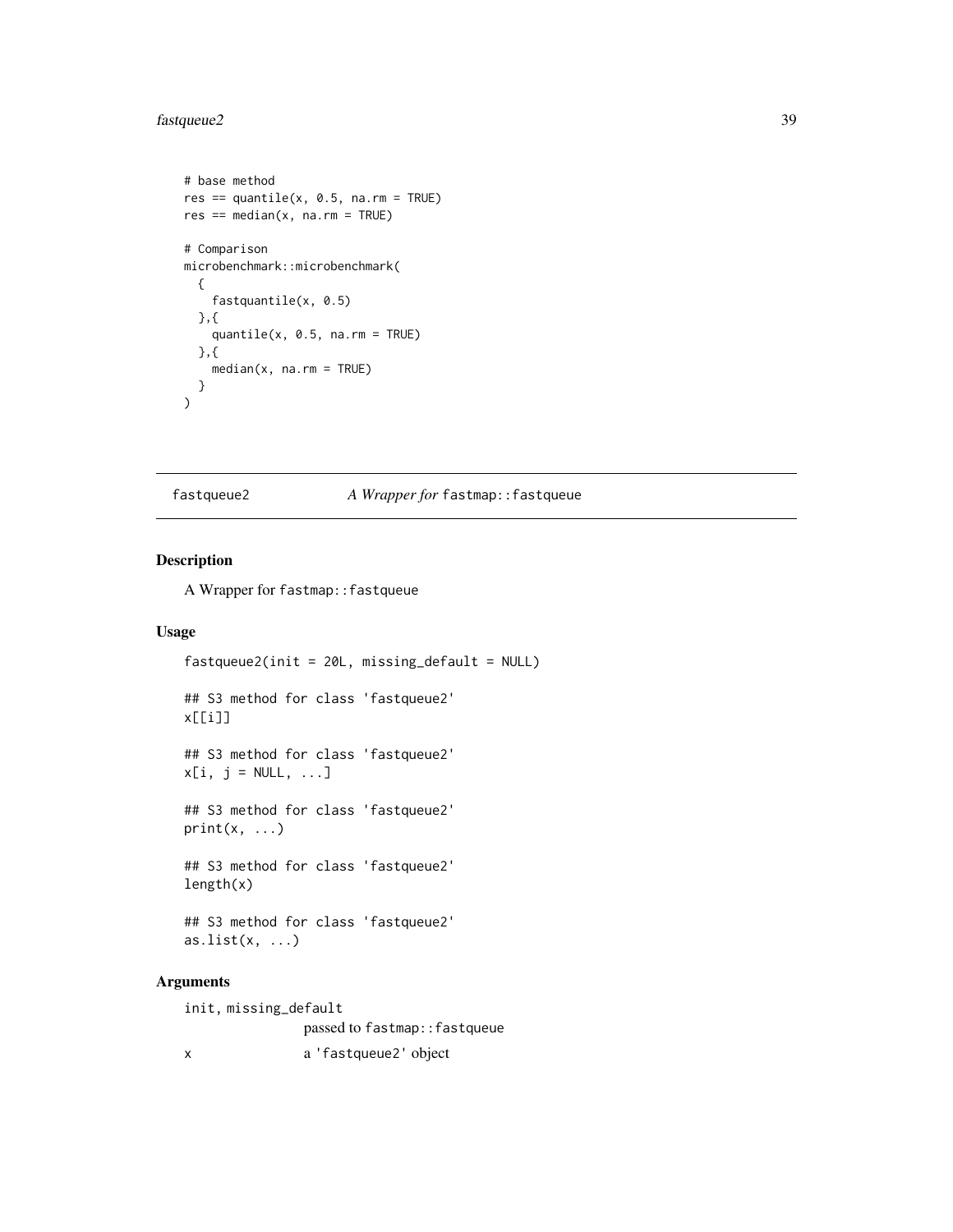| i, j     | integer index                              |
|----------|--------------------------------------------|
| $\cdots$ | integer indices or passed to other methods |

## Value

A list of 'fastqueue2' instance

# Examples

```
x <- fastqueue2()
# add elements
x$madd(1, "b", function(){ "c" }, 4, "5")
# print information
print(x)
# get the second element without changing the queue
x[[2]]
# remove and get the first element
x$remove()
# the second item
x[[2]]
# first two items in a list
x[c(1,2)]
print(x)
as.list(x)
```
flex\_div *Generate Shiny element with arrangement automatically*

# Description

Generate Shiny element with arrangement automatically

# Usage

 $flex\_div(..., ncols = "auto")$ 

# Arguments

| $\ddot{\phantom{0}}$ | shiny UI elements                                               |
|----------------------|-----------------------------------------------------------------|
| ncols                | number of columns, either "auto" or vector of positive integers |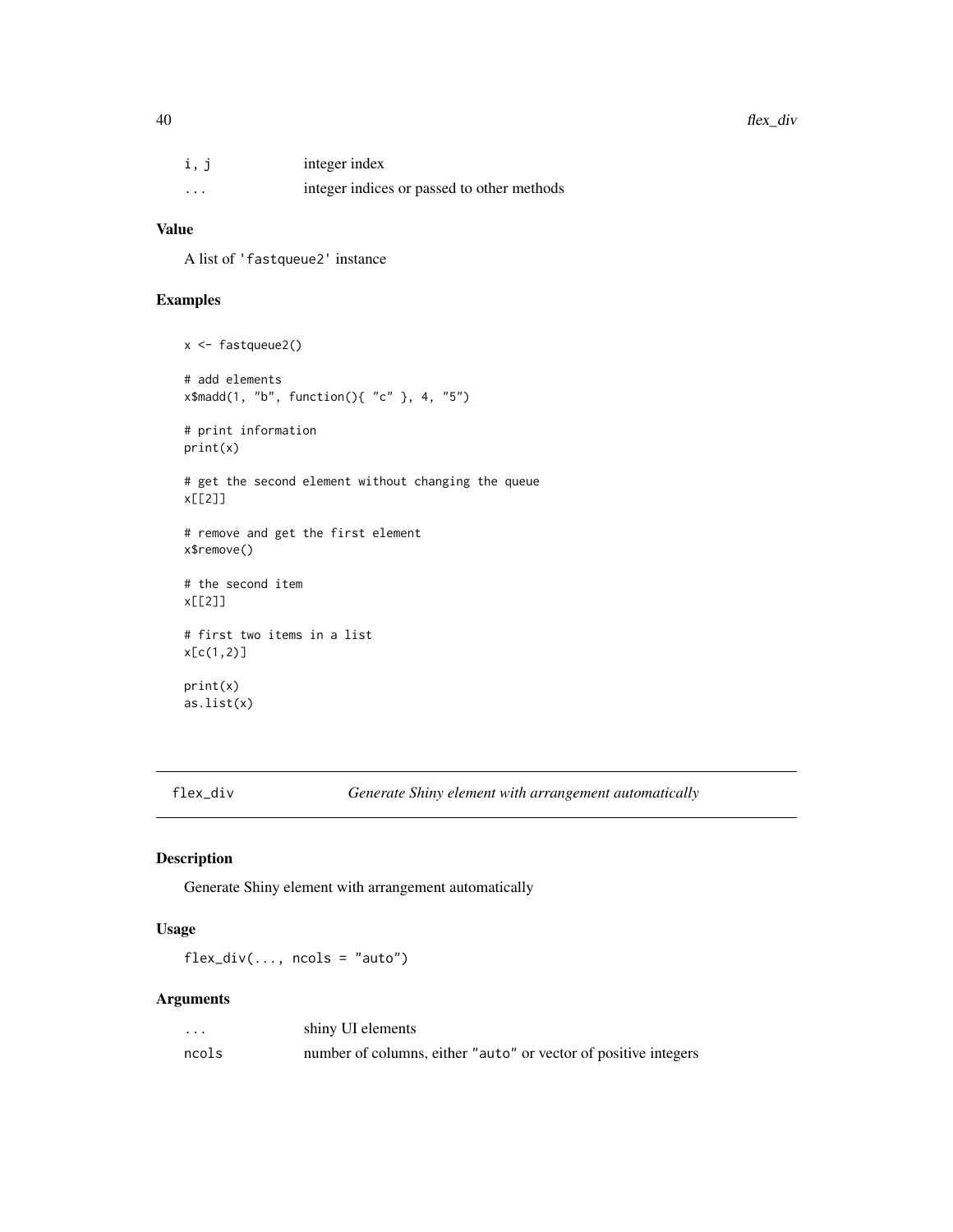#### forelse 41

# Details

If multiple numbers of columns are specified, flex\_div will guess the best size that will be applied. For button UI, flex\_div automatically add "20px" on the top margin.

#### Value

HTML objects

## Examples

```
ui <- flex_div(
 shiny::selectInput('sel', label = 'Select input',
                     choices = '', width = '100%'),
 shiny::textInput('id2', label = html_asis(' '), width = '100%',
                   value = 'Heights aligned'),
 actionButtonStyled('ok2', 'Button', width = '100%',),
 shiny::sliderInput('sl', 'Item 4', min = 1, max = 2,
                     value = 1.5, width = '100%'),
 \text{shiny::fileInput('aa', 'item 5', width = '100%')},ncols = c(2,3) # Try to assign 2 or 3 items per column
\mathcal{L}if(interactive()){
 shiny::shinyApp(ui = shiny::fluidPage(shiny::fluidRow(ui)),
                  server = function(input, output, session){})
}
```
forelse *Python-style* "for-else" *function*

#### Description

Provide Python-style "for-else" that works as follows: for each element, execute "for" block, if there is break while executing "for" block, then just stop and ignore the "else" statement, otherwise run "else" block.

#### Usage

forelse(x, FUN, ALT\_FUN = NULL)

#### Arguments

|         | iterative R objects such as list, vector, etc.             |
|---------|------------------------------------------------------------|
| FUN     | function that applies to each x                            |
| ALT FUN | function that takes no argument or other types of R object |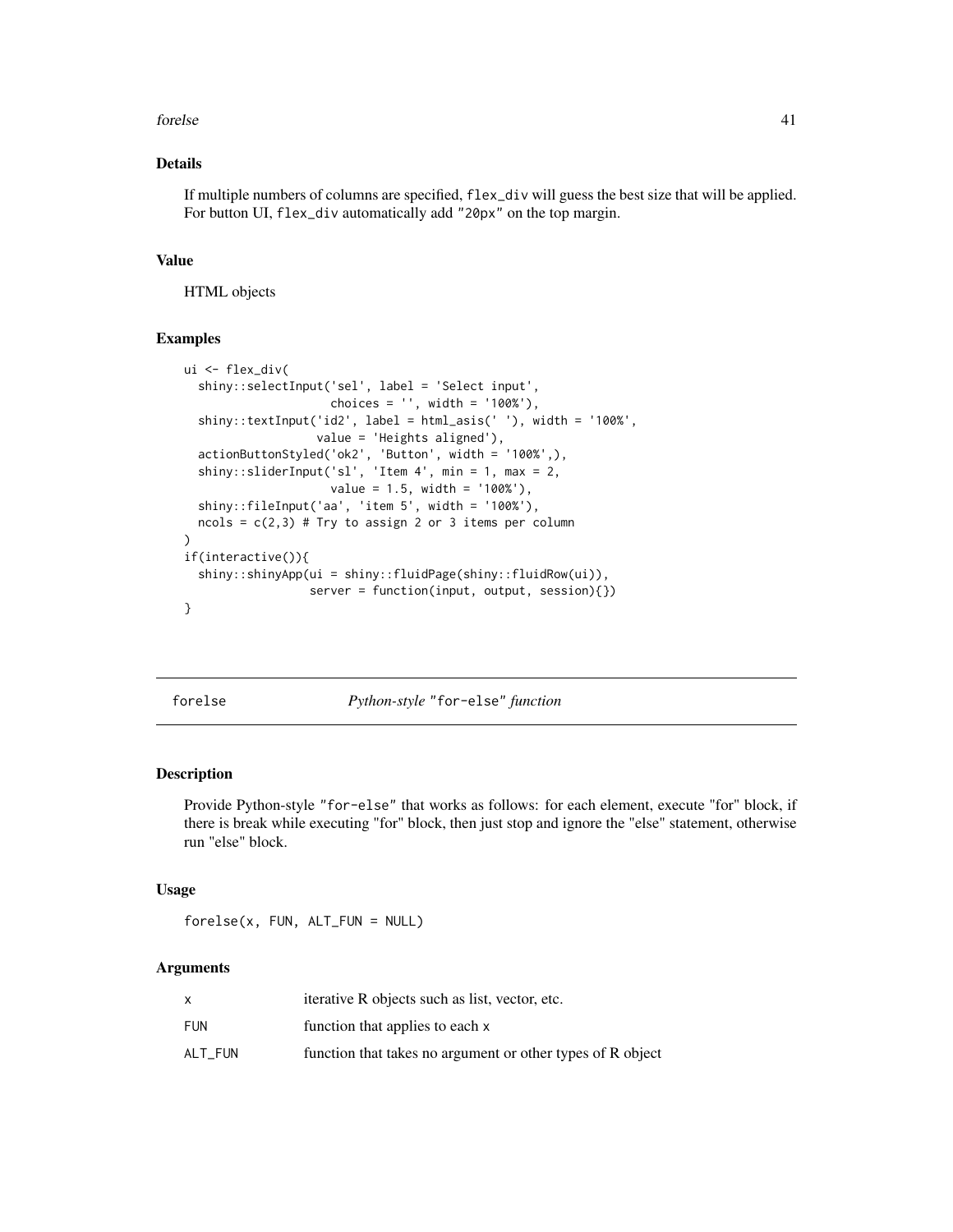## Value

If any FUN returns anything other than NULL, then the function returns the first none NULL object. If all x fed to FUN return NULL, then this function returns ALT\_FUN (if ALT\_FUN is not a function) or the result of ALT\_FUN().

```
# --------------------------- Basic Usage ------------------------------
# 1. ALT_FUN get executed because FUN returns NULL for all items in x
forelse(
 1:10,
  function(x){
    cat('The input is ', x, end = '\n')
    if( x > 10) return(x) else return(NULL)
  },
  function(){
    cat('ALT_FUN is executed!\n')
    'wow'
  }
)
# 2. FUN returns non-NULL object
forelse(
 1:10,
  function(x){
    cat('The input is', x, end = '\n')if( x %% 2 == 0 ) return(x) else return(NULL)
  },
  'wow'
\mathcal{L}# --------------------------- Performance ------------------------------
FUN \leq function(x){
  Sys.sleep(0.01)
  if( x %% 2 == 0 ) return(x) else return(NULL)
}
microbenchmark::microbenchmark({
  forelse(1:10, FUN, 'wow')
}, {
  y <- unlist(lapply(1:10, FUN))
  if(length(y)){
    y \leftarrow y [[1]]
  }else{
    y \le - 'wow'
  }
}, {
  y <- NULL
  for(x in 1:10){ y \leq - FUN(x) }
  if(is.null(y)){ y < - 'wow' }
```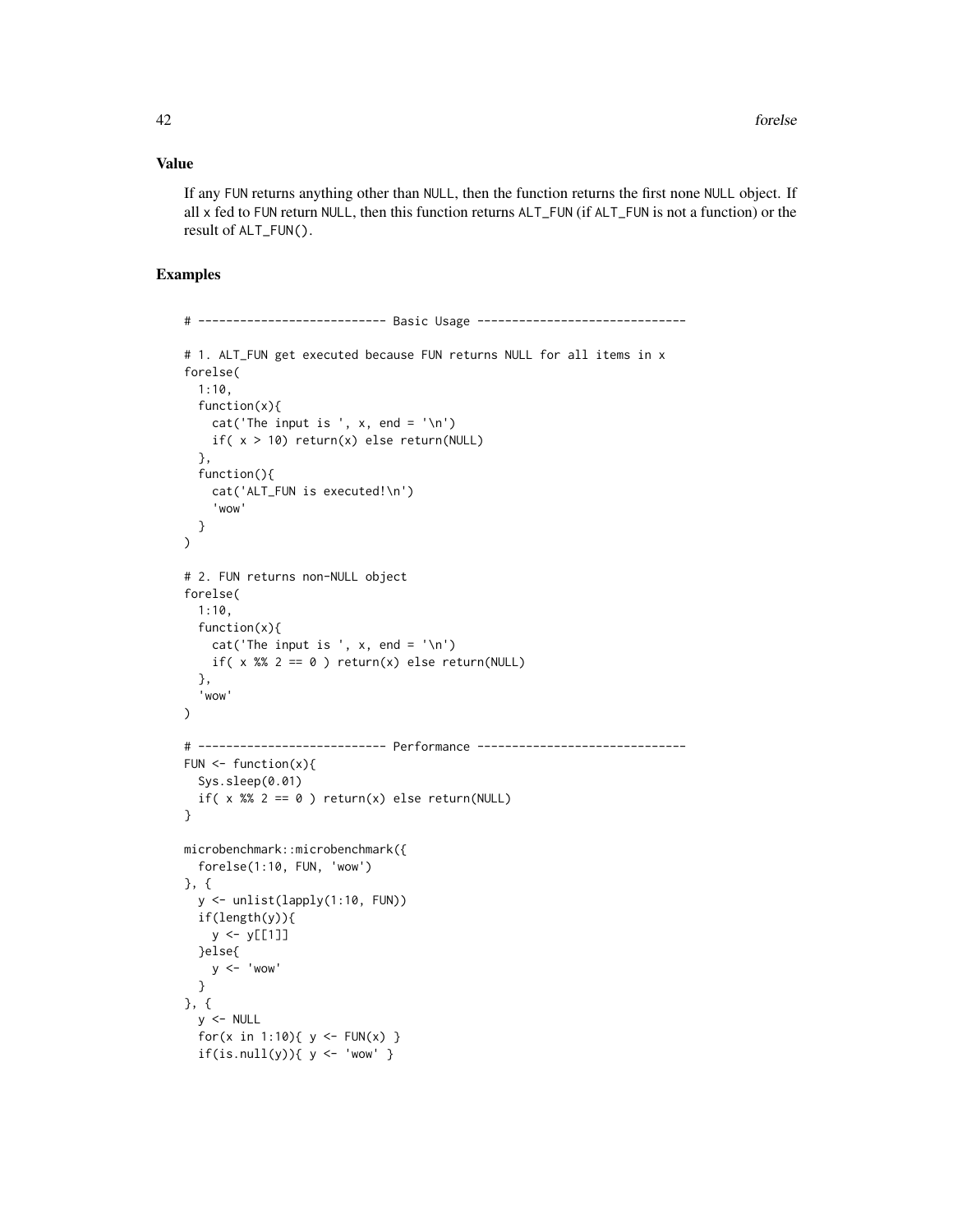# getInputBinding 43

}, times = 3)

getInputBinding *Obtain registered input bindings*

## Description

Obtain registered input bindings

## Usage

```
getInputBinding(fname, pkg = NULL, envir = parent.frame())
```
#### Arguments

| fname | input function name, character or quoted expression such as 'shiny:: text Input'<br>or numericInput. |
|-------|------------------------------------------------------------------------------------------------------|
| pkg   | (optional), name of package                                                                          |
| envir | environment to evaluate frame if pkg is not provided                                                 |

### Value

a list containing: 1. 'JavaScript' input binding name; 2. 'R' updating function name

# Examples

```
library(dipsaus)
```

```
# Most recommended usage
getInputBinding('compoundInput2', pkg = 'dipsaus')
```

```
# Other usages
getInputBinding('shiny::textInput')
```

```
getInputBinding(shiny::textInput)
```
getInputBinding(compoundInput2, pkg = 'dipsaus')

```
# Bad usage, raise errors in some cases
## Not run:
## You need to library(shiny), or set envir=asNamespace('shiny'), or pkg='shiny'
getInputBinding('textInput')
getInputBinding(textInput) # also fails
```
## Always fails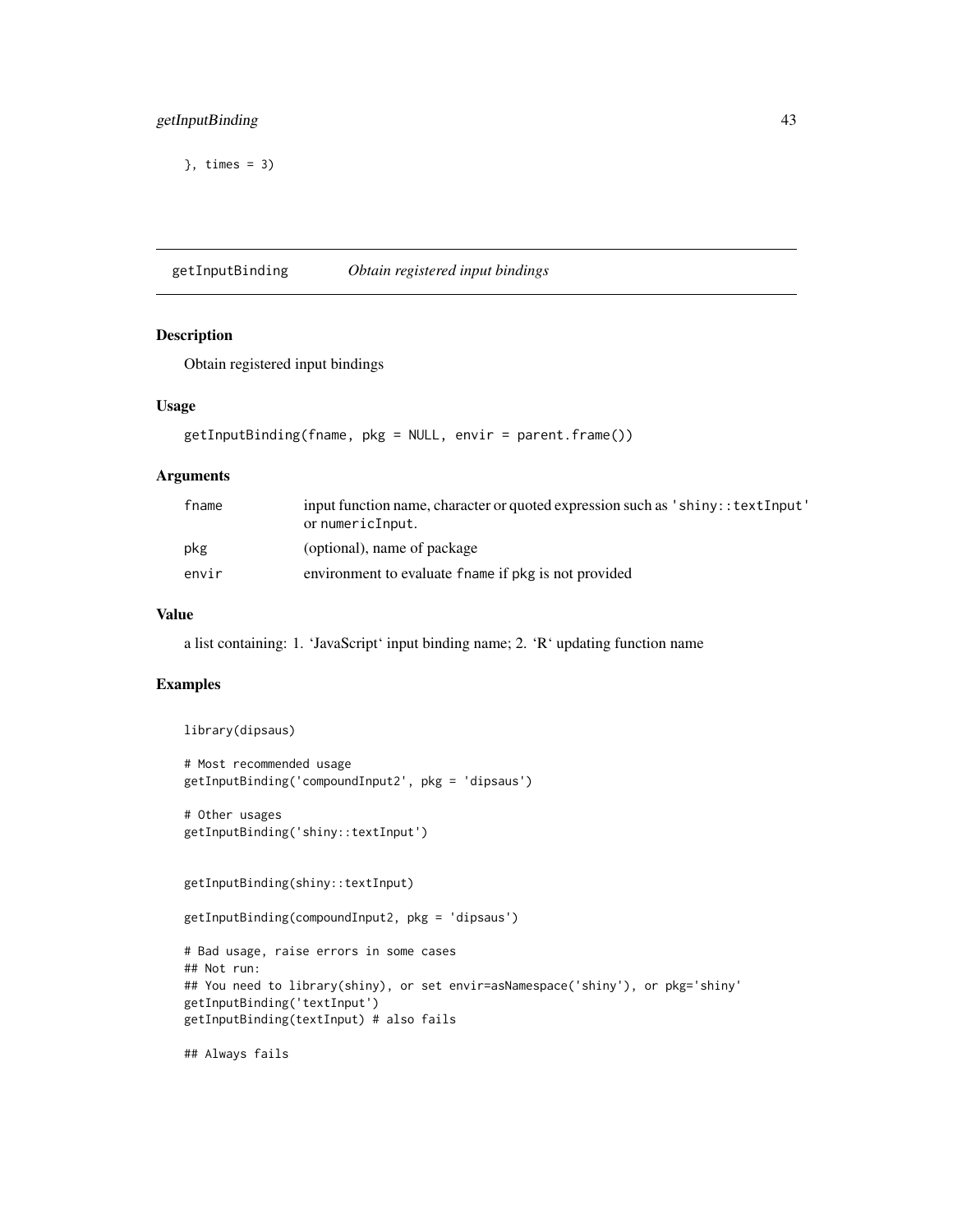```
getInputBinding('dipsaus::compoundInput2', pkg = 'dipsaus')
```
## End(Not run)

get\_cpu *Defunct Functions in Package* dipsaus *The functions or variables listed here are no longer part of the package.*

### Description

Defunct Functions in Package dipsaus The functions or variables listed here are no longer part of the package.

## Usage

get\_cpu()

get\_credential *Generate a random password*

#### Description

Please note that this function is not meant to be used in production. It is not meant to be used for highly secured cryptographic purposes.

## Usage

```
get_credential(
 master_password,
 method = c("get_or_create", "replace", "query"),
  service = NULL,
  special_{\text{c}}hr = "~`! @#$%^&*()_-+={[}]|:;'<,>.?/",
  tokenfile = NULL,
  verbose = FALSE
)
```
## Arguments

master\_password

|         | a master password that only you know, should have at least 8 characters                                                            |
|---------|------------------------------------------------------------------------------------------------------------------------------------|
| method  | whether to query token map, or to create the password, choices are 'get_or_create'<br>(default), 'replace', 'query'; see 'Details' |
| service | service name, must only contains letters, digits, equal sign, underscore, comma,<br>dot. dash                                      |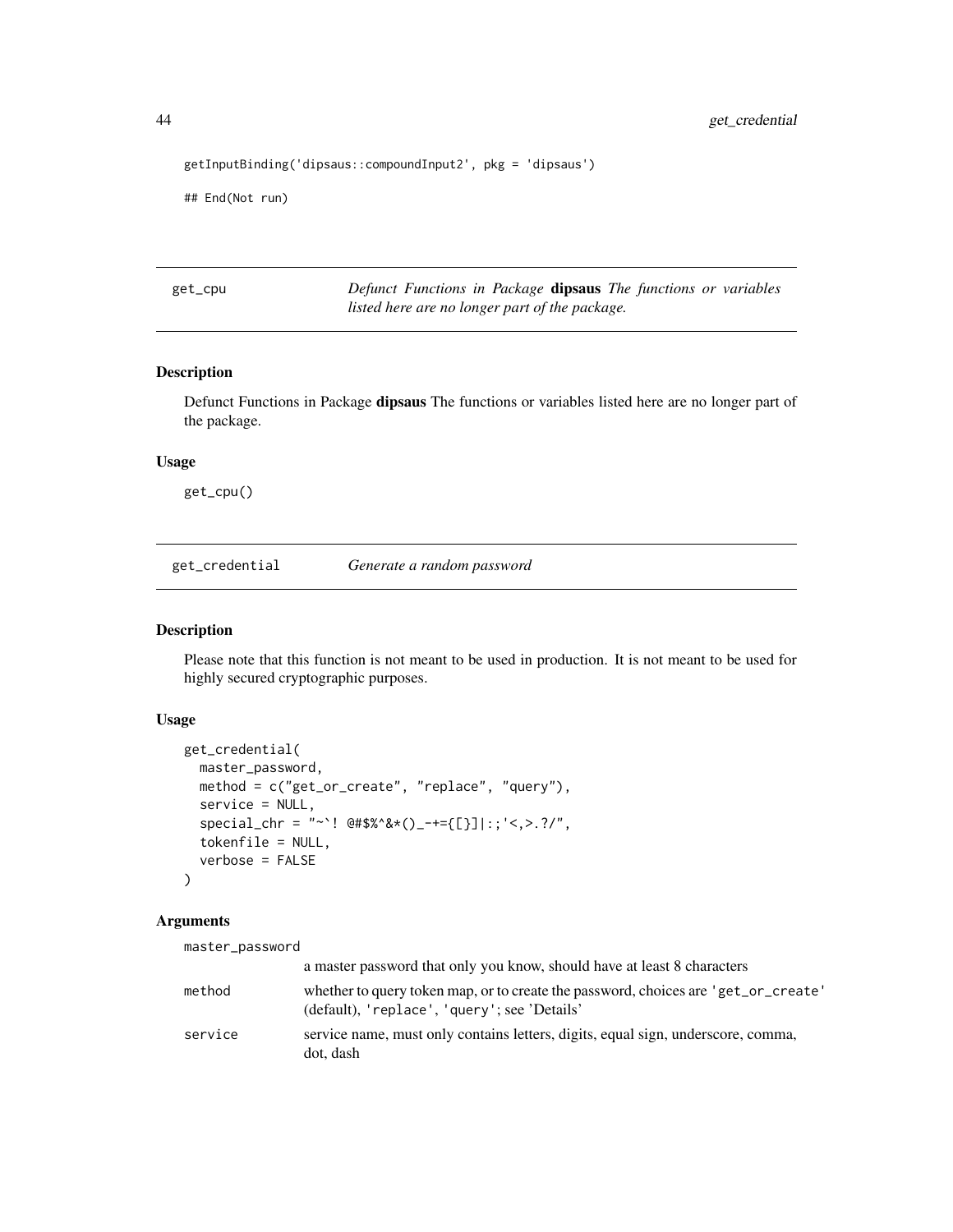| special_chr | special characters allowed in the password                                                                                                      |
|-------------|-------------------------------------------------------------------------------------------------------------------------------------------------|
| tokenfile   | a file containing all the tokens. Warning: if you lose the token book, it is hard<br>(not impossible, but impractical) to restore the passwords |
| verbose     | whether to print out service names; default is false                                                                                            |

#### Details

Please note that this function is not meant to be used in production or anything that requires high security level. This is most likely for my personal use since I am tired of storing the passwords on the cloud or having to buy the services.

The encryption adopts 'sha256' algorithm provided by [digest](#page-0-0) function. To restore a password, you will need twp components: master\_password, a token book ( tokenfile). If any of them is missing, then the password is lost. Please store the token book properly (for example, in 'Dropbox' vault).

The token book could be shared. Anyone who do not have master password will be unlikely to restore the service password. Do not share the master password with anyone other than yourself.

By default, method='get\_or\_create' will try to retrieve existing tokens to generate password. If the token is missing, then a new token will be generated. The method='replace' will ignore existing tokens and directly create a new one.

## Value

If method is 'query', returns token map; otherwise returns the password itself

#### See Also

[digest](#page-0-0)

```
tokenfile <- tempfile()
# ---------- Create a password and store the tokens to token book ------
pass1 <- get_credential(
 master_password = "my password",
 service = "google.com:my_username",
 special_{\text{c}}hr = "@#$%^&*",
 tokenfile = tokenfile
)
print(pass1)
# ---------- Query existing tokens ------
token_params <- get_credential(
 method = "query",tokenfile = tokenfile,
 verbose = TRUE
)
```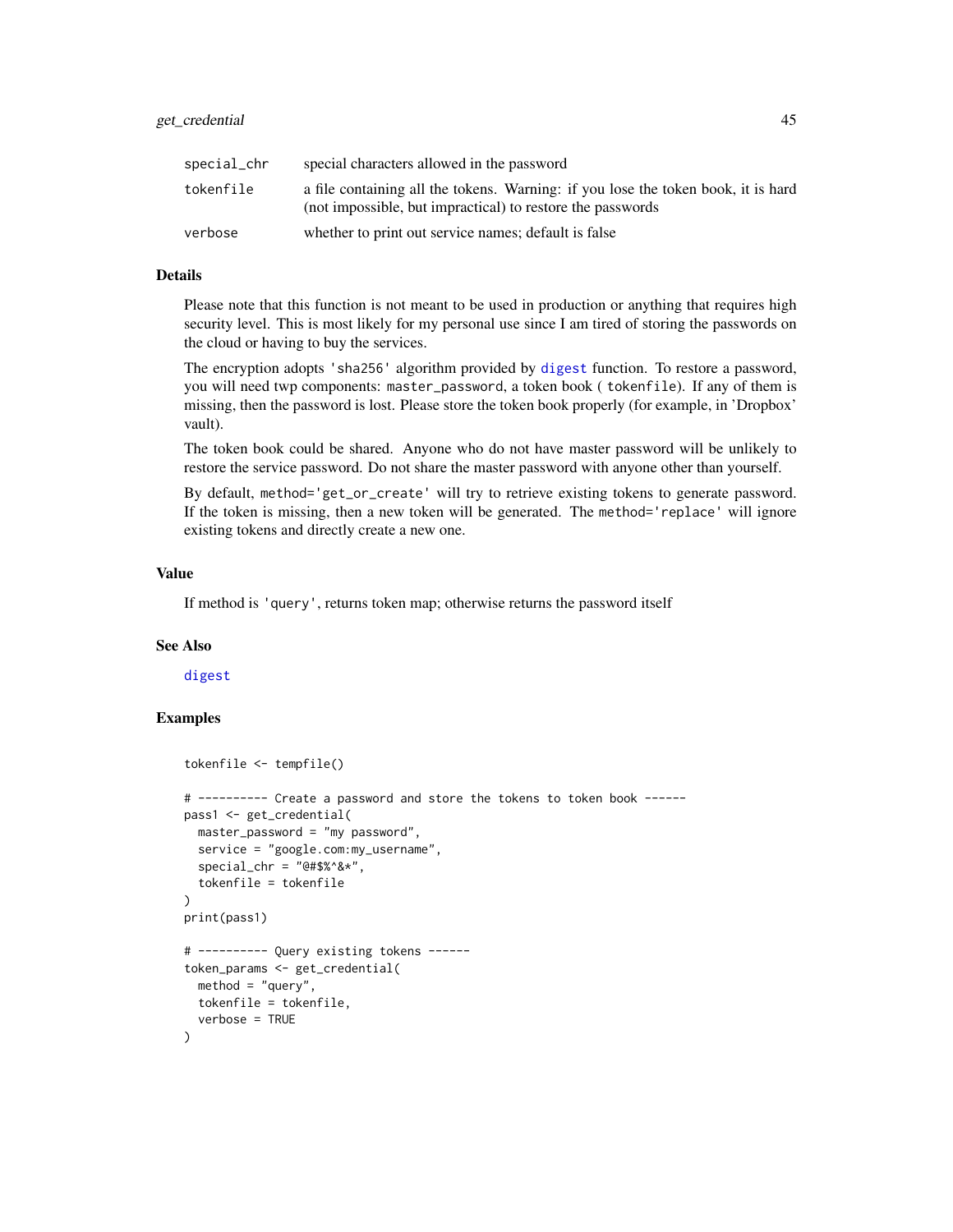```
print(token_params)
# ---------- retrieve stored password ----------
pass2 <- get_credential(
 master_password = "my password",
  service = "google.com",
  tokenfile = tokenfile
)
identical(pass1, pass2)
# Using wrong master password
pass3 <- get_credential(
  master_password = "wrong password",
  service = "google.com",
  tokenfile = tokenfile
)
identical(pass1, pass3)
# ---------- Replace token ----------
# Existing token will be replaced with a new token
pass4 <- get_credential(
 master_password = "my password",
 method = "replace",
  service = "google.com",
  special_chr = "@#$%^&*",
  tokenfile = tokenfile
\mathcal{L}print(pass4)
identical(pass1, pass4)
```
get\_dots *Get or check elements from dots* '...'

# Description

Get information from '...' without evaluating the arguments.

#### Usage

```
get\_dots(..name, ..default = NULL, ...)
```

```
missing_dots(envir = parent.frame())
```
#### Arguments

| name                    | character name of the argument           |
|-------------------------|------------------------------------------|
| default.                | R object to return if argument not found |
| $\cdot$ $\cdot$ $\cdot$ | dots that contains argument              |
| envir                   | R environment                            |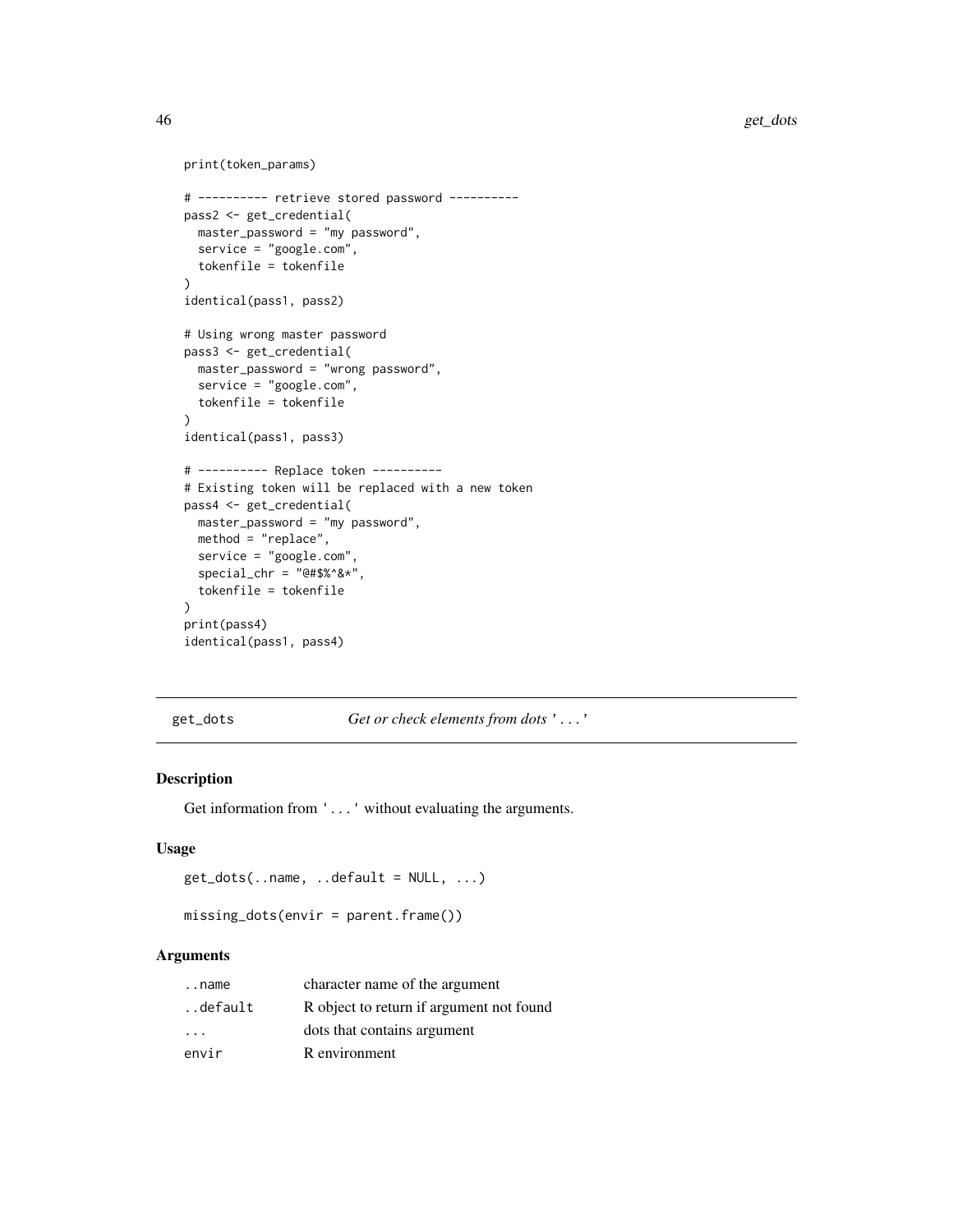#### get\_dots 47

## Value

missing\_dots returns logical vector with lengths matching with dot lengths. get\_dots returns value corresponding to the name.

```
# ------------------------ Basic Usage ---------------------------
# missing_dots(environment()) is a fixed usage
my_function <- function(...){
 missing_dots(environment())
}
my_function(,)
# get_dots
plot2 \leftarrow function(...)\{title = get_dots('main', 'There is no title', ...)
  plot(...)title
}
plot2(1:10)
plot2(1:10, main = 'Scatter Plot of 1:10')
# ------------------------ Comparisons ----------------------------
f1 \leftarrow function(...) \{ get\_dots('x', ...)} \}f2 \leftarrow function(...) {\text{ list}}(...)[['x']]{ }delayedAssign('y', { cat('y is evaluated!') })
# y will not evaluate
f1(x = 1, y = y)# y gets evaluated
f2(x = 1, y = y)# -------------------- Decorator example --------------------------
ret_range \leq function(which_range = 'y'){
  function(f){
    function(...){
      f(\ldots)y_range <- range(get_dots(which_range, 0, ...))
      y_range
    }
 }
}
plot_ret_yrange <- plot %D% ret_range('y')
plot_ret_yrange(x = 1:10, y = rnorm(10))
```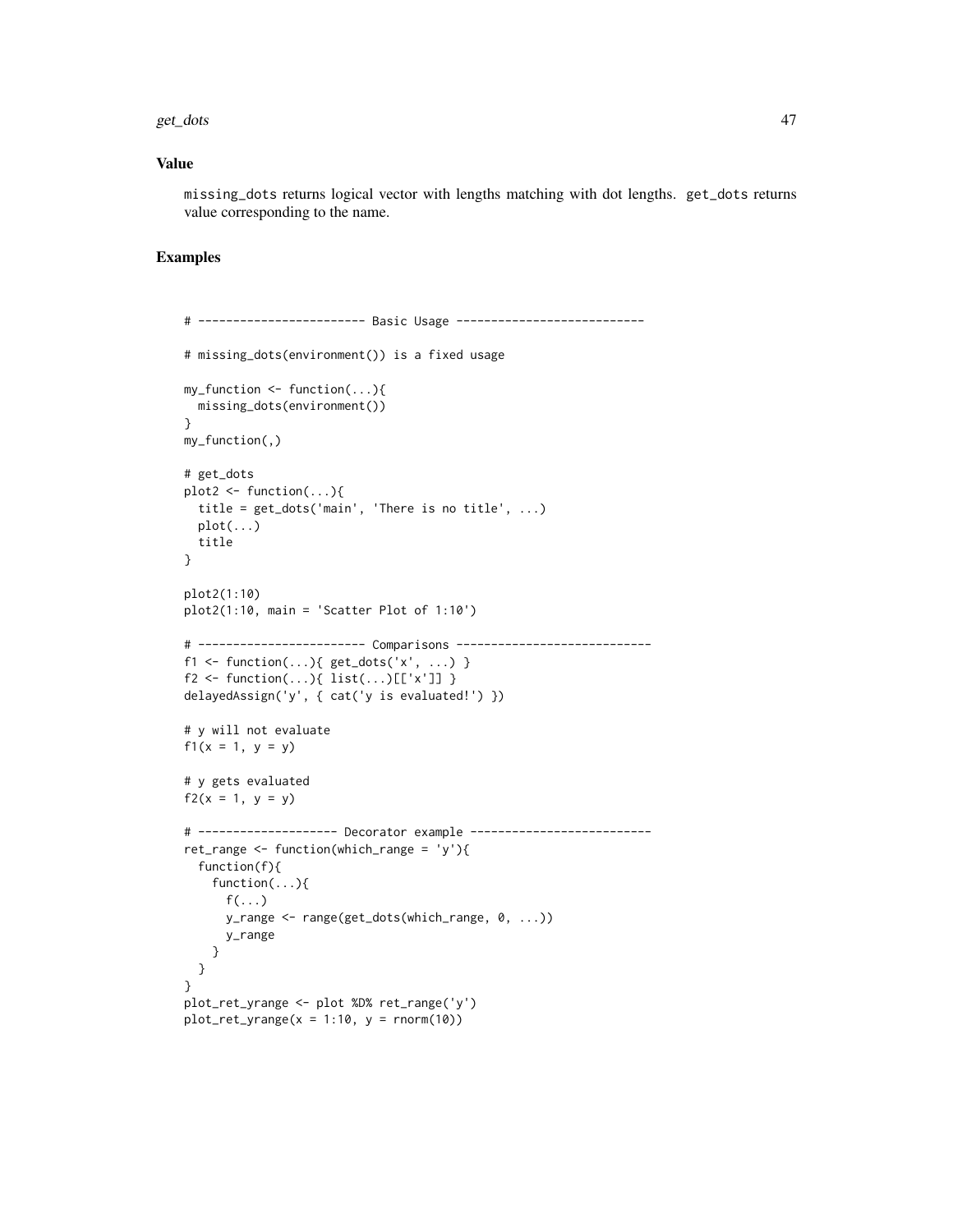# Description

Get 'IP' address

# Usage

get\_ip(get\_public = NA)

# Arguments

get\_public whether to get public 'IP'

# Value

a list of 'IP' addresses

get\_os *Detect the type of operating system*

# Description

Detect the type of operating system

# Usage

get\_os()

# Value

The type of current operating system: 'windows', 'darwin', 'linux', 'solaris', or otherwise 'unknown'.

# Examples

get\_os()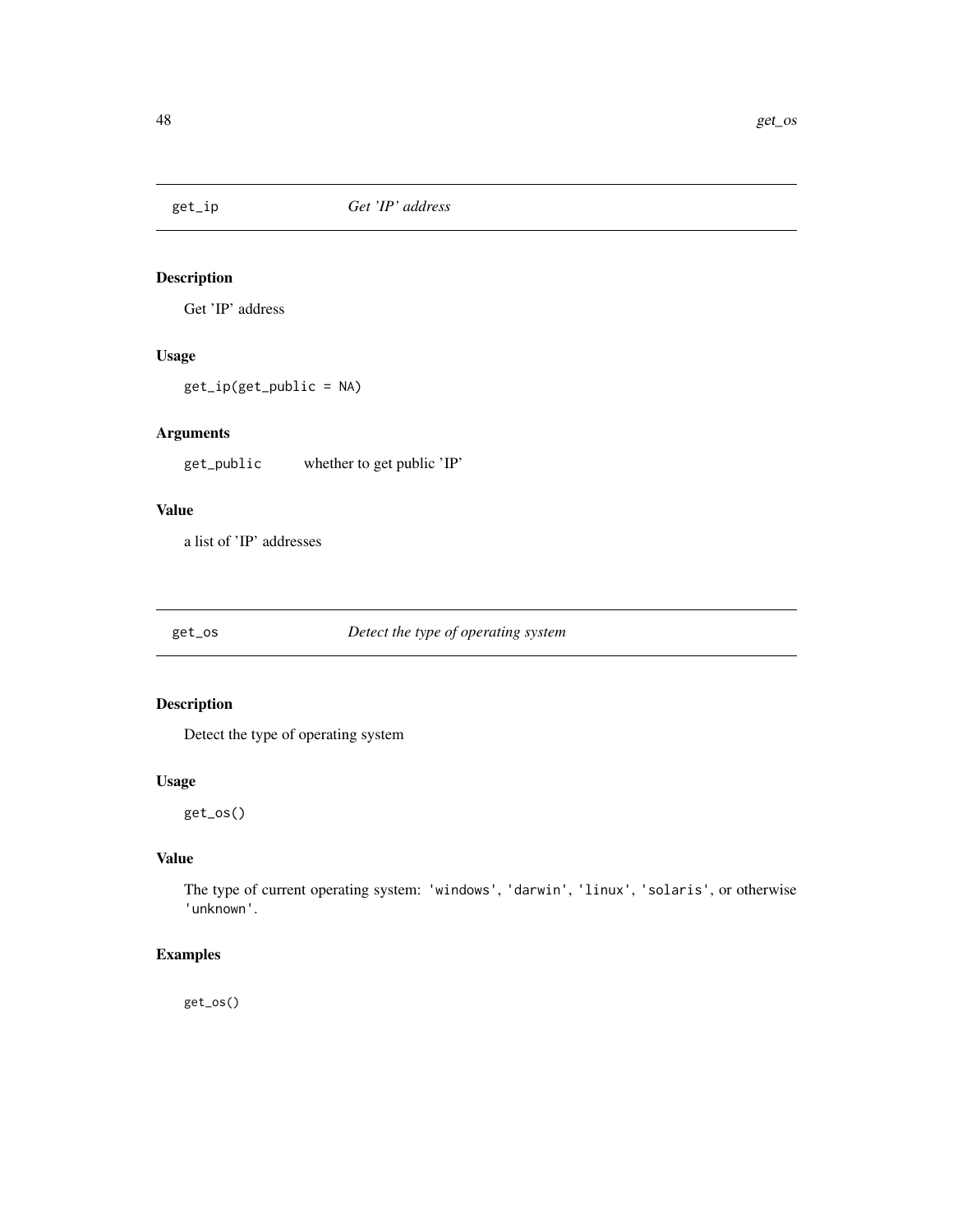#### **Description**

Get Memory Size

#### Usage

get\_ram()

## Details

The function get\_ram only supports 'MacOS', 'Windows', and 'Linux'. 'Solaris' or other platforms will return NA. Here are the system commands used to detect memory limits:

- 'Windows' Uses command 'wmic.exe' in the 'Windows' system folder. Notice this commandline tool might not exist on all 'Windows' machines. get\_ram will return NA if it cannot locate the command-line tool.
- 'MacOS' Uses command 'sysctl' located at '/usr/sbin/' or '/sbin/'. Alternatively, you can edit the environment variable 'PATH' to include the command-line tools if 'sysctl' is missing. get\_ram will return NA if it cannot locate 'sysctl'.
- 'Linux' Uses the file '/proc/meminfo', possibly the first entry 'MemTotal'. If the file is missing or entry 'MemTotal' cannot be located, get\_ram will return NA.

#### Value

System RAM in bytes, or NA if not supported.

### Examples

get\_ram()

graphic-devices *Create a group of named graphic devices*

#### Description

Create a group of named graphic devices

#### Usage

```
dev_create(..., env = parent.frame(), attributes = list())
```
get\_dev\_attr(which, dev = grDevices::dev.cur(), ifnotfound = NULL)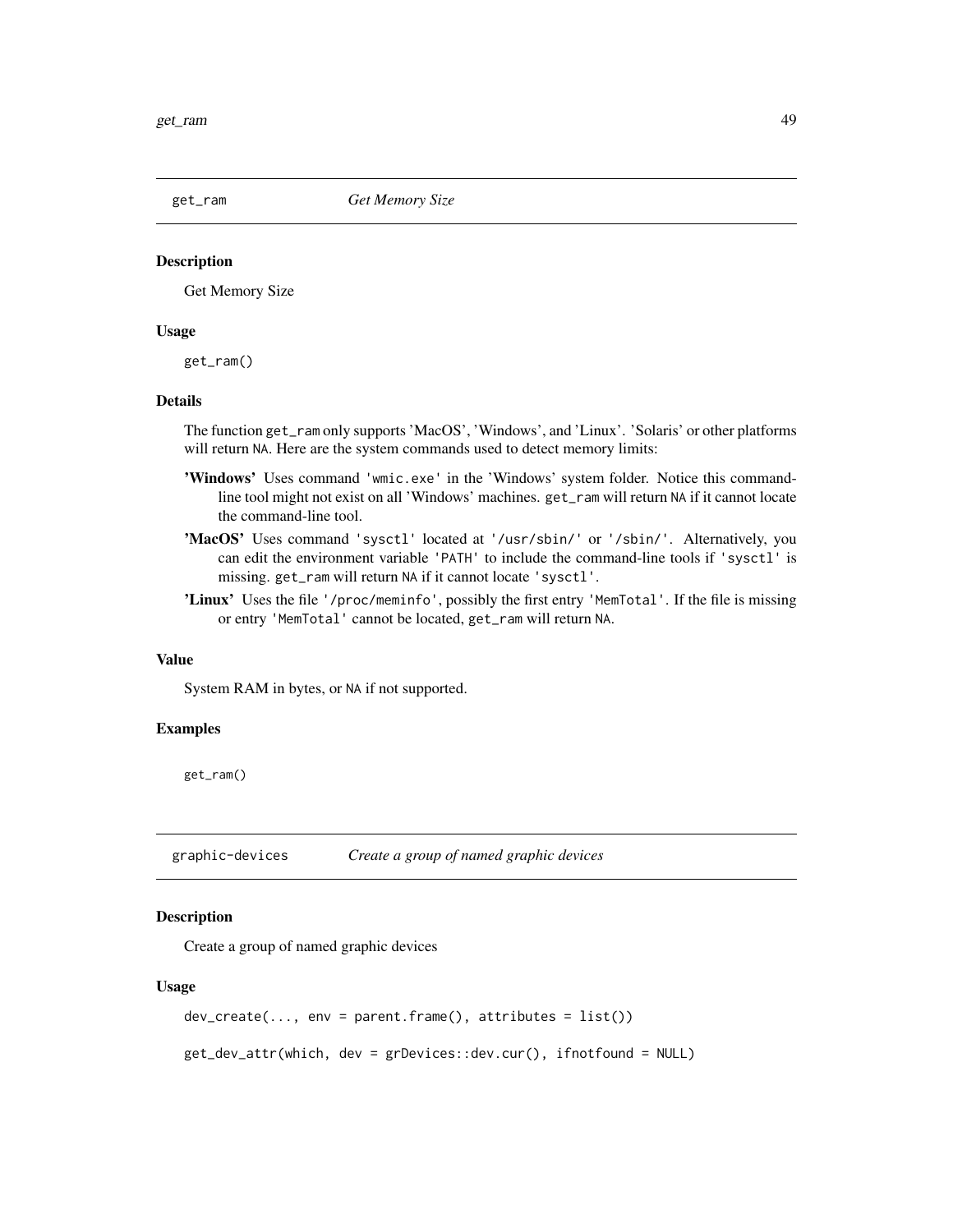#### Arguments

| $\cdots$   | named expressions to launch devices                                                             |
|------------|-------------------------------------------------------------------------------------------------|
| env        | environment to evaluate expressions                                                             |
| attributes | named list; names correspond to device names and values are attributes to set to<br>the devices |
| which      | which attribute to obtain                                                                       |
| dev        | which device to search for attributes                                                           |
| ifnotfound | value to return if attribute is not found                                                       |

#### Value

A list of functions to query, control, and switch between devices

# Examples

## Not run: ## Unix-specific example

```
# Create multiple named devices, setting attributes to the second graph
devs <- dev_create(
 line = X11(), points = x11(),
  atributes = list(points = list(pch = 16)))
# switch to device named "points"
devs$dev_which('points')
# Plot points, with pch given as preset
plot(1:10, pch = get\_dev\_attr(which = 'pch', ifnotfound = 1))# switch to "line" device
devs$dev_switch('line')
plot(1:100, type='l')
# Create another group with conflict name
dev_another <- dev_create(line = X11())
# Query device name with 'line'
dev_another$dev_which('line') # 4
devs$dev_which('line') # 2, doesn't conflict with the new groups
dev.list()
# close one or more device
dev_another$dev_off('line')
dev.list()
# close all devices
devs$dev_off()
dev.list()
```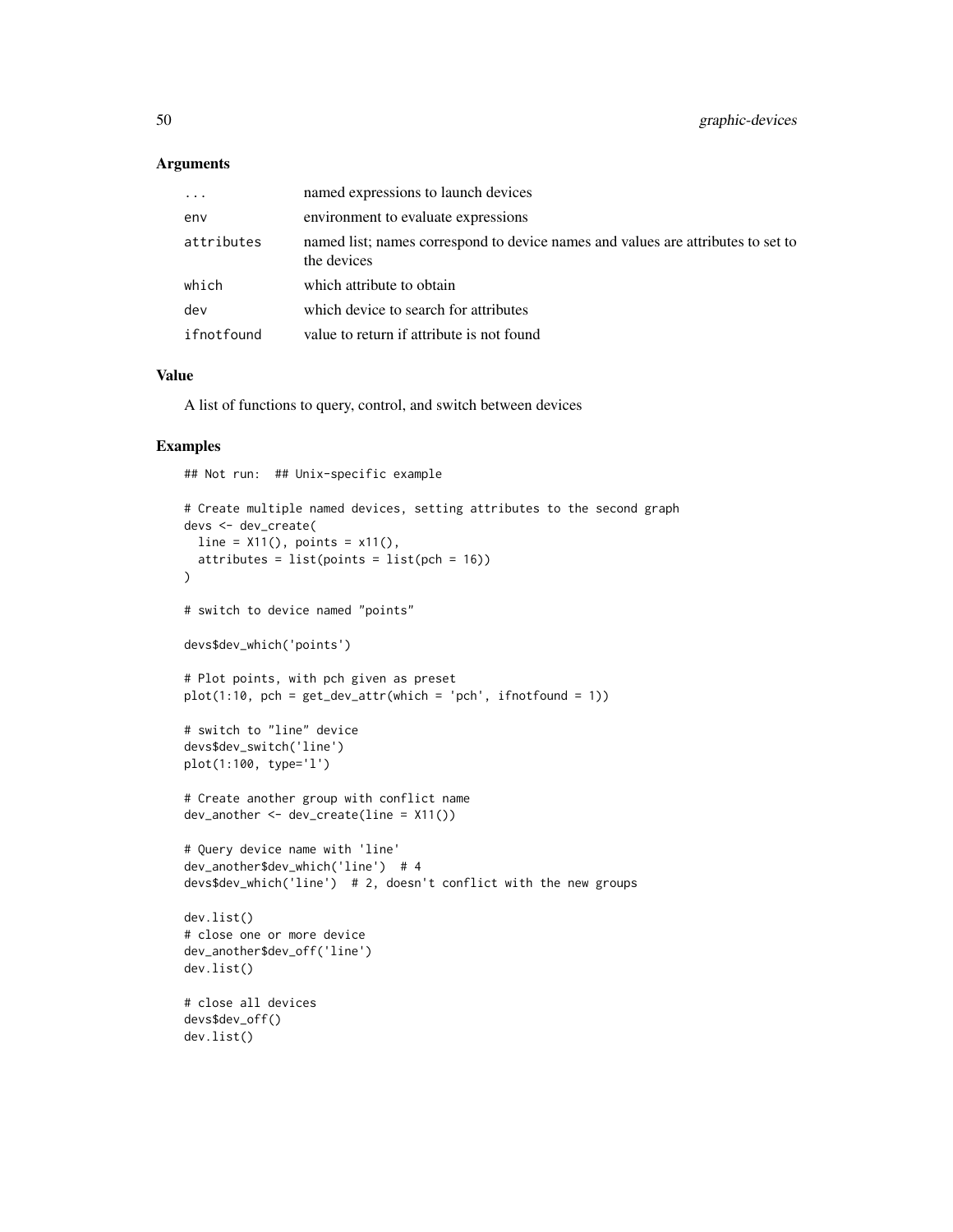## End(Not run)

handler\_dipsaus\_progress

*Progress-bar Handler*

## Description

Handler for [progress2](#page-74-0) to support progressr::handlers. See examples for detailed use case

# Usage

```
handler_dipsaus_progress(
  title = getOption("dipsaus.progressr.title", "Progress"),
  intrusiveness = getOption("progressr.intrusiveness.gui", 1),
 target = if (is.null(shiny::getDefaultReactiveDomain())) "terminal" else "gui",
  enable = interactive() || shiny_is_running(),
  ...
\mathcal{L}
```
#### Arguments

| title         | default title of progress2                                                   |
|---------------|------------------------------------------------------------------------------|
| intrusiveness | A non-negative scalar on how intrusive (disruptive) the reporter to the user |
| target        | where progression updates are rendered                                       |
| enable        | whether the progress should be reported                                      |
| $\ddots$      | passed to make_progression_handler                                           |

```
library(progressr)
library(shiny)
library(future)
## ------------------------------ Setup! -------------------------------
handlers(handler_dipsaus_progress())
# ------------------------------ A simple usage ------------------------
xs < -1:5handlers(handler_dipsaus_progress())
with_progress({
  p <- progressor(along = xs)
  y <- lapply(xs, function(x) {
   p(sprintf("x=%g", x))
   Sys.sleep(0.1)
```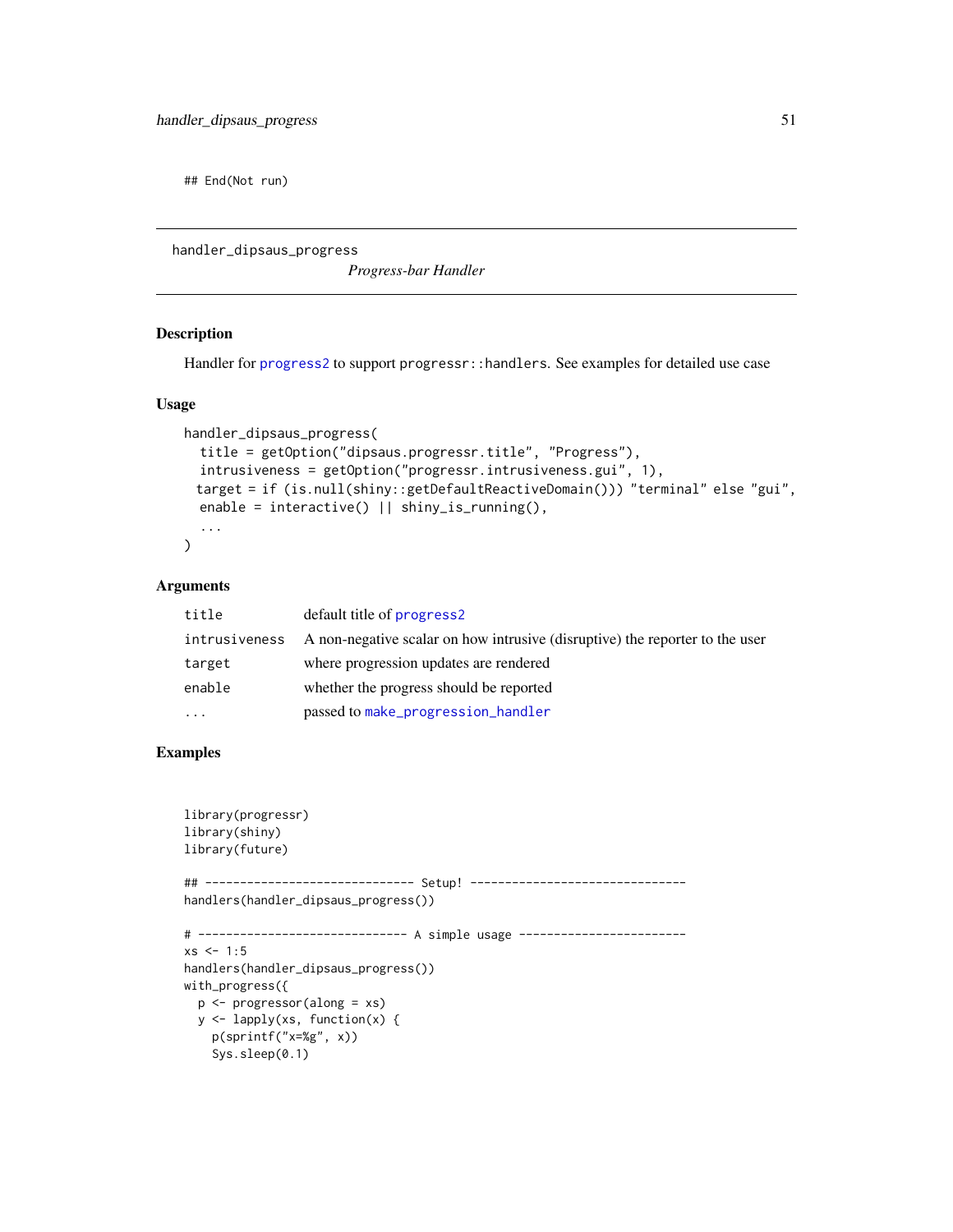```
sqrt(x)
  })
})
# ------------------------ A future.apply case -------------------------
plan(sequential)
# test it yourself with plan(multisession)
handlers(handler_dipsaus_progress())
with_progress({
  p <- progressor(along = xs)
  y <- future.apply::future_lapply(xs, function(x) {
    p(sprintf("x=%g", x))
    Sys.sleep(0.1)
   sqrt(x)
 })
})
# ------------------------ A shiny case --------------------------------
ui <- fluidPage(
  actionButton('ok', 'Run Demo')
)
server <- function(input, output, session) {
  handlers(handler_dipsaus_progress())
  make_forked_clusters()
  observeEvent(input$ok, {
   with_progress({
      p <- progressor(along = 1:100)
      y <- future.apply::future_lapply(1:100, function(x) {
        p(sprintf("Input %d|Result %d", x, x+1))
        Sys.sleep(1)
        x+1
     })
   })
 })
}
if(interactive()){
  shinyApp(ui, server)
}
```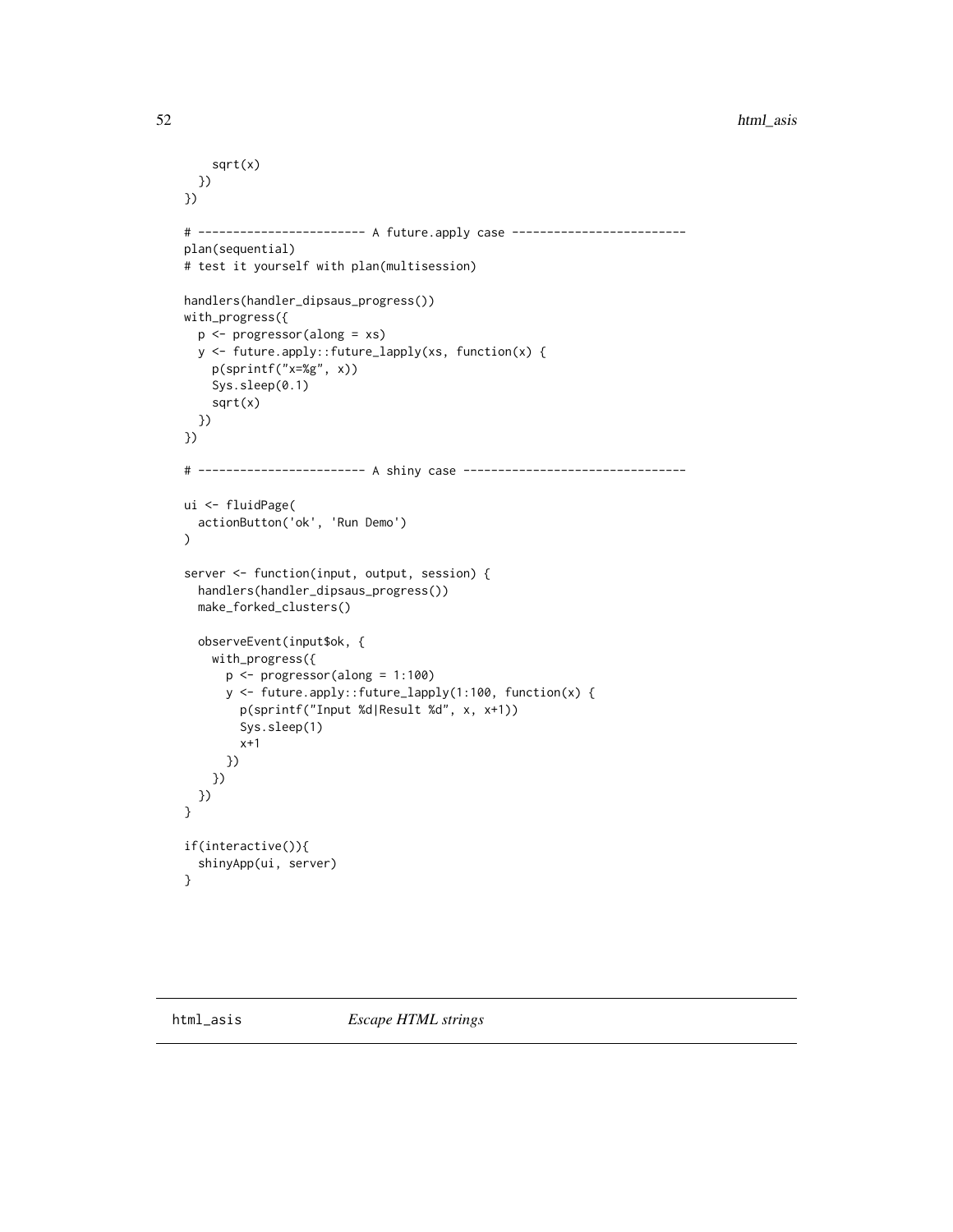# html\_class 53

#### Description

Escape HTML strings so that they will be displayed 'as-is' in websites.

## Usage

html\_asis(s, space = TRUE)

## Arguments

| - S   | characters                                           |
|-------|------------------------------------------------------|
| space | whether to also escape white space, default is true. |

# Value

An R string

# Examples

```
ui <- flex_div(
  shiny::textInput('id', ' ', width = '100%',
                   value = 'Height not aligned'),
  actionButtonStyled('ok', 'Button1', width = '100%',),
  shiny::textInput('id2', html_asis(' '), width = '100%',
                   value = 'Heights aligned'),
  actionButtonStyled('ok2', 'Button2', width = '100%',),
  ncols = 2
)
if(interactive()){
  shiny::shinyApp(ui = shiny::fluidPage(shiny::fluidRow(ui)),
                  server = function(input, output, session){})
}
```
html\_class *Combine, add, or remove 'HTML' classes*

#### Description

Combine 'HTML' classes to produce nice, clean 'HTML' class string via combine\_html\_class, or to remove a class via remove\_html\_class

#### Usage

```
combine_html_class(...)
```
remove\_html\_class(target, class)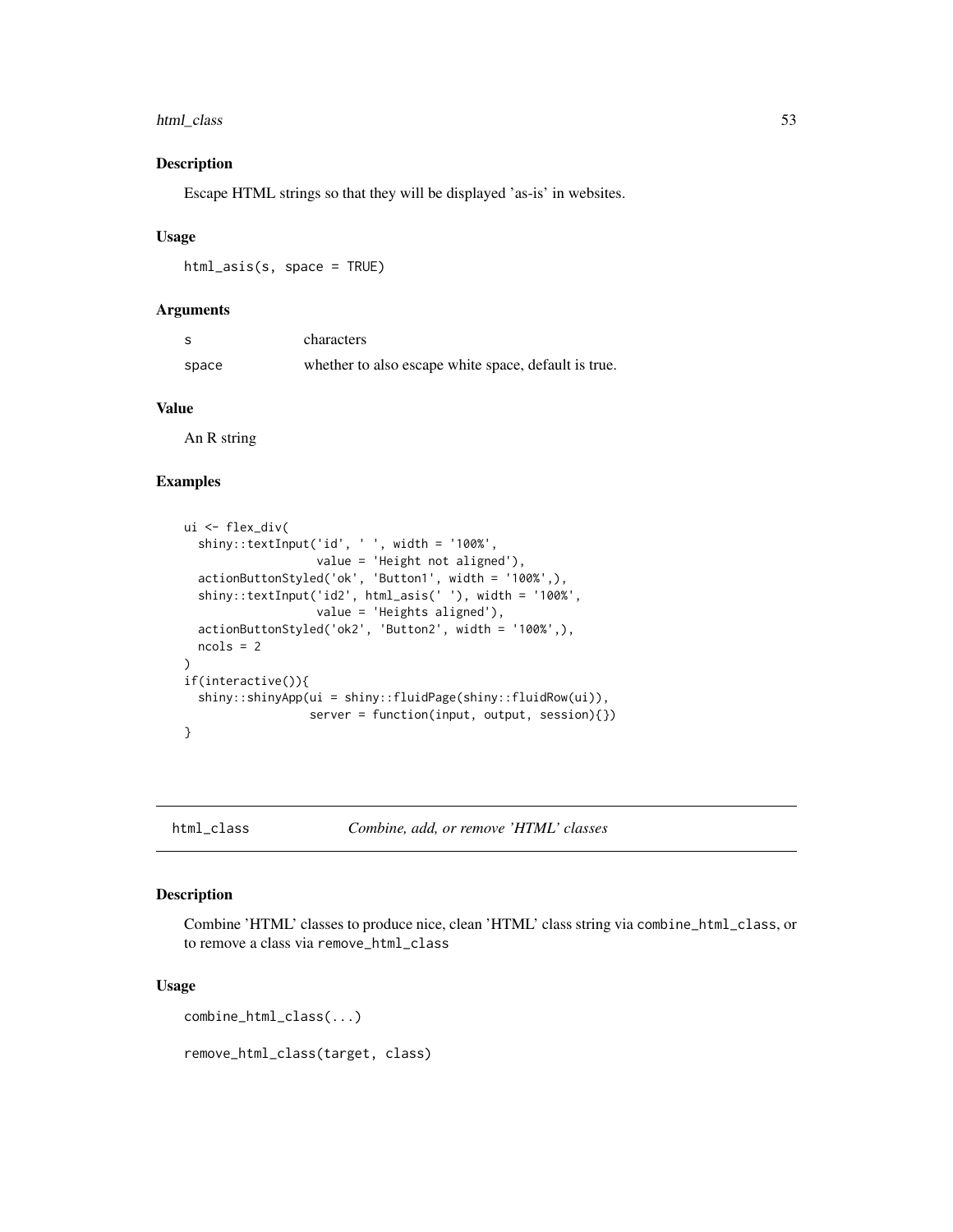54 iapply

## Arguments

| $\cdot$ $\cdot$ $\cdot$ | one or more characters, classes to combine; duplicated classes will be removed |
|-------------------------|--------------------------------------------------------------------------------|
| target                  | characters, class list                                                         |
| class                   | one or more characters, classes to be removed from target                      |

# Value

A character string of new 'HTML' class

# Examples

```
# Combine classes "a b c d e"
combine_html_class("a", "b a", c("c", " d", "b"), list("e ", "a"))
# Remove class
remove_html_class("a b c e", c("b", "c "))
```
iapply *Apply each elements with index as second input*

## Description

Apply function with an index variable as the second input.

#### Usage

 $iapply(X, FUN, ..., method = c("sapply", "lapply", "vapply"))$ 

## Arguments

| X          | a vector (atomic or list)                                       |
|------------|-----------------------------------------------------------------|
| <b>FUN</b> | the function to be applied to each element of X: see 'Details'. |
| $\ddotsc$  | passed to apply methods                                         |
| .method    | method to use, default is sapply                                |

# Details

FUN will be further passed to the apply methods. Unlike [lapply](#page-0-0), FUN is expected to have at least two arguments. The first argument is each element of X, the second argument is the index number of the element.

#### Value

a list or matrix depends on .method. See [lapply](#page-0-0)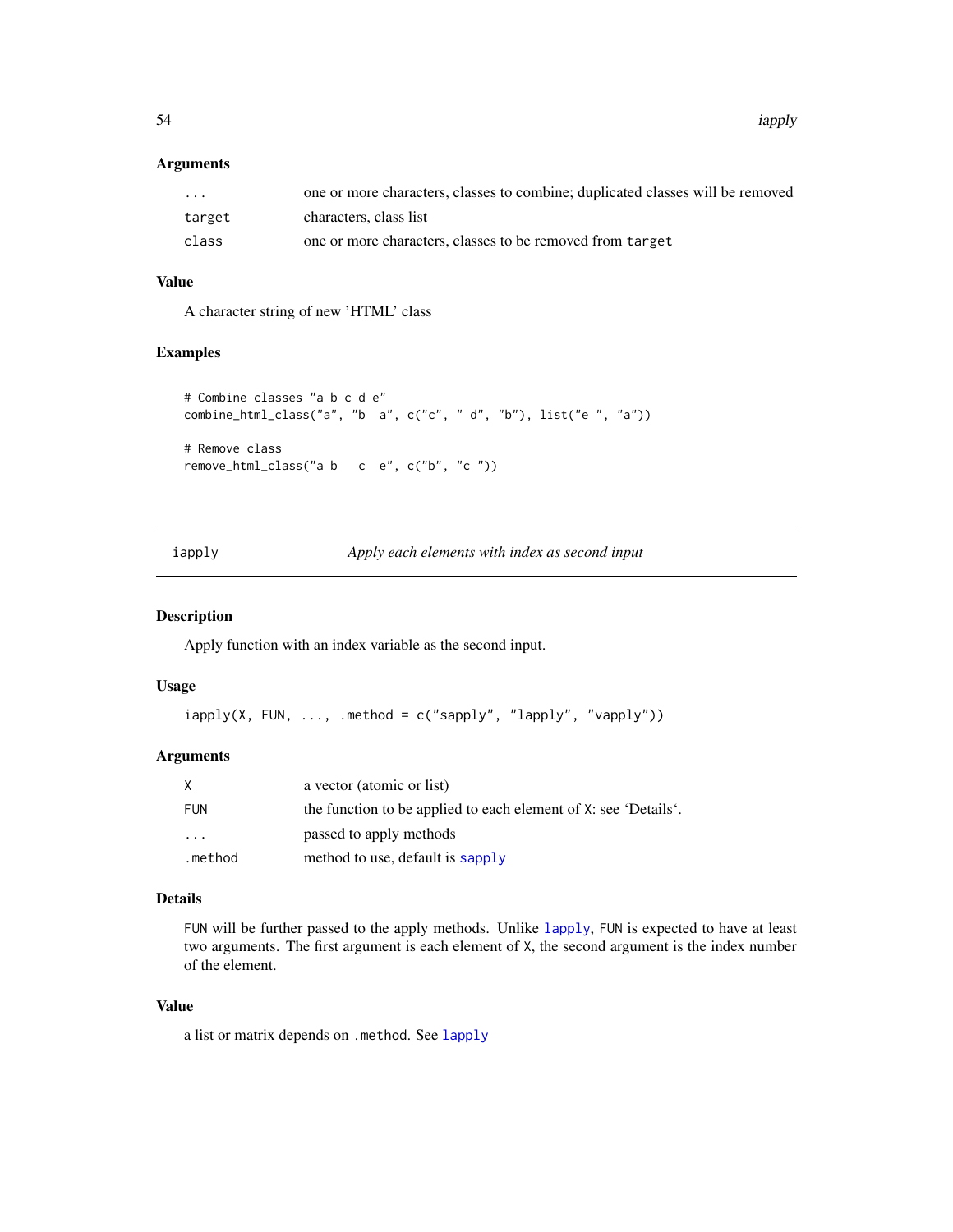<span id="page-54-0"></span>lapply\_async2 *Apply, but in parallel*

#### Description

Apply, but in parallel

# Usage

```
lapply_async2(
 x,
 FUN,
 FUN.args = list(),callback = NULL,
 plan = TRUE,
 future.chunk.size = NULL,
 future.seed = sample.int(1, n = 1e+05 - 1),
  ...
)
```
## Arguments

| $\mathsf{x}$                   | vector, list                                                                                                                                                      |
|--------------------------------|-------------------------------------------------------------------------------------------------------------------------------------------------------------------|
| <b>FUN</b>                     | function to apply on each element of x                                                                                                                            |
| FUN.args                       | more arguments to feed into FUN                                                                                                                                   |
| callback                       | function to run after each iteration                                                                                                                              |
| plan                           | logical, or character or future plan; see Details.                                                                                                                |
| future.chunk.size, future.seed |                                                                                                                                                                   |
|                                | see also future_lapply. If you want the callbacks to be called immediately<br>after each loop, then set it to 1, which is not optimal but the only way right now. |
| $\ddotsc$                      | passed to plan                                                                                                                                                    |

## Details

When plan is logical, FALSE means use current plan. If plan=TRUE, then it equals to plan='multicore'. For characters, plan can be 'multicore', 'callr', 'sequential', 'multisession', 'multiprocess', etc. Alternatively, you could pass future [plan](#page-0-0) objects.

# Value

same as with(FUN.args, lapply(x, function(el){eval(body(FUN))}))

# See Also

[make\\_forked\\_clusters](#page-59-0)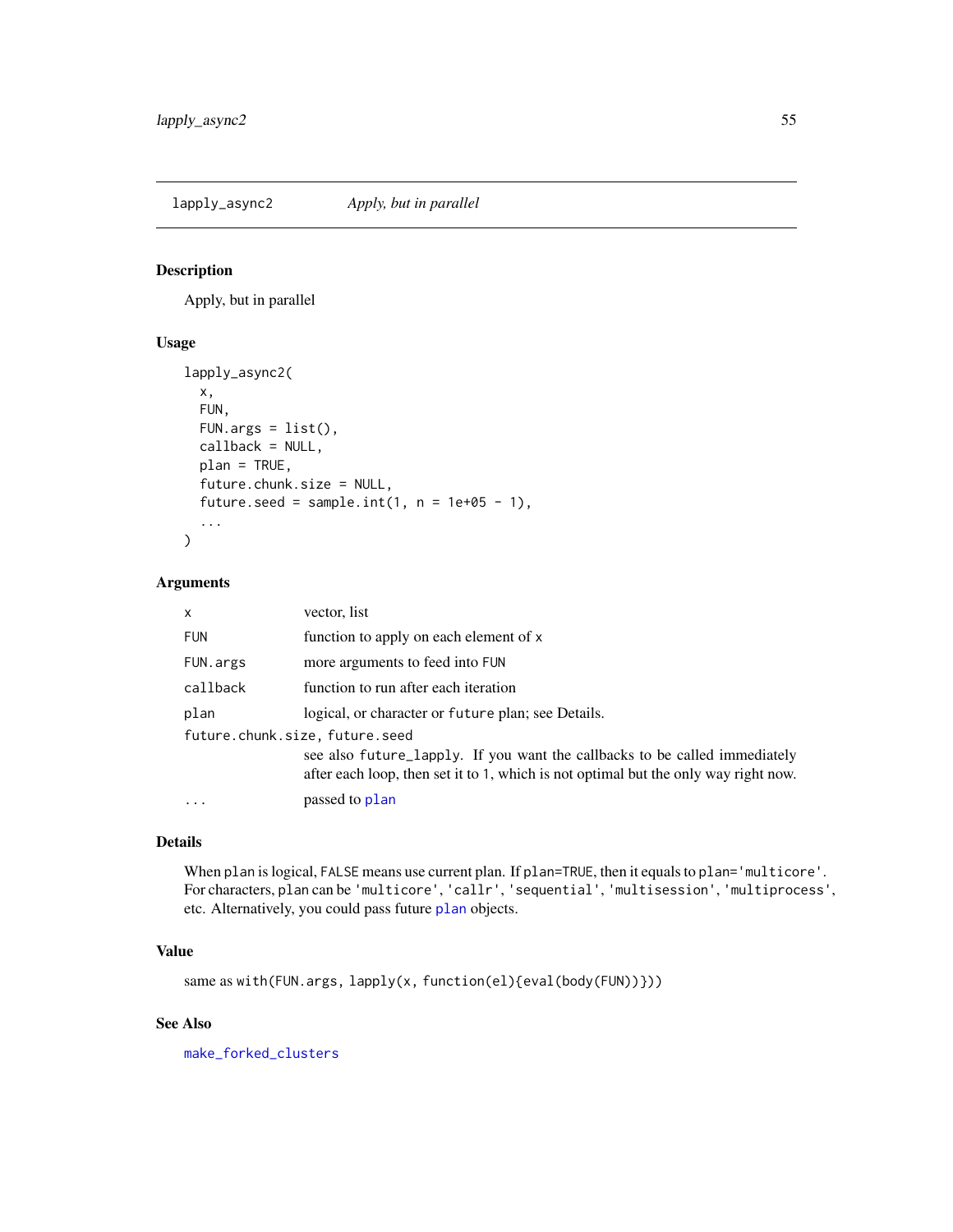# Examples

```
library(future)
plan(sequential)
# Use sequential plan
# 1. Change `plan` to 'multicore', 'multisession', or TRUE to enable
# multi-core, but still with progress information
# 2. Change plan=FALSE will use current future plan
res <- lapply_async2(100:200, function(x){
  return(x+1)
}, callback = function(e){
  sprintf('Input=%d', e)
}, plan = 'sequential')
# Disable callback message, then the function reduce to
# normal `future.apply::future_lapply`
res <- lapply_async2(100:200, function(x){
  return(x+1)
}, callback = NULL, plan = FALSE)
if(interactive()) {
  # PID are different, meaning executing in different sessions
  lapply_async2(1:4, function(x){
    Sys.getpid()
  })
}
```
lapply\_callr *Apply function with* rs\_exec

# Description

Apply function with rs\_exec

#### Usage

```
lapply_callr(
 x,
  fun,
  ...,
  .callback = NULL,
  (globals = list(),
  .ncores = future::availableCores(),
  .packages = attached_packages(),
  .focus_on_console = TRUE,
  rs = FALSE,
```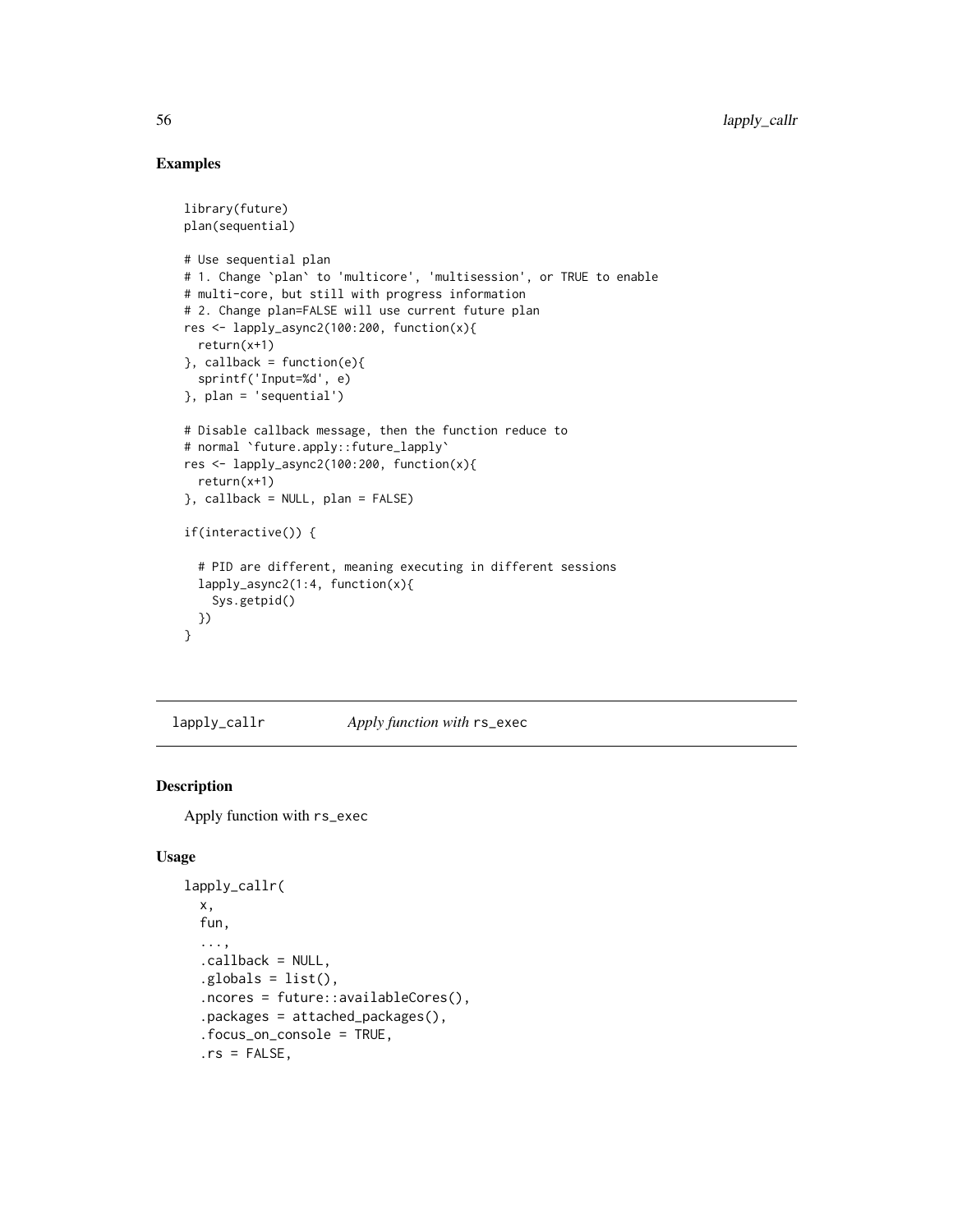lapply\_callr 57

```
.quiet = FALSE,
  .name = ",
  .wait = TRUE
\mathcal{L}
```
# Arguments

| X                 | vector or list                                                                                          |  |
|-------------------|---------------------------------------------------------------------------------------------------------|--|
| fun               | function                                                                                                |  |
| $\cdots$          | passed to function, see lapply                                                                          |  |
| .callback         | a function takes zero, one, or two arguments and should return a string to show<br>in the progress      |  |
| .globals          | a named list that fun relies on                                                                         |  |
| .ncores           | number of cores to use; only used when . wait=TRUE                                                      |  |
| .packages         | packages to load                                                                                        |  |
| .focus_on_console |                                                                                                         |  |
|                   | whether to focus on console once finished; is only used when rs is true                                 |  |
| .rs               | whether to create 'RStudio' jobs; default is false                                                      |  |
| .quiet            | whether to suppress progress message                                                                    |  |
| .name             | the name of progress and jobs                                                                           |  |
| .wait             | whether to wait for the results; default is true, which blocks the main session<br>waiting for results. |  |

## Value

When .wait=TRUE, returns a list that should be, in most of the cases, identical to [lapply](#page-0-0); when .wait=FALSE, returns a function that collects results.

## See Also

[rs\\_exec](#page-78-0)

if(interactive()){

```
lapply_callr(1:3, function(x, a){
 c(Sys.getpid(), a, x)
\}, a = 1lapply_callr(1:30, function(x)
  {
    Sys.sleep(0.1)
    sprintf("a + x = %d", a + x)
  }, .globals = list(a = 1),
  \text{.callback} = I, \text{ .name} = \text{"Test"}
```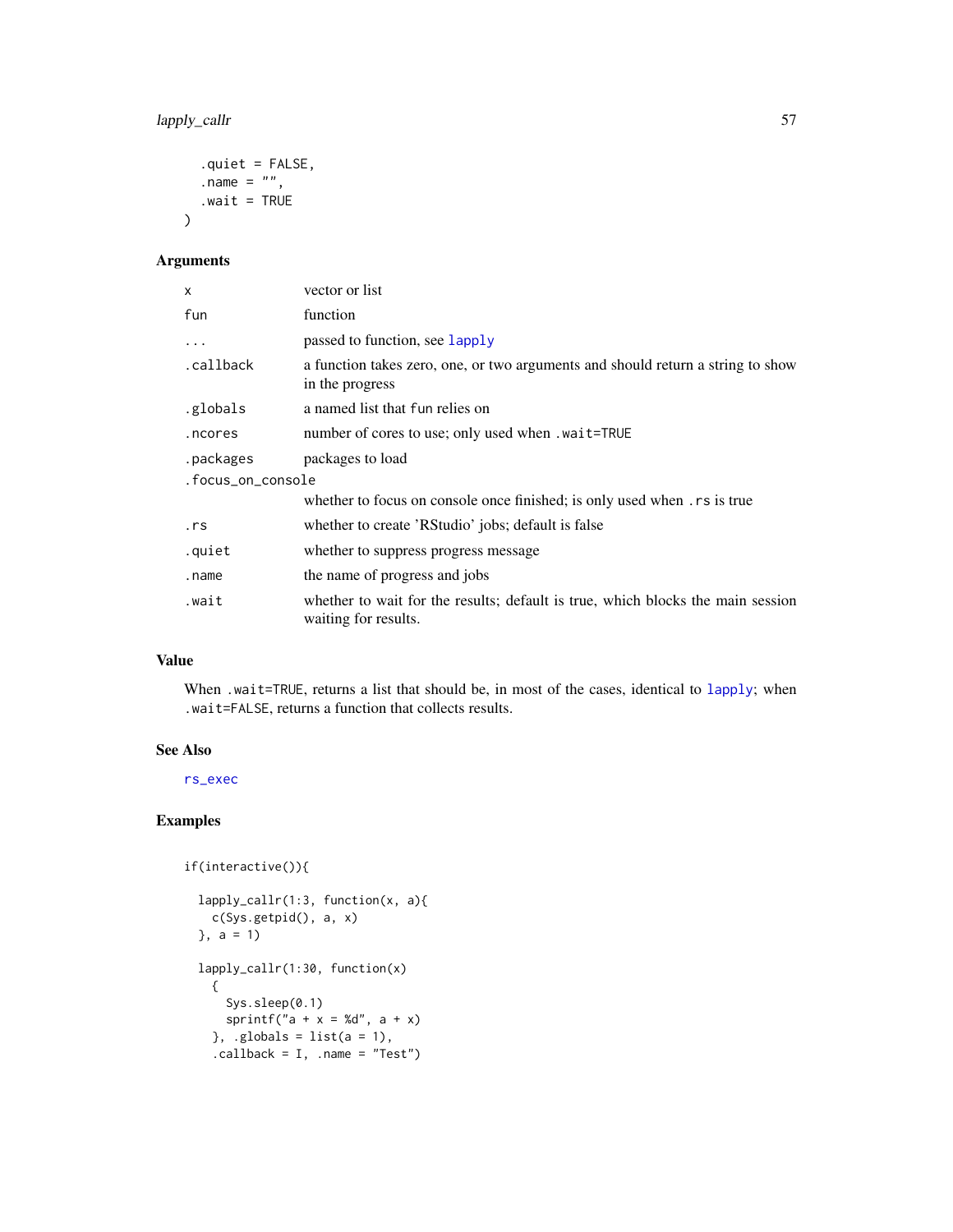}

list\_to\_fastmap2 *Copy elements to* fastmap2

# Description

Copy elements to fastmap2

## Usage

list\_to\_fastmap2(li, map = NULL)

# Arguments

| 1i  | a list or an environment    |
|-----|-----------------------------|
| map | NULL or a fastmap2 instance |

# Value

If map is not NULL, elements will be added to map and return map, otherwise create a new instance.

list\_to\_fastqueue2 *Copy elements to* fastqueue2

# Description

Copy elements to fastqueue2

## Usage

```
list_to_fastqueue2(li, queue = NULL)
```
# Arguments

| 1i    | a list or an environment       |
|-------|--------------------------------|
| queue | NULL or a fast queue2 instance |

# Value

If map is not NULL, elements will be added to map and return map, otherwise create a new instance.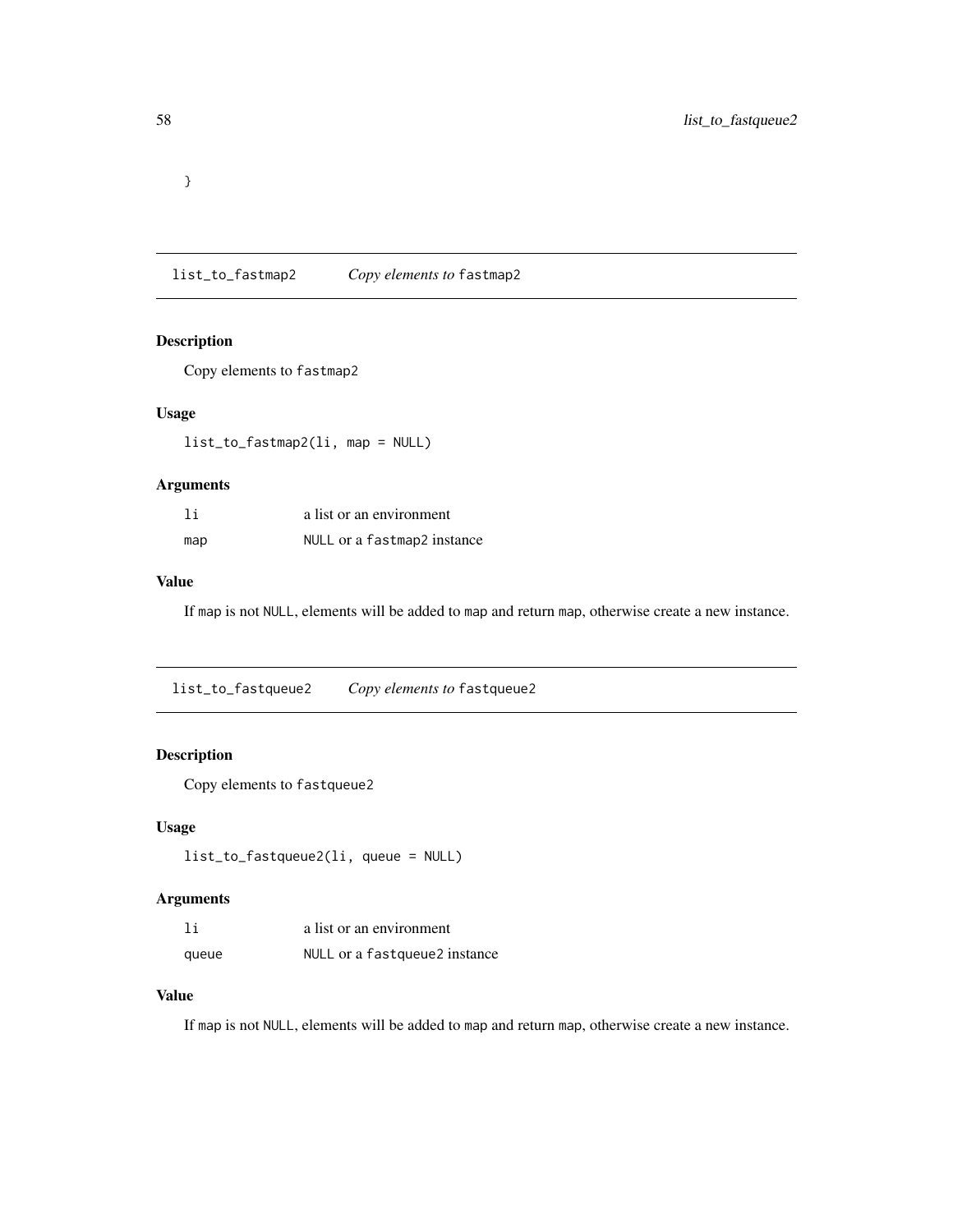#### Description

A wrapper for 'synchronicity' package, but user can interrupt the lock procedure anytime, and don't have to worry about whether the lock exists or not.

# Usage

```
dipsaus_lock(name, timeout = 10, exclusive = TRUE)
dipsaus_unlock(name, timeout = 10, exclusive = TRUE)
dipsaus_resetlocks(name)
```
# **Arguments**

| name      | character, the locker's name, must be only letters and digits |
|-----------|---------------------------------------------------------------|
| timeout   | numeric, seconds to wait for the locker to lock or unlock     |
| exclusive | ignored                                                       |

## Value

Logical, whether the operation succeed.

```
# Clear existing locks
dipsaus::dipsaus_resetlocks()
# unlock to prepare for the example
dipsaus_unlock('testlocker', timeout = 0.01)
# Create a locker, return TRUE
lock_success = dipsaus_lock('testlocker')
if(lock_success){
 cat2('testlocker has been locked')
}
# test whether locker has been locked
lock_success = dipsaus_lock('testlocker', timeout = 0.01)
if(!lock_success){
 cat2('attempt to lock testlocker failed')
}
# unlock
dipsaus_unlock('testlocker', timeout = 0.01)
```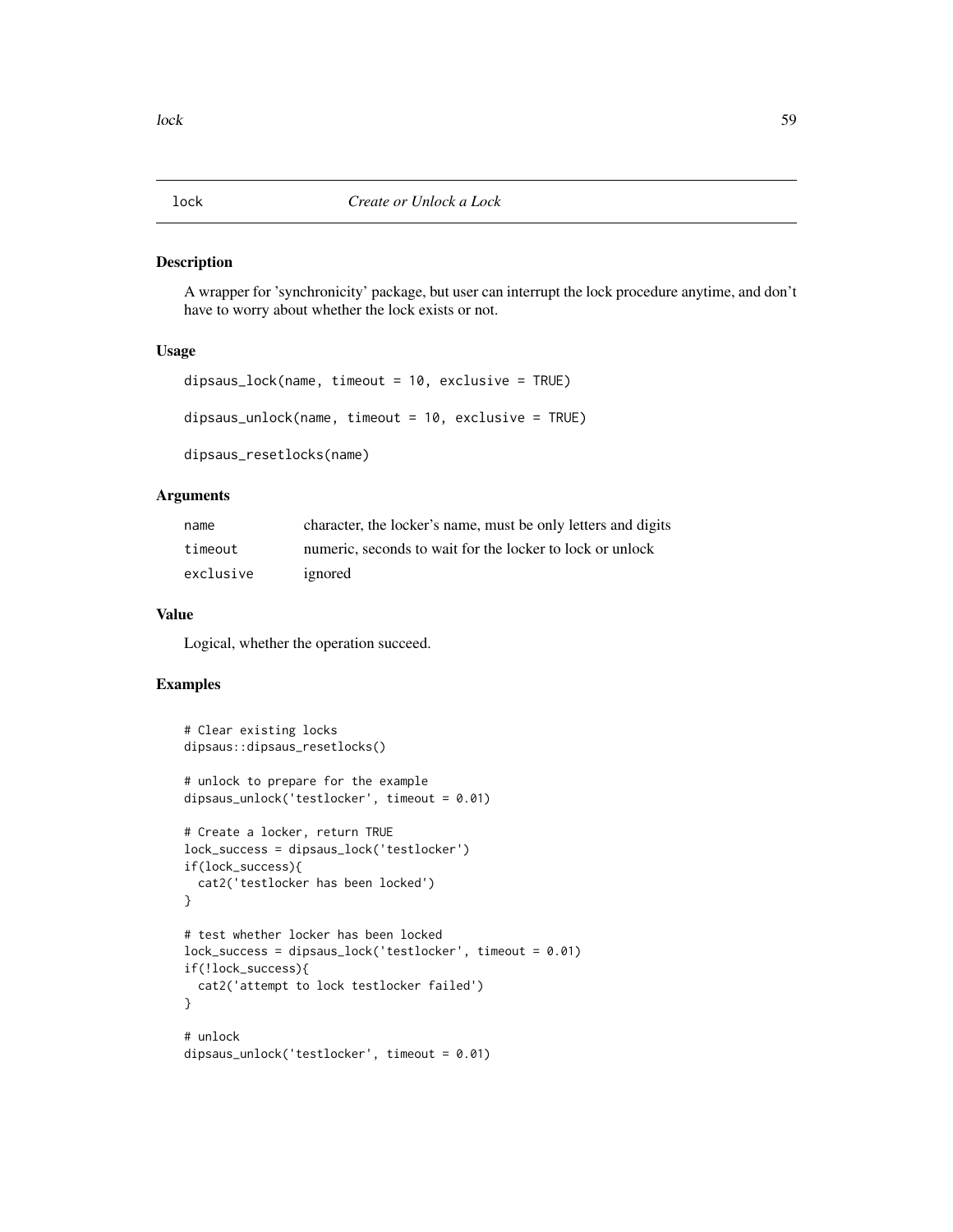```
# clean up
dipsaus::dipsaus_resetlocks()
```
<span id="page-59-0"></span>make\_forked\_clusters *Create forked clusters, but more than that*

#### Description

Creates forked clusters. If fails, then switch to alternative plan (default is "multisession").

## Usage

```
make_forked_clusters(
  workers = future::availableCores(),
  on_failure = getOption("dipsaus.cluster.backup", "sequential"),
  clean = FALSE,
  ...
)
```
## Arguments

| workers    | positive integer, number of cores to use                                                                                                                                       |
|------------|--------------------------------------------------------------------------------------------------------------------------------------------------------------------------------|
| on_failure | alternative plan to use if failed. This is useful when forked process is not sup-<br>ported (like 'windows'); default is options ("dipsaus.cluster.backup") or<br>'sequential' |
| clean      | whether to reverse the plan on exit. This is useful when use make_forked_clusters<br>inside of a function. See details and examples.                                           |
| $\cdot$    | passing to future:: plan                                                                                                                                                       |

# Details

This was original designed as a wrapper for future::plan(future::multicore, ...). Forked clusters are discouraged when running in 'RStudio' because some pointers in 'RStudio' might be incorrectly handled, causing fork-bombs. However, forked process also has big advantages over other parallel methods: there is no data transfer needed, hence its speed is very fast. Many external pointers can also be shared using forked process. Since version 1.14.0, unfortunately, forked 'multicore' is banned by future package by default, and you usually need to enable it manually. This function provides a simple way of enable it and plan the future at the same time.

On windows, forked process is not supported, under this situation, the plan fall back to sequential, which might not be what you want. In such case, this function provides an alternative strategy that allows you to plan. You could also always enable the alternative strategy by setting dipsaus.no.fork option to true.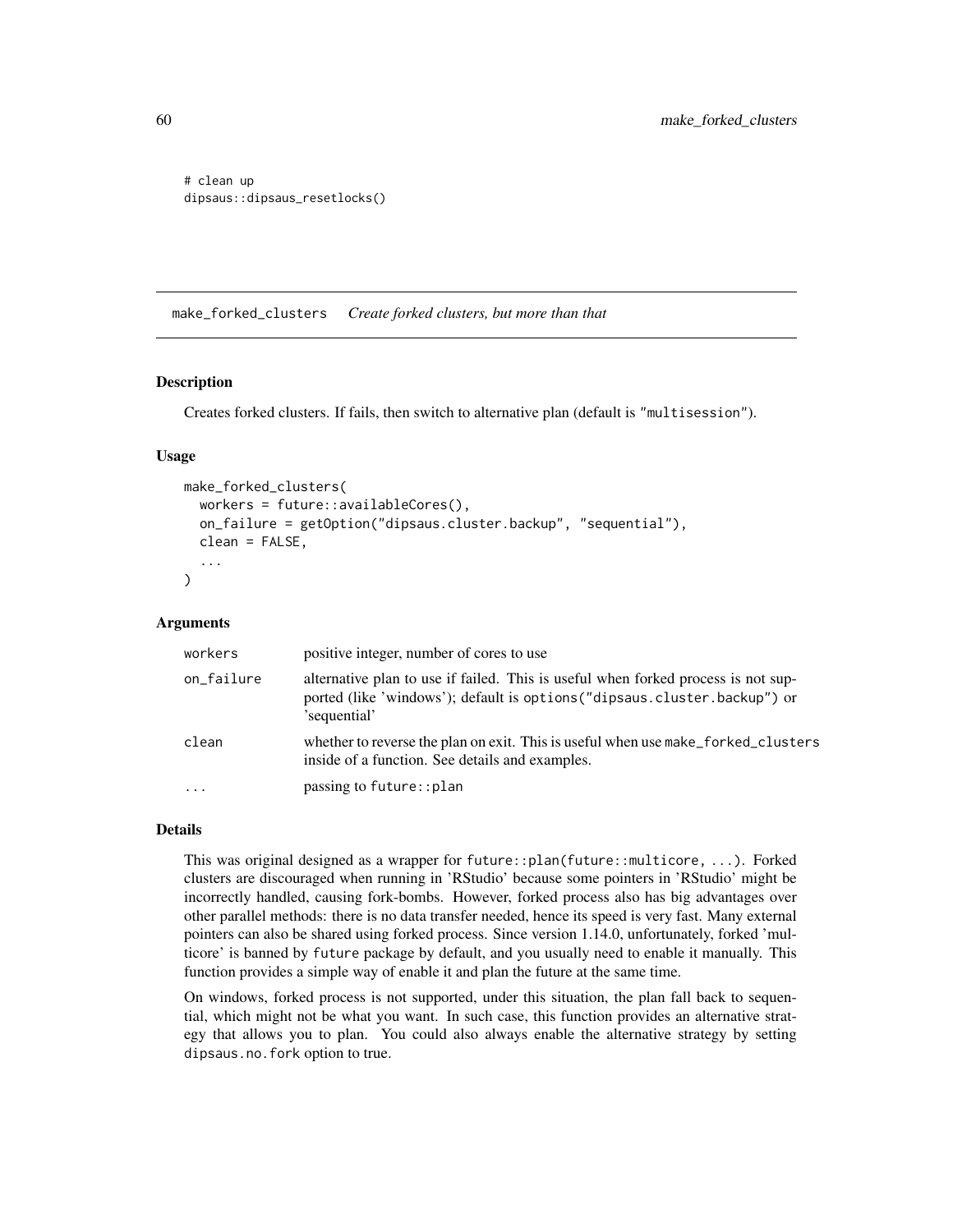# make\_forked\_clusters 61

The parameter clean allows you to automatically clean the plan. This function allows you to reverse back to previous plan automatically once your function exits. For example, users might have already set up their own plans, clean=TRUE allows you to set the plan back to those original plans once function exit. To use this feature, please make sure this function is called within another function, and you must collect results before exiting the outer function.

# Value

Current future plan

## See Also

[lapply\\_async2](#page-54-0)

```
if(interactive()){
 # ------ Basic example
 library(future)
 library(dipsaus)
 # sequential
 plan("sequential")
 make_forked_clusters()
 plan() # multicore, or multisession (on windows)
 Sys.getpid() # current main session PID
 value(future({Sys.getpid()})) # sub-process PID, evaluated as multicore
 # ------ When fork is not supported
 # reset to default single core strategy
 plan("sequential")
 # Disable forked process
 options("dipsaus.no.fork" = TRUE)
 options("dipsaus.cluster.backup" = "multisession")
 # Not fall back to multisession
 make_forked_clusters()
 plan()
 # ------ Auto-clean
 # reset plan
 plan("sequential")
 options("dipsaus.no.fork" = FALSE)
```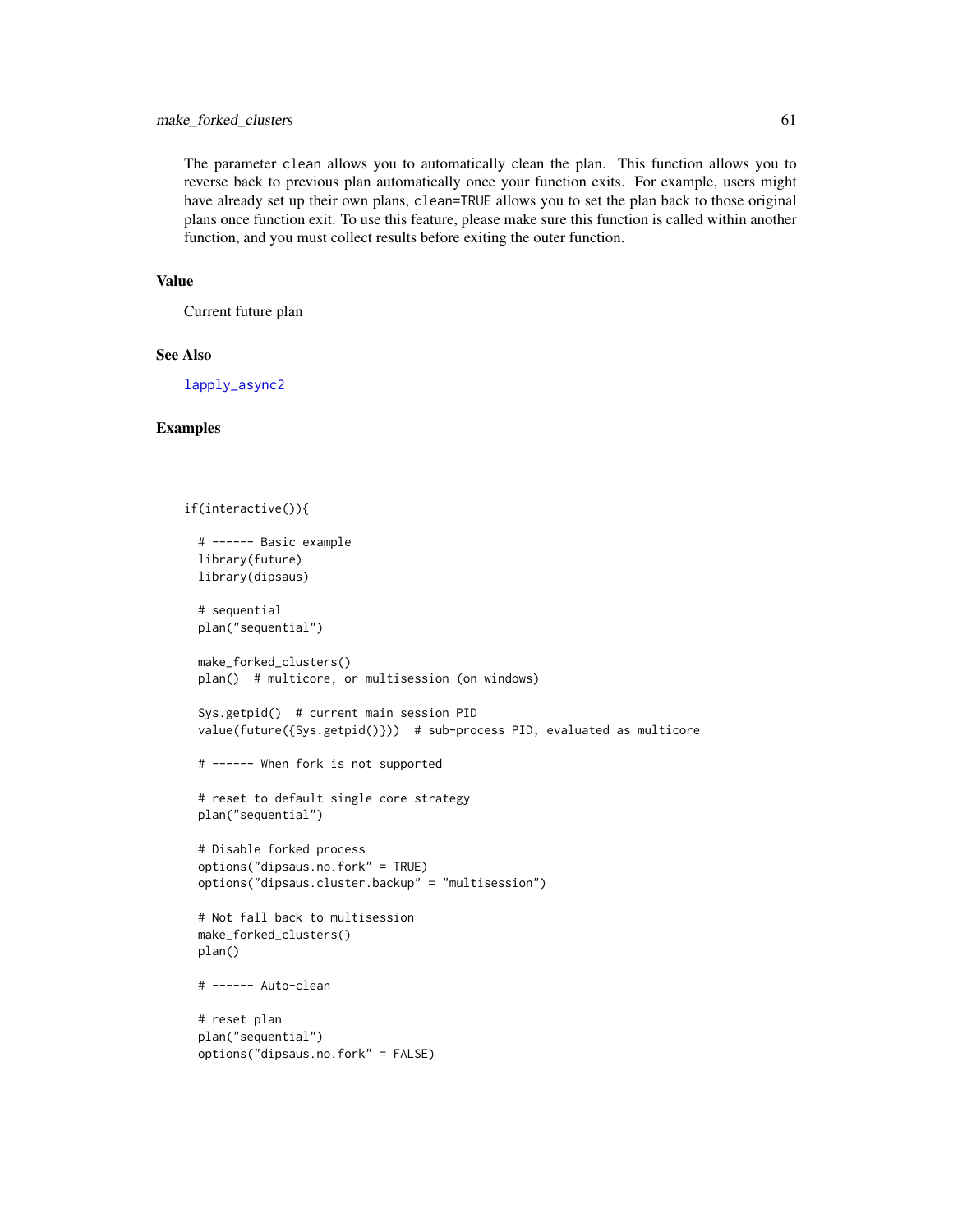```
options("dipsaus.cluster.backup" = "multisession")
 # simple case:
 my_func <- function(){
   make_forked_clusters(clean = TRUE)
   fs \leq lapply(1:4, function(i){
     future({Sys.getpid()})
   })
   unlist(value(fs))
 }
 my_func() # The PIDs are different, meaning they ran in other sessions
 plan() # The plan is sequential, auto reversed strategy
 # ------ Auto-clean with lapply_async2
 my_plan <- plan()
 # lapply_async2 version of the previous task
 lapply_async2(1:4, function(i){
   Sys.getpid()
 })
 identical(plan(), my_plan)
}
```
<span id="page-61-1"></span>map *Create R object map.*

# <span id="page-61-0"></span>Description

Provides five types of map that fit in different use cases.

# Usage

```
session_map(map = fastmap::fastmap())
```

```
rds_map(path = tempfile())
```
 $text_map(path = tempfile())$ 

## Arguments

| map  | a fastmap::fastmap() list                      |
|------|------------------------------------------------|
| path | directory path where map data should be stored |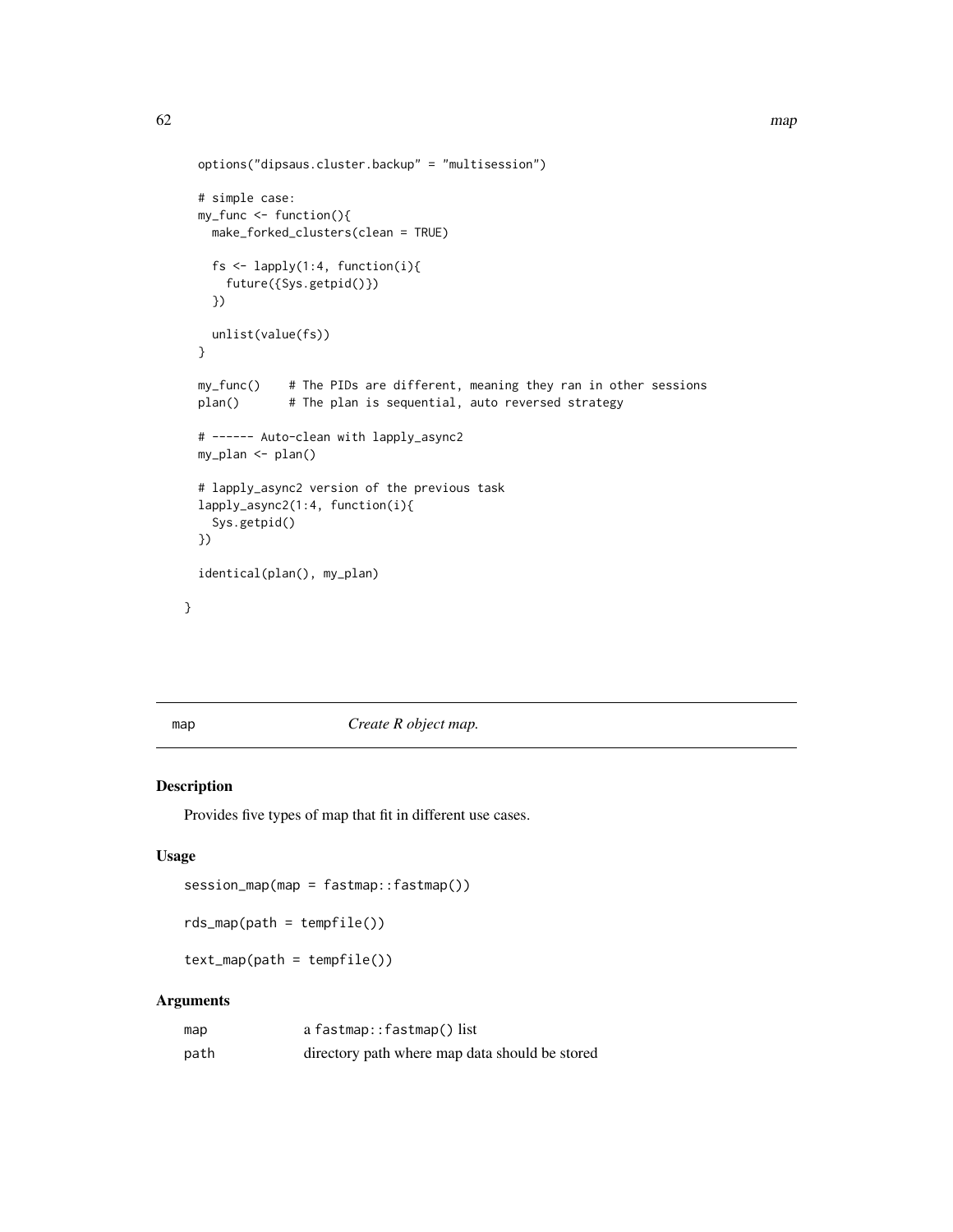Details

There are five types of map implemented. They all inherit class [AbstractMap](#page-3-0). There are several differences in use case scenarios and they backend implementations.

- [session\\_map](#page-61-0) A session map takes a [fastmap](#page-0-0) object. All objects are stored in current R session. This means you cannot access the map from other process nor parent process. The goal of this map is to share the data across different environments and to store global variables, as long as they share the same map object. If you are looking for maps that can be shared by different processes, check the rest map types. The closest map type is rds\_map.
- [rds\\_map](#page-61-0) An 'RDS' map uses file system to store values. The values are stored separately in '.rds' files. Compared to session maps, 'RDS' map can be shared across different R process. It's recommended to store large files in rds\_map. If the value is not large in RAM, text\_map is recommended.
- [text\\_map](#page-61-0) A 'text' map uses file system to store values. Similar to rds\_map, it can be stored across multiple processes as long as the maps share the same file directory. However, unlike rds\_map, text\_map the text\_map can only store basic data values, namely atom data types. The supported types are: numeric, character, vector, list, matrix It's highly recommended to convert factors to characters. Do NOT use if the values are functions or environments. The recommended use case scenario is when the speed is not the major concern, and you want to preserve data with backward compatibility. Otherwise it's highly recommended to use rds\_map.

#### Value

An R6 instance that inherits [AbstractMap](#page-3-0)

#### Examples

```
# ----------------------Basic Usage ----------------------
# Define a path to your map.
path = tempfile()map <- rds_map(path)
# Reset
map$reset()
# Check if the map is corrupted.
map$validate()
# You have not set any key-value pairs yet.
# Let's say two parallel processes (A and B) are sharing this map.
# Process A set values
map$keys()
# Start push
# set a normal message
map$set(key = 'a', value = 1)
# set a large object
```
 $map$  63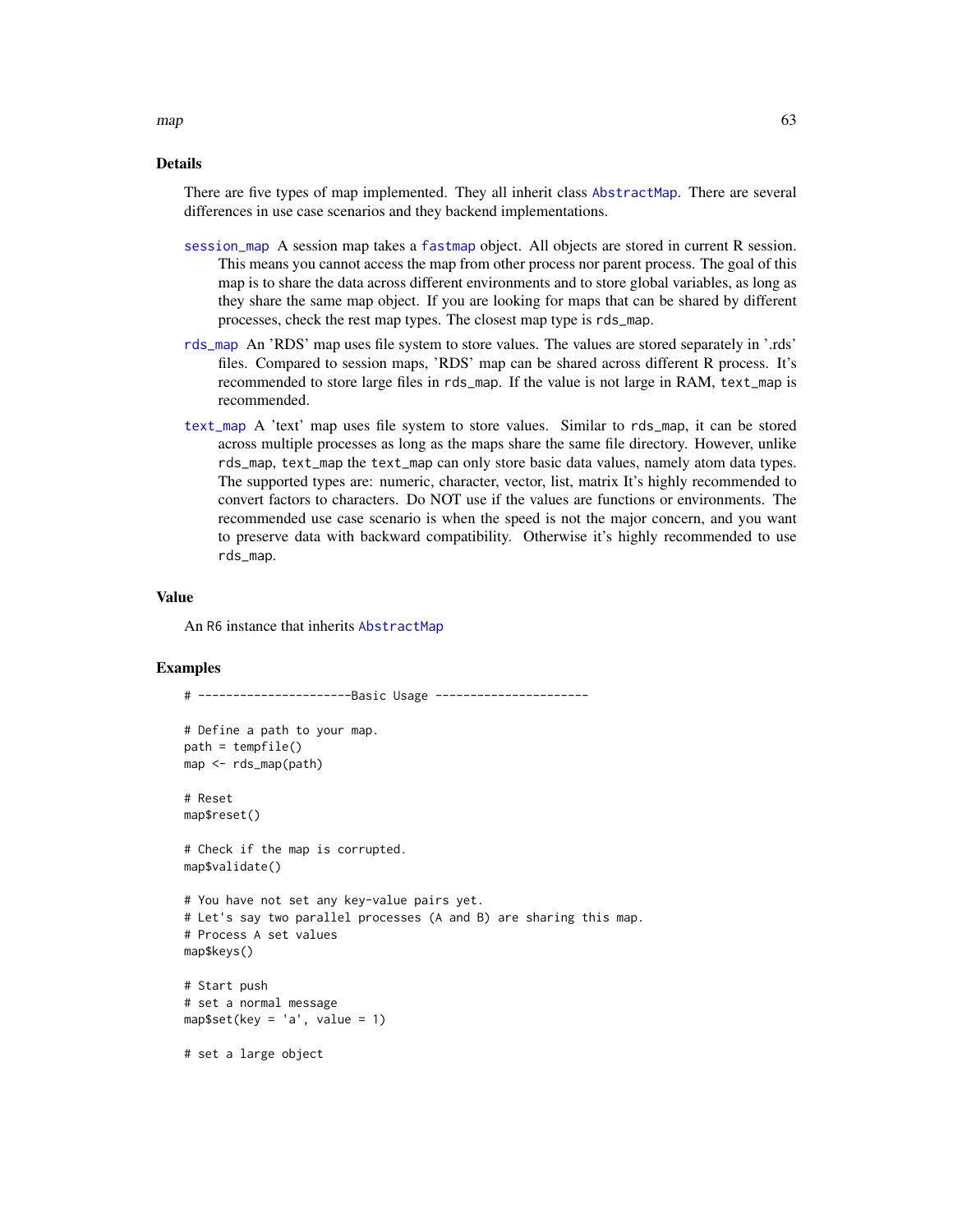```
map$set(key = 'b', value = rnorm(100000))
# set an object with hash of another object
map$set(key = 'c', value = 2, signature = list(
  parameter1 = 123,
  parameter2 = 124
))
# Check what's in the map from process B
mapB <- rds_map(path)
mapB$keys()
mapB$keys(include_signatures = TRUE)
# Number of key-values pairs in the map.
mapB$size()
# Check if key exists
mapB$has(c('1','a', 'c'))
# Check if key exists and signature also matches
mapB$has('c', signature = list(
  parameter1 = 123,
  parameter2 = 124
))
# Signature changed, then return FALSE. This is especially useful when
# value is really large and reading the value takes tons of time
mapB$has('c', signature = list(
  parameter1 = 1244444,
  parameter2 = 124
))
# Destroy the map's files altogether.
mapB$destroy()
## Not run:
  # Once destroyed, validate will raise error
  mapB$validate()
## End(Not run)
```
mask\_function2 *Mask a function with given variables*

## Description

Modifies the default behavior of the function by adding one environment layer on top of input function. The masked variables are assigned directly to the environment.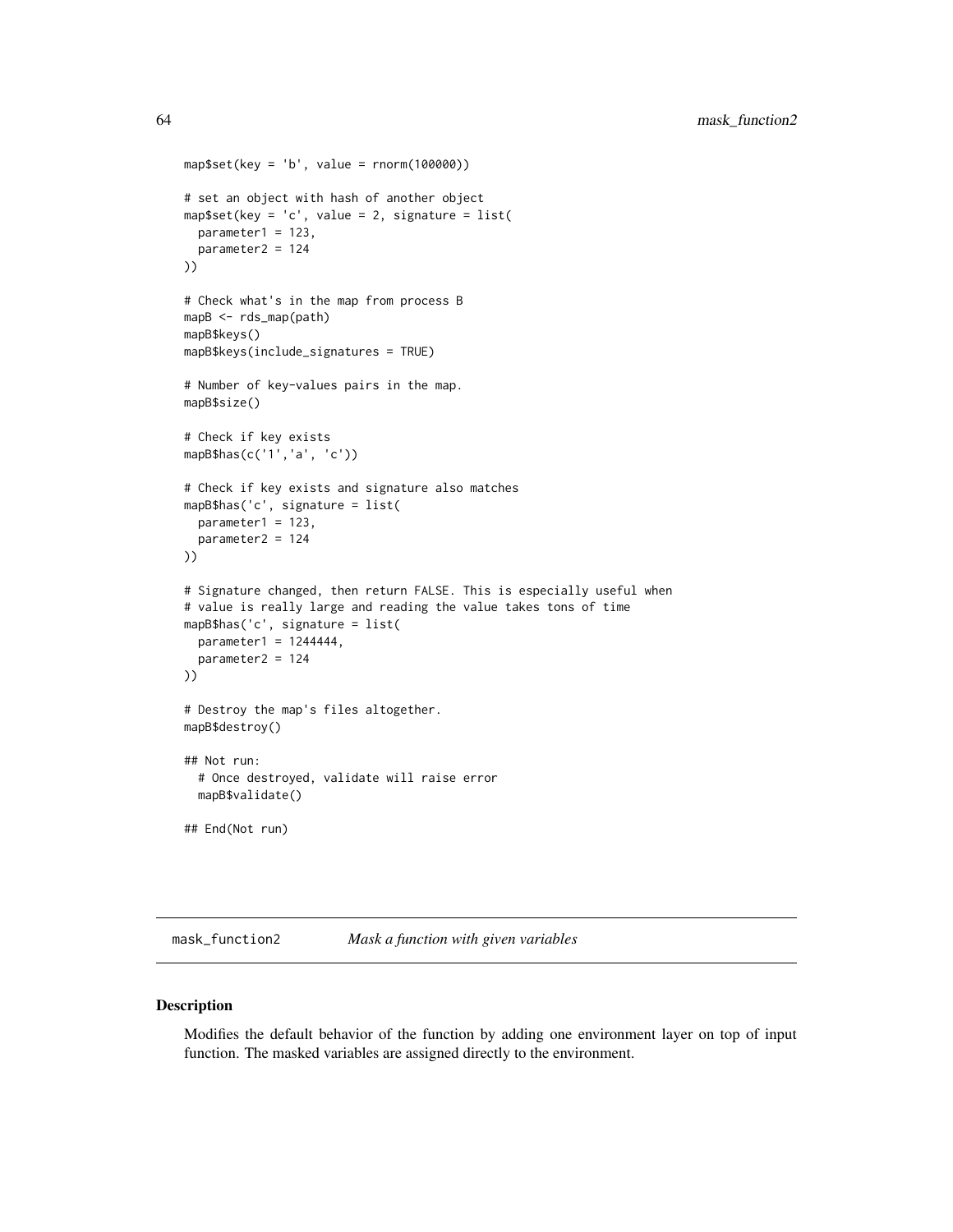# match\_calls 65

## Usage

 $mask_function2(f, ..., list = list())$ 

#### Arguments

| £                | any function                          |
|------------------|---------------------------------------|
| $\ldots$ , .list | name-value pairs to mask the function |

# Value

a masked function

# Examples

```
a \leftarrow 123f1 \leftarrow function(){
 a + 1
}
f1() # 124
f2 \leq - mask_function2(f1, a = 1)
f2() # a is masked with value 1, return 2
environment(f1) # global env
environment(f2) # masked env
env <- environment(f2)
identical(parent.env(env), environment(f1)) # true
env$a # masked variables: a=1
```
match\_calls *Recursively match calls and modify arguments*

#### Description

Recursively match calls and modify arguments

#### Usage

```
match_calls(
 call,
 recursive = TRUE,
 replace_args = list(),
 quoted = FALSE,envir = parent.frame(),
  ...
)
```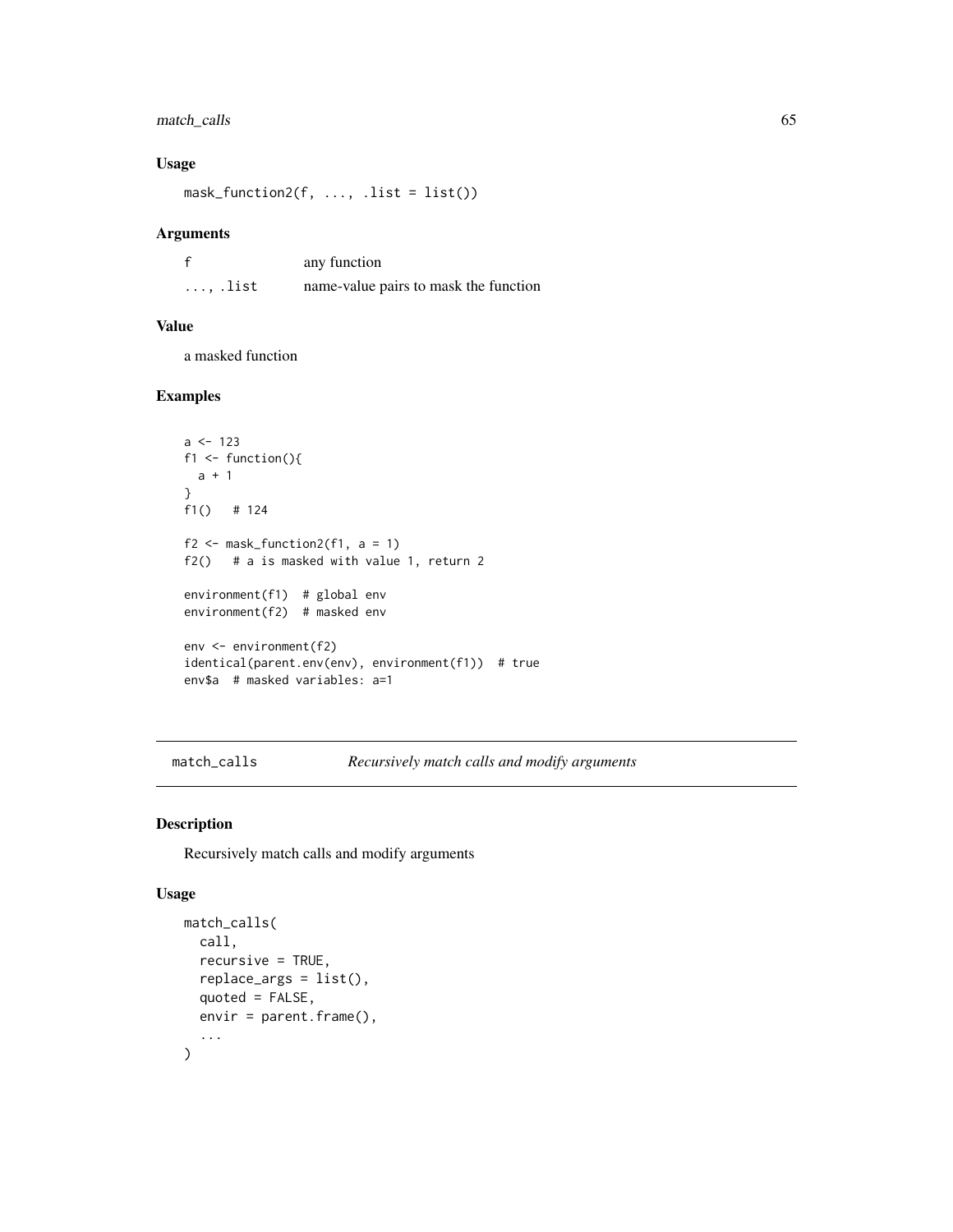66 mean\_se

# Arguments

| call         | an R expression                                   |
|--------------|---------------------------------------------------|
| recursive    | logical, recursively match calls, default is true |
| replace_args | named list of functions, see examples             |
| quoted       | logical, is call quoted                           |
| envir        | which environment should call be evaluated        |
|              | other parameters passing to match.call            |

## Value

A nested call with all arguments matched

#### Examples

library(dipsaus); library(shiny)

```
# In shiny modules, we might want to add ns() to inputIds
# In this example, textInput(id) will become textInput(ns(id))
match_calls(lapply(1:20, function(i){
  textInput(paste('id_', i), paste('Label ', i))
}), replace_args = list(
  inputId = function(arg, call){ as.call(list(quote(ns), arg)) }
))
```
mean\_se *Calculates mean and standard error of mean*

# Description

Calculates mean and standard error of mean

## Usage

mean\_se(x, na.rm = FALSE, se\_na\_as\_zero = na.rm)

## Arguments

| X             | R numerical object                     |
|---------------|----------------------------------------|
| na.rm         | whether to remove NA; default is false |
| se_na_as_zero | see na as zero in ste mean             |

## Value

A named vector containing the [mean](#page-0-0) and standard error of mean ([ste\\_mean](#page-92-0)).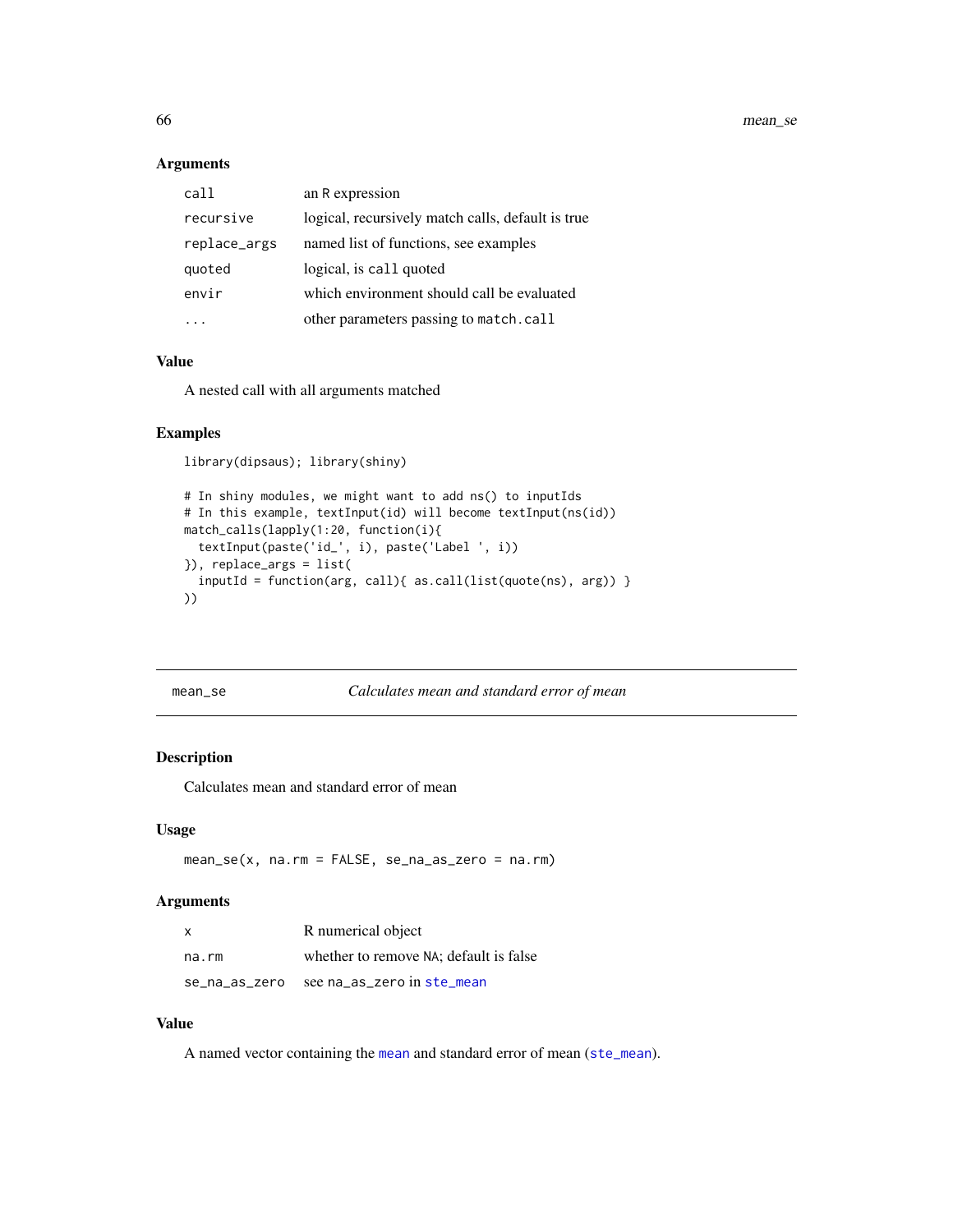# mem\_limit2 67

## See Also

[ste\\_mean](#page-92-0)

# Examples

```
# Mean should be near 0 (mean of standard normal)
# standard error of mean should be near 0.01
mean_se(rnorm(10000))
```

| mem limit2 | Get max RAM size This is an experimental function that is designed |
|------------|--------------------------------------------------------------------|
|            | for non-windows systems                                            |

# Description

Get max RAM size This is an experimental function that is designed for non-windows systems

#### Usage

mem\_limit2()

## Value

a list of total free memory.

new\_function2 *Create new function that supports 'quasi-quosure' syntax*

# Description

Create new function that supports 'quasi-quosure' syntax

# Usage

```
new_function2(
  args = alist(),
 body = \{},
  env = parent.frame(),
 quote_type = c("unquoted", "quote", "quo"),
  quasi_env = parent.frame()
\mathcal{E}
```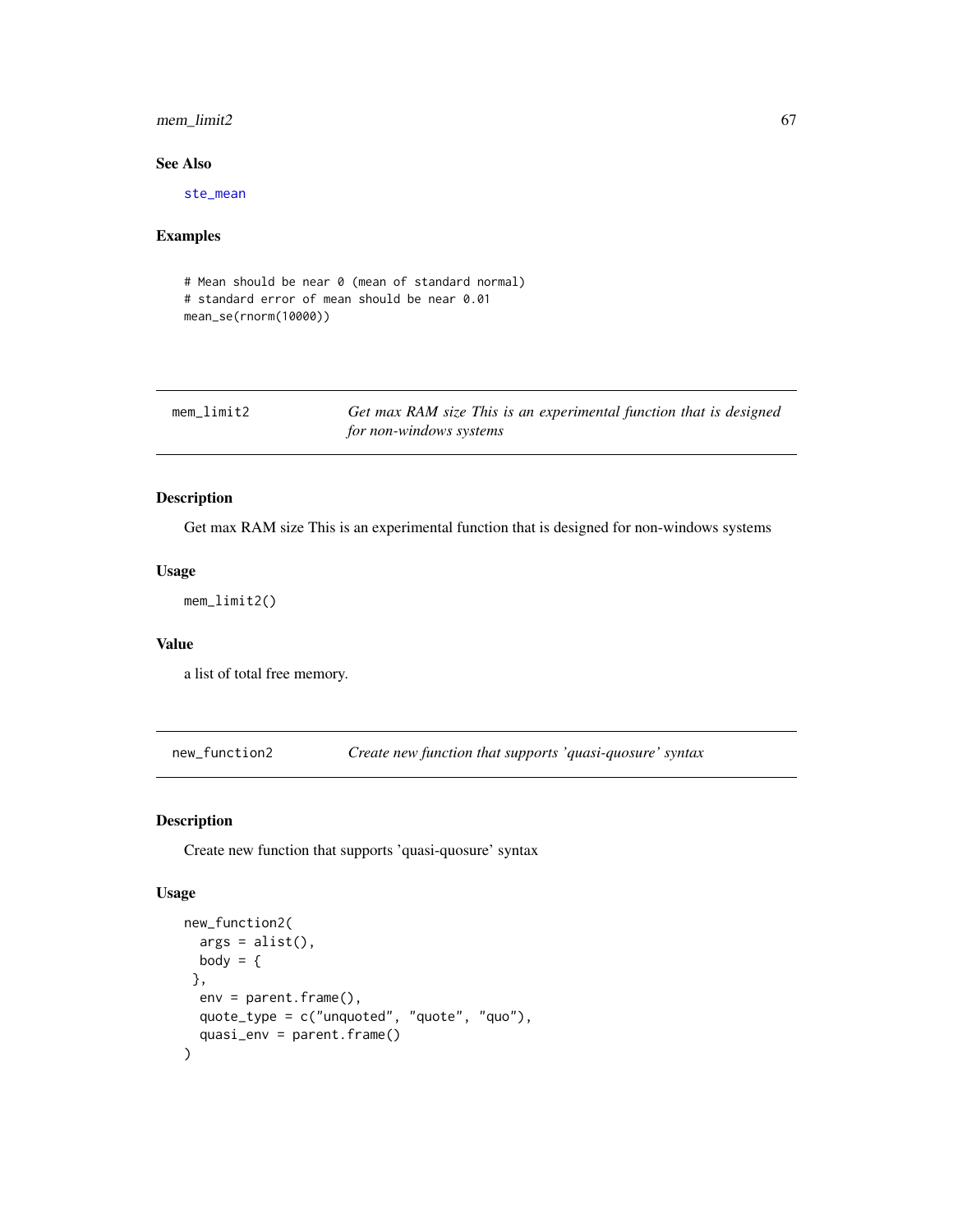#### **Arguments**

| args       | named list of function formals                                                           |
|------------|------------------------------------------------------------------------------------------|
| body       | function body expression, supports 'quasi-quosure' syntax                                |
| env        | declare environment of the function                                                      |
| quote_type | character, whether body is unquoted, quoted, or a 'quo' object (from 'rlang'<br>package) |
| quasi_env  | where the 'quasi-quosure' should be evaluated, default is parent environment             |

#### Details

An unquoted body expression will be quoted, all the expressions with 'quasi-quosure' like !!var will be evaluated and substituted with the value of var. For a 'quosure', [quo\\_squash](#page-0-0) will be applied. A quoted expression will not be substitute, but will be expanded if any 'quasi-quosure' detected

args must be a list object, see [formals](#page-0-0). For arguments with no default values, or quoted defaults, use [alist](#page-0-0). An arg=alist(a=) will result in a function like function(a) $\{ \ldots \}$ . See examples for more details.

#### Value

a function

#### See Also

[new\\_function](#page-0-0)

```
# ------------ standard usage ------------
x < -1:10f1 <- new_function2(alist(a=), { print(a + x) }, env = environment())
f1(0)
x < -20:23f1(0) # result changed as x changed
# ------------ 'quasi-quosure' syntax ------------
x < -1:10f2 \leftarrow new_function2(alist(a=), \{ print(a + !!x) \})print(f2)
f2(0)
x < -20:23f2(0) # result doesn't change as f2 doesn't depend on x anymore
# ------------ argument settings ------------
```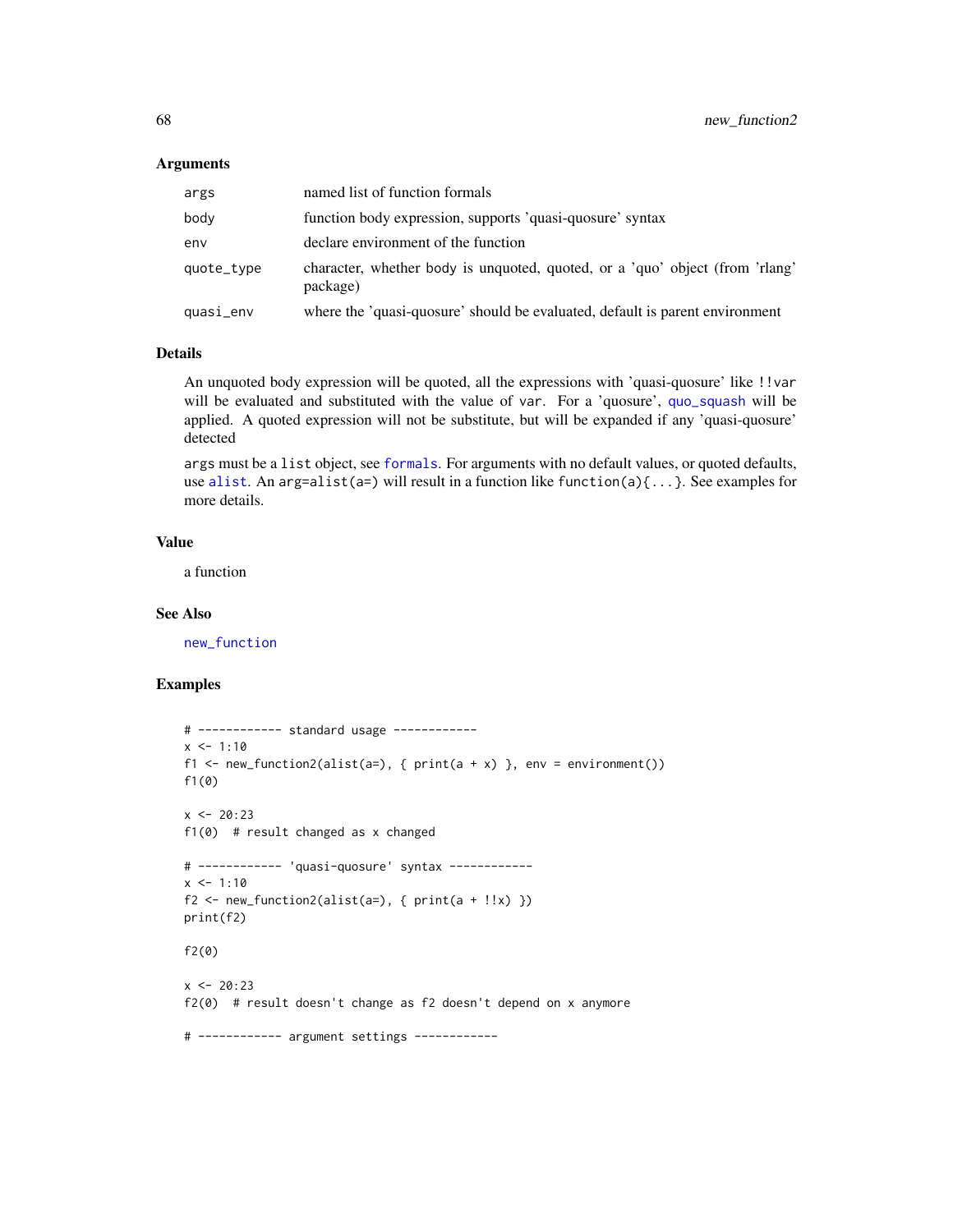#### no\_op 69

```
default <- 123
# default with values pre-specified
new_function2(list(a = default)) # function (a = 123){}# default with values unevaluated
new_function2(list(a = quote(default))) # function (a = default){})new_function2(alist(a = default))
# missing default
new_function2(alist(a =)) # function (a){}
```
## no\_op *Pipe-friendly no-operation function*

#### Description

returns the first input with side effects

#### Usage

```
no_op(.x, .expr, ..., .check_fun = TRUE)
```
## Arguments

| . х                   | any R object                            |
|-----------------------|-----------------------------------------|
| .expr                 | R expression that produces side effects |
| $\ldots$ , .check_fun |                                         |
|                       | see 'details'                           |

#### Details

no\_op is a pipe-friendly function that takes any values in, evaluate expressions but still returns input. This is very useful when you have the same input across multiple functions and you want to use pipes.

```
.expr is evaluated with a special object '.', you can use '.' to represent .x in .expr. For example,
if .x=1:100, then plot(x=seq(0,1, length.out = 100), y=.) is equivalent to plot(x=seq(0,1, length.out= 100), y=1:100).
```
.check\_fun checks whether .expr returns a function, if yes, then the function is called with argument .x and ...

#### Value

The value of .x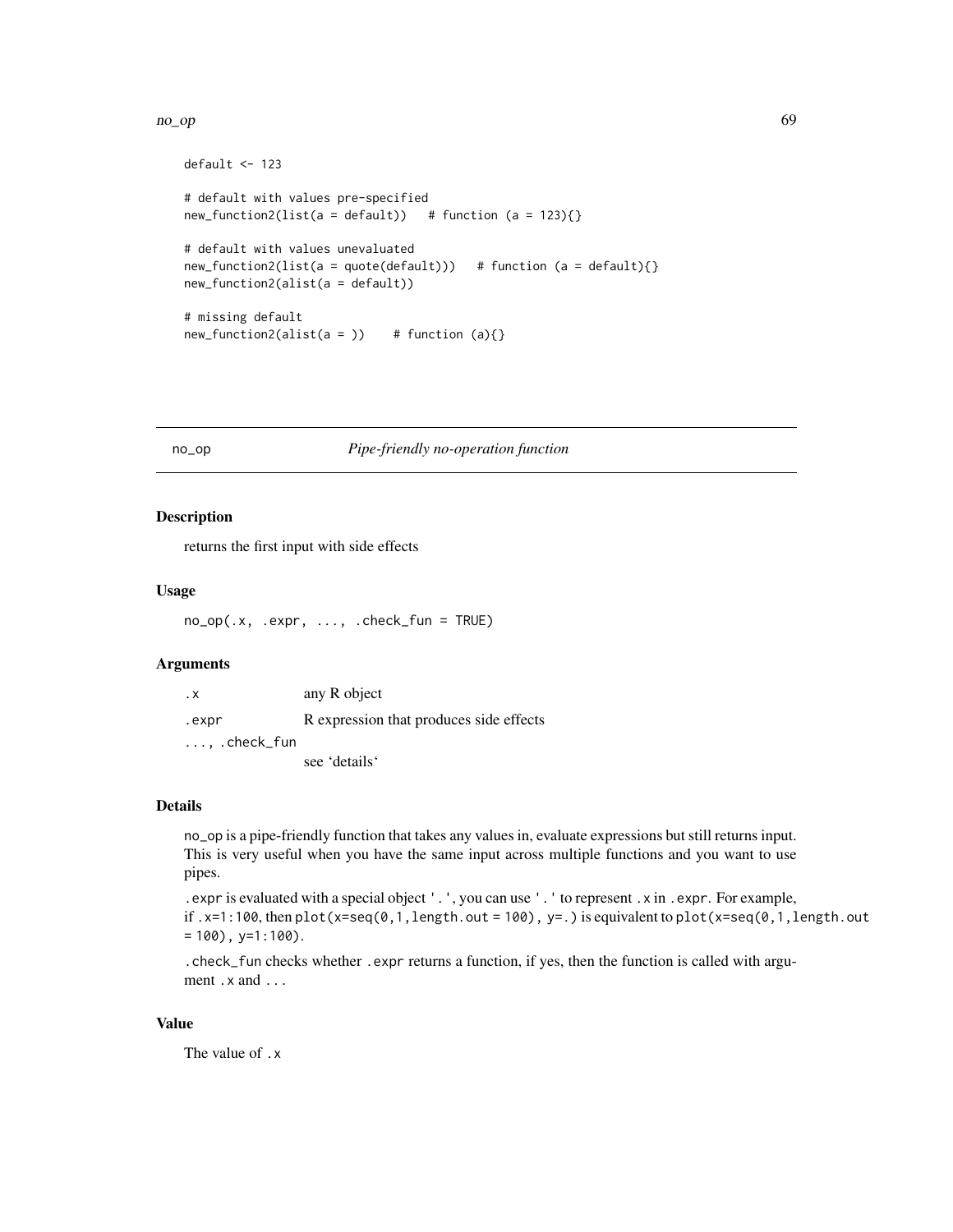# Examples

```
library(magrittr)
## 1. Basic usage
# Will print('a') and return 'a'
no_op('a', print)
# Will do nothing and return 'a' because .check_fun is false
no_op('a', print, .check_fun = FALSE)
# Will print('a') and return 'a'
no_op('a', print(.), .check_fun = FALSE)
## 2. Toy example
library(graphics)
par(mfrow = c(2,2))x \le - rnorm(100)
# hist and plot share the same input 'rnorm(100)'
x %>%
  # .expr is a function, all ... are passed as other arguments
  no\_op( hist, nclass = 10 ) %>%
  no_op( plot, x = seq(0,1,length.out = 100) ) %>%
  # Repeat the previous two plots, but with different syntax
  no_op({ hist(., nclass = 10) }) %>%
  no\_op({\{ plot(x = seq(0,1,length.out = 100), y = .)}\}) %>%
  # The return statement is ignored
  no\_op({ return(x + 1)} ) ->
  y
# x is returned at the end
identical(x, y) # TRUE
```
package\_installed *Check if a package is installed*

#### Description

Check if a package is installed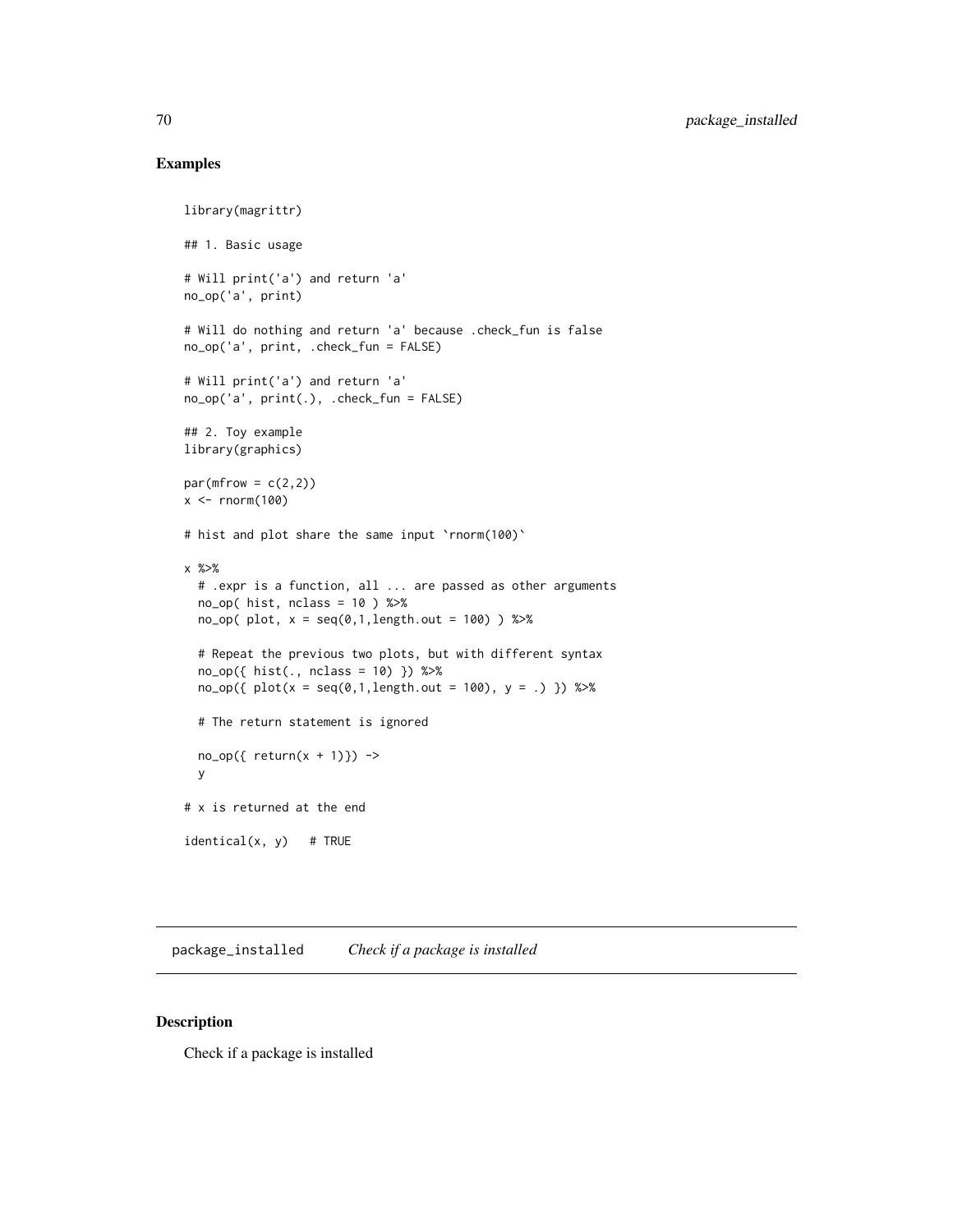# parse\_svec 71

# Usage

package\_installed(pkgs, all = FALSE)

## Arguments

| pkgs | vector of package names                                            |
|------|--------------------------------------------------------------------|
| all  | only returns TRUE if all packages are installed. Default is FALSE. |

# Value

logical, if packages are installed or not. If all=TRUE, return a logical value of whether all packages a re installed.

# Examples

# Check if package base and dipsaus are installed package\_installed(c('base', 'dipsaus'))

# Check if all required packages are installed package\_installed(c('base', 'dipsaus'), all = TRUE)

parse\_svec *Parse Text Into Numeric Vectors*

## Description

Parse Text Into Numeric Vectors

#### Usage

```
parse_svec(text, sep = ",", connect = "-:|", sort = FALSE, unique = TRUE)
```
# Arguments

| text    | string with chunks, e.g. $"1-10$ , 14, 16-20, 18-30" has 4 chunks               |
|---------|---------------------------------------------------------------------------------|
| sep     | default is ",", character used to separate chunks                               |
| connect | characters defining connection links for example $1:10"$ is the same as $1:10"$ |
| sort    | sort the result                                                                 |
| unique  | extract unique elements                                                         |

# Value

a numeric vector. For example, "1-3" returns c(1, 2, 3)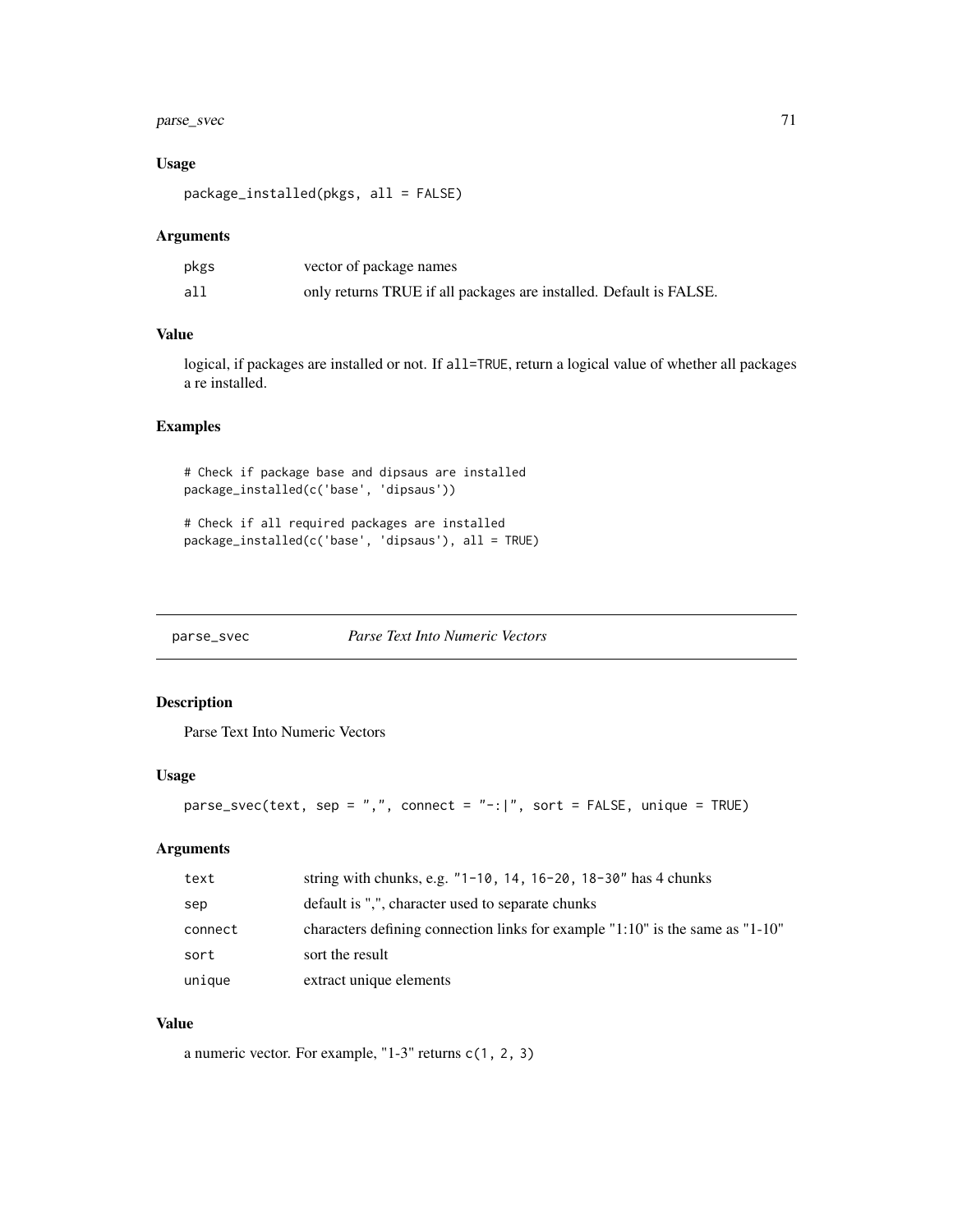#### See Also

[deparse\\_svec](#page-29-0)

#### Examples

parse\_svec('1-10, 13:15,14-20')

PersistContainer *Wrapper to cache key-value pairs and persist across sessions*

# Description

This class is designed to persist arbitrary R objects locally and share across different sessions. The container consists two-level caches. The first one is session-based, meaning it's only valid under current R session and will be cleared once the session is shut down. The second is the persist-level map, which will persist to hard drive and shared across sessions. See cache method in 'details'.

## Public Methods

- initialize(..., backend = rds\_map) The constructor. backend must inherit AbstractMap, ... will be passed to backend\$new(...). To check available back-ends and their use cases, see [map](#page-61-1).
- reset(all = FALSE) Reset container. If all is set to be true, then reset session-based and harddrive-based, otherwise only reset session-based container.
- destroy(all = FALSE) destroy the container. Only use it when you want to finalize the container in [reg.finalizer](#page-0-0).
- has(key, signature = NULL) returns a list of true/false (logical) vectors indicating whether keys exist in the container, if signature is used when caching the key-value pairs, then it also checks whether signature matches. This is very important as even if the keys match but signature is wrong, the results will be false.
- remove(keys, all = TRUE) Remove keys in the container. Default is to remove the keys in both levels. If all=FALSE, then only remove the key in current session
- cache(key, value, signature = NULL, replace = FALSE, persist = FALSE) key and signature together form the unique identifier for the value. By default signature is none, but it's very useful when value if large, or key is not a string. replace indicates whether to force replace the key-value pairs even if the entry exists. If persist is true, then the value is stored in hard-disks, otherwise the value will be deleted once the session is closed.

#### See Also

[map](#page-61-1)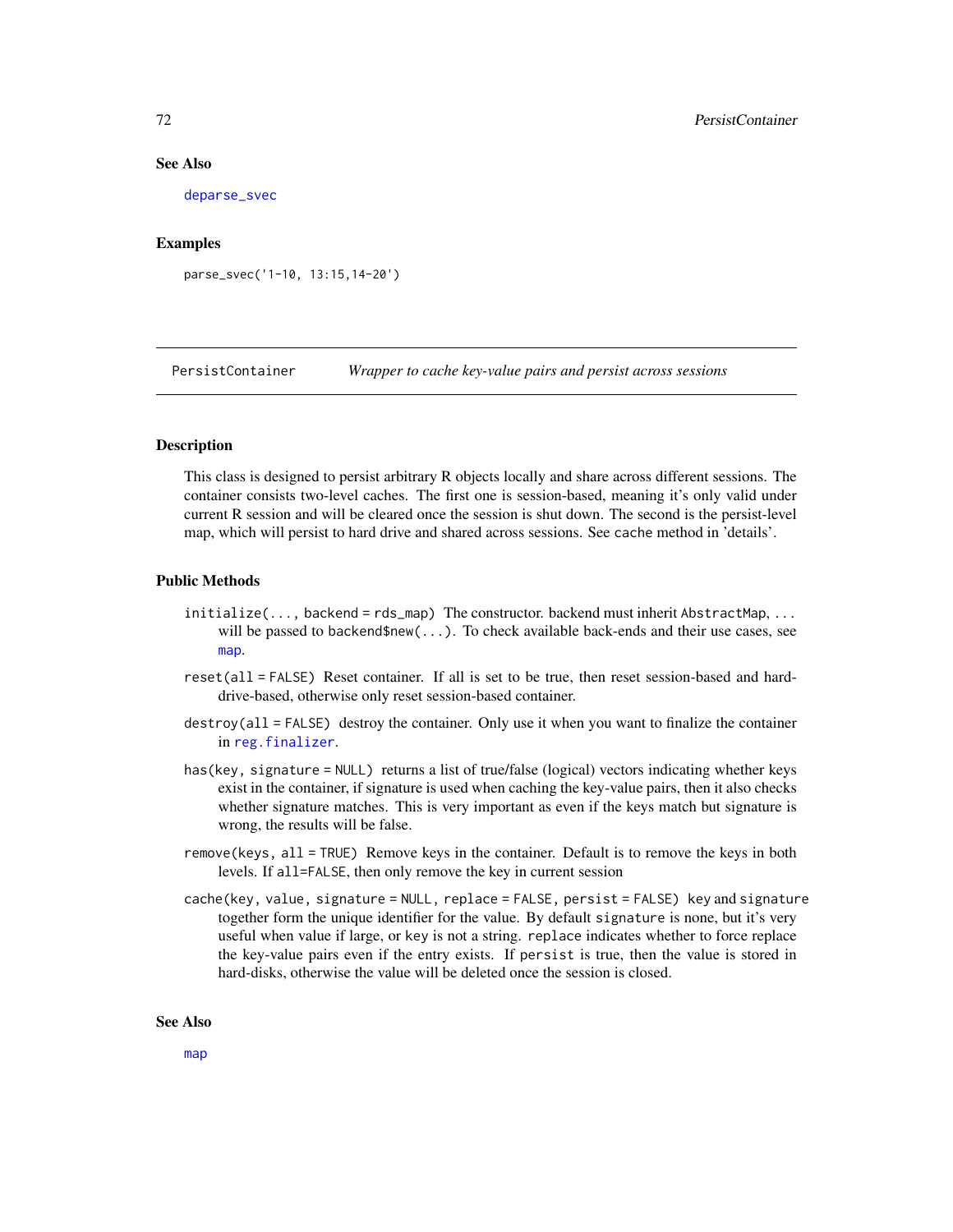#### <span id="page-72-0"></span>prepare\_install 73

#### Examples

```
container = PersistContainer$new(tempfile())
# Reset the container so that values are cleared
container$reset(all = TRUE)
# Store `1` to 'a' with signature 111 to a non-persist map
# returns 1
container$cache(key = 'a', value = 1, signature = 111, persist = FALSE)
# Replace 'a' with 3
# returns 3
container$cache(key = 'a', value = 3, signature = 111,
               persist = TRUE, replace = TRUE)
# check if 'a' exists with signature 111
container$has('a', signature = 111) # TRUE
# When you only have 'a' but no signature
container$has('a') # TRUE
# check if 'a' exists with wrong signature 222
container$has('a', signature = 222) # FALSE
# Store 'a' with 2 with same signature
# will fail and ignore the value (value will not be evaluated if signatured)
# Return 2 (Important! use cached values)
container$cache(key = 'a', value = {
 print(123)
 return(2)
}, signature = 111, replace = FALSE)
# When no signature is present
# If the key exists (no signature provided), return stored value
# returns 3
container$cache(key = 'a', value = 4)
# replace is TRUE (no signature provided), signature will be some default value
container$cache(key = 'a', value = 2, replace = TRUE)
# destroy the container to free disk space
container$destroy()
```
prepare\_install *Install Packages at Next Startup*

#### **Description**

Register temporary code that will install packages at next session. The code will be automatically removed once executed.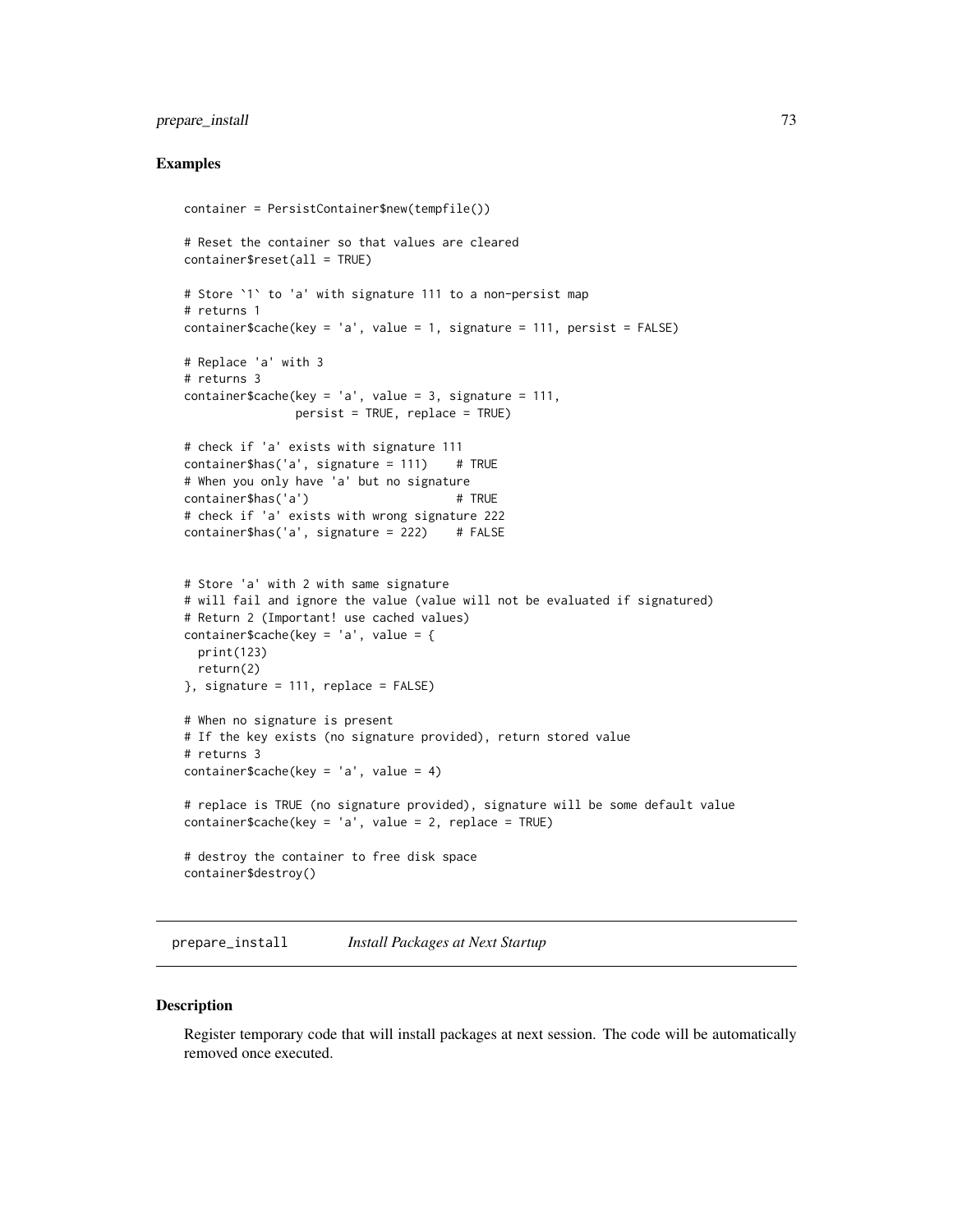#### Usage

```
prepare_install(
 packages,
  update_all = FALSE,
  restart = FALSE,
  repos = getOption("repos")
)
```

```
prepare_install2(packages, restart = FALSE, repos = getOption("repos"), ...)
```
#### Arguments

| packages      | characters, vector of package names                                            |
|---------------|--------------------------------------------------------------------------------|
| $update_a$ ll | whether to update all installed packages before installation; default is false |
| restart       | whether to restart session automatically                                       |
| repos         | repositories to search for packages                                            |
| .             | internal arguments                                                             |

#### Details

prepare\_install is soft-deprecated, use prepare\_install2 instead.

Installing packages in R session could require restarts if a package to be updated has been loaded. Normally restarting R fixes the problem. However, under some circumstances, such as with a startup code in profile, restarting R might still fail the installation. prepare\_install2 starts a new session with clean environments for installation.

#### Value

None

print\_directory\_tree *Print Directory Tree*

#### Description

Print Directory Tree

# Usage

```
print_directory_tree(
  target,
  root = "~~".
  child,
  dir_only = FALSE,
 collapse = NULL,
  ...
)
```
<span id="page-73-0"></span>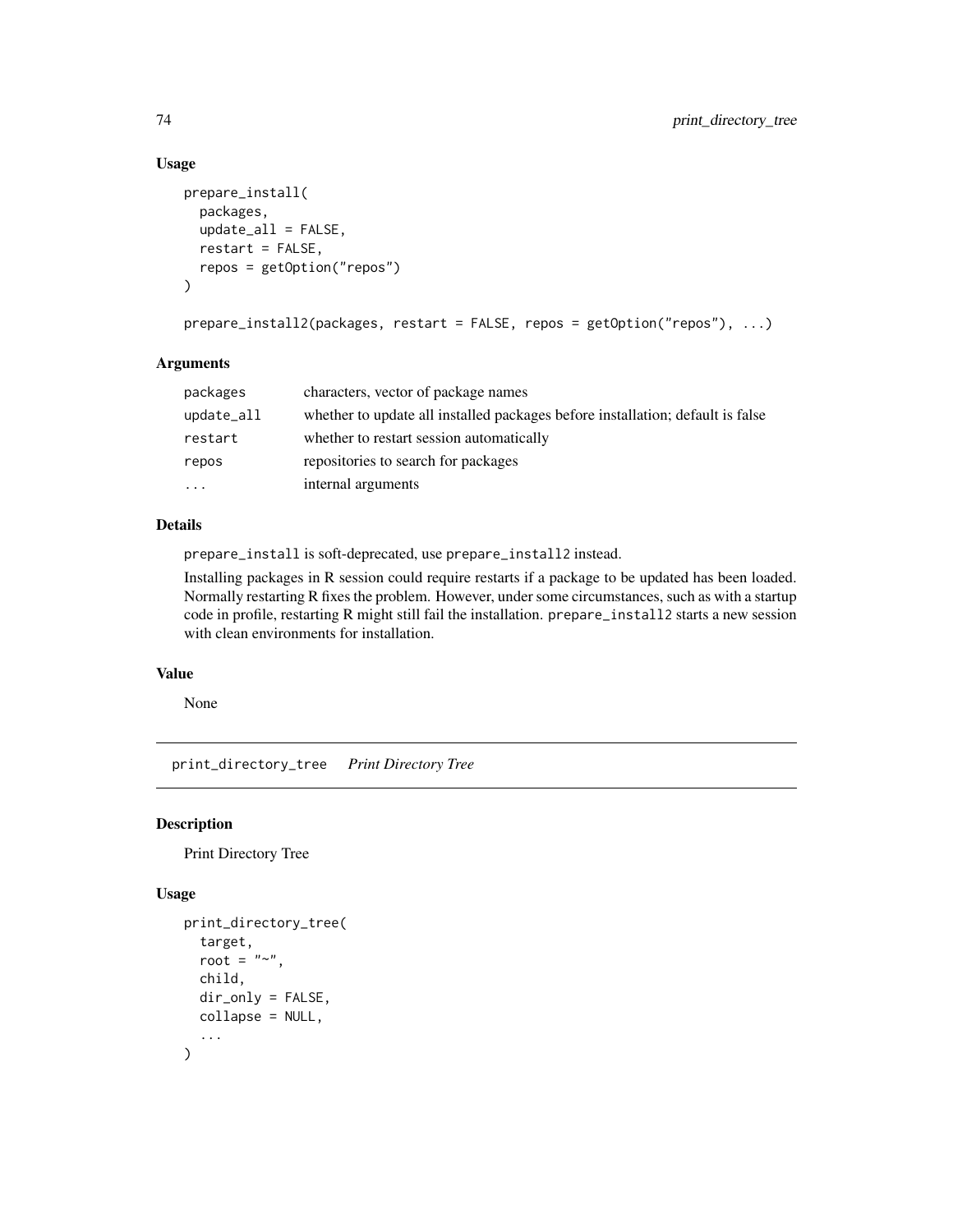#### <span id="page-74-0"></span>progress2 75

# Arguments

| target   | target directory path, relative to root                |
|----------|--------------------------------------------------------|
| root     | root directory, default is '~'                         |
| child    | child files in target; is missing, then list all files |
| dir_only | whether to display directory children only             |
| collapse | whether to concatenate results as one single string    |
|          | pass to list. files when list all files                |

# Value

Characters, print-friendly directory tree.

| 'Shiny' progress bar, but can run without reactive context<br>progress2 |  |
|-------------------------------------------------------------------------|--|
|-------------------------------------------------------------------------|--|

# Description

'Shiny' progress bar, but can run without reactive context

# Usage

```
progress2(
  title,
  max = 1,
  ...,
  quiet = FALSE,
  session = shiny::getDefaultReactiveDomain(),
  shiny_auto_close = FALSE,
  log = NULL
\mathcal{L}
```
# Arguments

| title            | character, task description                                                                                                                                                                                                       |
|------------------|-----------------------------------------------------------------------------------------------------------------------------------------------------------------------------------------------------------------------------------|
| max              | maximum number of items in the queue                                                                                                                                                                                              |
| $\cdot$          | passed to shiny:: $Program()$                                                                                                                                                                                                     |
| quiet            | suppress console output, ignored in shiny context.                                                                                                                                                                                |
| session          | 'shiny' session, default is current reactive domain                                                                                                                                                                               |
| shiny_auto_close |                                                                                                                                                                                                                                   |
|                  | logical, automatically close 'shiny' progress bar once current observer is over.<br>Default is FALSE. If setting to TRUE, then it's equivalent to $p \leq -p \text{ regress2}(\dots)$ ;<br>on.exit( ${p$ \$close()}, add = TRUE). |
| log              | function when running locally, default is NULL, which redirects to cat2                                                                                                                                                           |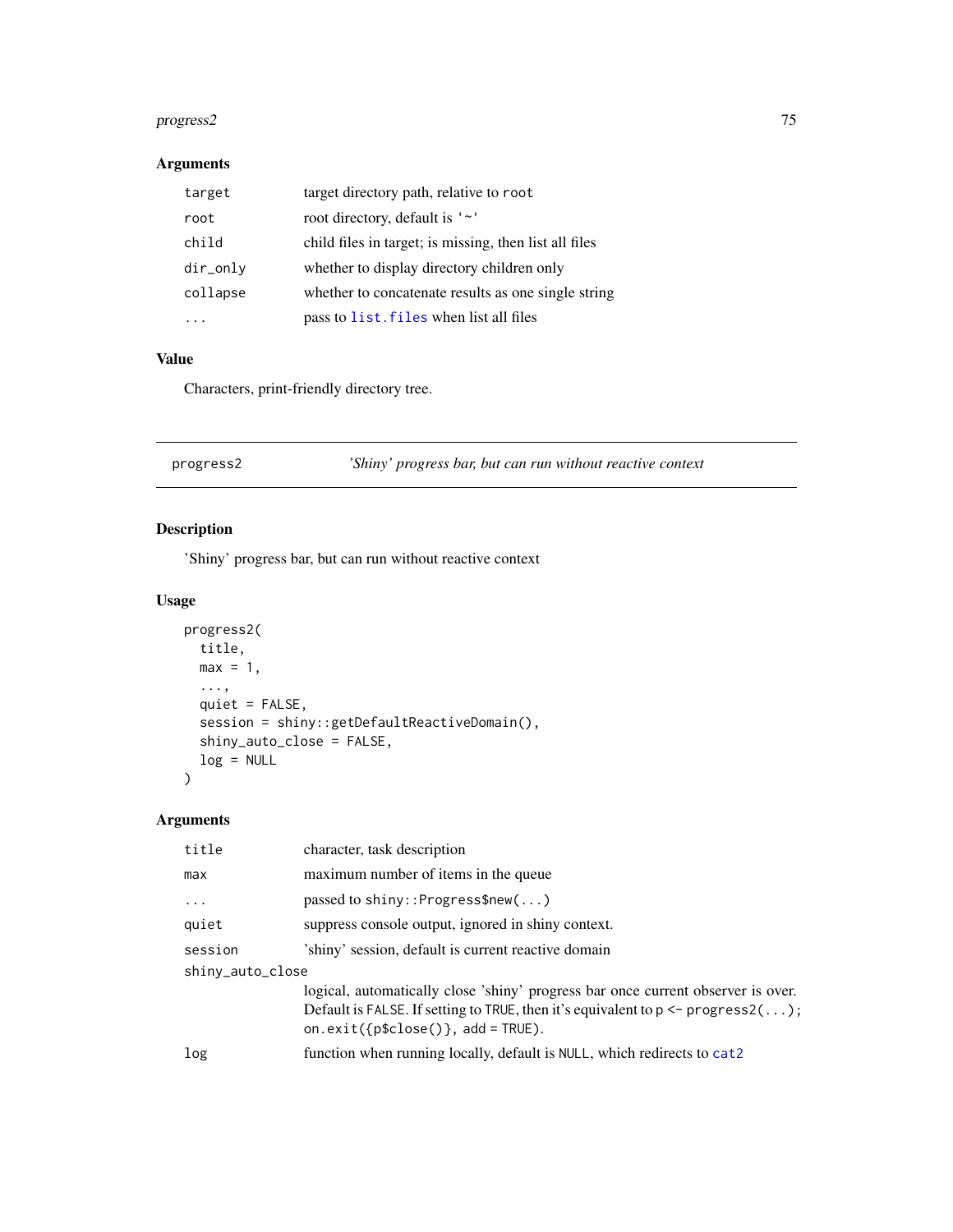# Value

A list of functions:

```
inc(detail, message = NULL, amount = 1, ...) Increase progress bar by amount (default is 1).
```
close() Close the progress

```
reset(detail = ', message = ', value = \theta) Reset the progress to value (default is 0), and
    reset information
```
get\_value() Get current progress value

is\_closed() Returns logical value if the progress is closed or not.

```
progress <- progress2('Task A', max = 2)
progress$inc('Detail 1')
progress$inc('Detail 2')
progress$close()
# Check if progress is closed
progress$is_closed()
# ------------------------------ Shiny Example ------------------------------
library(shiny)
library(dipsaus)
ui <- fluidPage(
  actionButtonStyled('do', 'Click Here', type = 'primary')
)
server <- function(input, output, session) {
  observeEvent(input$do, {
    updateActionButtonStyled(session, 'do', disabled = TRUE)
   progress <- progress2('Task A', max = 10, shiny_auto_close = TRUE)
   lapply(1:10, function(ii){
     progress$inc(sprintf('Detail %d', ii))
      Sys.sleep(0.2)
   })
    updateActionButtonStyled(session, 'do', disabled = FALSE)
  })
}
if(interactive()){
  shinyApp(ui, server)
}
```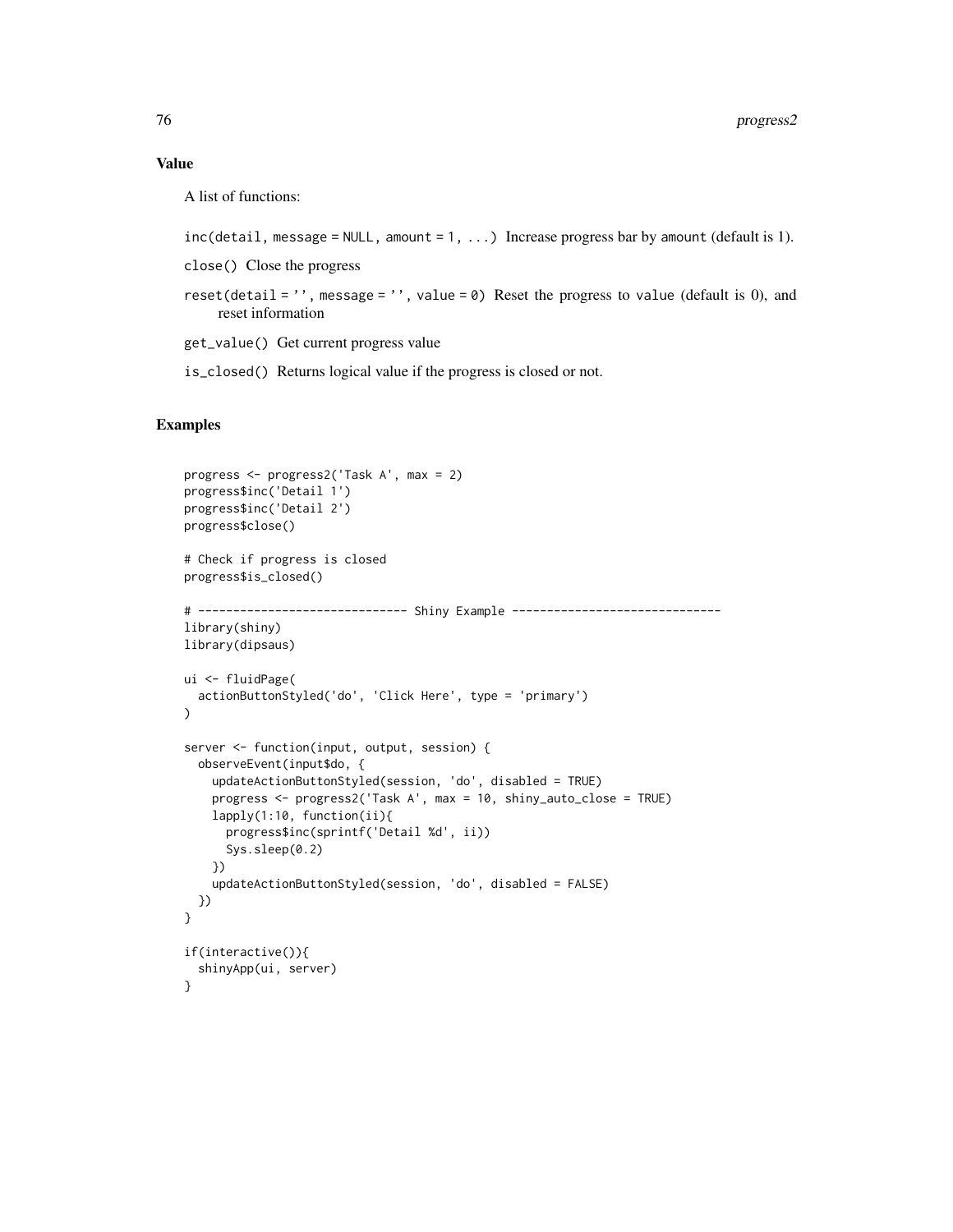<span id="page-76-0"></span>registerInputBinding *Register customized input to enable support by compound input*

# **Description**

Register customized input to enable support by compound input

#### Usage

```
registerInputBinding(
  fname,
  pkg,
  shiny_binding,
  update_function = NULL,
  quiet = FALSE
\mathcal{L}
```
#### Arguments

| fname           | character, function name, such as "textInput"          |  |
|-----------------|--------------------------------------------------------|--|
| pkg             | character, package name, like "shiny"                  |  |
| shiny_binding   | character, 'JavaScript' binding name. See examples     |  |
| update_function |                                                        |  |
|                 | character, update function such as "shiny:: textInput" |  |
| quiet           | logical, whether to suppress warnings                  |  |

#### Value

a list of binding functions, one is 'JavaScript' object key in Shiny.inputBindings, the other is 'shiny' update function in R end.

```
# register shiny textInput
registerInputBinding('textInput', 'shiny',
                     'shiny.textInput', 'shiny::updateTextInput')
# Register shiny actionLink
# In "Shiny.inputbindings", the binding name is "shiny.actionButtonInput",
# Shiny update function is "shiny::updateActionButton"
registerInputBinding('actionLink', 'shiny',
                     'shiny.actionButtonInput', 'shiny::updateActionButton')
```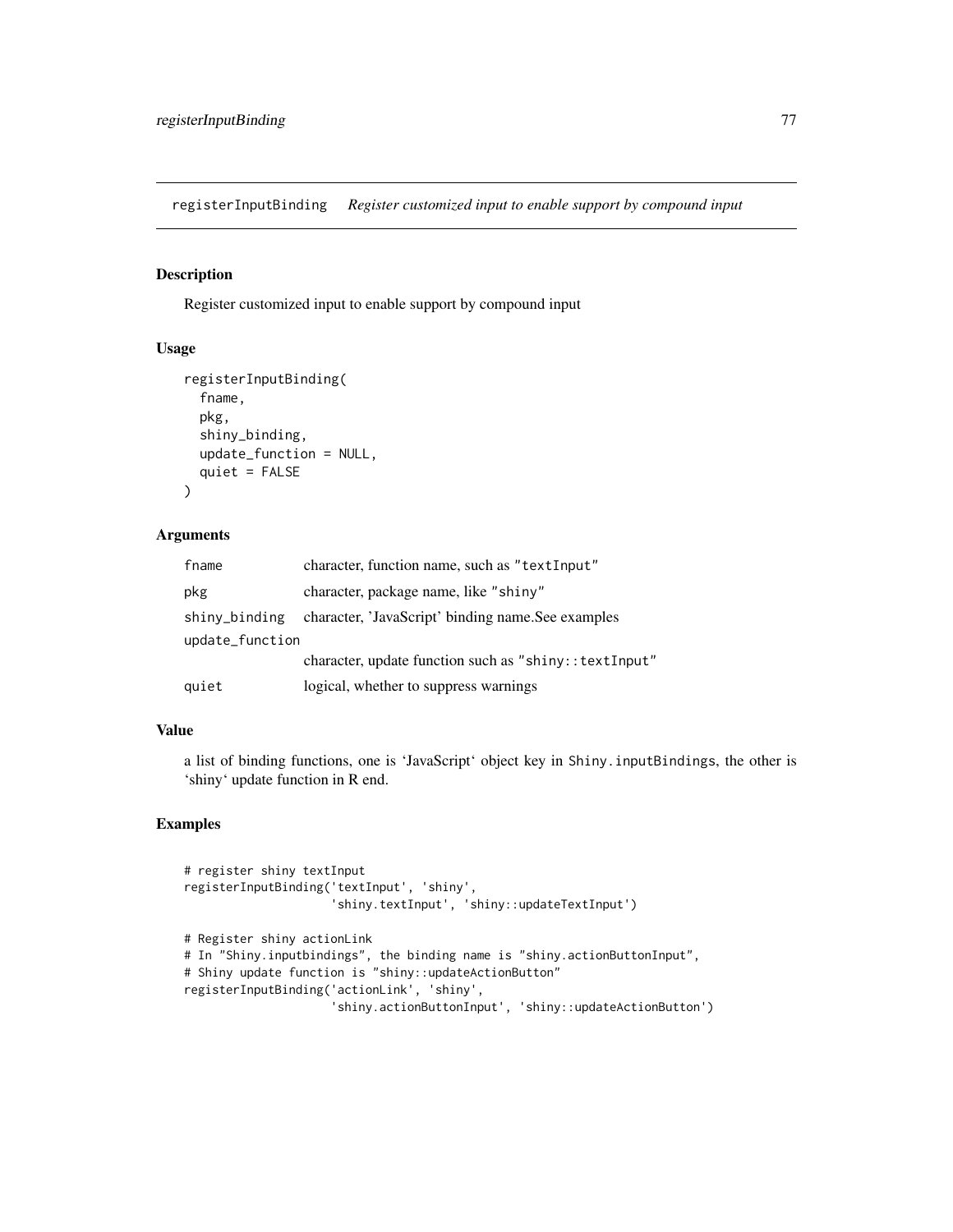<span id="page-77-1"></span>restart\_session *Restart R Session*

# Description

Utilize 'RStudio' functions to restart, if running without 'RStudio', use startuprestart instead.

#### Usage

restart\_session()

rs\_active\_project *Get 'RStudio' active project*

# Description

Get 'RStudio' active project

#### Usage

```
rs_active_project(...)
```
#### Arguments

... passed to [rs\\_avail](#page-77-0)

# Value

If 'RStudio' is running and current project is not none, return project name, otherwise return NA

<span id="page-77-0"></span>rs\_avail *Verify 'RStudio' version*

# Description

Verify 'RStudio' version

#### Usage

```
rs_avail(version_needed = "1.3", child_ok = FALSE, shiny_ok = FALSE)
```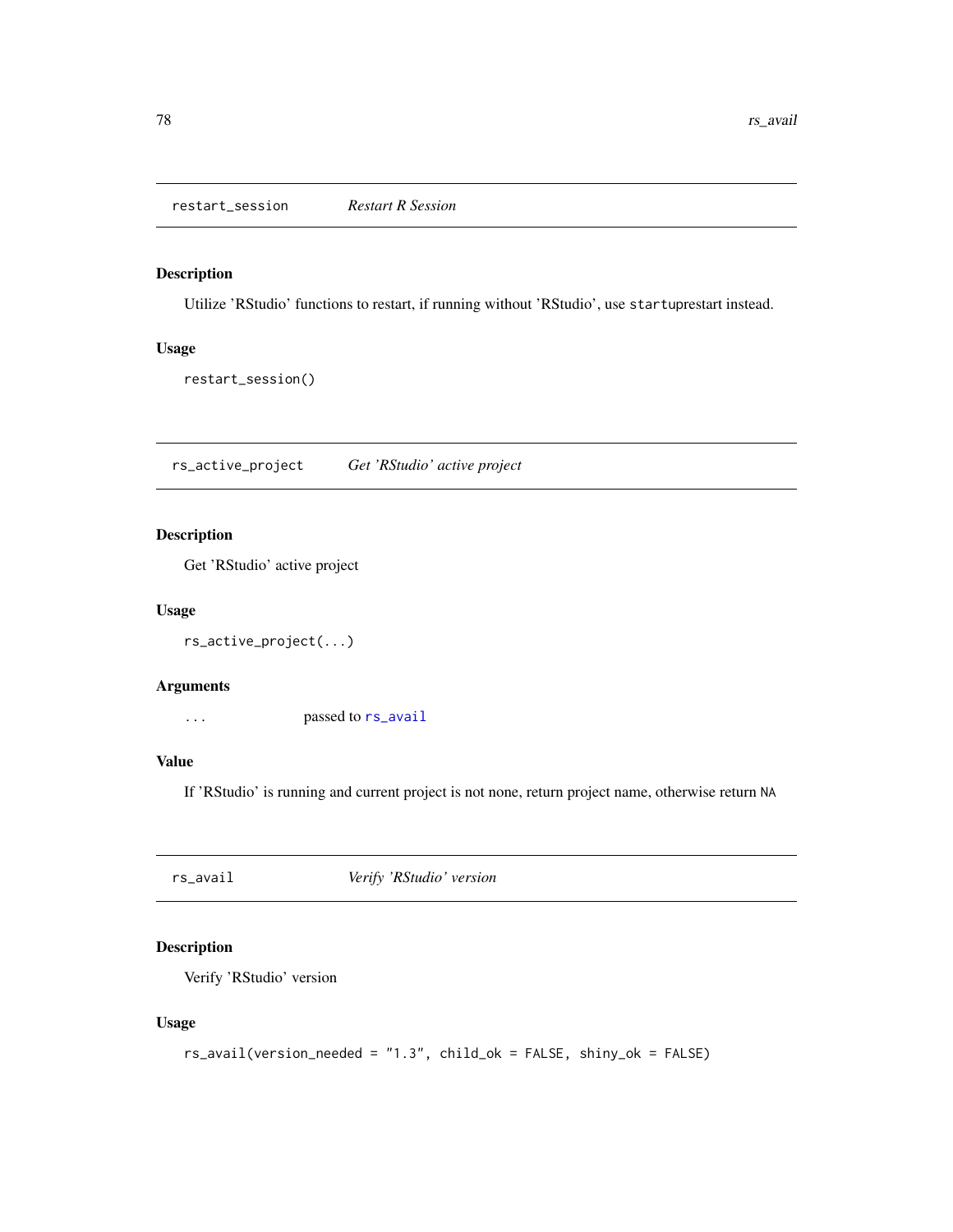#### <span id="page-78-0"></span>rs\_exec 79

#### Arguments

|          | version_needed minimum version required                                                              |
|----------|------------------------------------------------------------------------------------------------------|
| child ok | check if the current R process is a child process of the main RStudio session.                       |
| shiny_ok | if set false, then check if 'Shiny' is running, return false if shiny reactive domain<br>is not NULL |

# Value

whether 'RStudio' is running and its version is above the required

#### See Also

[isAvailable](#page-0-0)

rs\_exec *Schedule a Background Job*

# Description

Utilizes 'RStudio' job scheduler if correct environment is detected, otherwise call system command via Rscript

# Usage

```
rs_exec(
  expr,
 name = "Untitled",
 quoted = FALSE,rs = TRUE,wait = FALSE,packages = NULL,
 focus_on_console = FALSE,
  ...
\mathcal{L}
```
# Arguments

| expr     | R expression                         |
|----------|--------------------------------------|
| name     | used by 'RStudio' as name of the job |
| quoted   | is expr quoted                       |
| rs       | whether to use 'RStudio' by default  |
| wait     | whether to wait for the result.      |
| packages | packages to load in the sub-sessions |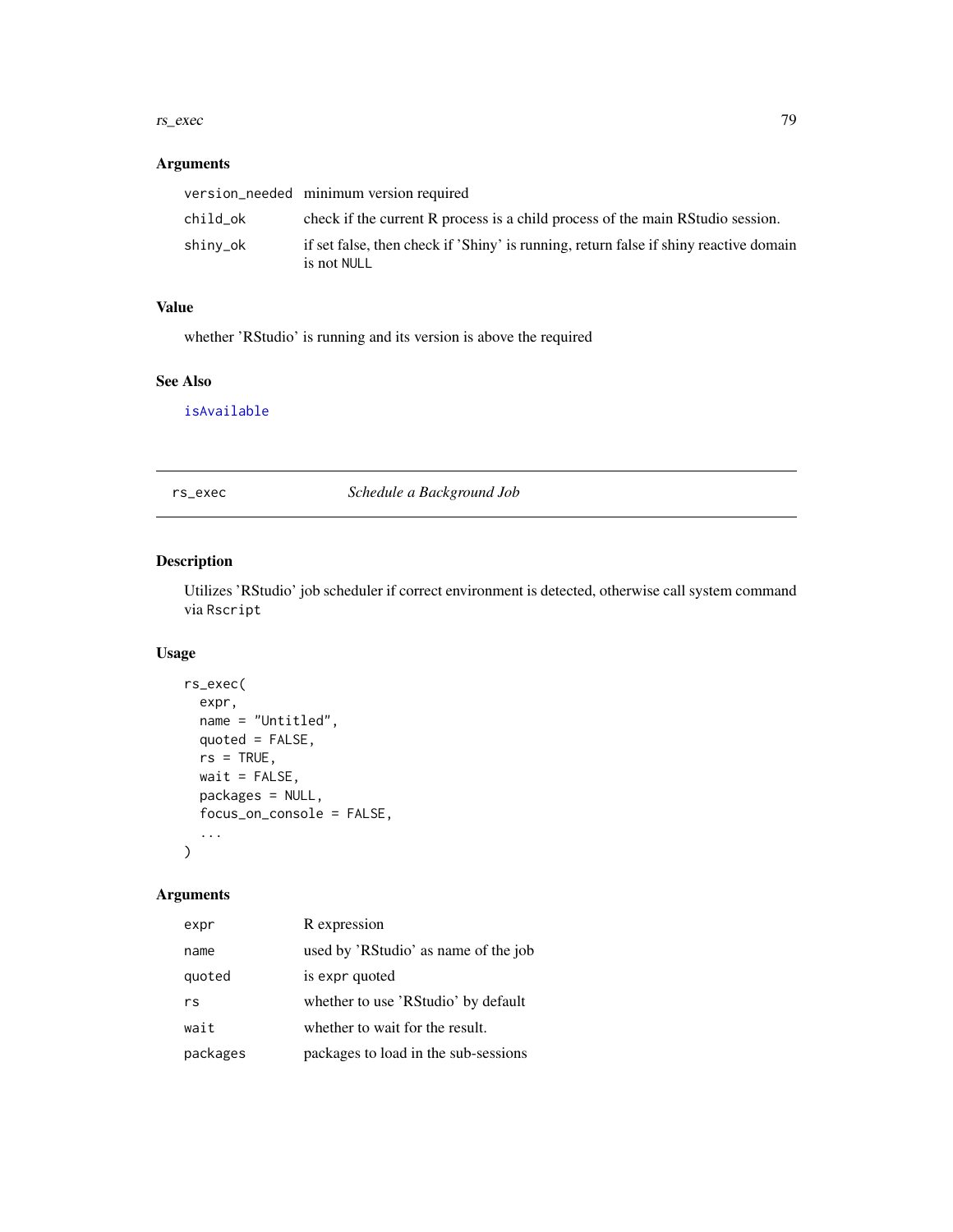#### <span id="page-79-0"></span>focus\_on\_console

whether to return back to console after creating jobs; useful when users want to focus on writing code; default is false. This feature works with 'RStudio'  $(>=1.4)$ 

... internally used

# Details

'RStudio' provides interfaces [jobRunScript](#page-0-0) to schedule background jobs. However, this functionality only applies using 'RStudio' IDE. When launching R from other places such as terminals, the job scheduler usually result in errors. In this case, the alternative is to call system command via Rscript

The expression expr will run a clean environment. Therefore R objects created outside of the context will be inaccessible from within the child environment, and packages except for base packages will not be loaded.

There is a small difference when running within and without 'RStudio'. When running via Rscript, the environment will run under vanilla argument, which means no load, no start-up code. If you have start-up code stored at  $\gamma$ . Rprofile, the start-up code will be ignored. When running within 'RStudio', the start-up code will be executed. As of rstudioapi version 0.11, there is no 'vanilla' option. This feature is subject to change in the future.

#### Value

If wait=TRUE, returns evaluation results of expr, otherwise a function that can track the state of job.

```
if(interactive()){
  h <- rs_exec(
    {
      Sys.sleep(2)
      print(Sys.getpid())
    },
    wait = FALSE, name = 'Test',
    focus_on_console = TRUE
  \lambdacode \leftarrow h()print(code)
  # wait 3 seconds
  Sys.sleep(3)
  code < - h()attributes(code)
}
```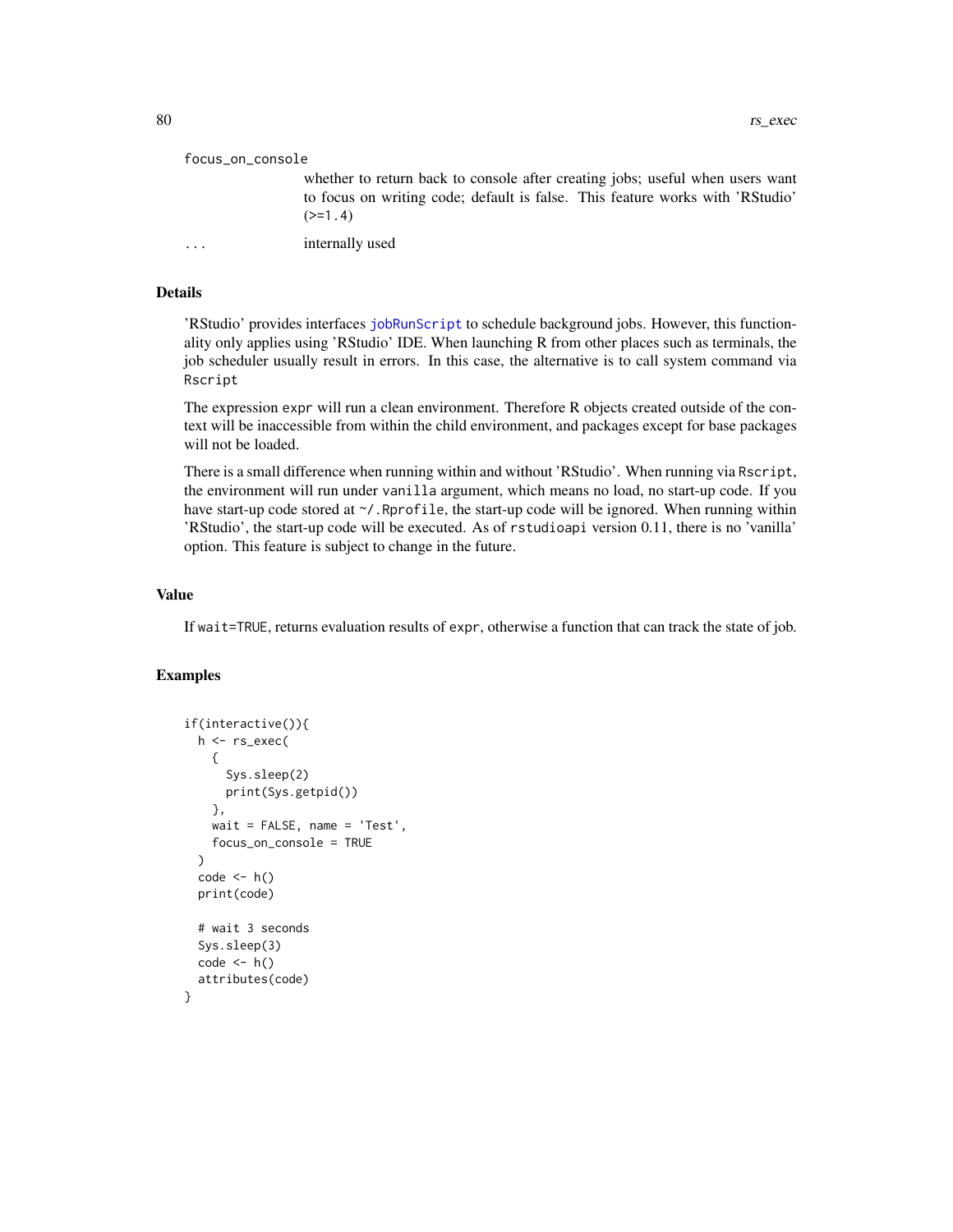<span id="page-80-0"></span>rs\_focus\_console *Focus on 'RStudio' Console*

#### Description

Focus on coding; works with 'RStudio' (>=1.4)

# Usage

 $rs_focus\_cosole(wait = 0.5)$ 

#### Arguments

wait wait in seconds before sending command; if too soon, then 'RStudio' might not be able to react.

# Value

None

# Description

Perform "safe" save-all action with backward compatibility: check whether 'RStudio' is running and whether rstudioapi has function documentSaveAll.

#### Usage

rs\_save\_all()

rs\_select\_path *Use 'RStudio' to Select a Path on the Server*

# Description

Use 'RStudio' to Select a Path on the Server

#### Usage

rs\_select\_path(is\_directory = TRUE)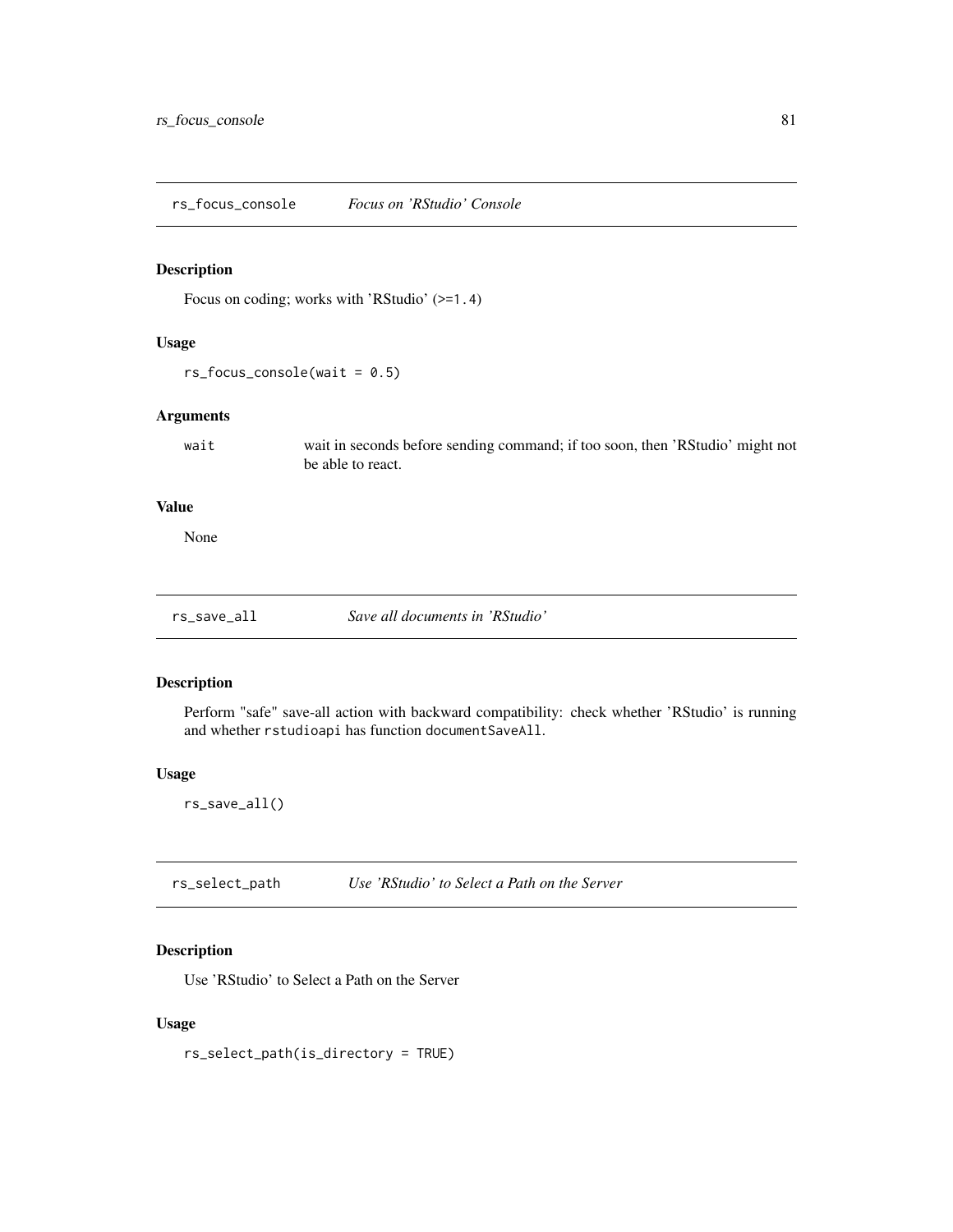#### <span id="page-81-0"></span>Arguments

is\_directory whether the path should be a directory

#### Value

Raise error if [rs\\_avail](#page-77-0) fails, otherwise returns the selected path

# rs\_viewer *Get 'RStudio' Viewer, or Return Default*

# Description

Get 'RStudio' Viewer, or Return Default

#### Usage

```
rs_viewer(
  ...,
  default = TRUE,version_needed = "1.3",
  child_ok = FALSE,
  shiny_ok = FALSE
\mathcal{L}
```
#### Arguments

... passed to [viewer](#page-0-0) default if [rs\\_avail](#page-77-0) fails, the value to return. Default is TRUE version\_needed, child\_ok, shiny\_ok passed to [rs\\_avail](#page-77-0)

#### Value

If [viewer](#page-0-0) can be called and 'RStudio' is running, then launch 'RStudio' internal viewer. Otherwise if default is a function such as [browseURL](#page-0-0), then call the function with given arguments. If default is not a function, return default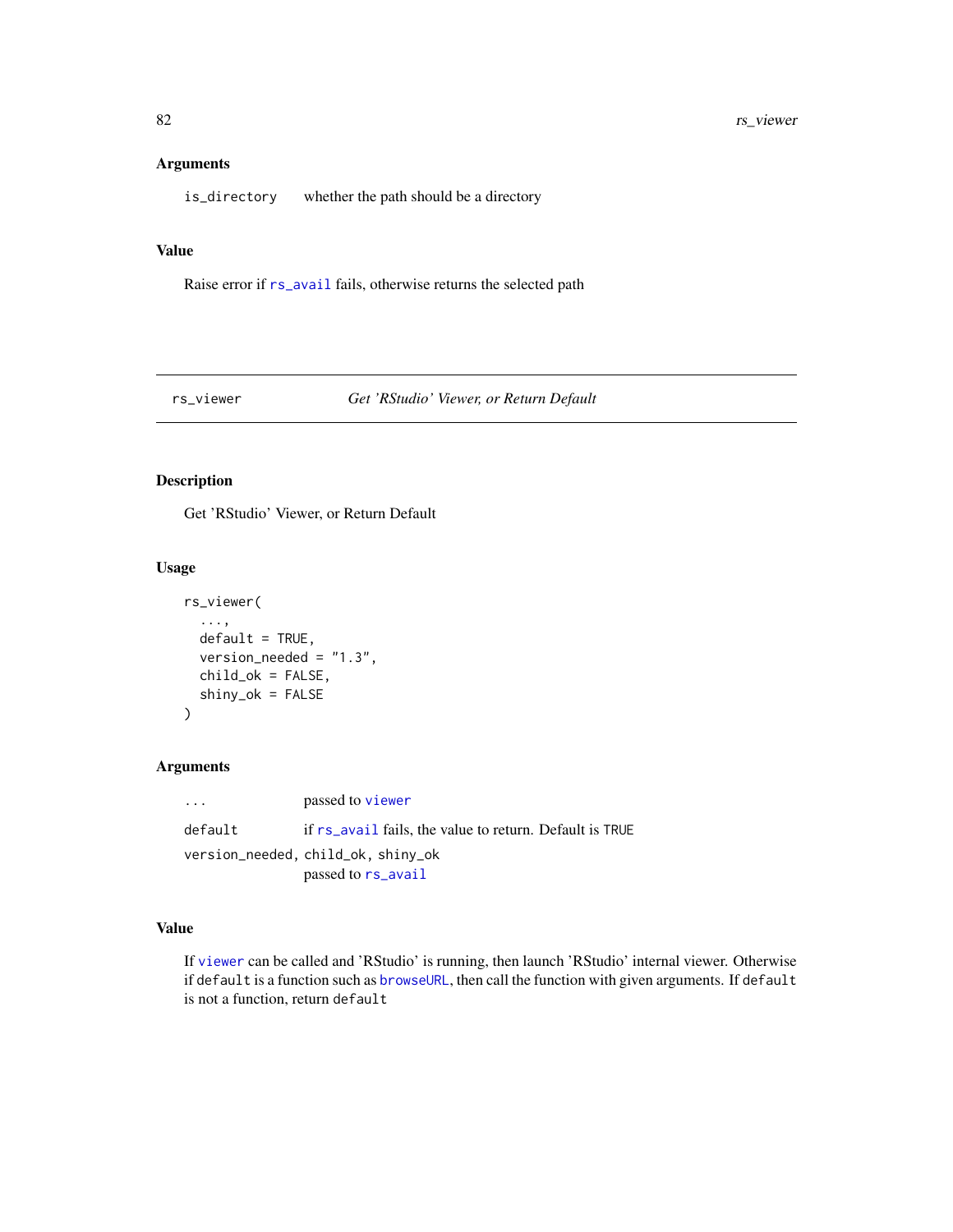<span id="page-82-0"></span>

#### Description

Take a screenshot of the whole page and save encoded DataURI that can be accessed via input[[inputId]].

# Usage

```
screenshot(inputId, session = shiny::getDefaultReactiveDomain())
```
#### Arguments

| inputId | the input id where the screenshot should be |
|---------|---------------------------------------------|
| session | shiny session                               |

#### Value

None. However, the screenshot results can be accessed from shiny input

#### Examples

```
library(shiny)
library(dipsaus)
ui <- fluidPage(
  tagList(
    shiny::singleton(shiny::tags$head(
      shiny::tags$link(rel="stylesheet", type="text/css", href="dipsaus/dipsaus.css"),
      shiny::tags$script(src="dipsaus/dipsaus-dipterix-lib.js")
   ))
  ),
  actionButtonStyled('do', 'Take Screenshot'),
  compoundInput2('group', label = 'Group', components = list(
    textInput('txt', 'Enter something here')
  ))
\overline{)}server <- function(input, output, session) {
  observeEvent(input$do, {
    screenshot('screeshot_result')
  })
  observeEvent(input$screeshot_result, {
    showModal(modalDialog(
      tags$img(src = input$screeshot_result, width = '100%')
    ))
 })
}
```
if(interactive()){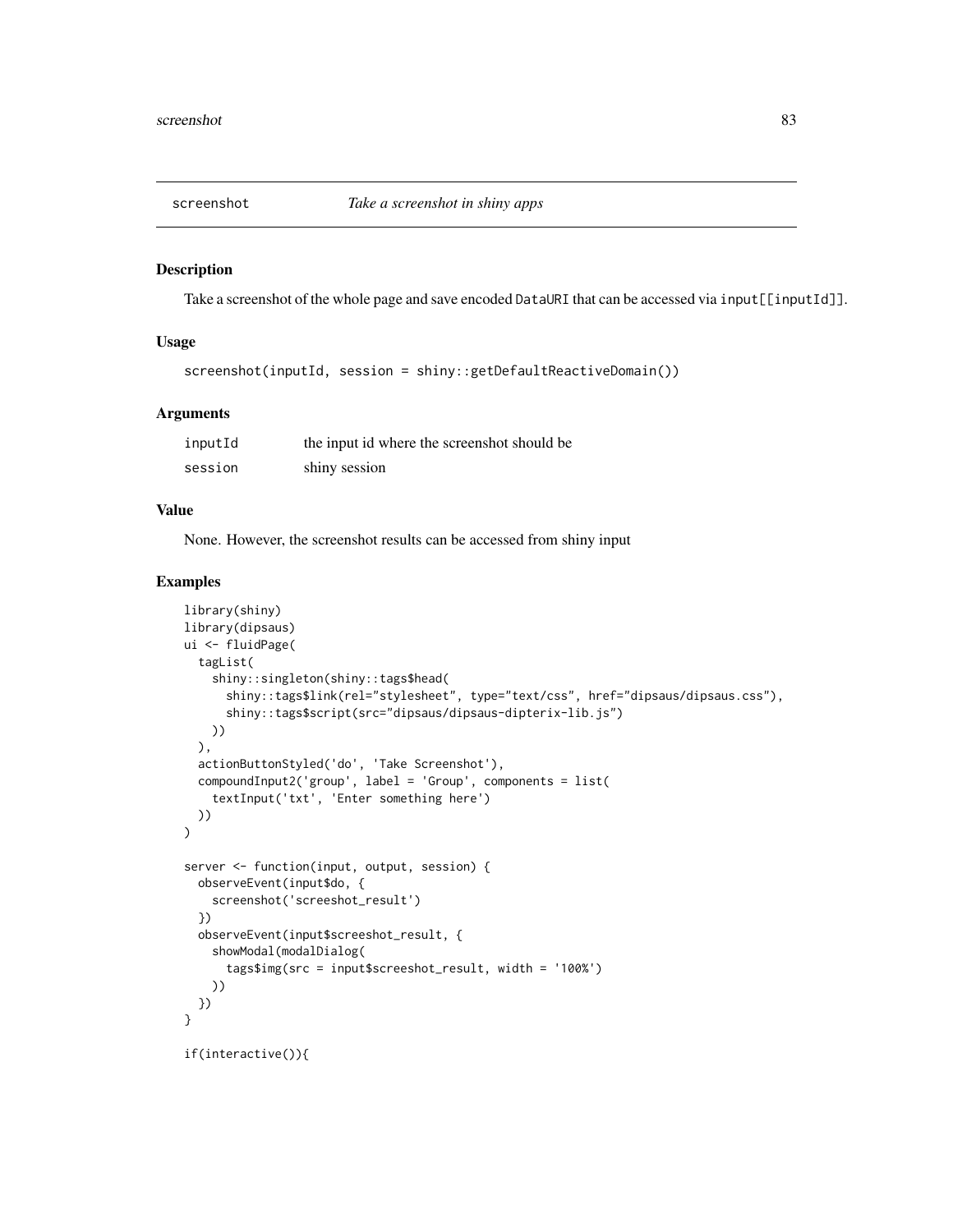```
shinyApp(ui, server)
}
```
session\_uuid *Provides Unique Session ID According to Current R Session*

# Description

Provides Unique Session ID According to Current R Session

#### Usage

session\_uuid(pid = Sys.getpid(), attributes = FALSE)

#### Arguments

| pid        | R session process ID, default is Sys.getpid()                               |
|------------|-----------------------------------------------------------------------------|
| attributes | whether to append data used to calculate ID as attributes, default is false |

#### Value

Character string

set\_shiny\_input *Set Shiny Input*

#### Description

Shiny 'input' object is read-only reactive list. When try to assign values to input, errors usually occur. This method provides several work-around to set values to input. Please use along with [use\\_shiny\\_dipsaus](#page-100-0).

# Usage

```
set_shiny_input(
  session = shiny::getDefaultReactiveDomain(),
  inputId,
 value,
 priority = c("event", "deferred", "immediate"),
 method = c("proxy", "serialize", "value", "expression"),
  quoted = TRUE
\mathcal{E}
```
<span id="page-83-0"></span>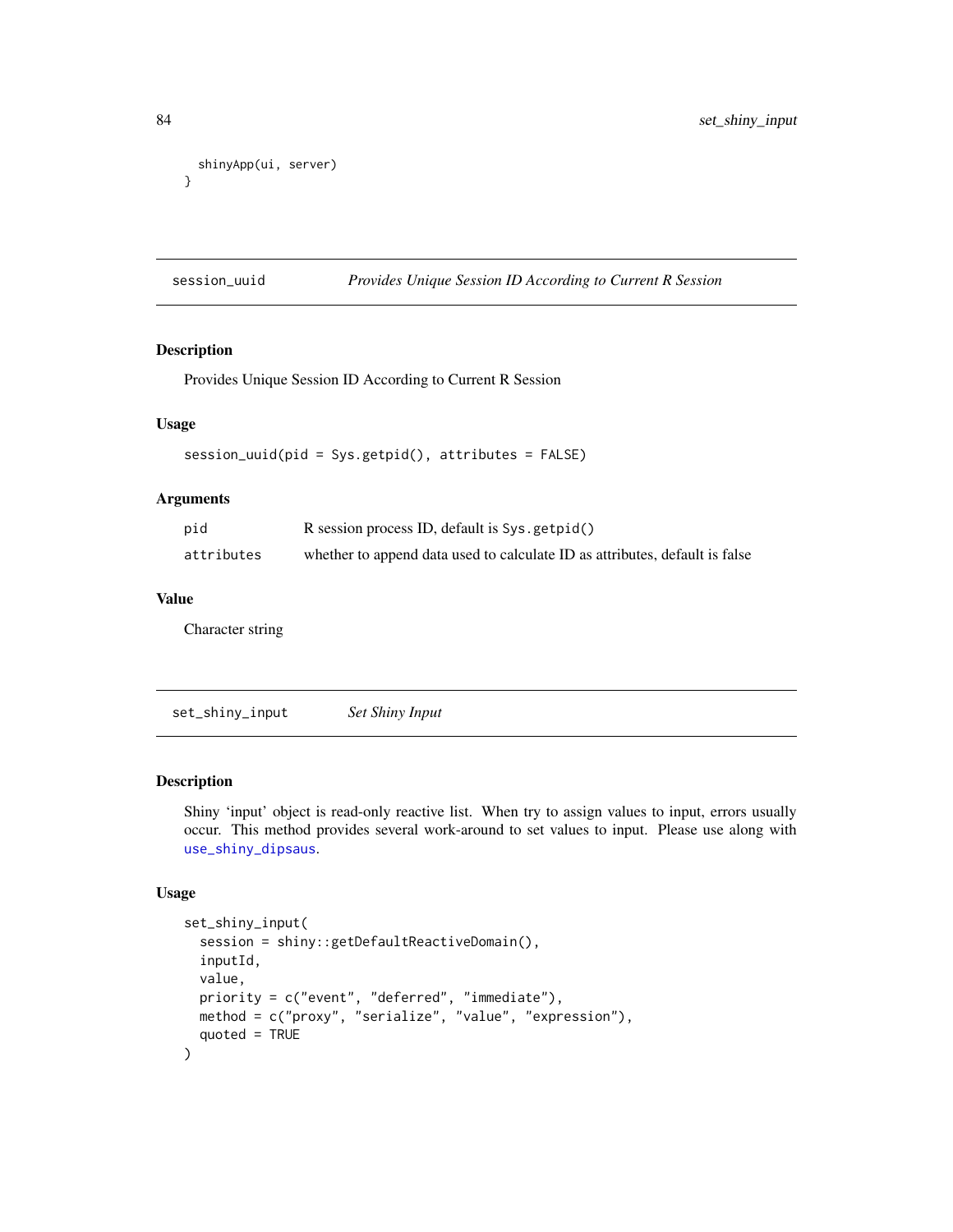# <span id="page-84-0"></span>set\_shiny\_input 85

#### Arguments

| session  | shiny session, see shiny domains                                                                                                                                                                                                    |
|----------|-------------------------------------------------------------------------------------------------------------------------------------------------------------------------------------------------------------------------------------|
| inputId  | character, input ID                                                                                                                                                                                                                 |
| value    | the value to assign                                                                                                                                                                                                                 |
| priority | characters, options are "event", "deferred", and "immediate". "event" and "im-<br>mediate" are similar, they always fire changes. "deferred" fire signals to other<br>reactive/observers only when the input value has been changed |
| method   | characters, options are "proxy", "serialize", "value", "expression". "proxy" is<br>recommended, other methods are experimental.                                                                                                     |
| quoted   | is value quoted? Only used when method is "expression"                                                                                                                                                                              |

```
library(shiny)
library(dipsaus)
ui <- fluidPage(
  # Register widgets
  use_shiny_dipsaus(),
  actionButton('run', 'Set Input'),
  verbatimTextOutput('input_value')
\mathcal{L}server <- function(input, output, session) {
  start = Sys.time()
  output$input_value <- renderPrint({
    now <- input$key
    now %?<-% start
    cat('This app has been opened for ',
        difftime(now, start, units = 'sec'), ' seconds')
  })
  observeEvent(input$run, {
    # setting input$key to Sys.time()
    set_shiny_input(session, 'key', Sys.time())
  })
}
if(interactive()){
  shinyApp(ui, server)
}
```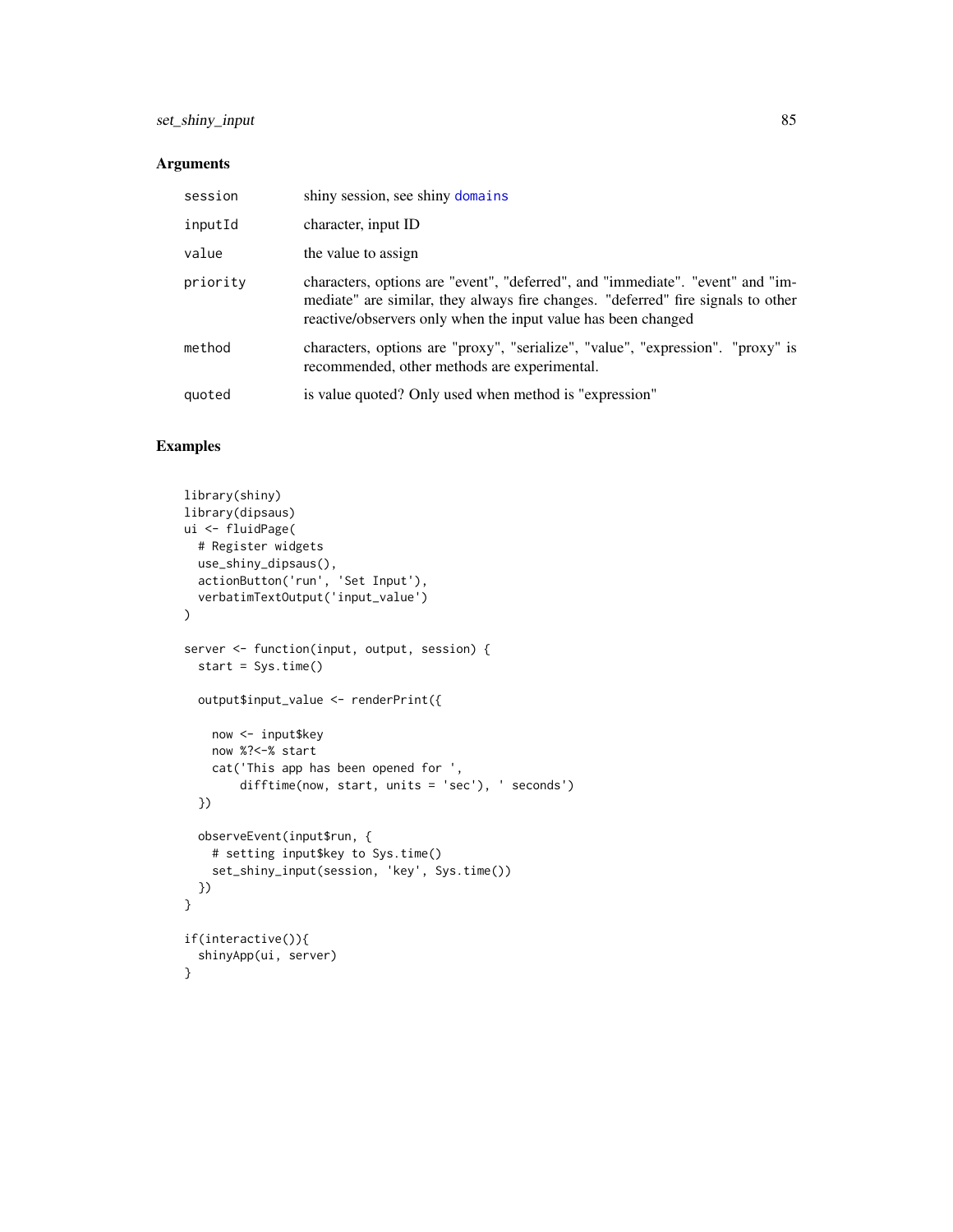<span id="page-85-0"></span>

#### Description

Get internal (C) data types; See [https://cran.r-project.org/doc/manuals/r-release/R-ints](https://cran.r-project.org/doc/manuals/r-release/R-ints.pdf). [pdf](https://cran.r-project.org/doc/manuals/r-release/R-ints.pdf) Page 1 for more different SEXPTYPEs.

#### Usage

```
sexp_type2(x)
```

```
## S3 method for class 'sexp_type2'
as.character(x, ...)
```

```
## S3 method for class 'sexp_type2'
print(x, \ldots)
```
# Arguments

| x | any $R$ object |
|---|----------------|
| . | ignored        |

#### Value

An integer of class "sexp\_type2"

# See Also

[storage.mode](#page-0-0)

# Examples

# 1 vs 1L

# Integer case sexp\_type2(1L)

# double sexp\_type2(1)

```
# Built-in function
sexp_type2(`+`)
```
# normal functions sexp\_type2(sexp\_type2)

# symbols (quoted names)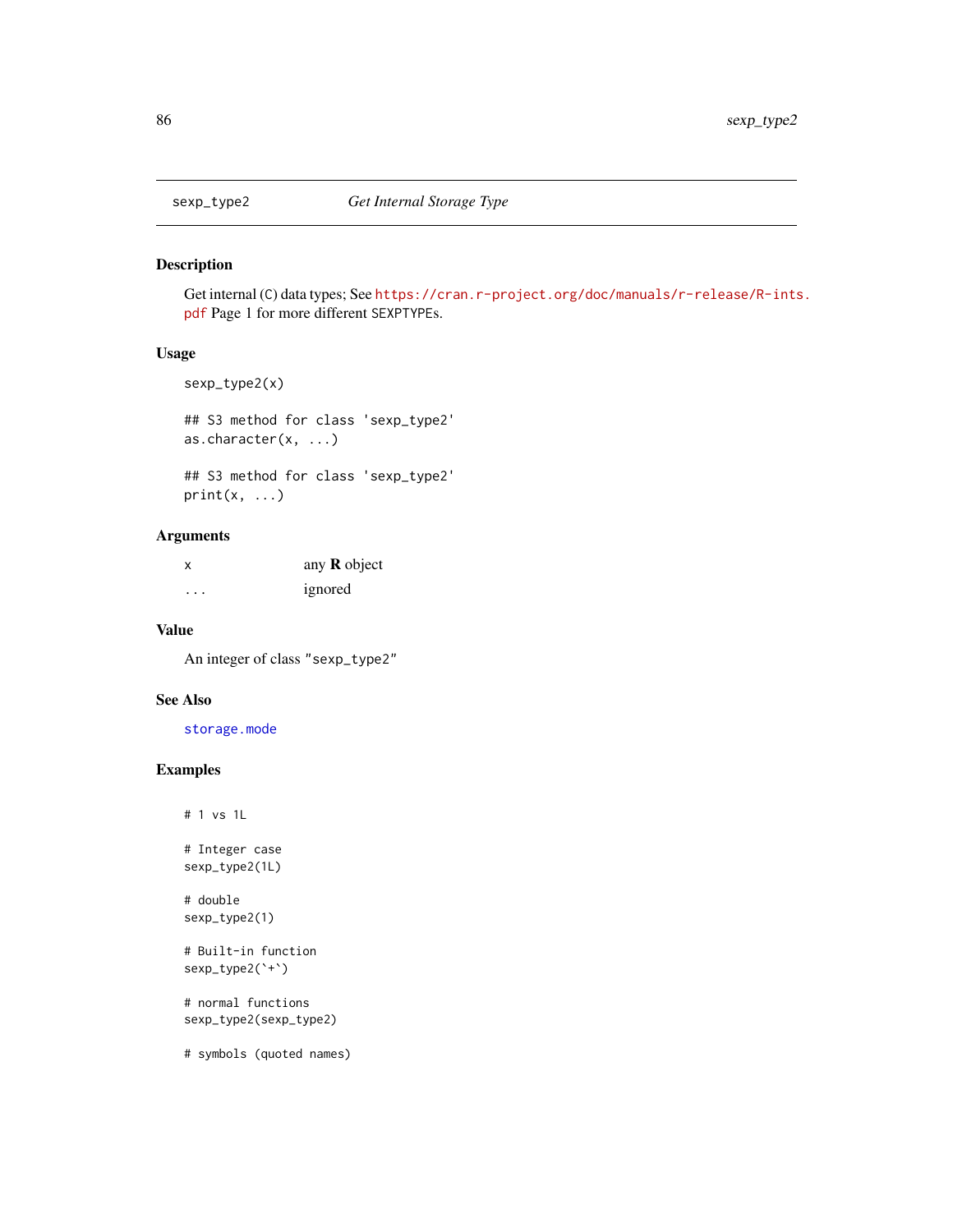# <span id="page-86-0"></span>shared\_finalizer 87

```
sexp_type2(quote(`+`))
# Calls (quoted expressions)
sexp_type2(quote({`+`}))
```
shared\_finalizer *Create Shared Finalization to Avoid Over Garbage Collection*

#### Description

Generates a function to be passed to [reg.finalizer](#page-0-0)

#### Usage

```
shared_finalizer(x, key, fin, onexit = FALSE, ...)
## Default S3 method:
shared_finalizer(x, key, fin, onexit = FALSE, ...)
## S3 method for class 'R6'
shared_finalizer(x, key, fin, onexit = TRUE, \ldots)
## S3 method for class 'fastmap'
shared_finalizer(x, key, fin, onexit = FALSE, ...)## S3 method for class 'fastmap2'
shared_finalizer(x, key, fin, onexit = FALSE, ...)
```
#### Arguments

| $\mathsf{x}$ | object to finalize                                                                                                            |
|--------------|-------------------------------------------------------------------------------------------------------------------------------|
| key          | characters that should be identical if finalization method is to be shared                                                    |
| fin          | Shared finalization: function to call on finalization; see reg. finalizer. See<br>details.                                    |
| onexit       | logical: should the finalization be run if the object is still uncollected at the end<br>of the R session? See reg. finalizer |
| $\ddotsc$    | passed to other methods                                                                                                       |

#### Details

The main purpose of this function is to allow multiple objects that point to a same source (say a temporary file) to perform clean up when all the objects are garbage collected.

Base function [reg.finalizer](#page-0-0) provides finalization to to garbage collect single R environment. However, when multiple environments share the same file, finalizing one single environment will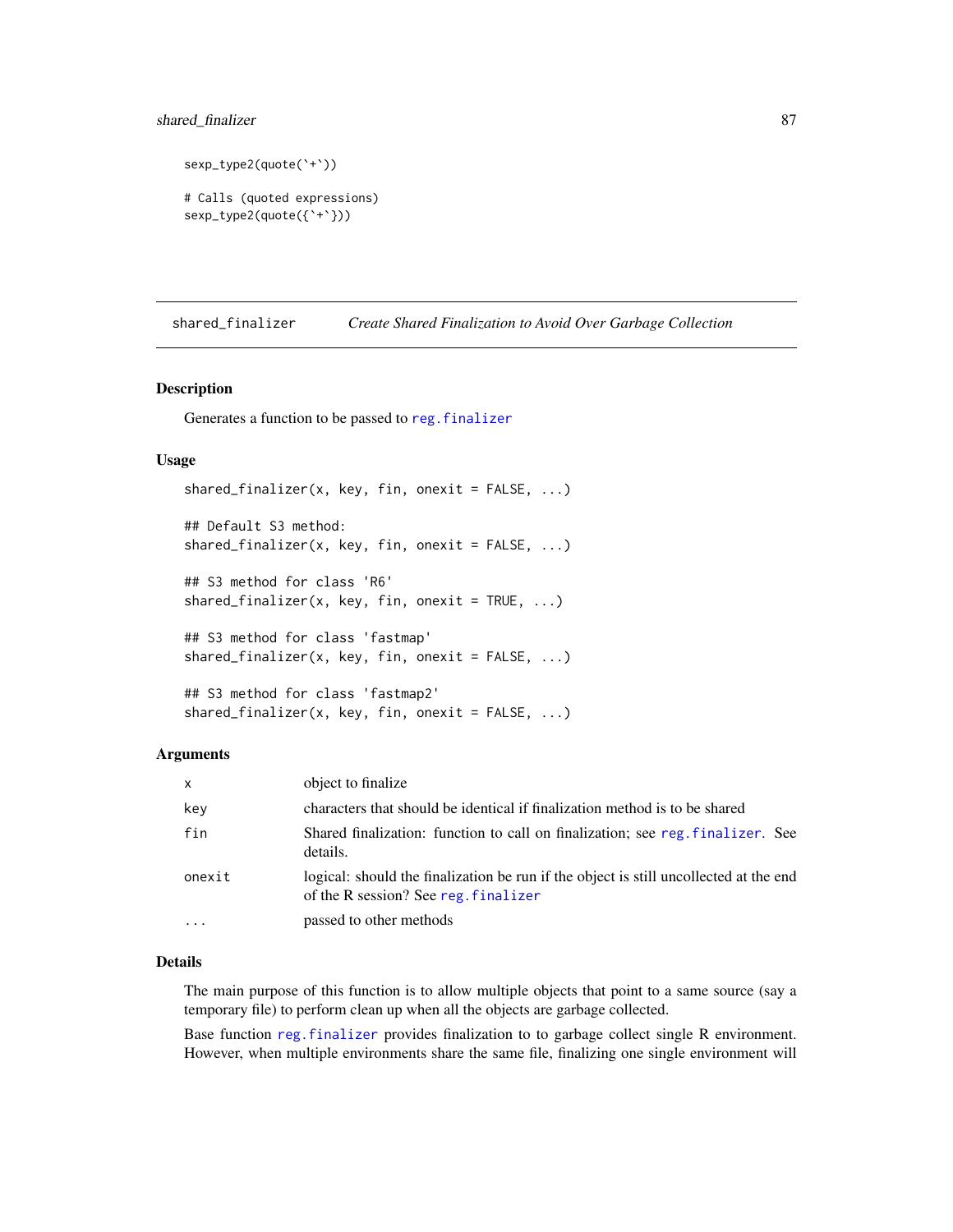result in removing the file so that all the other environment lose the reference. (See example "Native reg.finalizer fails example")

The argument of fin varies according to different types of x. For environments, fin contains and only contains one parameter, which is the environment itself. This is the same as reg.finalizer. For R6 classes, fin is ignored if class has "shared\_finalize" method defined. For [fastmap](#page-0-0) or [fastmap2](#page-35-0) instances, fin accepts no argument.

```
# ------------ Environment example ------------
file_exists <- TRUE
clear_files <- function(e){
 print('Clean some shared files')
  # do something to remove files
 file_exists <<- FALSE
}
# e1, e2 both require file existence
e1 \le - new.env()
e1$valid <- function(){ file_exists }
e2 < - new.env()
e2$valid <- function(){ file_exists }
e1$valid(); e2$valid()
# we don't want to remove files when either e1,e2 gets
# garbage collected, however, we want to run `clear_files`
# when system garbage collecting *both* e1 and e2
# Make sure `key`s are identical
shared_finalizer(e1, 'cleanXXXfiles', clear_files)
shared_finalizer(e2, 'cleanXXXfiles', clear_files)
# Now remove e1, files are not cleaned, and e2 is still valid
rm(e1); invisible(gc(verbose = FALSE))
e2$valid() # TRUE
file_exists # TRUE
# remove both e1 and e2, and file gets removed
rm(e2); invisible(gc(verbose = FALSE))
file_exists # FALSE
# ------------ R6 example ------------
cls <- R6::R6Class(
  classname = '...demo...',
  cloneable = TRUE,
  public = list(
    file_path = character(0),
    shared_finalize = function()cat('Finalize shared resource - ', self$file_path, '\n')
```
<span id="page-87-0"></span>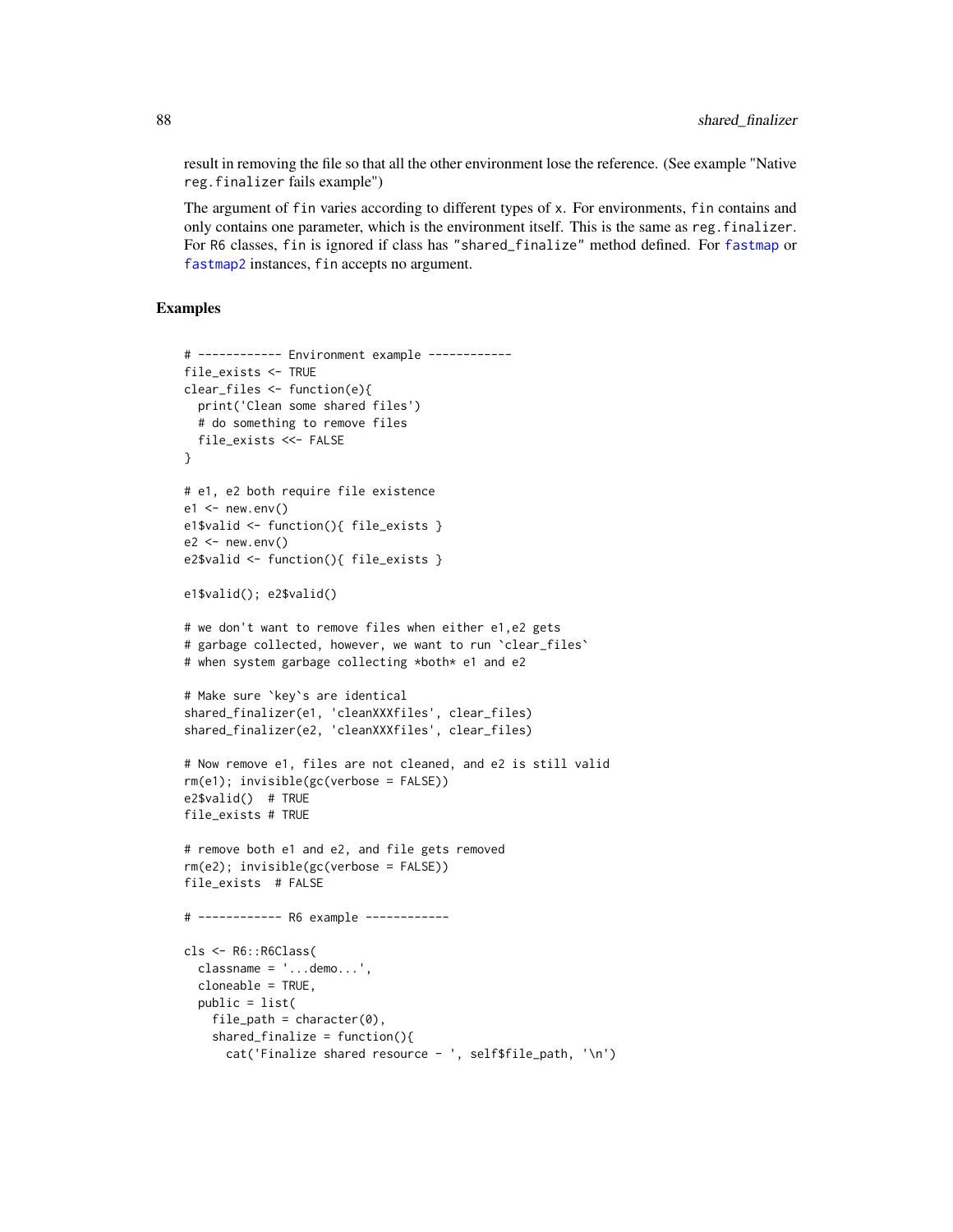```
},
    finalize = function()cat('Finalize private resource\n')
    },
    initialize = function(file_path){
      self$file_path = file_path
      shared_finalizer(self, key = self$file_path)
   }
  \lambda\lambdae1 <- cls$new('file1')
rm(e1); invisible(gc(verbose = FALSE))
e1 <- cls$new('file2')
# A copy of e1
e2 <- e1$clone()
# unfortunately, we have to manually register
shared_finalizer(e2, key = e2$file_path)
# Remove e1, gc only free private resource
rm(e1); invisible(gc(verbose = FALSE))
# remove e1 and e2, run shared finalize
rm(e2); invisible(gc(verbose = FALSE))
# ------------ fastmap/fastmap2 example -----------
# No formals needed for fastmap/fastmap2
fin <- function(){
 cat('Finalizer is called\n')
}
# single reference case
e1 <- dipsaus::fastmap2()
shared_finalizer(e1, 'fin-fastmap2', fin = fin)
invisible(gc(verbose = FALSE)) # Not triggered
rm(e1); invisible(gc(verbose = FALSE)) # triggered
# multiple reference case
e1 <- dipsaus::fastmap2()
e2 <- dipsaus::fastmap2()
shared_finalizer(e1, 'fin-fastmap2', fin = fin)
shared_finalizer(e2, 'fin-fastmap2', fin = fin)
rm(e1); invisible(gc(verbose = FALSE)) # Not triggered
rm(e2); invisible(gc(verbose = FALSE)) # triggered
# ------------ Native reg.finalizer fails example ------------
# This example shows a failure case using base::reg.finalizer
file_exists <- TRUE
clear_files <- function(e){
```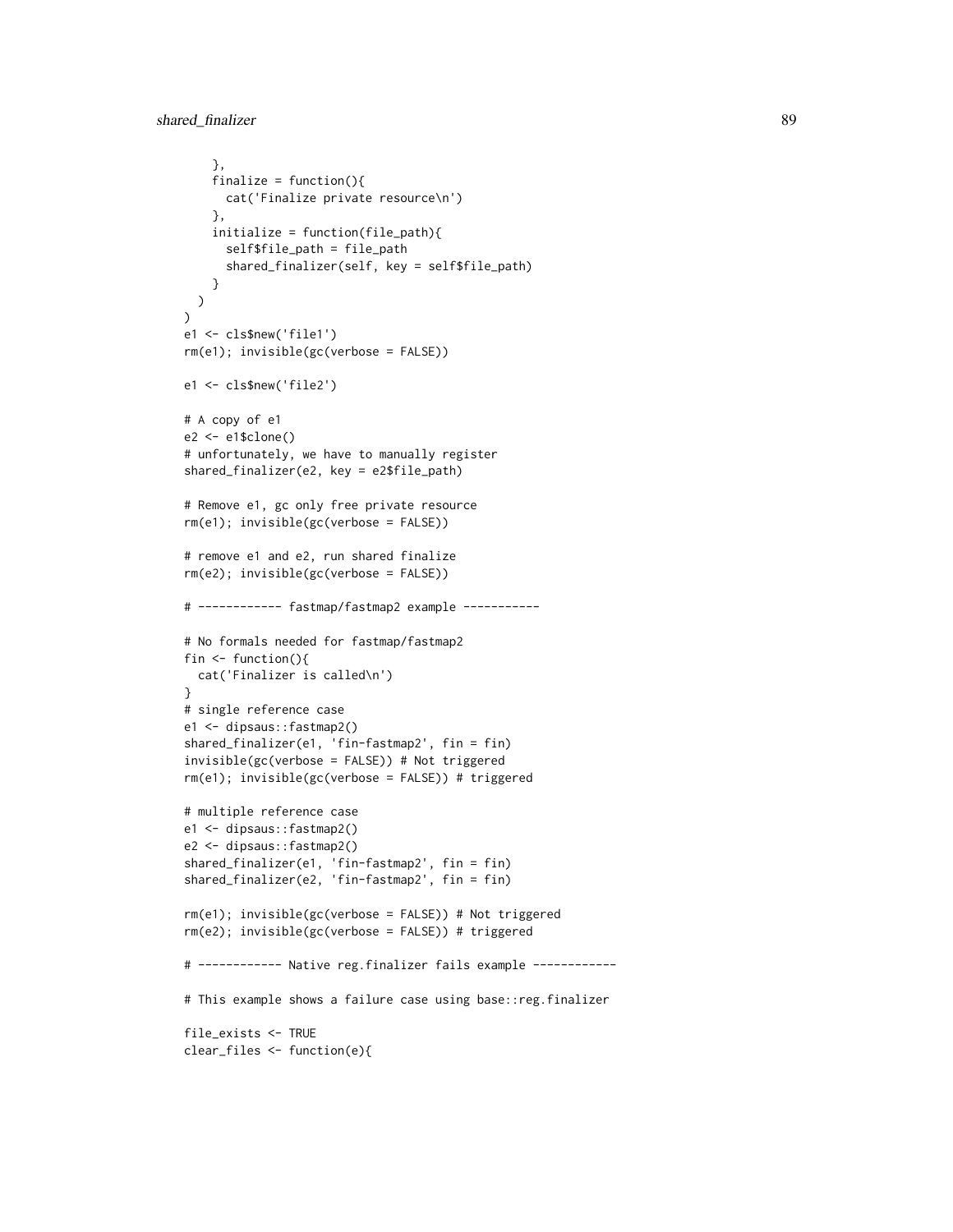```
print('Clean some shared files')
 # do something to remove files
 file_exists <<- FALSE
}
# e1, e2 both require file existence
e1 \le - new.env()
e1$valid <- function(){ file_exists }
e2 < - new.env()
e2$valid <- function(){ file_exists }
reg.finalizer(e1, clear_files)
reg.finalizer(e2, clear_files)
gc()file_exists
# removing e1 will invalidate e2
rm(e1); gc()
e2$valid() # FALSE
# Clean-ups
rm(e2); gc()
```
shift\_array *Shift Array by Index*

#### Description

Re-arrange arrays in parallel

#### Usage

shift\_array(x, shift\_idx, shift\_by, shift\_amount)

#### Arguments

| X            | array, must have at least matrix     |
|--------------|--------------------------------------|
| shift_idx    | which index is to be shifted         |
| shift_by     | which dimension decides shift amount |
| shift amount | shift amount along shift_idx         |

#### Details

A simple use-case for this function is to think of a matrix where each row is a signal and columns stand for time. The objective is to align (time-lock) each signal according to certain events. For each signal, we want to shift the time points by certain amount.

In this case, the shift amount is defined by shift\_amount, whose length equals to number of signals. shift\_idx=2 as we want to shift time points (column, the second dimension) for each signal. shift\_by=1 because the shift amount is depend on the signal number.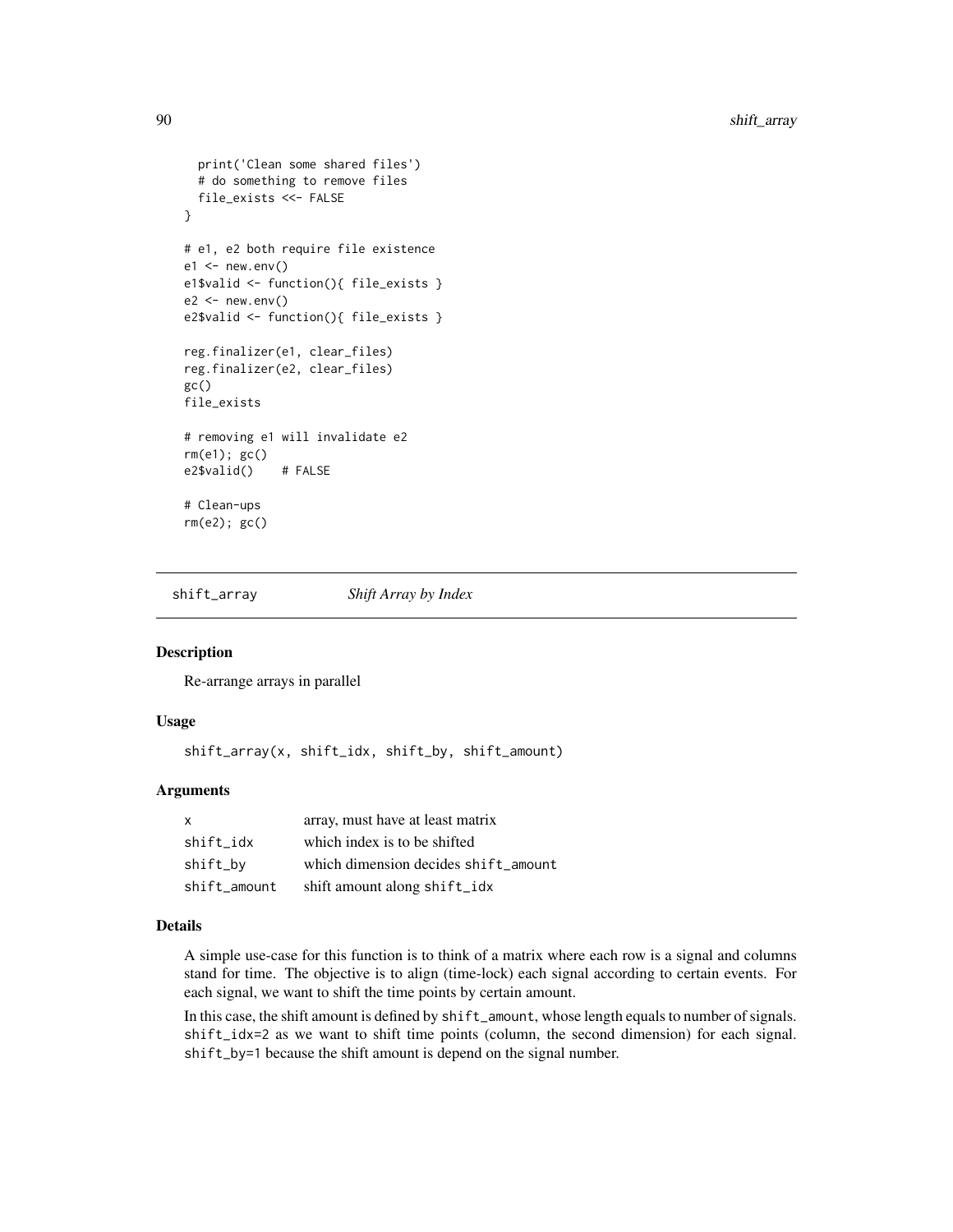# <span id="page-90-0"></span>shiny\_alert2 91

#### Examples

```
x \le - matrix(1:10, nrow = 2, byrow = TRUE)
z \le shift_array(x, 2, 1, c(1,2))
y \le -NA \times xy[1,1:4] = x[1,2:5]y[2,1:3] = x[2,3:5]# Check if z ang y are the same
z - y# array case
# x is Trial x Frequency x Time
x \le -\arctan(1:27, c(3,3,3))# Shift time for each trial, amount is 1, -1, 0
shift_amount \leq c(1, -1, 0)z <- shift_array(x, 3, 1, shift_amount)
if(interactive()){
par(mfrow = c(3, 2))for( ii in 1:3 ){
  image(t(x[ii, 1), ylab = 'Frequency', xlab = 'Time',main = paste('Trial', ii))
  image(t(z[ii, ,]), ylab = 'Frequency', xlab = 'Time',
        main = paste('Shifted amount:', shift_amount[ii]))
}
}
```
shiny\_alert2 *Simple shiny alert that uses 'JavaScript' promises*

# Description

Simple shiny alert that uses 'JavaScript' promises

#### Usage

```
shiny_alert2(
  title = "Alert",
  text = ".
  icon = c("info", "warning", "success", "error"),
  danger_mode = FALSE,
  auto_close = TRUE,
 buttons = NULL,
 on_close = NULL,
```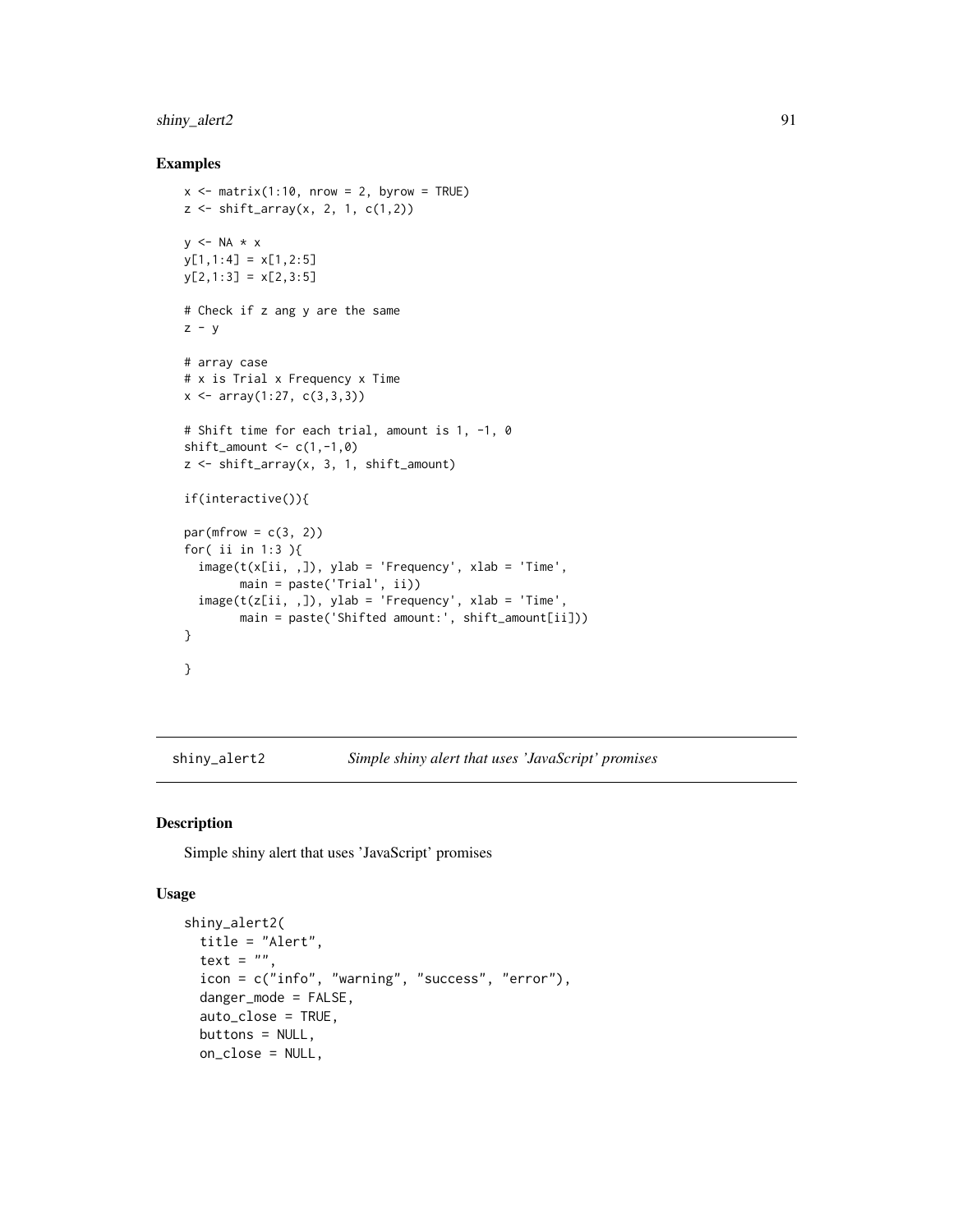```
92 shiny_alert2
```

```
session = shiny::getDefaultReactiveDomain()
\lambda
```
close\_alert2()

# Arguments

| title       | title of the alert                                                                                                                                                                                                                                          |
|-------------|-------------------------------------------------------------------------------------------------------------------------------------------------------------------------------------------------------------------------------------------------------------|
| text        | alert body text (pure text)                                                                                                                                                                                                                                 |
| icon        | which icon to display, choices are 'info', 'success' 'warning', and 'error'                                                                                                                                                                                 |
| danger_mode | true or false; if true, then the confirm button turns red and the default focus is<br>set on the cancel button instead. To enable danger mode, but tons must be TRUE<br>as well                                                                             |
| auto_close  | whether to close automatically when clicking outside of the alert                                                                                                                                                                                           |
| buttons     | logical value or a named list, or characters. If logical, it indicates whether but-<br>tons should be displayed or not; for named list, the names will be the button text,<br>see example; for characters, the characters will be the button text and value |
| on_close    | NULL or a function that takes in one argument. If function is passed in, then it<br>will be executed when users close the alert                                                                                                                             |
| session     | shiny session, see domains                                                                                                                                                                                                                                  |

# Value

a temporary input ID, currently not useful

```
library(shiny)
library(dipsaus)
ui <- fluidPage(
  use_shiny_dipsaus(),
  actionButtonStyled('btn', 'btn')
)
server <- function(input, output, session) {
  observeEvent(input$btn, {
    shiny_alert2(
      on_close = function(value) {
        cat("Modal closed!\n")
        print(value)
      },
      title = "Title",
      text = "message",
      icon = "success",
      auto_close = FALSE,
      buttons = list("cancel" = TRUE,
                     "YES!" = list(value = 1))\lambda
```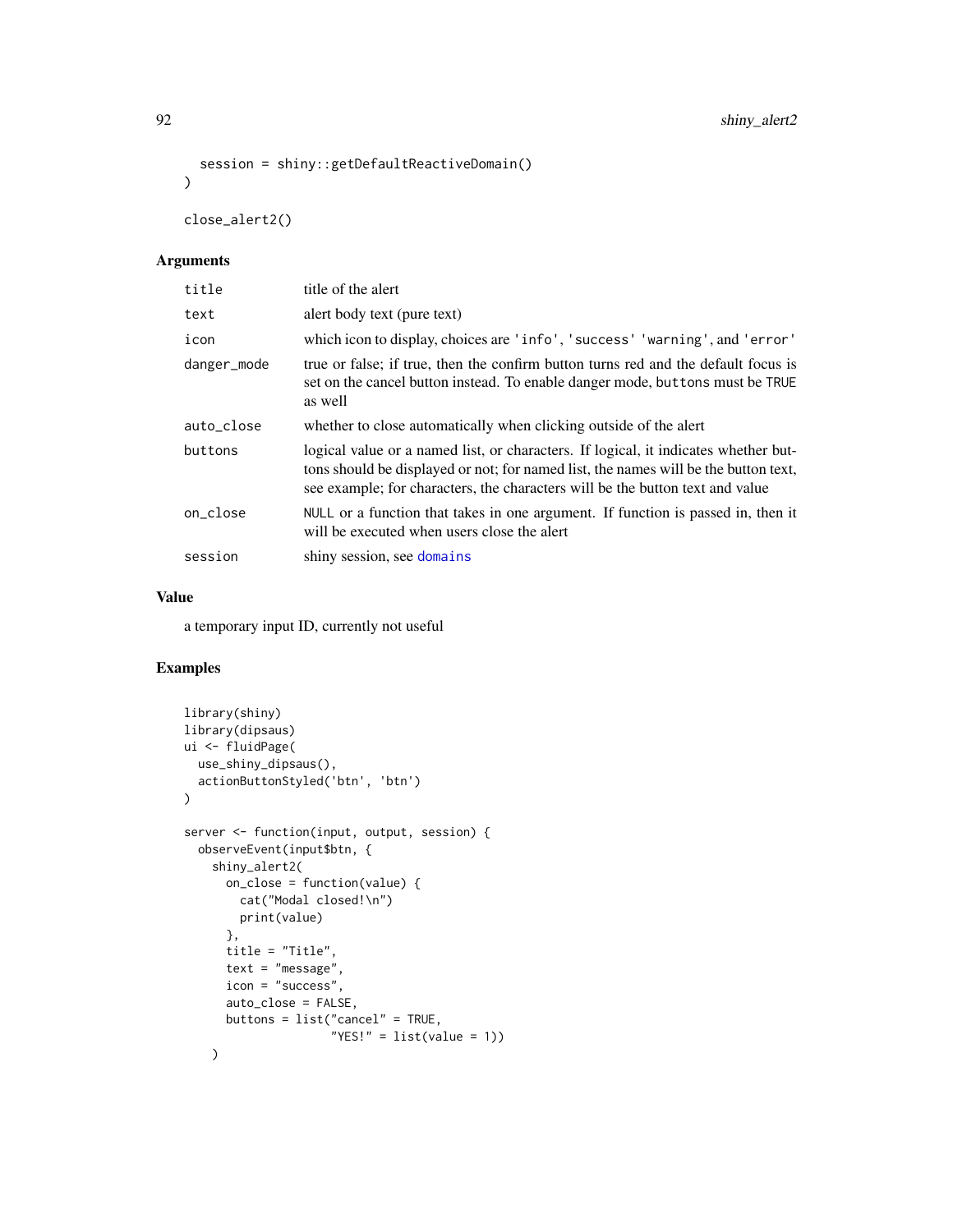# <span id="page-92-0"></span>shiny\_is\_running 93

```
})
}
if(interactive()){
  shinyApp(ui, server, options = list(launch.browser = TRUE))
}
```
shiny\_is\_running *Detect whether 'Shiny' is running*

# Description

Detect whether 'Shiny' is running

# Usage

shiny\_is\_running()

#### Value

logical, true if current shiny context is active

ste\_mean *Standard error of mean*

#### Description

Ported from 'rutabaga' package, calculates standard error of mean. The sample size is determined by number of none-NA numbers by default

#### Usage

```
ste_mean(x, na.rm = FALSE, na_as_zero = na.rm, \ldots)
## Default S3 method:
ste_mean(x, na.rm = FALSE, na_as\_zero = na.rm, ...)
```
#### Arguments

| X          | R object                               |
|------------|----------------------------------------|
| na.rm      | whether to remove NA; default is false |
| na_as_zero | whether convert NA to zero             |
|            | passed to other methods                |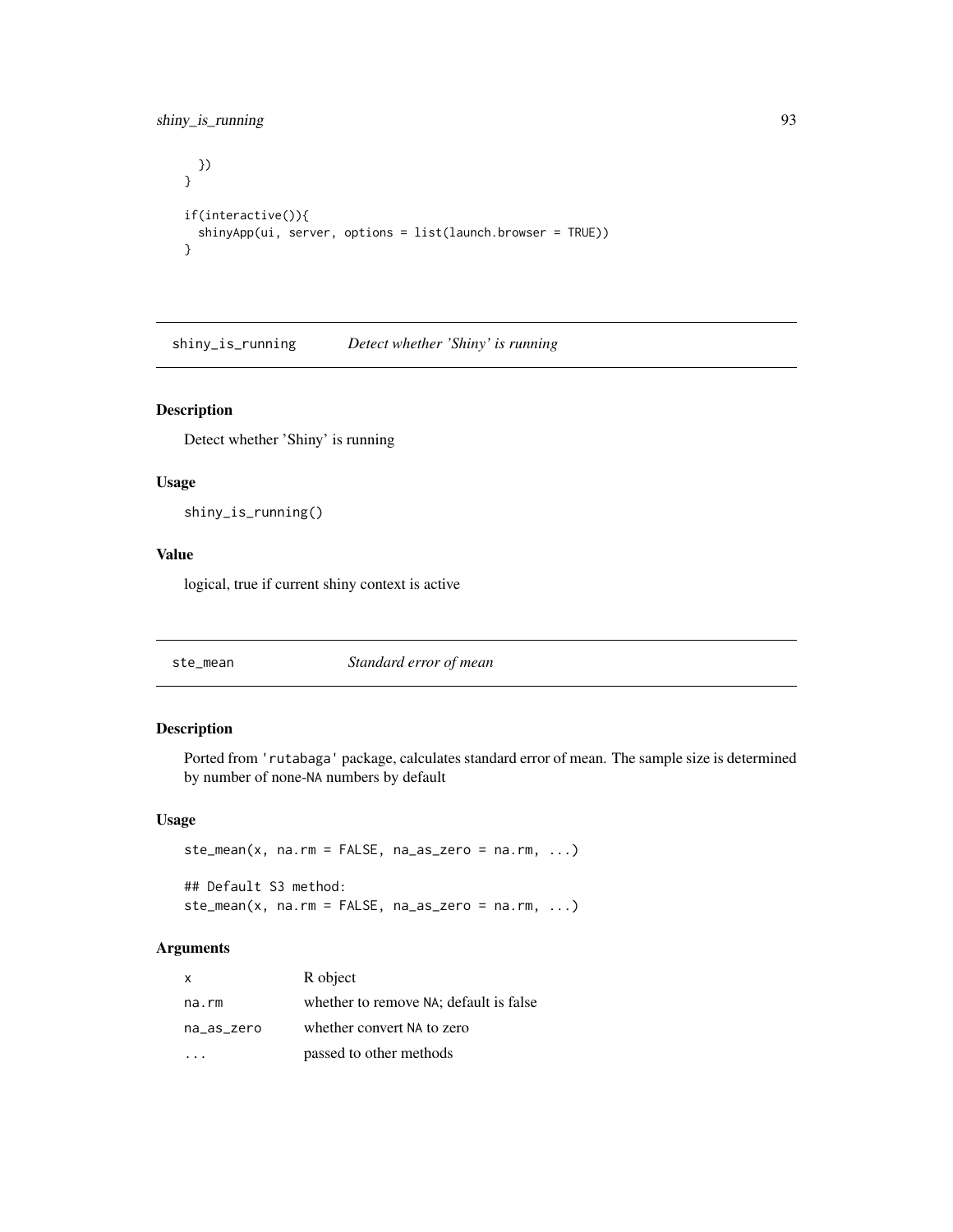# <span id="page-93-0"></span>94 sumsquared

# Value

A numerical number that is the standard error of the mean

#### See Also

[mean\\_se](#page-65-0)

# Examples

```
x <- rnorm(100)
ste_mean(x)
# internal implementation
identical(ste_mean(x), sd(x) / sqrt(100))
```
sumsquared *Fast Calculation of Sum-squared for Large Matrices/Vectors*

# Description

Calculate sum(x^2), but faster when the number of elements exceeds 1000.

#### Arguments

x double, integer, or logical vector/matrix

#### Value

A numerical scalar

```
x <- rnorm(10000)
sumsquared(x)
# Compare speed
microbenchmark::microbenchmark(
  cpp = {sum squared(x)}r = \{sum(x^2)\}\mathcal{L}
```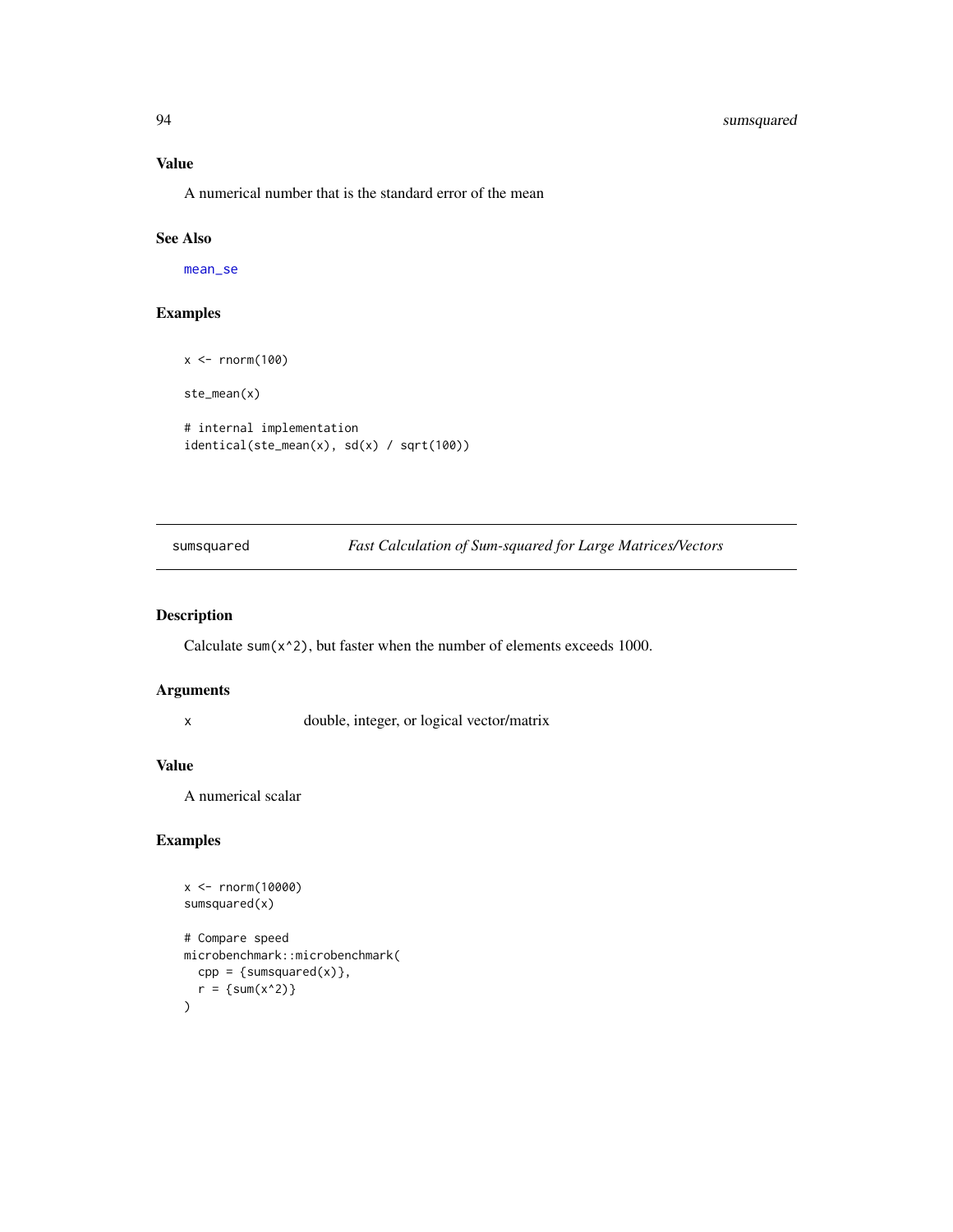<span id="page-94-0"></span>sync\_shiny\_inputs *Synchronize Shiny Inputs*

#### Description

Synchronize Shiny Inputs

# Usage

```
sync_shiny_inputs(
  input,
 session,
  inputIds,
  uniform = rep("I", length(inputIds)),
  updates,
  snap = 250,
  ignoreNULL = TRUE,
  ignoreInit = FALSE
)
```
# Arguments

| input, session         | shiny reactive objects                                                           |
|------------------------|----------------------------------------------------------------------------------|
| inputIds               | input ids to be synchronized                                                     |
| uniform                | functions, equaling to length of inputIds, converting inputs to a uniform values |
| updates                | functions, equaling to length of inputiles, updating input values                |
| snap                   | numeric, milliseconds to defer the changes                                       |
| ignoreNULL, ignoreInit |                                                                                  |
|                        | passed to bindEvent                                                              |

#### Value

none.

```
library(shiny)
```

```
ui <- fluidPage(
  textInput('a', 'a', value = 'a'),
 sliderInput('b', 'b', value = 1, min = 0, max = 1000)
)
server <- function(input, output, session) {
  sync_shiny_inputs(input, session, inputIds = c('a', 'b'), uniform = list(
   function(a){as.numeric(a)},
```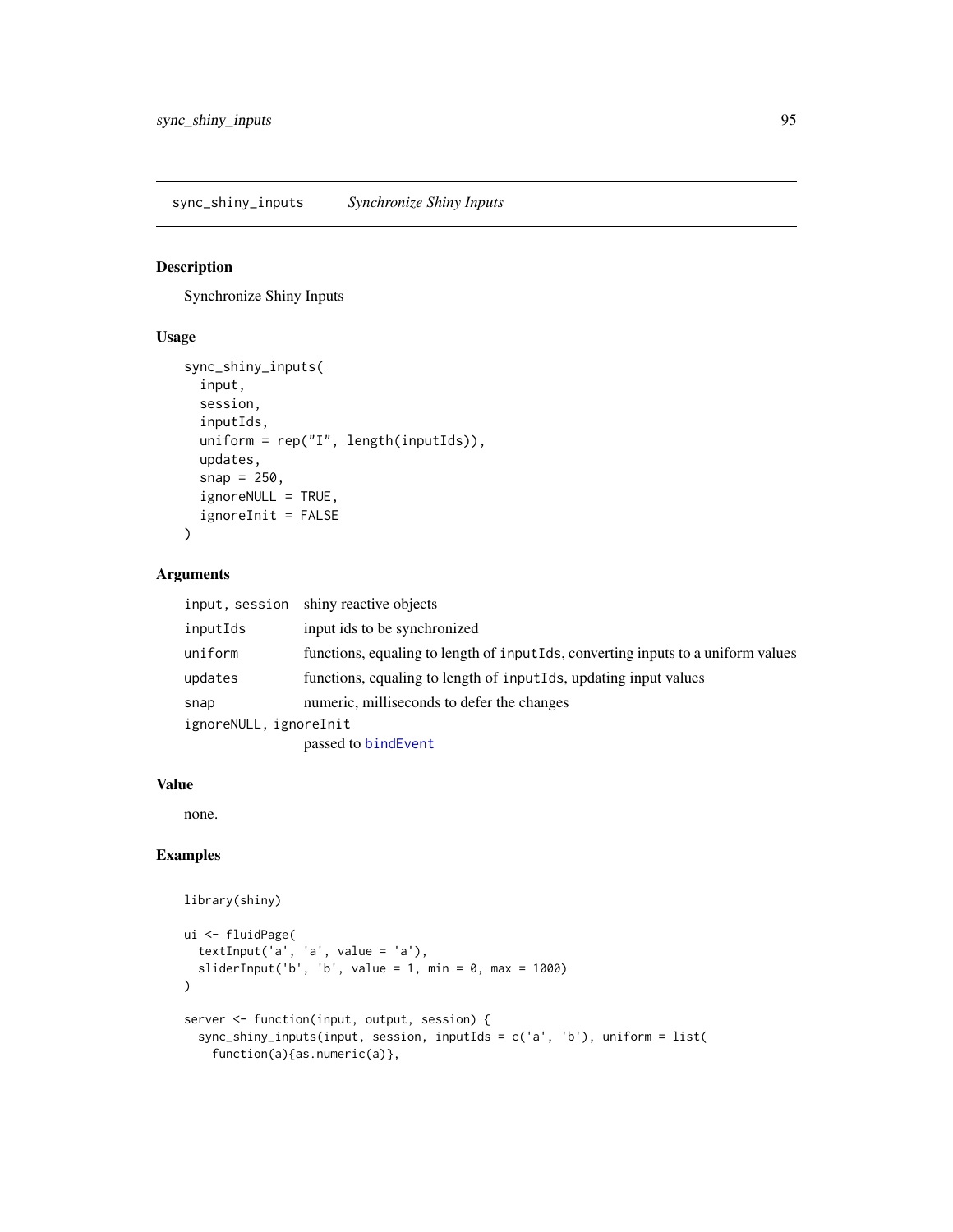```
'I'
  ), updates = list(
   function(a){updateTextInput(session, 'a', value = a)},
    function(b){updateSliderInput(session, 'b', value = b)}
  ))
}
if( interactive() ){
  shinyApp(ui, server)
}
```
test\_farg *Test whether function has certain arguments*

# Description

Test whether function has certain arguments

# Usage

test\_farg(fun, arg, dots = TRUE)

#### Arguments

| fun  | function                             |
|------|--------------------------------------|
| arg  | characters of function arguments     |
| dots | whether fun's dots $(\ldots)$ counts |

```
a \leftarrow function(n = 1)\# Test whether `a` has argument called 'b'
test_farg(a, 'b')
# Test whether `a` has argument called 'b' and 'n'
test_farg(a, c('b', 'n'))
# `a` now has dots
a \leftarrow function(n = 1, \ldots){}
# 'b' could goes to dots and a(b=...) is still valid
test_farg(a, 'b')
# strict match, dots doesn't count
test_farg(a, 'b', dots = FALSE)
```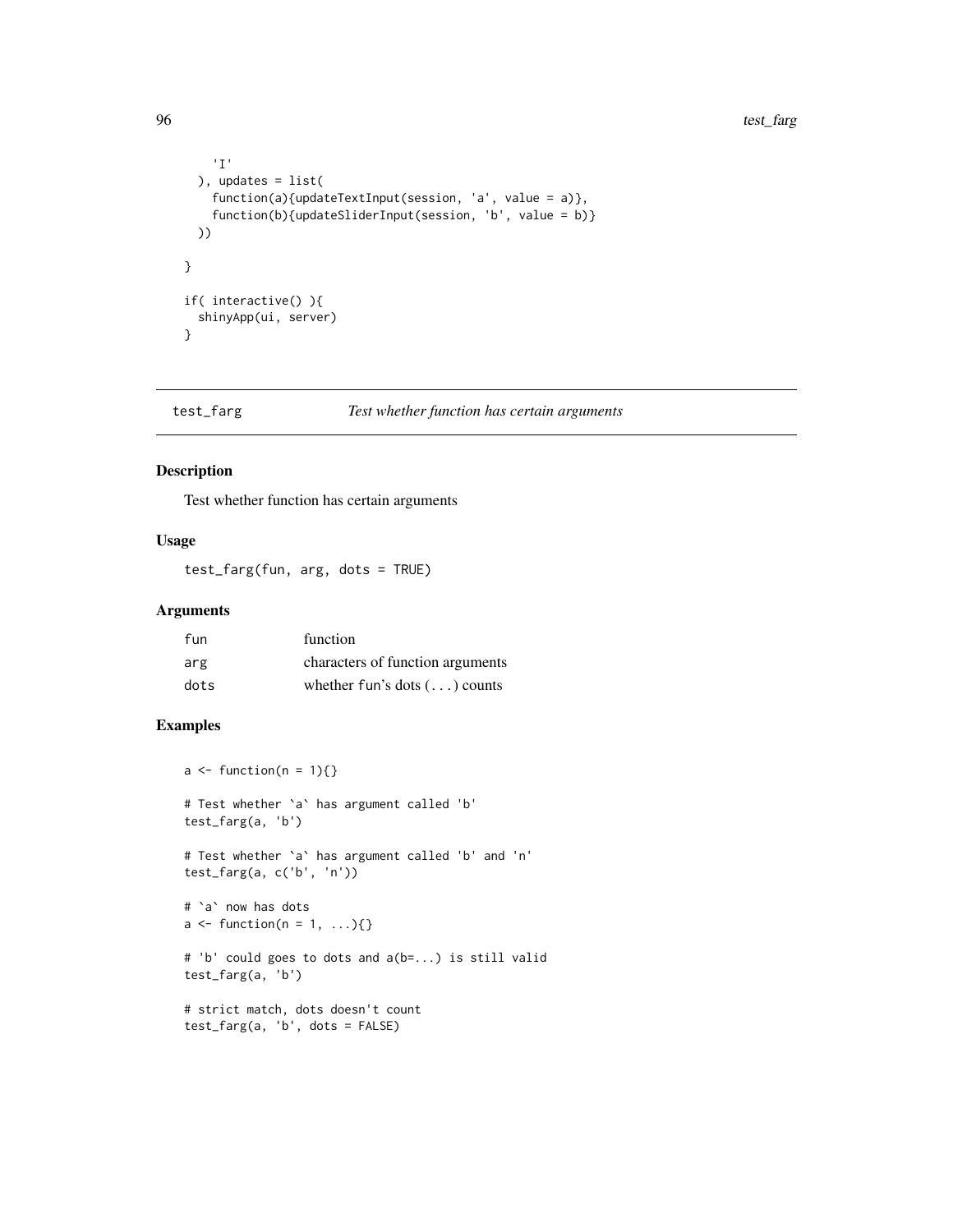<span id="page-96-0"></span>

# Description

Calculate time difference and return a number

# Usage

time\_delta(t1, t2, units = "secs")

#### Arguments

| t1    | time start                                                 |
|-------|------------------------------------------------------------|
| t2    | time end                                                   |
| units | character, choices are 'secs', 'mins', 'hours', and 'days' |

#### Value

numeric difference of time in units specified

# Examples

```
a = Sys.time()Sys.sleep(0.3)
b = Sys.time()time_delta(a, b) # In seconds, around 0.3
time_delta(a, b, 'mins') # in minutes, around 0.005
```
to\_datauri *Convert file to 'base64' format*

# Description

Convert file to 'base64' format

# Usage

to\_datauri(file, mime = "")

# Arguments

| file | file path                     |
|------|-------------------------------|
| mime | 'mime' type, default is blank |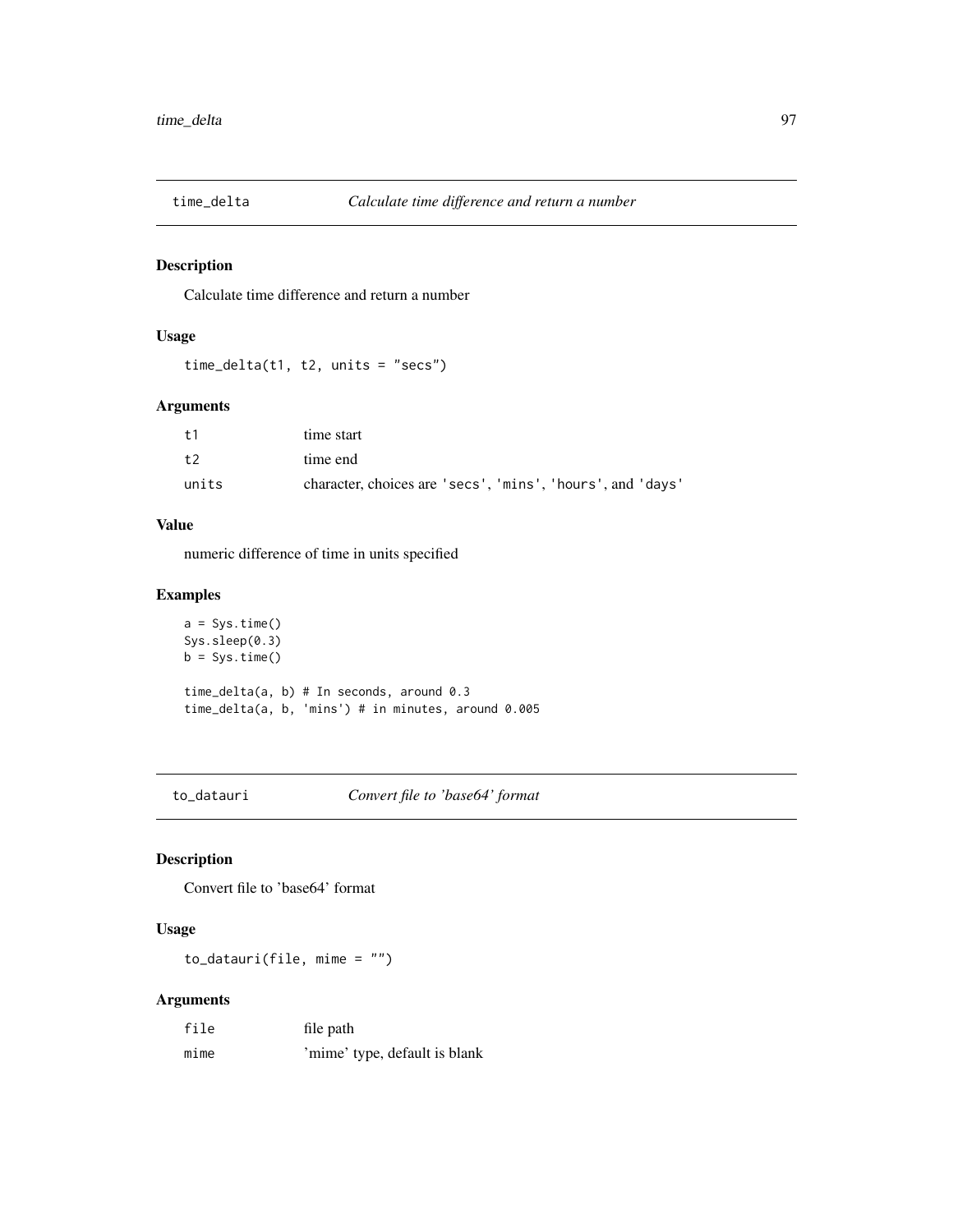# <span id="page-97-0"></span>Value

a 'base64' data string looks like 'data:;base64,AEF6986...'

to\_ram\_size *Convert bytes to KB, MB, GB,...*

# Description

Convert bytes to KB, MB, GB,...

#### Usage

 $to_ram\_size(s, kb_to_b = 1000)$ 

# Arguments

|         | size                                          |
|---------|-----------------------------------------------|
| kb_to_b | how many bytes counts one KB, 1000 by default |

#### Value

numeric equaling to s but formatted

updateActionButtonStyled

*Update styled action button*

# Description

Update styled action button

#### Usage

```
updateActionButtonStyled(
  session,
  inputId,
  label = NULL,icon = NULL,
  type = NULL,
  disabled = NULL,
  ...
)
```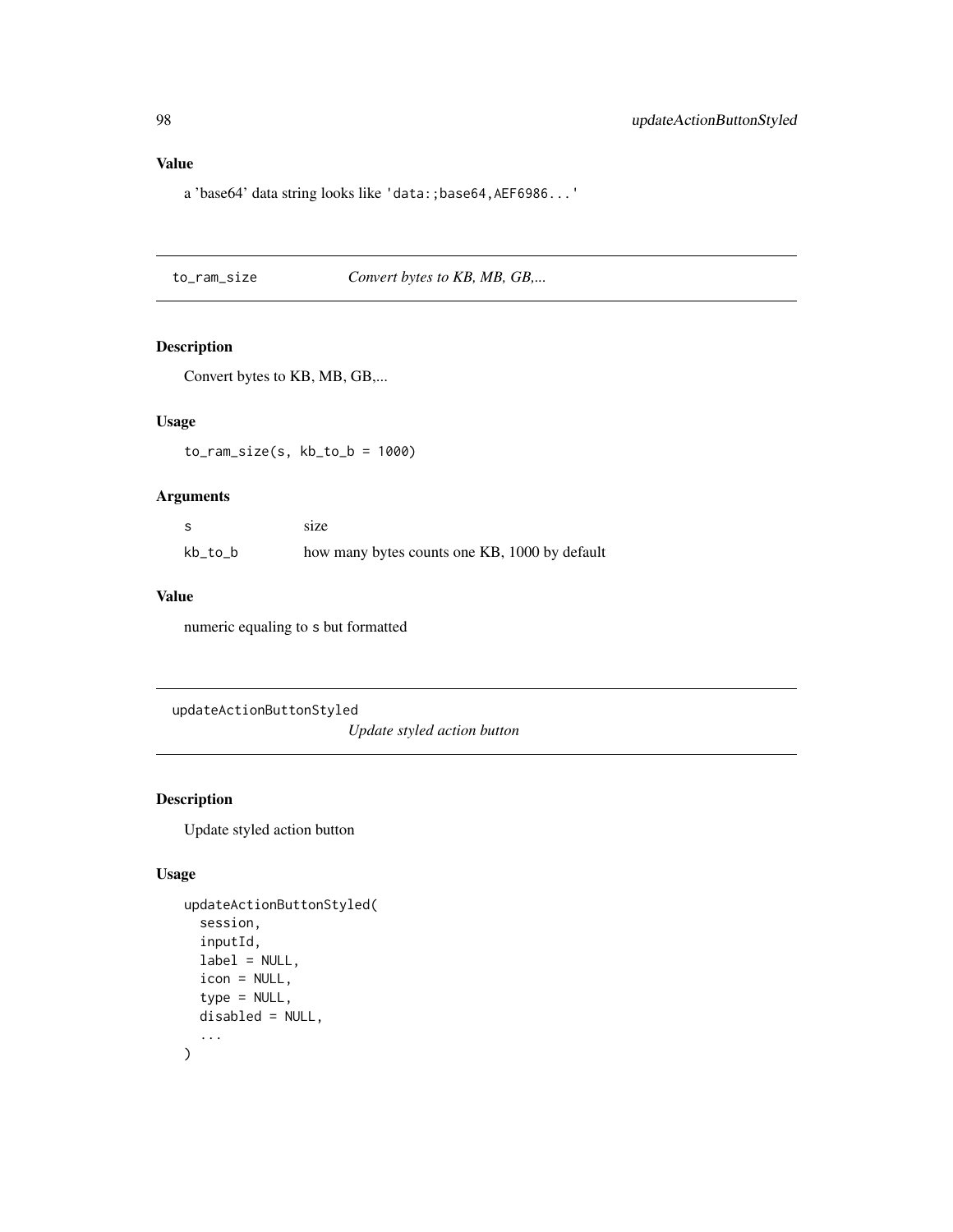# <span id="page-98-0"></span>updateCompoundInput2 99

# Arguments

| session, inputId, label, icon |                                     |
|-------------------------------|-------------------------------------|
|                               | passed to shiny::updateActionButton |
| type                          | button type to update               |
| disabled                      | whether to disable the button       |
|                               | ignored                             |

# Value

none

# See Also

[actionButtonStyled](#page-5-0) for how to define the button.

updateCompoundInput2 *Update compound inputs*

# Description

Update compound inputs

# Usage

```
updateCompoundInput2(
  session,
  inputId,
  value = NULL,
  ncomp = NULL,
  initialization = NULL,
  ...
)
```
# Arguments

| session         | shiny session or session proxy                                             |
|-----------------|----------------------------------------------------------------------------|
| inputId         | character see compound Input 2                                             |
| value           | list of lists, see compound Input 2 or examples                            |
| ncomp           | integer, non-negative number of groups to update, NULL to remain unchanged |
| initialization, |                                                                            |
|                 | named list of other updates                                                |

#### Value

none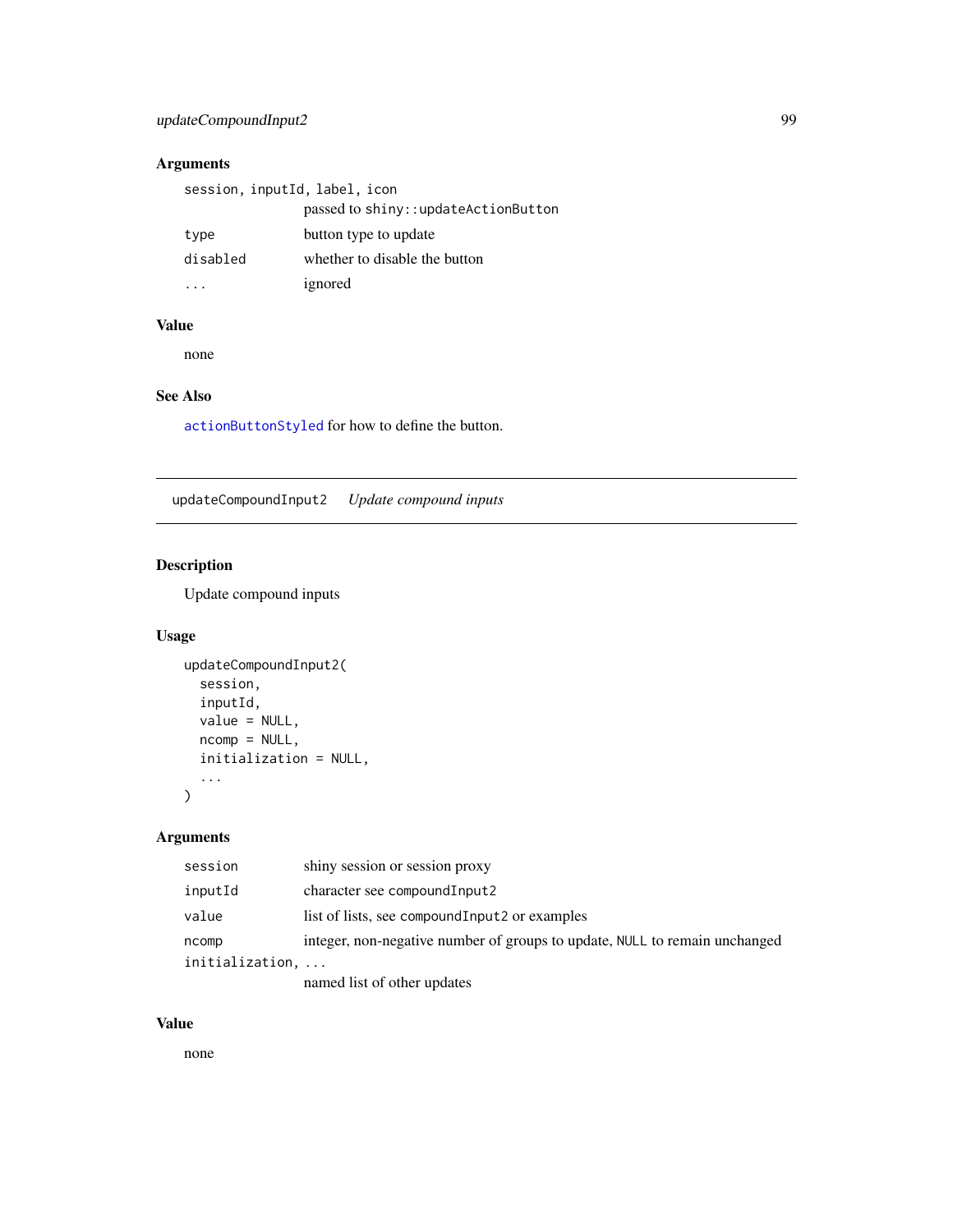# See Also

[compoundInput2](#page-25-0) for how to define components.

#### Examples

```
## Not run:
library(shiny); library(dipsaus)
## UI side
compoundInput2(
  'input_id', 'Group',
    div(
    textInput('text', 'Text Label'),
    sliderInput('sli', 'Slider Selector', value = 0, min = 1, max = 1)
  ),
  label\_color = 1:10,value = list(
    list(text = '1'), # Set text first group to be "1"<br>\qquad" * # no settings for second group
                        # no settings for second group
    list(sli = 0.2) # sli = 0.2 for the third group
  ))
## server side:
updateCompoundInput2(session, 'inputid',
                      # Change the first 3 groups
                      value = lapply(1:3, function(ii))list(sli = runif(1))}),
                      # Change text label for all groups
                      initialization = list(
                        text = list(label = as.character(Sys.time()))
                      ))
```
## End(Not run)

update\_fastmap2 *Migrate a* fastmap2 *object to a new one*

#### Description

Migrate a fastmap2 object to a new one

#### Usage

update\_fastmap2(from, to, override = TRUE)

<span id="page-99-0"></span>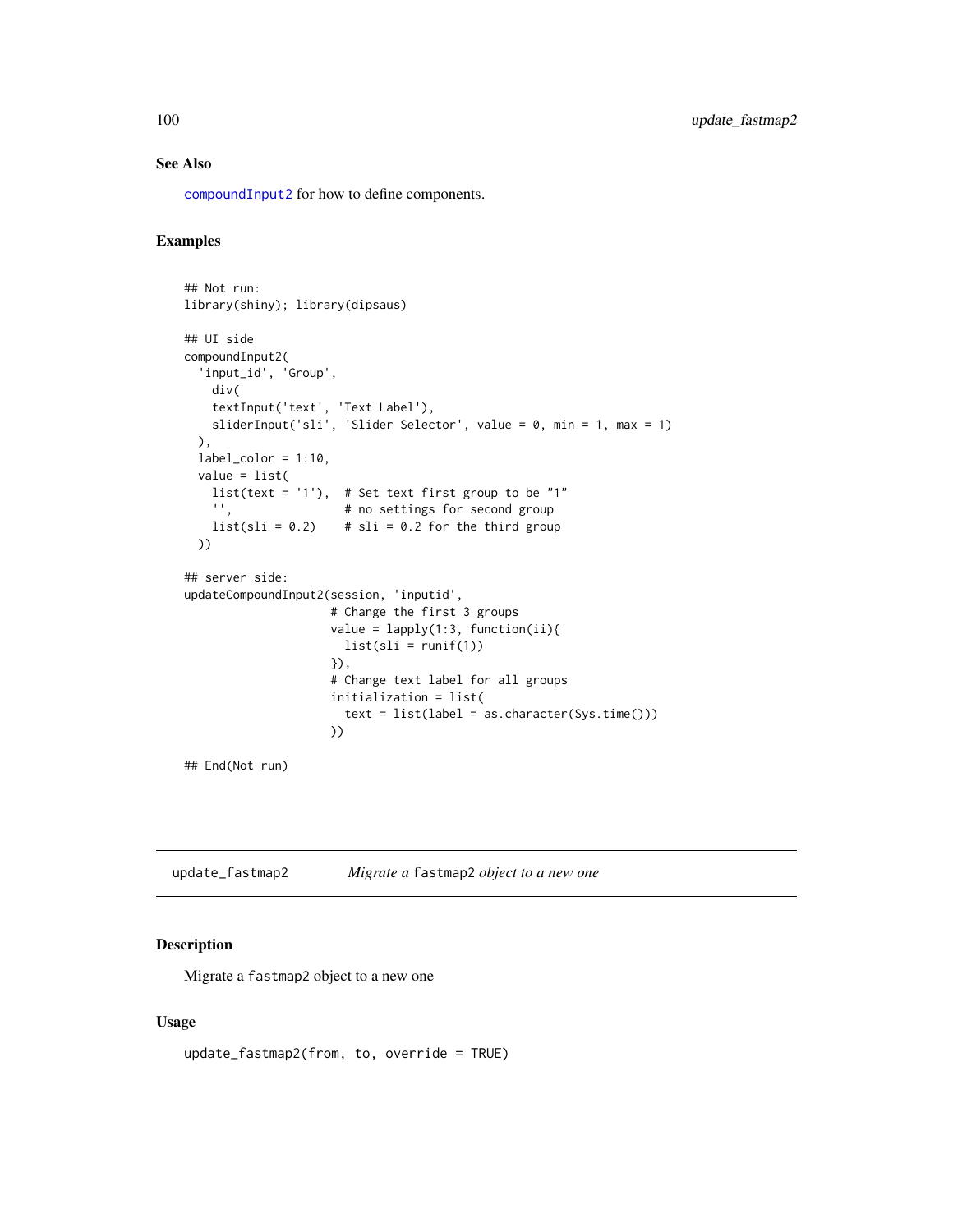# <span id="page-100-1"></span>Arguments

| from, to | fastmap2 object                              |
|----------|----------------------------------------------|
| override | whether to override keys in to if they exist |

# Value

Map to

# See Also

[fastmap2](#page-35-0)

<span id="page-100-0"></span>use\_shiny\_dipsaus *Set up shiny plugins*

#### Description

This function must be called from a Shiny app's UI in order for some widgets to work.

# Usage

use\_shiny\_dipsaus(x)

# Arguments

x 'HTML' tags

%OF% *Get an element with condition that it must be from a list or vector*

# Description

Get an element with condition that it must be from a list or vector

#### Usage

lhs %OF% rhs

# Arguments

| lhs | the element of candidate |
|-----|--------------------------|
| rhs | the constraint           |

#### Value

Returns an element of length one that will be from rhs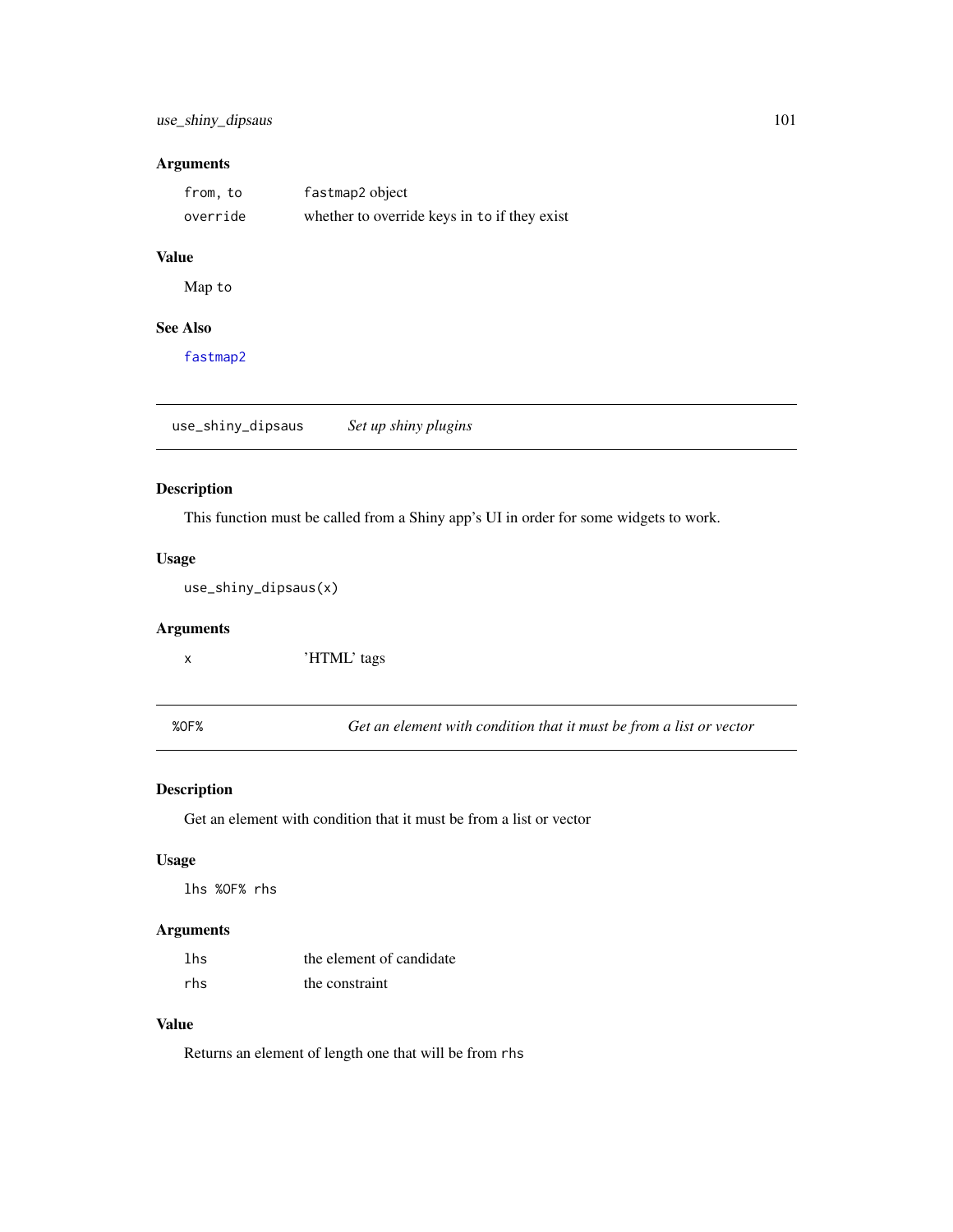# Examples

```
# C is from LETTERS, therefore returns `C`
"C" %OF% LETTERS
# `lhs` is not from `rhs`, hence return the first element of LETTERS
'9' %OF% LETTERS
NULL %OF% LETTERS
# When there are multiple elements from `lhs`, select the first that
# matches the constraint
c('9', "D", "V") %OF% LETTERS
```
# %=>% *A JavaScript style of creating functions*

#### Description

A JavaScript style of creating functions

#### Usage

args %=>% expr

#### Arguments

| args | function arguments: see formals                         |
|------|---------------------------------------------------------|
| expr | R expression that forms the body of functions: see body |

#### Value

A function that takes args as parameters and expr as the function body

```
# Formal arguments
c(a) %=\frac{1}{2} {
  print(a)
}
# Informal arguments
list(a=) %=>% {
  print(a)
}
# Multiple inputs
c(a, b = 2, ...) %=>% {
```
<span id="page-101-0"></span>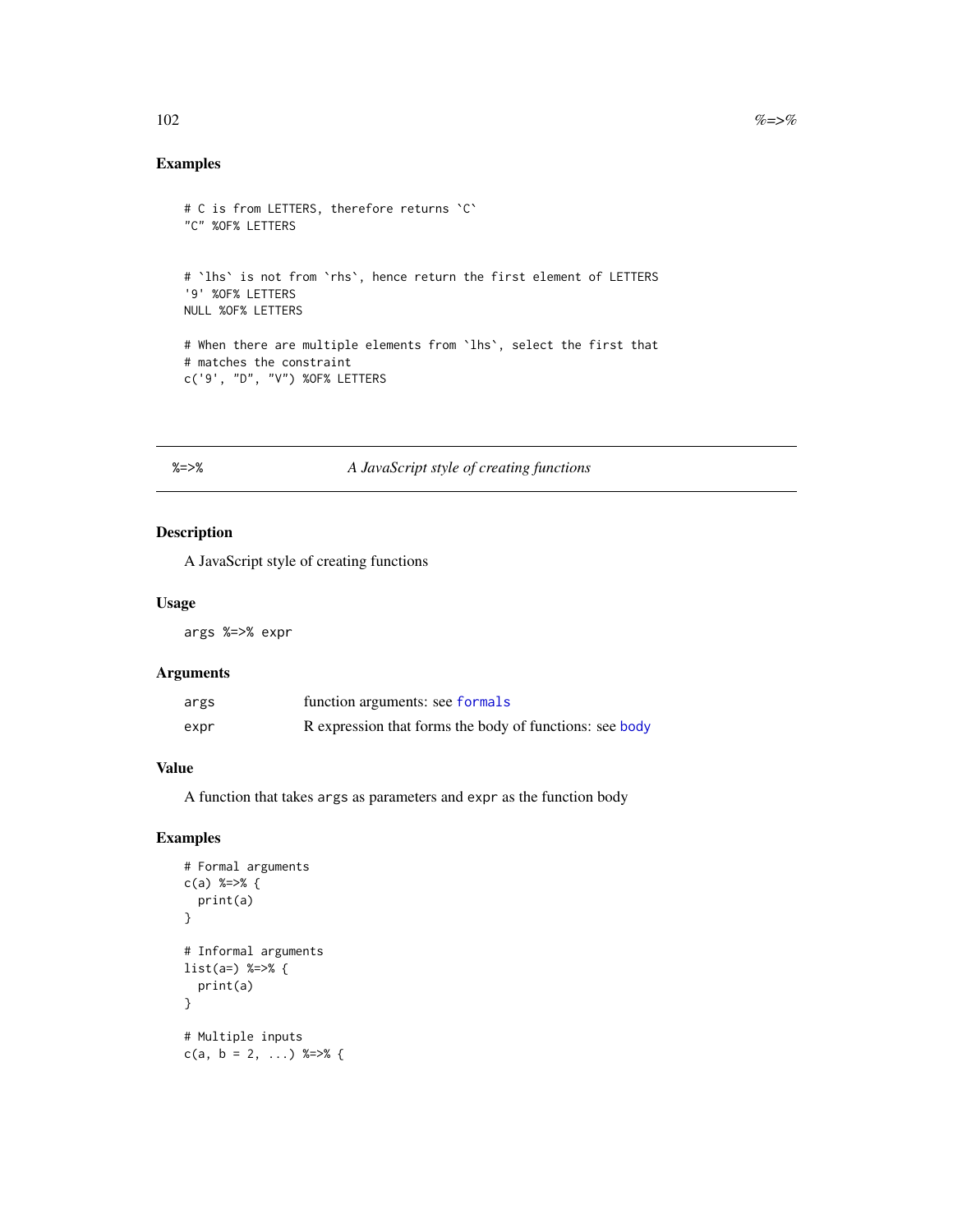#### <span id="page-102-0"></span> $% >c$ -% 103

```
print(c(a, b, \ldots))}
# ----- JavaScript style of forEach -----
# ### Equivalent JavaScript Code:
# LETTERS.forEach((el, ii) => {
# console.log('The index of letter ' + el + ' in "x" is: ' + ii);
# });
iapply(LETTERS, c(el, ii) %=>% {
 cat2('The index of letter ', el, ' in ', sQuote('x'), ' is: ', ii)
}) -> results
```

| n |  |  |
|---|--|--|
|   |  |  |

% *Left-hand side checked assignment Provides a way to assign default values to variables. If the statement '*lhs*' is invalid or* NULL*, this function will try to assign* value*, otherwise nothing happens.*

#### Description

Left-hand side checked assignment Provides a way to assign default values to variables. If the statement 'lhs' is invalid or NULL, this function will try to assign value, otherwise nothing happens.

#### Usage

lhs %?<-% value

#### **Arguments**

| lhs   | an object to check or assign        |
|-------|-------------------------------------|
| value | value to be assigned if lhs is NULL |

#### Value

Assign value on the right-hand side to the left-hand side if lhs does not exist or is NULL

```
# Prepare, remove aaa if exists
if(exists('aaa', envir = globalenv(), inherits = FALSE)){
 rm(aaa, envir = globalenv())
}
# Assign
aaa %?<-% 1; print(aaa)
# However, if assigned, nothing happens
aaa = 1;aaa %?<-% 2;
```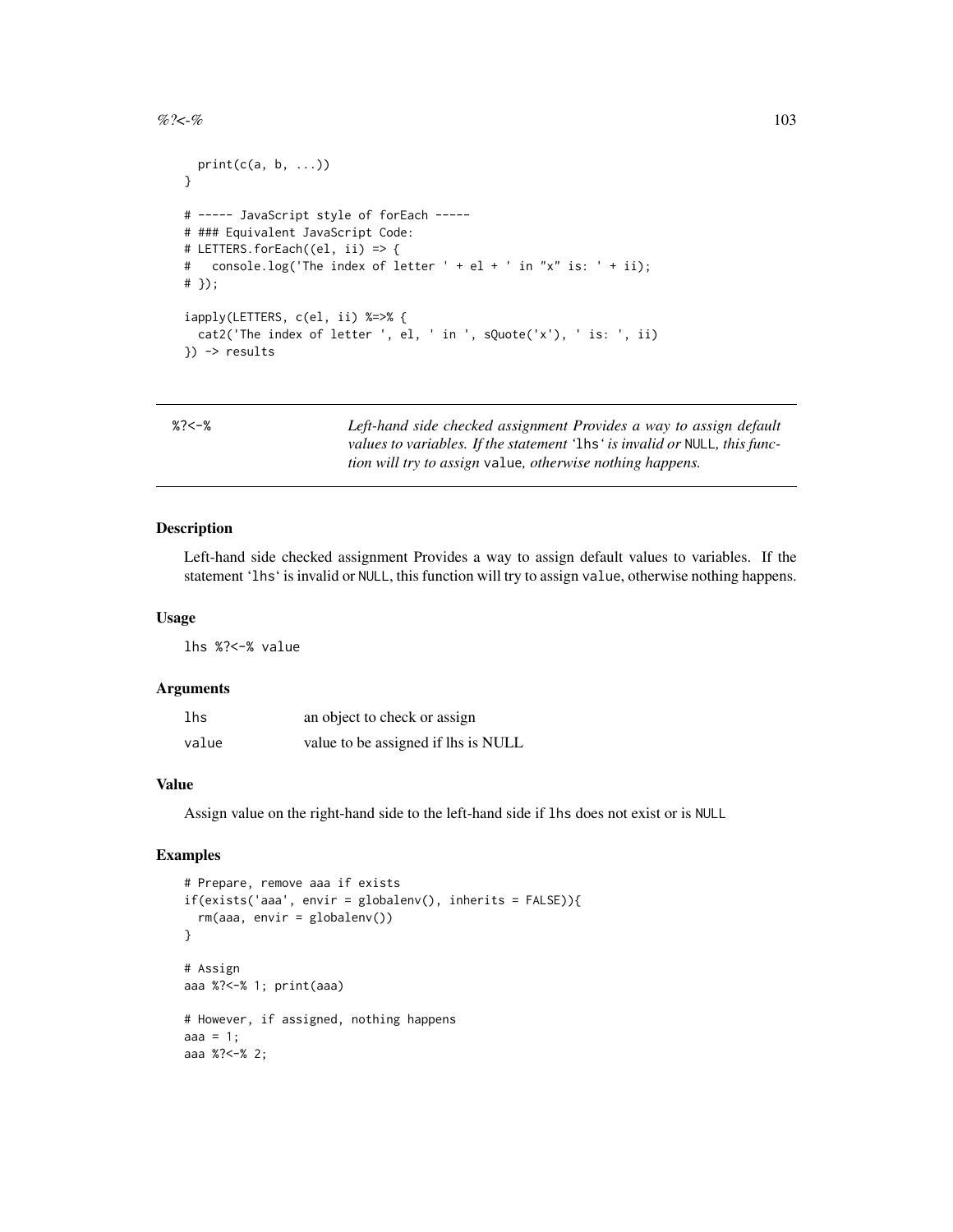```
print(aaa)
# in a list
a = list()a$e %?<-% 1; print(a$e)
a$e %?<-% 2; print(a$e)
```
%+-% *Plus-minus operator*

# Description

Plus-minus operator

# Usage

a %+-% b

# Arguments

a, b numeric vectors, matrices or arrays

#### Value

a +/- b, the dimension depends on a+b. If a+b is a scalar, returns a vector of two; in the case of vector, returns a matrix; all other cases will return an array with the last dimension equal to 2.

```
# scalar
1 \frac{8+2}{8} 2 # -1, 3
# vector input
c(1,2,3) %+-% 2 # matrix
# matrix input
matrix(1:9, 3) %+-% 2 # 3x3x2 array
```
<span id="page-103-0"></span>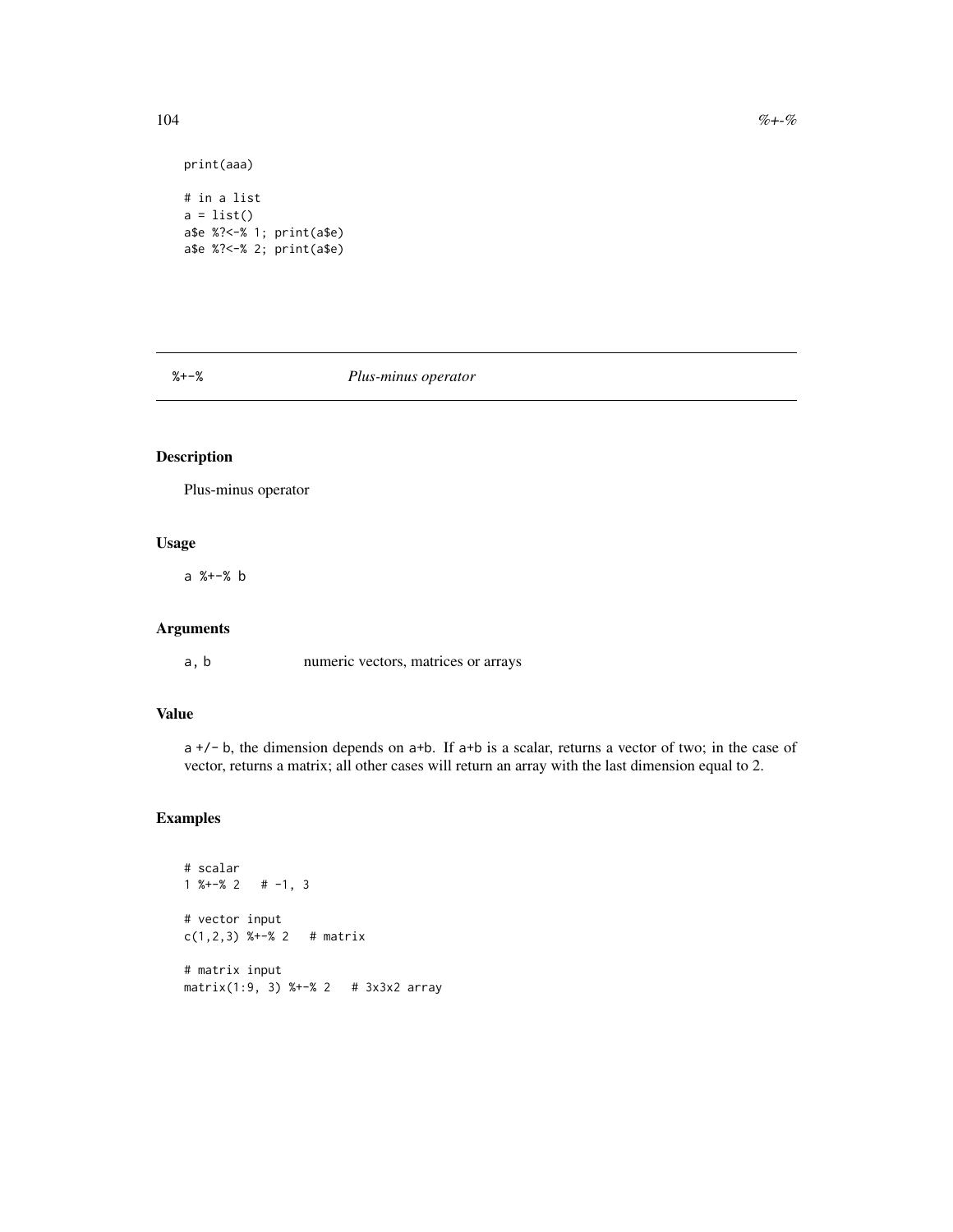<span id="page-104-0"></span>%<-?% *Right-hand side checked assignment Provides a way to avoid assignment to the left-hand side. If the statement '*value*' is invalid or* NULL*, this function will not assign values and nothing happens.*

#### Description

Right-hand side checked assignment Provides a way to avoid assignment to the left-hand side. If the statement 'value' is invalid or NULL, this function will not assign values and nothing happens.

#### Usage

lhs %<-?% value

#### Arguments

| lhs   | an object to be assigned to |
|-------|-----------------------------|
| value | value to be checked         |

#### Value

Assign value on the right-hand side to the left-hand side if value does exists and is not NULL

```
# Prepare, remove aaa if exists
if(exists('aaa', envir = globalenv(), inherits = FALSE)){
 rm(aaa, envir = globalenv())
}
# aaa will not be assigned. run `print(aaa)` will raise error
aaa %<-?% NULL
# Assign
aaa %<-?% 1
print(aaa)
# in a list
a = list()a$e %<-?% bbb; print(a$e)
a$e %<-?% 2; print(a$e)
```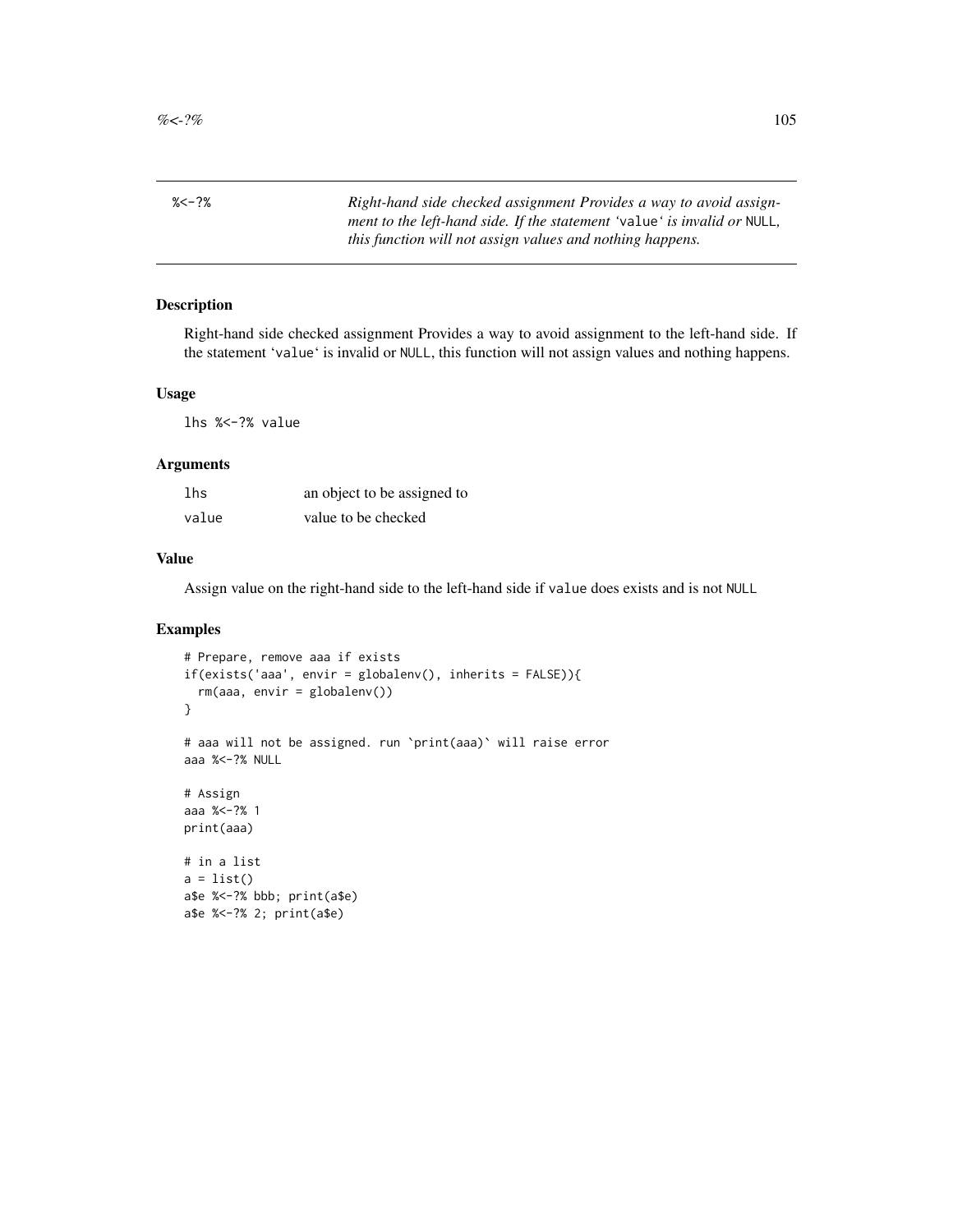# **Index**

[.fastmap2 *(*fastmap2*)*, [36](#page-35-1) [.fastqueue2 *(*fastqueue2*)*, [39](#page-38-0) [<-.fastmap2 *(*fastmap2*)*, [36](#page-35-1) [[.fastmap2 *(*fastmap2*)*, [36](#page-35-1) [[.fastqueue2 *(*fastqueue2*)*, [39](#page-38-0) [[<-.fastmap2 *(*fastmap2*)*, [36](#page-35-1) \$.fastmap2 *(*fastmap2*)*, [36](#page-35-1) \$<-.fastmap2 *(*fastmap2*)*, [36](#page-35-1) %D% *(*decorate\_function*)*, [28](#page-27-0) %+-%, [104](#page-103-0)  $% < -?$ %, [105](#page-104-0)  $%=>$ %,  $102$ %?<-%, [103](#page-102-0) %OF%, [101](#page-100-1) AbstractMap, [4,](#page-3-0) *[63](#page-62-0)* AbstractQueue, [4](#page-3-0) actionButtonStyled, [6,](#page-5-1) *[99](#page-98-0)* add\_to\_session, [8](#page-7-0) adjustcolor, *[24](#page-23-0)* aggregate, *[32](#page-31-0)* alist, *[68](#page-67-0)* as.character.sexp\_type2 *(*sexp\_type2*)*, [86](#page-85-0) as.list, *[37](#page-36-0)* as.list.fastmap2 *(*fastmap2*)*, [36](#page-35-1) as.list.fastqueue2 *(*fastqueue2*)*, [39](#page-38-0) as\_pipe, [15](#page-14-0) ask\_or\_default, [9,](#page-8-0) *[10](#page-9-0)* ask\_yesno, *[9](#page-8-0)*, [10](#page-9-0) async, [11](#page-10-0) async\_expr, *[11](#page-10-0)*, [11](#page-10-0) async\_flapply, [12](#page-11-0) async\_works, [13](#page-12-0) attached\_packages, [16](#page-15-0) base64\_to\_image, [17](#page-16-0)

base64\_to\_string, [17](#page-16-0) baseline\_array, [18](#page-17-0) bindEvent, *[95](#page-94-0)* body, *[102](#page-101-0)*

browseURL, *[82](#page-81-0)*

capture.output, *[21](#page-20-1)* capture\_expr, [20](#page-19-0) cat2, *[9,](#page-8-0) [10](#page-9-0)*, [21,](#page-20-1) *[75](#page-74-0)* check\_installed\_packages, [22](#page-21-0) clear\_env, [23](#page-22-0) close\_alert2 *(*shiny\_alert2*)*, [91](#page-90-0) col2hexStr, [24](#page-23-0) collapse, [25](#page-24-0) combine\_html\_class *(*html\_class*)*, [53](#page-52-0) compoundInput2, [26,](#page-25-1) *[100](#page-99-0)* cov, *[35](#page-34-0)*

decorate\_function, [28](#page-27-0) deparse\_svec, [30,](#page-29-0) *[72](#page-71-0)* dev\_create *(*graphic-devices*)*, [49](#page-48-0) digest, *[45](#page-44-0)* dipsaus-defunct *(*get\_cpu*)*, [44](#page-43-0) dipsaus-rstudio-shortcuts, [31](#page-30-0) dipsaus\_lock *(*lock*)*, [59](#page-58-0) dipsaus\_resetlocks *(*lock*)*, [59](#page-58-0) dipsaus\_unlock *(*lock*)*, [59](#page-58-0) do\_aggregate, [32](#page-31-0) do\_nothing, [33](#page-32-0) domains, *[85](#page-84-0)*, *[92](#page-91-0)* drop\_nulls, [33](#page-32-0)

```
eval_dirty, 34
```
fastcov2, [35](#page-34-0) fastmap, *[36](#page-35-1)*, *[63](#page-62-0)*, *[88](#page-87-0)* fastmap2, *[23](#page-22-0)*, [36,](#page-35-1) *[88](#page-87-0)*, *[101](#page-100-1)* fastquantile, [38](#page-37-0) fastqueue2, [39](#page-38-0) flex\_div, [40](#page-39-0) forelse, [41](#page-40-0) formals, *[68](#page-67-0)*, *[102](#page-101-0)* future\_lapply, *[12](#page-11-0)*

get\_cpu, [44](#page-43-0)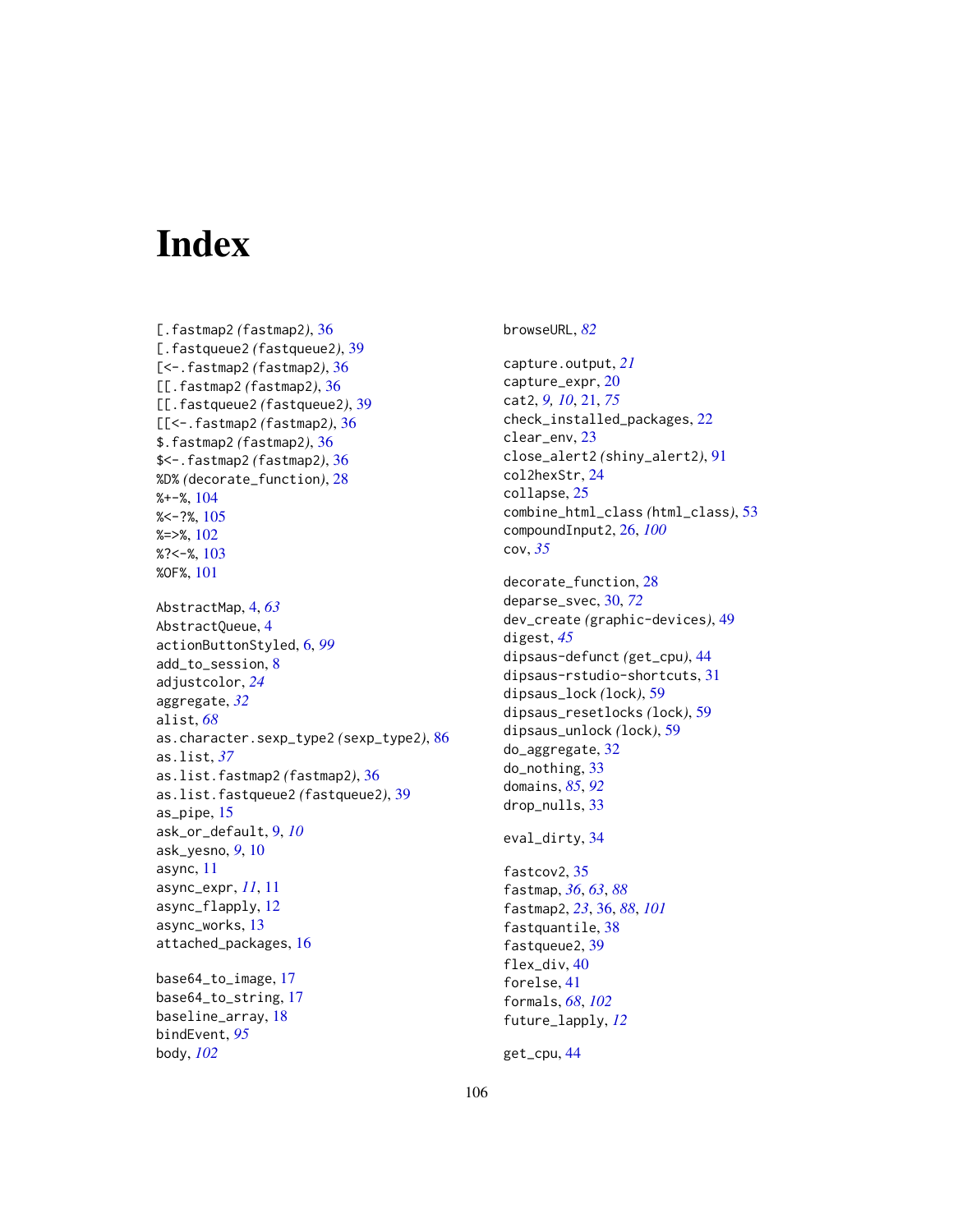#### INDEX  $107$

get\_credential, [44](#page-43-0) get\_dev\_attr *(*graphic-devices*)*, [49](#page-48-0) get\_dots, [46](#page-45-0) get\_ip, [48](#page-47-0) get\_os, [48](#page-47-0) get\_ram, [49](#page-48-0) getInputBinding, [43](#page-42-0) graphic-devices, [49](#page-48-0) handler\_dipsaus\_progress, [51](#page-50-0) html\_asis, [52](#page-51-0) html\_class, [53](#page-52-0) iapply, [54](#page-53-0) interactive, *[9,](#page-8-0) [10](#page-9-0)* isAvailable, *[79](#page-78-0)* jobRunScript, *[80](#page-79-0)* lapply, *[14](#page-13-0)*, *[54](#page-53-0)*, *[57](#page-56-0)* lapply\_async2, [55,](#page-54-0) *[61](#page-60-0)* lapply\_callr, *[13](#page-12-0)*, [56](#page-55-0) length.fastmap2 *(*fastmap2*)*, [36](#page-35-1) length.fastqueue2 *(*fastqueue2*)*, [39](#page-38-0) list.files, *[75](#page-74-0)* list\_to\_fastmap2, [58](#page-57-0) list\_to\_fastqueue2, [58](#page-57-0) lock, [59](#page-58-0) make\_forked\_clusters, *[55](#page-54-0)*, [60](#page-59-0) make\_progression\_handler, *[51](#page-50-0)* map, [62,](#page-61-0) *[72](#page-71-0)* mask\_function2, [64](#page-63-0) match\_calls, [65](#page-64-0) mean, *[66](#page-65-1)* mean\_se, [66,](#page-65-1) *[94](#page-93-0)* mem  $limit2. 67$  $limit2. 67$ missing\_dots *(*get\_dots*)*, [46](#page-45-0) names.fastmap2 *(*fastmap2*)*, [36](#page-35-1) new\_function, *[68](#page-67-0)* new\_function2, [67](#page-66-0) no\_op, [69](#page-68-0) package\_installed, [70](#page-69-0) parse\_svec, *[30](#page-29-0)*, [71](#page-70-0) PersistContainer, [72](#page-71-0) plan, *[55](#page-54-0)* prepare\_install, [73](#page-72-0) prepare\_install2 *(*prepare\_install*)*, [73](#page-72-0) print.fastmap2 *(*fastmap2*)*, [36](#page-35-1) print.fastqueue2 *(*fastqueue2*)*, [39](#page-38-0) print.sexp\_type2 *(*sexp\_type2*)*, [86](#page-85-0) print\_directory\_tree, [74](#page-73-0) progress2, *[51](#page-50-0)*, [75](#page-74-0) quantile, *[38](#page-37-0)* quo\_squash, *[68](#page-67-0)* rds\_map, *[63](#page-62-0)* rds\_map *(*map*)*, [62](#page-61-0) readline, *[9,](#page-8-0) [10](#page-9-0)* reg.finalizer, *[72](#page-71-0)*, *[87](#page-86-0)* registerInputBinding, [77](#page-76-0) remove\_html\_class *(*html\_class*)*, [53](#page-52-0) restart\_session, [78](#page-77-1) rs\_active\_project, [78](#page-77-1) rs\_add\_insertion\_shortcut *(*dipsaus-rstudio-shortcuts*)*, [31](#page-30-0) rs\_add\_shortcut *(*dipsaus-rstudio-shortcuts*)*, [31](#page-30-0) rs\_avail, *[78](#page-77-1)*, [78,](#page-77-1) *[82](#page-81-0)* rs\_exec, *[57](#page-56-0)*, [79](#page-78-0) rs\_focus\_console, [81](#page-80-0) rs\_remove\_shortcut *(*dipsaus-rstudio-shortcuts*)*, [31](#page-30-0) rs\_save\_all, [81](#page-80-0) rs\_select\_path, [81](#page-80-0) rs\_show\_shortcut *(*dipsaus-rstudio-shortcuts*)*, [31](#page-30-0) rs\_viewer, [82](#page-81-0) sapply, *[14](#page-13-0)*, *[54](#page-53-0)* screenshot, [83](#page-82-0) session\_map, *[63](#page-62-0)* session\_map *(*map*)*, [62](#page-61-0) session\_uuid, [84](#page-83-0) set\_shiny\_input, [84](#page-83-0) sexp\_type2, [86](#page-85-0) shared\_finalizer, [87](#page-86-0) shift\_array, [90](#page-89-0) shiny\_alert2, [91](#page-90-0) shiny\_is\_running, [93](#page-92-0) ste\_mean, *[66,](#page-65-1) [67](#page-66-0)*, [93](#page-92-0) storage.mode, *[86](#page-85-0)* sumsquared, [94](#page-93-0) symbol, *[22](#page-21-0)* sync\_shiny\_inputs, [95](#page-94-0)

test\_farg, [96](#page-95-0)